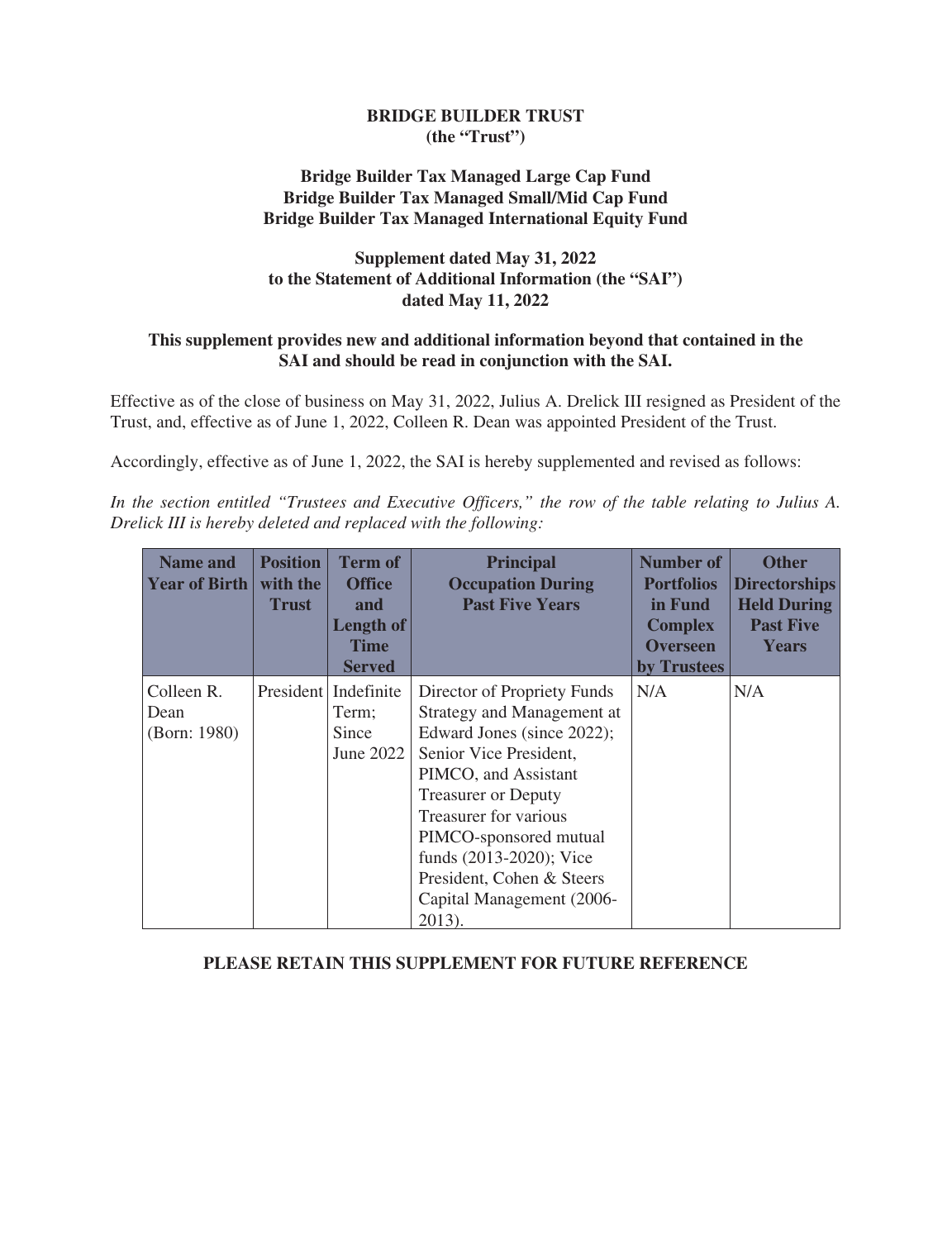#### **STATEMENT OF ADDITIONAL INFORMATION May 11, 2022**

**Bridge Builder Trust**

**Bridge Builder Tax Managed Large Cap Fund** *Ticker:* **BBTLX Bridge Builder Tax Managed Small/Mid Cap Fund** *Ticker:* **BBTSX Bridge Builder Tax Managed International Equity Fund** *Ticker:* **BBTIX**

> **12555 Manchester Road St. Louis, MO 63131** 1-855-823-3611 www.bridgebuildermutualfunds.com

This Statement of Additional Information ("SAI") is not a prospectus and it should be read in conjunction with the prospectus, dated May 11, 2022, as it may be revised from time to time (the "Prospectus"), related to the Bridge Builder Tax Managed Large Cap Fund (the "Tax Managed Large Cap Fund"), the Bridge Builder Tax Managed Small/Mid Cap Fund (the "Tax Managed Small/Mid Cap Fund") and the Bridge Builder Tax Managed International Equity Fund (the "Tax Managed International Equity Fund") (together, the "Funds"), each a series of Bridge Builder Trust (the "Trust"). The Funds are each advised by Olive Street Investment Advisers, LLC (the "Adviser").

This SAI is incorporated by reference into and should be read in conjunction with the Prospectus. The Prospectus and the Fund' annual or unaudited semi-annual shareholder reports, when available, may be obtained free of charge by contacting the Fund at the address and phone number written above or by visiting the Funds' website at www.bridgebuildermutualfunds.com/literature.

The Adviser has retained certain investment managers as Sub-advisers (each a "Sub-adviser," and, collectively, the "Sub-advisers"), each responsible for portfolio management of a portion of each of the Fund's total assets.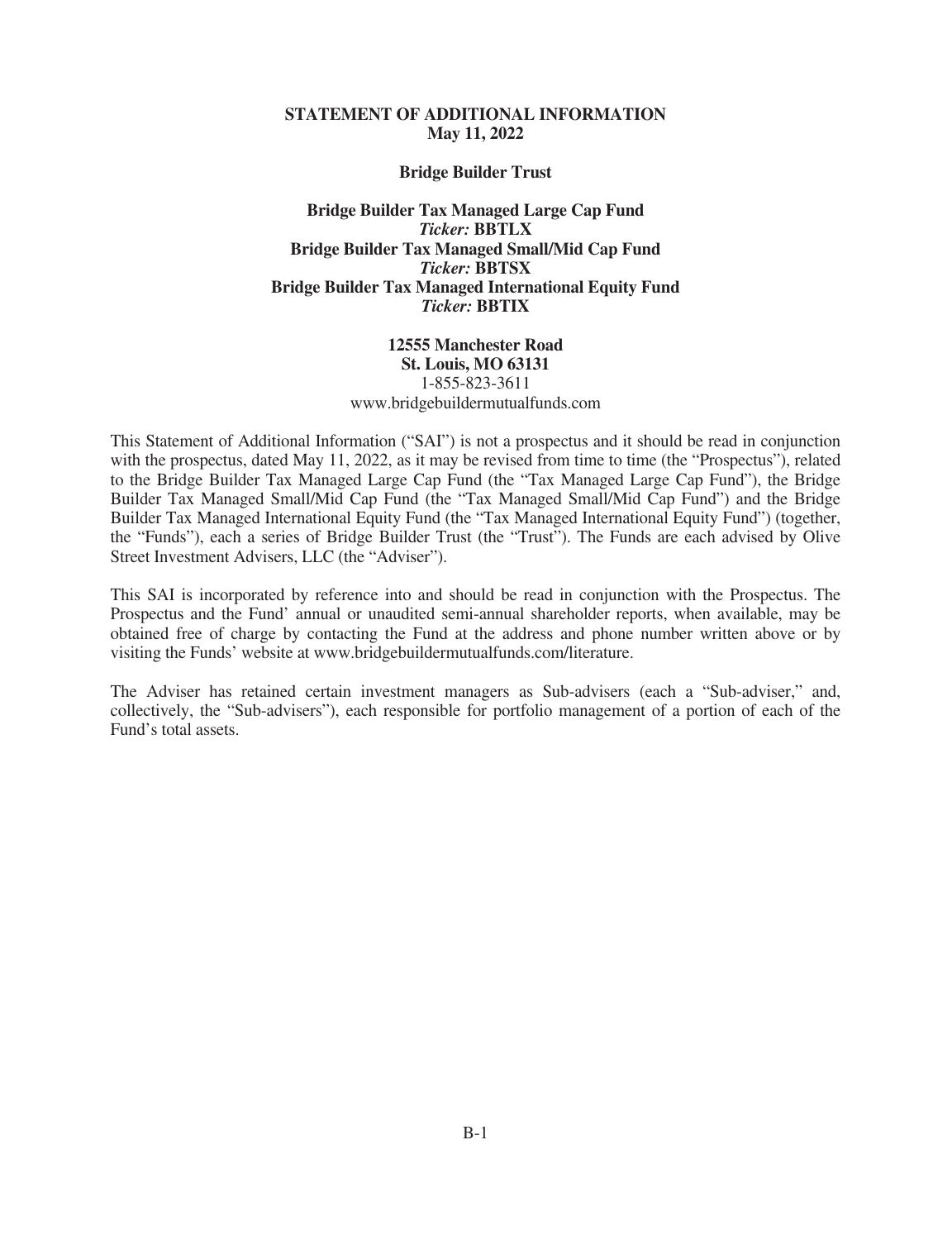# **TABLE OF CONTENTS**

| INVESTMENT STRATEGIES, POLICIES, SECURITIES AND INVESTMENTS, AND RISKS  3 |  |
|---------------------------------------------------------------------------|--|
|                                                                           |  |
|                                                                           |  |
|                                                                           |  |
|                                                                           |  |
|                                                                           |  |
|                                                                           |  |
|                                                                           |  |
|                                                                           |  |
|                                                                           |  |
|                                                                           |  |
|                                                                           |  |
|                                                                           |  |
|                                                                           |  |
|                                                                           |  |
|                                                                           |  |
|                                                                           |  |
|                                                                           |  |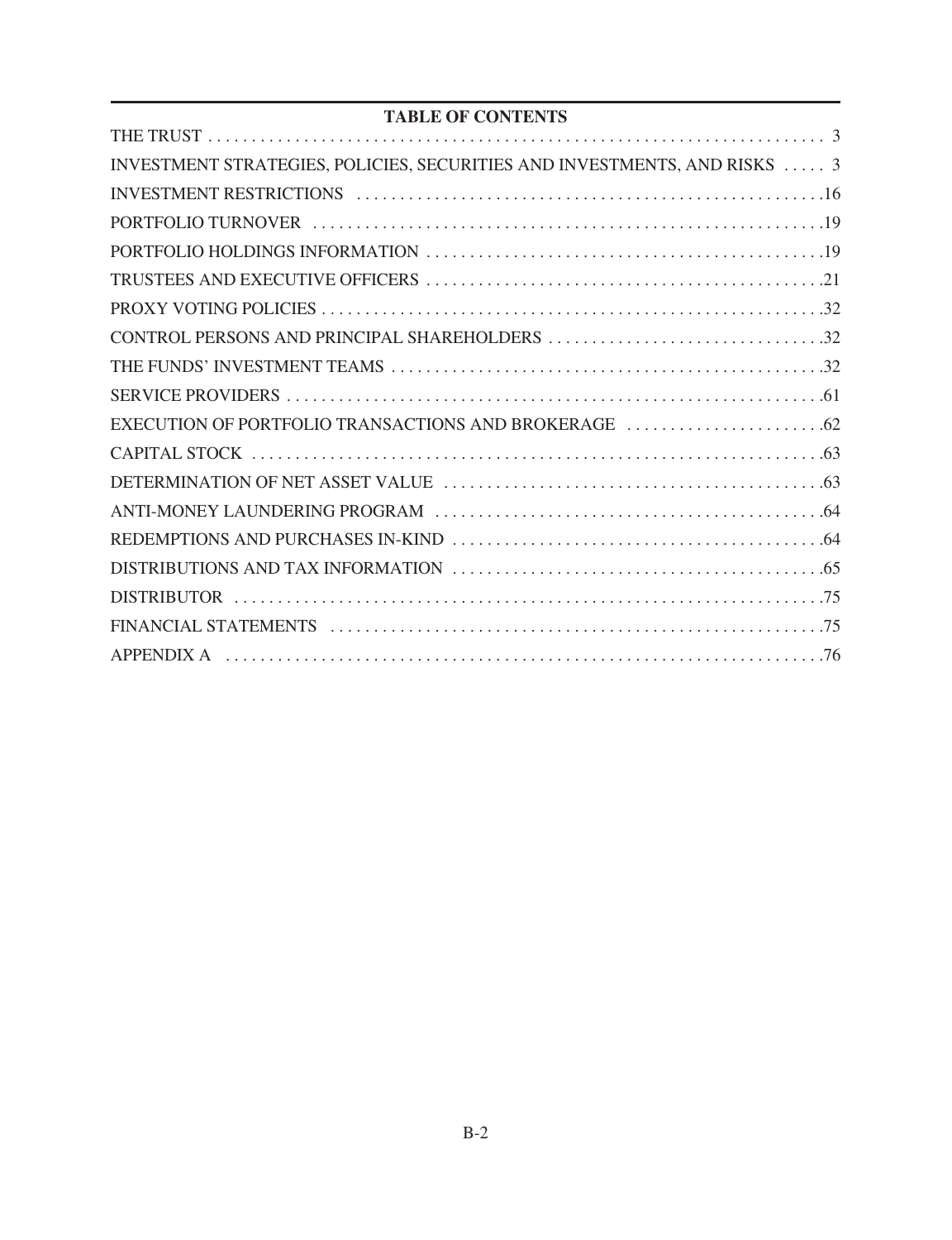#### **THE TRUST**

<span id="page-3-0"></span>The Trust is a Delaware statutory trust organized under the laws of the State of Delaware on December 19, 2012, and is registered with the Securities and Exchange Commission (the "SEC") as an open-end management investment company under the Investment Company Act of 1940, as amended (the "1940 Act"). The Trust's Agreement and Declaration of Trust permits the Trust's Board of Trustees (the "Board") to issue an unlimited number of full and fractional shares of beneficial interest, without par value, which may be issued in any number of series. The Trust may also issue separate classes of shares of any series. Currently, the Trust consists of fourteen series, eleven of which are offered in separate prospectuses and statements of additional information. Each Fund offers one class of shares. The Board may from time to time issue other series (and multiple classes of such series), the assets and liabilities of which will be separate and distinct from any other series.

The Funds' Prospectus and this SAI are a part of the Funds' registration statement filed with the SEC. Copies of the complete registration statement may be obtained from the SEC upon payment of the prescribed fee or may be accessed free of charge at the SEC's website at sec.gov.

# **INVESTMENT STRATEGIES, POLICIES, SECURITIES AND INVESTMENTS, AND RISKS**

<span id="page-3-1"></span>Each Fund is diversified. This means that with respect to 75% of its total assets, a Fund may not purchase securities of any issuer (other than obligations of, or guaranteed by, the U.S. government or its agencies, or instrumentalities or securities of other investment companies) if, as a result, more than 5% of the Fund's total assets would be invested in the securities of such issuer, or more than 10% of the issuer's voting securities would be held by the Fund. Under applicable federal securities laws, the diversification of a mutual fund's holdings is measured at the time a fund purchases a security. However, if a fund purchases a security and holds it for a period of time, the security may become a larger percentage of the fund's total assets due to movements in the financial markets. If the market affects several securities held by a fund, the fund may have a greater percentage of its assets invested in securities of fewer issuers. Accordingly, a fund would be subject to the risk that its performance may be hurt disproportionately by the poor performance of relatively few securities despite the fund qualifying as a diversified fund under applicable federal securities laws.

Each Fund implements the investment recommendations of the Sub-advisers through the use of Parametric Portfolio Associates LLC ("Parametric") as overlay manager appointed by the Adviser. In addition to acting as overlay manager, Parametric also serves as the direct indexing manager for each Fund. In this role, Parametric manages one or more allocated portions of each Fund pursuant to a strategy that is designed to provide similar exposure to certain designated indices, as described in additional detail below.

Each Sub-adviser (other than Parametric in its role as overlay manager) provides a model portfolio to Parametric on an ongoing basis that represents that Sub-adviser's recommendation as to the securities to be purchased, sold or retained by a Fund. Parametric, as the overlay manager, then constructs a portfolio for each Fund that represents the aggregation of the model portfolios of the Sub-advisers, including with respect to each direct indexing portion of the Fund, with the weighting of each Sub-adviser's model in the total portfolio determined by the Adviser.

Pursuant to direction from the Adviser, Parametric has limited authority to vary from the models, primarily for the purpose of efficient tax management of a Fund's securities transactions. Parametric seeks to manage the impact of taxes by, among other things, selling stocks with the lowest tax cost first, opportunistically harvesting losses and deferring recognition of taxable gains, where possible. The Adviser may also direct Parametric to adjust the portfolio to implement the Adviser's forward-looking views regarding various portfolio characteristics or factors, or for risk management purposes. Parametric may also vary the portfolio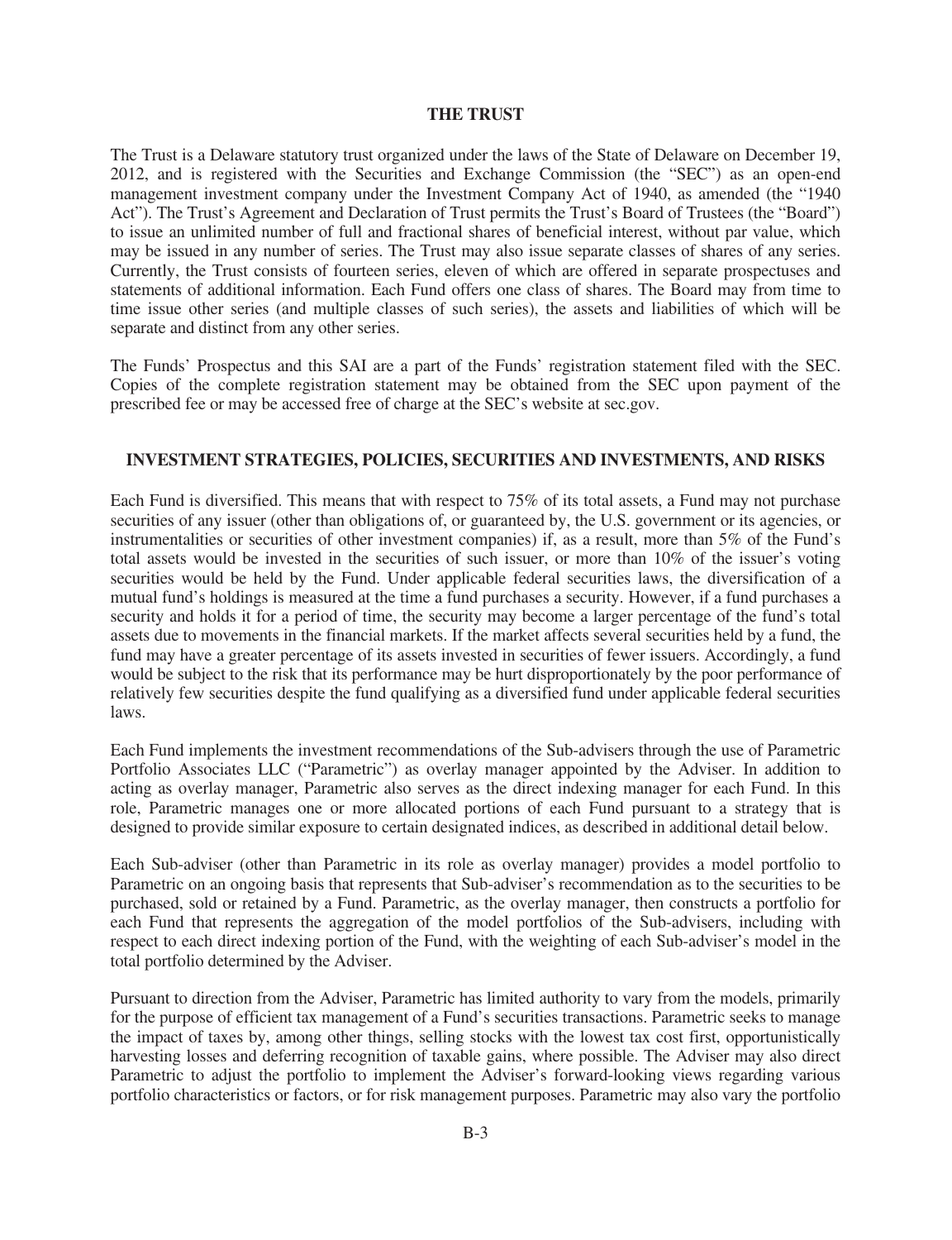implementation to seek trading cost efficiencies, portfolio rebalancing or other portfolio construction objectives as directed by the Adviser.

The investment objectives, policies, strategies, risks and limitations discussed in this SAI may be changed without shareholder approval unless otherwise noted.

The following are descriptions of the permitted investments and investment practices of the Funds and the associated risk factors. A Fund may purchase any of these instruments and/or engage in any of these investment practices unless such investment activity or practice is directly inconsistent with, or not permitted by, a specific Fund investment policy as stated below or in the Fund's prospectus. A Fund is free to reduce or eliminate its activity in any of these areas. A Fund will only purchase an investment and/or engage in any of the below investment practices if such investment or investment practices is determined to be advantageous to the Fund by the Adviser and/or Sub-advisers.

#### **Equity Securities**

The Funds may purchase equity securities, including common stock. All investments in equity securities are subject to market risks that may cause their prices to fluctuate over time. Historically, the equity markets have moved in cycles, and the value of a Fund's securities may fluctuate substantially from day-to-day. Owning an equity security that currently pays dividends can also subject a Fund to the risk that the issuer may discontinue paying dividends.

To the extent a Fund invests in the equity securities of small- or medium-sized companies, it will be exposed to the risks of small- and medium-sized companies. Such companies may have narrower markets for their goods and/or services and may have more limited managerial and financial resources than larger, more established companies. Furthermore, such companies may have limited product lines, or services, markets, or financial resources, or may be dependent on a small management group. In addition, because these stocks may not be well-known to the investing public, do not have significant institutional ownership and are typically followed by fewer security analysts, there will normally be less publicly available information concerning these securities compared to what is available for the securities of larger companies. Adverse publicity and investor perceptions can decrease the value and liquidity of securities held by a Fund. As a result, the performance of small- and medium-sized securities can be more volatile and they face greater risk of business failure, which could increase the volatility of a Fund and cause the Fund to lose money.

*Common Stock.* Common stocks represent a proportionate share of the ownership of a company and its value is based on the success of the company's business, any income paid to stockholders, the value of its assets, and general market conditions. In addition to the general risks set forth above, investments in common stocks are subject to the risk that in the event a company in which a Fund invests is liquidated, the holders of preferred stock and creditors of that company will be paid in full before any payments are made to the Fund as a holder of common stock. It is possible that all assets of that company will be exhausted before any payments are made to the Fund.

*Preferred Stock*. Preferred stocks represent an equity or ownership interest in an issuer but do not ordinarily carry voting rights, although they may carry limited voting rights. Preferred stocks also normally have preference over the corporation's assets and earnings. For example, preferred stocks have preference over common stock in the payment of dividends. Preferred stocks normally pay dividends at a specified rate and may entitle the holder to acquire the issuer's stock by exchange or purchase for a predetermined rate. However, preferred stock may be purchased where the issuer has omitted, or is in danger of omitting, payment of its dividend. Such investments would be made primarily for their capital appreciation potential. In the event an issuer is liquidated or declares bankruptcy, the claims of bond owners take precedence over the claims of preferred and common stock owners.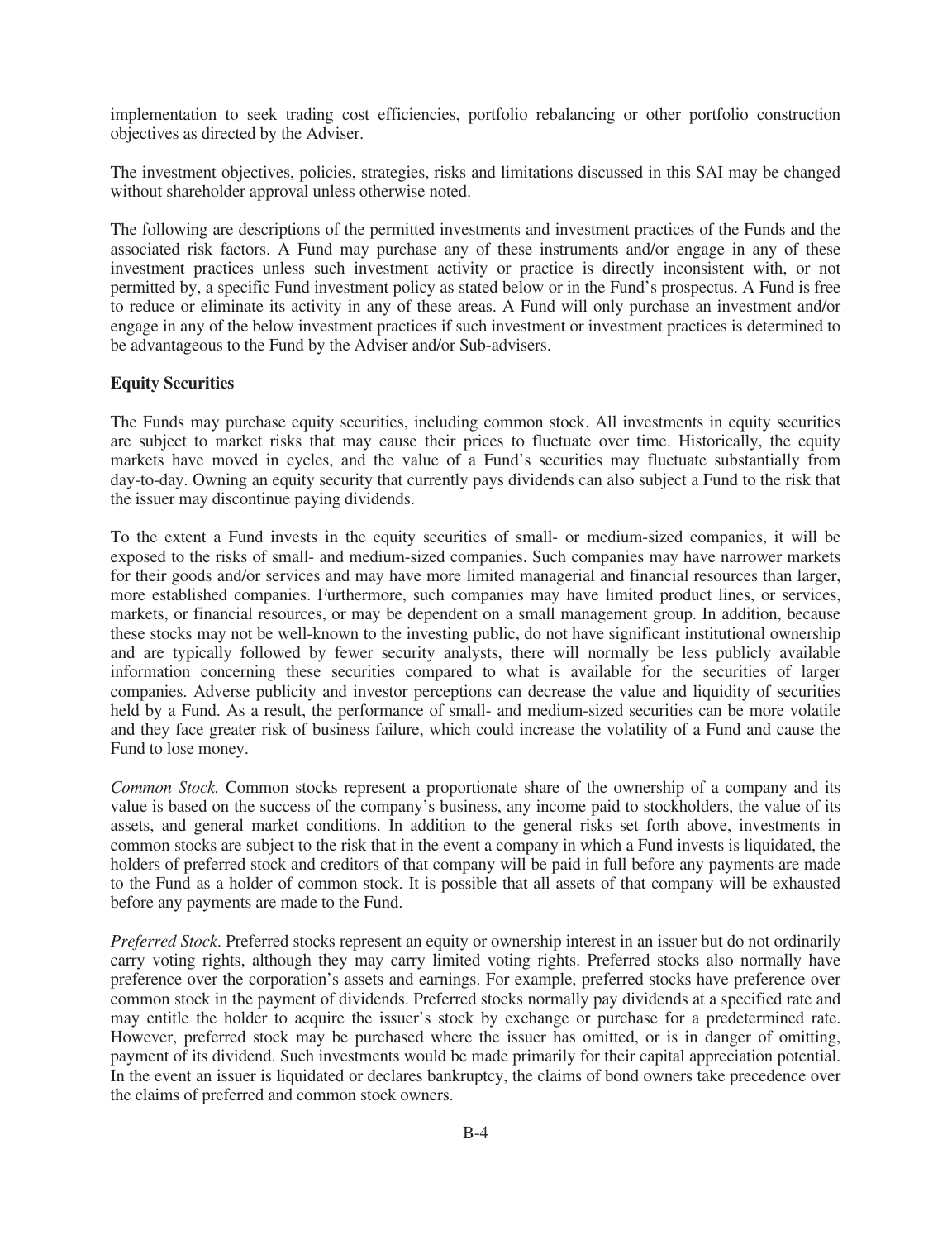*Warrants*. Warrants are instruments that entitle the holder to buy an equity security at a specific price for a specific period of time. Changes in the value of a warrant do not necessarily correspond to changes in the value of its underlying security. The price of a warrant may be more volatile than the price of its underlying security, and a warrant may offer greater potential for capital appreciation as well as capital loss. Warrants do not entitle a holder to dividends or voting rights with respect to the underlying security and do not represent any rights in the assets of the issuing company. A warrant ceases to have value if it is not exercised prior to its expiration date. These factors can make warrants more speculative than other types of investments.

*Depositary Receipts.* American Depositary Receipts ("ADRS"), as well as other "hybrid" forms of ADRs, including European Depositary Receipts ("EDRs") and Global Depositary Receipts ("GDRs"), are certificates evidencing ownership of shares of a foreign issuer. Depositary receipts are securities that evidence ownership interests in a security or a pool of securities that have been deposited with a "depository" and may be sponsored or unsponsored. These certificates are issued by depository banks and generally trade on an established market in the United States or elsewhere. The underlying shares are held in trust by a custodian bank or similar financial institution in the issuer's home country. The depository bank may not have physical custody of the underlying securities at all times and may charge fees for various services, including forwarding dividends and interest and corporate actions. ADRs are alternatives to directly purchasing the underlying foreign securities in their local markets and currencies. However, ADRs continue to be subject to many of the risks associated with investing directly in foreign securities, which are discussed below.

For ADRs, the depository is typically a U.S. financial institution and the underlying securities are issued by a foreign issuer. For other depositary receipts, the depository may be a foreign or a U.S. entity, and the underlying securities may have a foreign or a U.S. issuer. Depositary receipts will not necessarily be denominated in the same currency as their underlying securities. Generally, ADRs are issued in registered form, denominated in U.S. dollars, and designed for use in the U.S. securities markets. Other depositary receipts, such as GDRs and EDRs, may be issued in bearer form and denominated in other currencies, and are generally designed for use in securities markets outside the U.S. While the two types of depositary receipt facilities (unsponsored or sponsored) are similar, there are differences regarding a holder's rights and obligations and the practices of market participants. A depository may establish an unsponsored facility without participation by (or acquiescence of) the underlying issuer; typically, however, the depository requests a letter of non-objection from the underlying issuer prior to establishing the facility. Holders of unsponsored depositary receipts generally bear all the costs of the facility. The depository usually charges fees upon deposit and withdrawal of the underlying securities, the conversion of dividends into U.S. dollars or other currency, the disposition of non-cash distributions, and the performance of other services. The depository of an unsponsored facility frequently is under no obligation to distribute shareholder communications received from the underlying issuer or to pass through voting rights to depositary receipt holders with respect to the underlying securities.

Sponsored depositary receipt facilities are created in generally the same manner as unsponsored facilities, except that sponsored depositary receipts are established jointly by a depository and the underlying issuer through a deposit agreement. The deposit agreement sets out the rights and responsibilities of the underlying issuer, the depository, and the depositary receipt holders. With sponsored facilities, the underlying issuer typically bears some of the costs of the depositary receipts (such as dividend payment fees of the depository), although most sponsored depositary receipts agree to distribute notices of shareholders meetings, voting instructions, and other shareholder communications and information to the depositary receipt holders at the underlying issuer's request.

For purposes of a Fund's investment policies, investments in depositary receipts will be deemed to be investments in the underlying securities. Thus, a depositary receipt representing ownership of common stock will be treated as common stock. Depositary receipts do not eliminate all of the risks associated with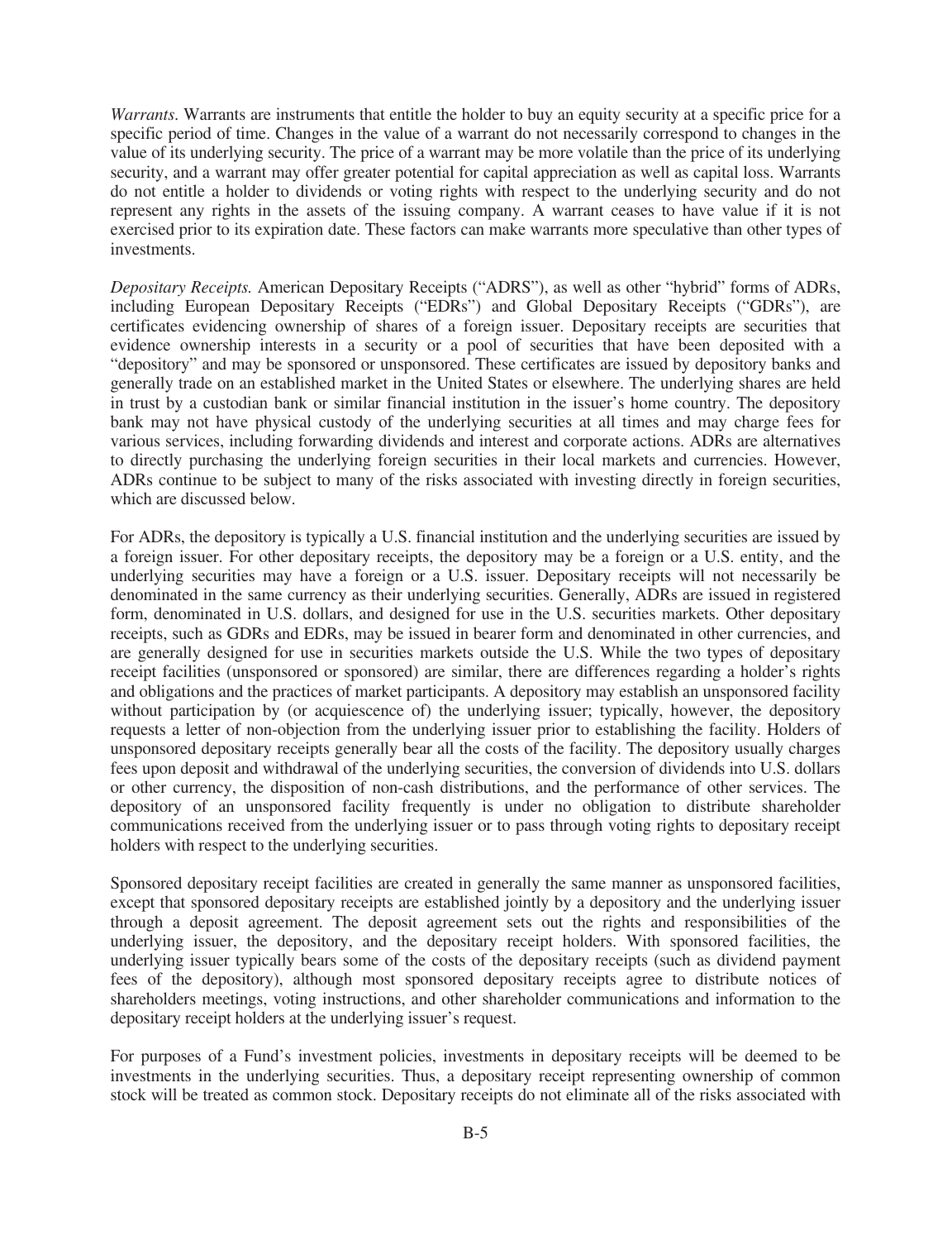directly investing in the securities of foreign issuers, and depositary receipts are subject to many of the risks associated with investing directly in foreign securities, which are discussed below.

*Initial Public Offerings* ("IPOs"). A Fund may invest a portion of its assets in equity securities of companies offering shares in IPOs. Because IPO shares frequently are volatile in price, a Fund may hold IPO shares for a very short period of time. This may increase the turnover of a Fund's portfolio and may lead to increased expenses for the Fund, such as commissions and transaction costs. If a Fund were to sell IPO shares, a Fund may realize taxable gains it will subsequently distribute to shareholders. In addition, the market for IPO shares can be speculative and/or inactive for extended periods of time. The limited number of shares available for trading in some IPOs may make it more difficult for a Fund to buy or sell significant amounts of shares without an unfavorable impact on prevailing prices. Holders of IPO shares can be affected by substantial dilution in the value of their shares, by sales of additional shares and by concentration of control in existing management and principal shareholders. The limited number of shares available may also mean that to the extent a Fund seeks to invest in IPOs, it could be unable to invest to the extent desired because, for example, only a small portion of the securities being offered in the IPO are available to a Fund.

A Fund's investment in IPO shares may include the securities of unseasoned companies (companies with less than three years of continuous operations), which presents risks considerably greater than common stocks of more established companies. These companies may have limited operating histories and their prospects for profitability may be uncertain. These companies may be involved in new and evolving businesses and may be vulnerable to competition and changes in technology, markets and economic conditions. They may be more dependent on key managers and third parties and may have limited product lines.

#### **Illiquid Investments**

Under SEC rules, illiquid investments are investments that a Fund reasonably expects cannot be sold or otherwise disposed of in current market conditions in seven calendar days or less without the sale or disposition significantly changing the market value of the investment. No Fund may purchase an investment if, immediately after the acquisition, more than 15% of the value of its net assets would be invested in illiquid investments that are assets. The Adviser and Sub-advisers will monitor the amount of illiquid investments in each Fund, under the supervision of the Board, to ensure compliance with this requirement.

Certain investments or asset classes may be illiquid investments due to restrictions on trading or limitations on transfer that would affect a determination of liquidity. For example, securities subject to contractual or legal restrictions on resale because they have not been registered under the Securities Act of 1933, as amended (the "Securities Act") may be illiquid investments. However, under certain circumstances, including Rule 144A under the Securities Act, institutional buyers may be able to facilitate transactions in investments otherwise restricted from resale.

Illiquid investments may be priced at fair value as determined in good faith pursuant to procedures approved by the Board. Despite such good faith efforts to determine fair value prices, each Fund's illiquid investments are subject to the risk that the investment's fair value price may differ from the actual price that a Fund may ultimately realize upon its sale or disposition. Difficulty in selling illiquid investments may result in a loss or may be costly to a Fund.

#### **Liquidity Risk Management**

The Trust has implemented a liquidity risk management program (the "Liquidity Program") and related procedures to manage the liquidity risk of the Funds in accordance with Rule 22e-4 of the 1940 Act (the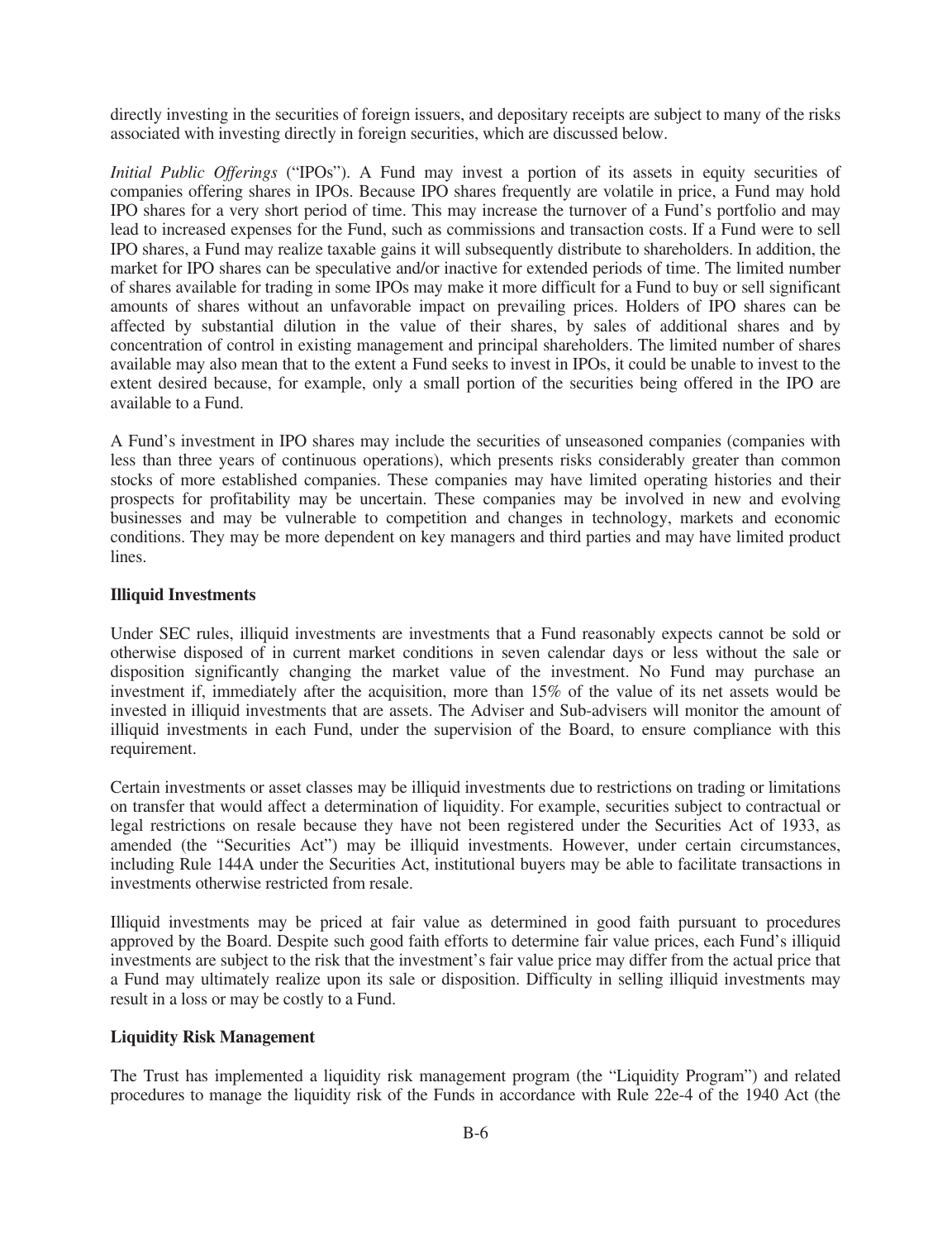"Liquidity Rule"), and the Board has approved the administrator of the Liquidity Program (the "Liquidity Program Administrator"). Under the Liquidity Program, the Liquidity Program Administrator assesses, manages, and periodically reviews each Fund's liquidity risk. The Liquidity Rule defines "liquidity risk" as the risk that a Fund could not meet requests to redeem shares issued by the Fund without significant dilution of the remaining investors' interests in the Fund. The liquidity of a Fund's portfolio investments is determined based on relevant market, trading and investment-specific considerations under the Liquidity Program. The adoption of the Liquidity Program is not a guarantee that a Fund will have sufficient liquidity to satisfy its redemption requests in all market conditions or that redemptions can be effected without diluting remaining investors in the Fund. The Liquidity Rule may impact a Fund's performance and its ability to achieve its investment objective.

#### **Exchange-Traded Funds ("ETFs") and Other Registered Investment Companies**

The Funds may invest in ETFs, which are a type of fund bought and sold on a securities exchange. An ETF trades like common stock and represents, in most cases, a fixed portfolio of securities designed to track a particular market index. The risks of owning an ETF generally reflect the risks of owning the underlying securities they are designed to track, although lack of liquidity in an ETF could contribute to increased price volatility and ETFs have management fees that increase their costs. ETFs are also subject to other risks, including the risk that their prices may not correlate perfectly with changes in the underlying index and the risk of possible trading halts due to market conditions or other reasons that, in the view of the exchange upon which an ETF trades, would make trading in the ETF inadvisable. An exchange-traded sector fund may also be adversely affected by the performance of that specific sector or group of industries on which it is based. Investments in ETFs are generally subject to limits in the 1940 Act on investments in other investment companies, subject to certain exceptions.

Despite the possibility of greater fees and expenses, investments in other investment companies may nonetheless be attractive for several reasons, especially in connection with foreign investments. Investing indirectly in such countries (by purchasing shares of another fund that is permitted to invest in such countries) may be the most practical and efficient way for a Fund to invest in such countries. In other cases, when a portfolio manager desires to make only a relatively small investment in a particular country, investing through another fund that holds investments in that country may be more effective than investing directly in issuers in that country.

The 1940 Act generally prohibits the Funds from investing more than 5% of the value of their total assets in any one registered investment company or more than 10% of the value of its total assets in registered investment companies as a group, and also restricts their investment in any registered investment company to 3% of the voting securities of such investment company. There are exceptions, however, to these limitations pursuant to various rules promulgated by the SEC. In particular, SEC rules allow the Funds to invest in money market funds in excess of the limits described above.

The Funds may invest in other investment companies, including those managed by the Adviser or a Sub-adviser, to the extent permitted by any rule or regulation of the SEC or any order or interpretation thereunder.

*Money Market Funds*. The Funds may invest cash in, or hold as collateral for certain investments, shares of money market funds. An investment in a money market fund will involve payment by a Fund of its pro rata share of advisory and other fees charged by such fund. These funds are not insured or guaranteed by the Federal Deposit Insurance Corporation or any other government agency. In addition, certain money market funds may impose liquidity fees and/or temporarily suspend redemptions, which may reduce the value of a Fund's redemptions for the money market fund and impact the Fund's ability to redeem from the money market fund during times of market volatility or otherwise.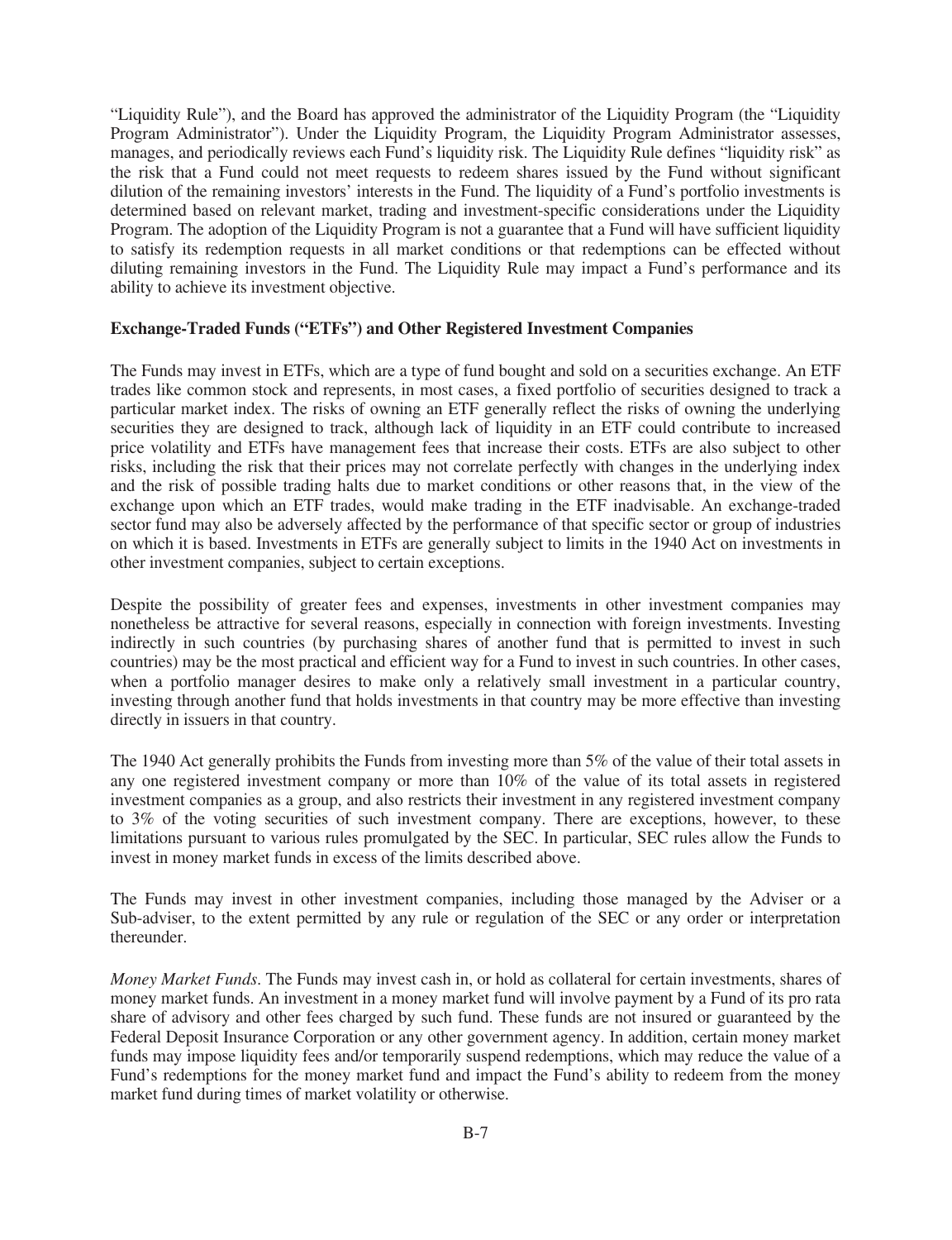#### **Direct Indexing**

In addition to acting as overlay manager, Parametric also serves as the direct indexing manager for each Fund. This strategy is designed to replicate one or more target indices by recommending or investing directly in the stocks that make up each index, in proportion to the weightings in the index. However, index-based investments may not replicate or otherwise match the composition or performance of their specified index for a number of reasons. For instance, each Fund incurs operating expenses not applicable to an index, and may incur costs in buying and selling securities, especially when rebalancing the Fund's portfolio holdings to reflect changes in the composition of the index. In addition, the portfolio holdings of a Fund designed to replicate a target index may not exactly replicate the securities included in the index or the ratios between the securities included in the index.

#### **Foreign Securities**

The Funds may invest in securities issued by foreign governments and corporations, including emerging market securities. The Funds may invest in securities issued by foreign companies or governmental authorities either directly or through depository receipts or ETFs (generally "foreign securities"). Investing in foreign securities generally involves more risk than investing in U.S. securities. Other risks involved in investing in foreign securities include the following: there may be less publicly available information about foreign companies comparable to the reports and ratings that are published about companies in the United States; foreign companies are not generally subject to uniform accounting, auditing and financial reporting standards and requirements comparable to those applicable to U.S. companies; some foreign stock markets have substantially less volume than U.S. markets, and securities of some foreign companies are less liquid and more volatile than securities of comparable U.S. companies; there may be less or different government supervision and regulation of foreign stock exchanges, brokers and listed companies than exist in the United States; and there may be the possibility of expropriation or confiscatory taxation, political or social instability or diplomatic developments which could affect assets of the Funds held in foreign countries.

On January 31, 2020, the United Kingdom (the "UK") formally withdrew from the European Union (the "EU") (commonly referred to as "Brexit") and entered an 11-month transition period during which the UK remained part of the EU single market and customs union, the laws of which governed the economic, trade and security relations between the UK and EU. The transition period concluded on December 31, 2020, and the UK left the EU single market and customs union under the terms of a new trade agreement. The agreement governs the new relationship between the UK and EU with respect to trading goods and services, but critical aspects of the relationship remain unresolved and subject to further negotiation and agreement. The political, regulatory and economic consequences of Brexit are uncertain, and the ultimate ramifications may not be known for some time. The effects of Brexit on the UK and EU economies and the broader global economy could be significant, resulting in negative impacts, such as business and trade disruptions, increased volatility and illiquidity, and potentially lower economic growth of markets in the UK, EU and globally, which could negatively impact the value of a Fund's investments. Brexit could also lead to legal uncertainty and politically divergent national laws and regulations while the new relationship between the UK and EU is further defined and the UK determines which EU laws to replace or replicate. Additionally, depreciation of the British pound sterling and/or the euro in relation to the U.S. dollar following Brexit could adversely affect Fund investments denominated in the British pound sterling and/or the euro, regardless of the performance of the investment. Whether or not a Fund invests in securities of issuers located in Europe or with significant exposure to European issuers or countries, these events could negatively affect the value and liquidity of the Fund's investments due to the interconnected nature of the global economy and capital markets.

The rights of investors in certain foreign countries may be more limited than those of shareholders of U.S. issuers and the Funds may have greater difficulty taking appropriate legal action to enforce their rights in a foreign court than in a U.S. court. Investing in foreign securities also involves risks associated with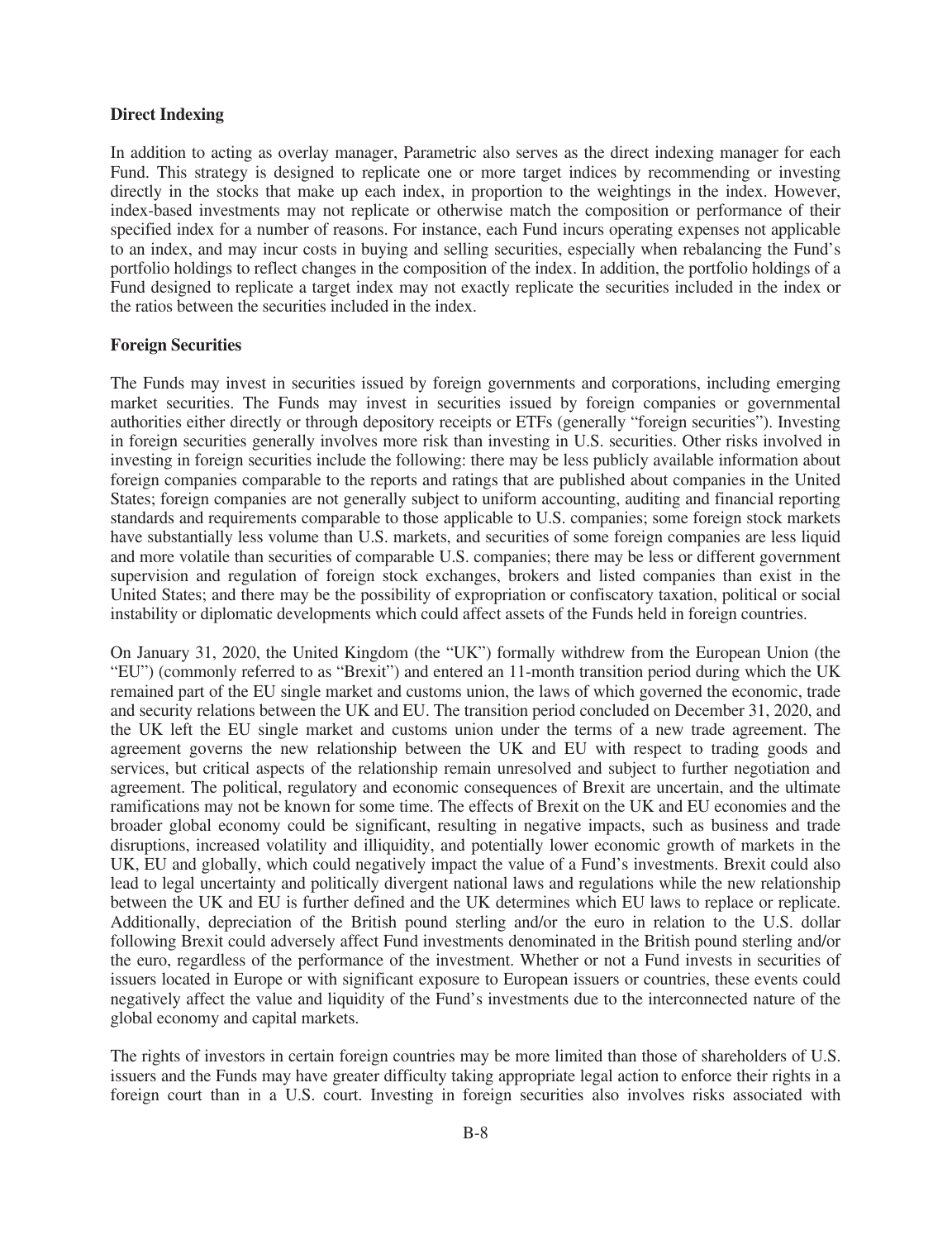government, economic, monetary, and fiscal policies (such as the adoption of protectionist trade measures). Furthermore, there is the risk of possible seizure, nationalization, or expropriation of the foreign issuers or foreign deposits and the possible adoption of foreign government restrictions such as exchange controls. Periodic U.S. Government restrictions on investments in issuers from certain foreign countries may result in the Fund having to sell such prohibited securities at inopportune times. Such prohibited securities may have less liquidity as a result of such U.S. Government designation and the market price of such prohibited securities may decline, which may cause the Fund to incur losses.

Dividends and interest payable on the Funds' foreign securities may be subject to foreign withholding tax. The Funds may also be subject to foreign taxes on their trading profits. Some countries may also impose a transfer or stamp duty on certain securities transactions. The imposition of these taxes will increase the cost to the Funds of investing in those countries that impose these taxes. To the extent such taxes are not offset by credits or deductions available to shareholders in the Fund, under U.S. tax law, they will reduce the net return to a Fund's shareholders.

*Foreign Securities Traded in the United States.* The Funds may own foreign equity securities that are traded in the United States and denominated in United States dollars. They also may be issued originally in the United States. There may be a thin trading market for foreign securities that are traded in the United States, and in some cases such securities may be illiquid, since such securities may be restricted and traded principally among institutional investors.

*Emerging Markets Securities.* In addition, the Funds may invest in foreign securities of companies that are located in developing or emerging markets. Investing in securities of issuers located in these markets may pose greater risks not typically associated with investing in more established markets such as increased risk of social, political and economic instability. Emerging market countries typically have smaller securities markets than developed countries and therefore less liquidity and greater price volatility than more developed markets. Securities traded in emerging markets may also be subject to risks associated with the lack of modern technology, poor infrastructures, the lack of capital base to expand business operations and the inexperience of financial intermediaries, custodians and transfer agents. Emerging market countries are also more likely to impose restrictions on the repatriation of an investor's assets, and even where there is no outright restriction on repatriation, the mechanics of repatriations may delay or impede a Fund's ability to obtain possession of its assets. As a result, there may be an increased risk or price volatility associated with a Fund's investments in emerging market countries, which may be magnified by currency fluctuations.

*Foreign Currency Risk*. While the Funds denominate their net asset value in U.S. dollars, the securities of foreign companies are frequently denominated in foreign currencies. Thus, a change in the value of a foreign currency against the U.S. dollar will result in a corresponding change in value of securities denominated in that currency. Some of the factors that may impair the investments denominated in a foreign currency are:

- -It may be expensive to convert foreign currencies into U.S. dollars and vice versa;
- - Complex political and economic factors may significantly affect the values of various currencies, including U.S. dollars, and their exchange rates;
- - Government intervention may increase risks involved in purchasing or selling foreign currency options, forward contracts and futures contracts, since exchange rates may not be free to fluctuate in response to other market forces;
- - There may be no systematic reporting of last sale information for foreign currencies or regulatory requirement that quotations available through dealers or other market sources be firm or revised on a timely basis;
- - Available quotation information is generally representative of very large round-lot transactions in the inter-bank market and thus may not reflect exchange rates for smaller odd-lot transactions (less than \$1 million) where rates may be less favorable; and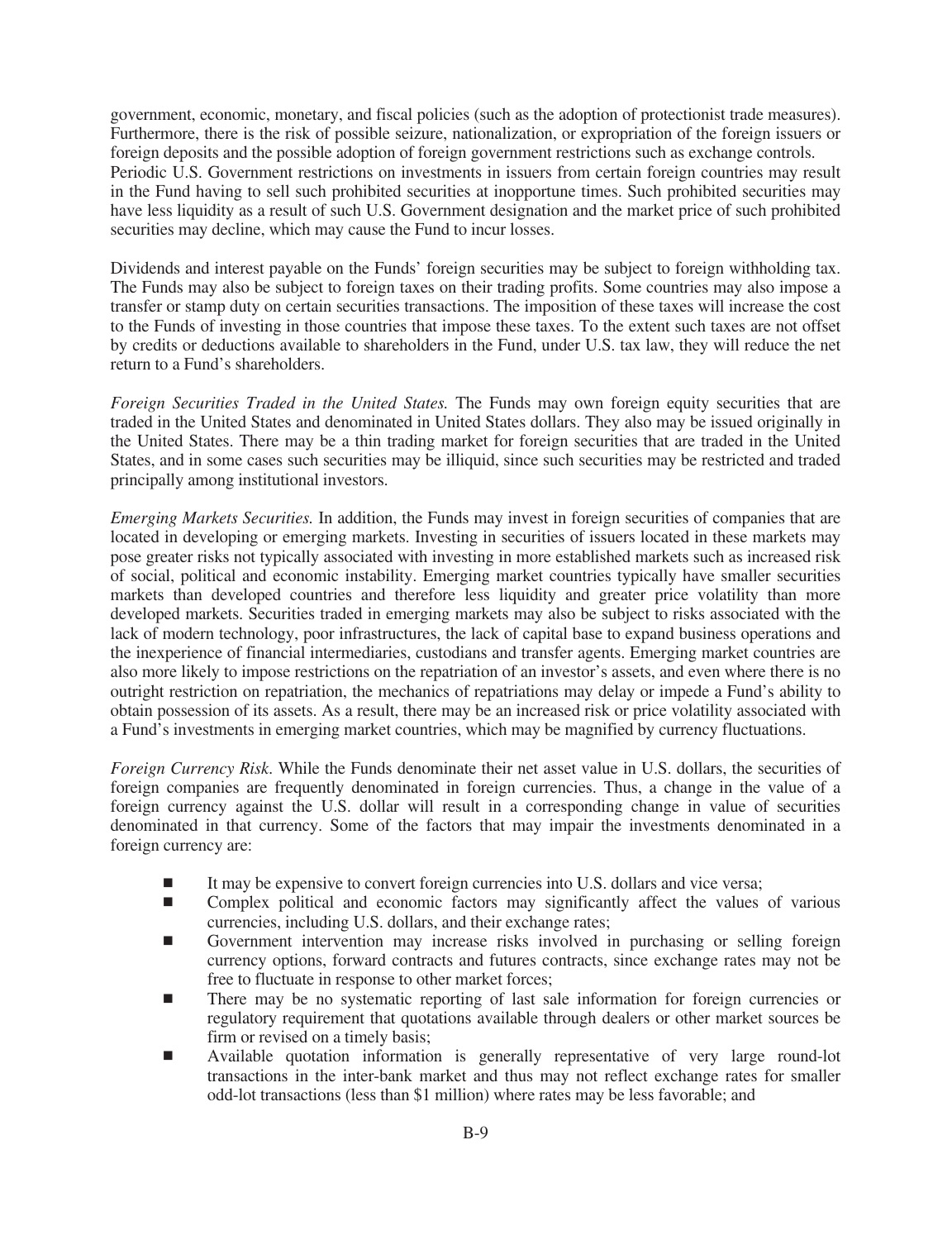- The inter-bank market in foreign currencies is a global, around-the-clock market. To the extent that a market is closed while the markets for the underlying currencies remain open, certain markets may not always reflect significant price and rate movements.

*Foreign Currency Transactions.* The Funds may enter into foreign currency transactions. The Funds normally conduct foreign currency exchange transactions on a spot (cash) basis at the spot rate prevailing in the foreign currencies. Although the Funds value their assets daily in terms of U.S. dollars, the Funds do not intend to convert any holdings of foreign currencies into U.S. dollars on a daily basis. Foreign exchange dealers do not charge a fee for conversion, but they do realize a profit based on the difference (the "spread") between the prices at which they are buying and selling various currencies. Thus, a dealer may offer to sell a foreign currency to a Fund at one rate, while offering a lesser rate of exchange should the Fund desire to resell that currency to the dealer.

*Lock In*. When a Fund desires to lock in the U.S. dollar price on the purchase or sale of a security denominated in a foreign currency.

#### **Real Estate Securities**

*Real Estate Investment Trusts ("REITs")*. The Funds may invest in REITs. REITs are pooled investment vehicles that invest primarily in either real estate or real estate related loans. Like regulated investment companies ("RICs") such as the Funds, REITs are not taxed on income distributed to shareholders provided that they comply with certain requirements under the Internal Revenue Code of 1986, as amended (the "Code"). A Fund will indirectly bear its proportionate share of any expenses paid by REITs in which it invests in addition to the Fund's own expenses. REITs involve certain unique risks in addition to those risks associated with investing in the real estate industry in general (such as possible declines in the value of real estate, lack of availability of mortgage funds, or extended vacancies of property). REITs are generally classified as equity REITs, mortgage REITs or a combination of equity and mortgage REITs. Equity REITs invest the majority of their assets directly in real property and derive income primarily from the collection of rents. Equity REITs can also realize capital gains by selling properties that have appreciated in value. Mortgage REITs invest the majority of their assets in real estate mortgages and derive income from the collection of interest payments. Equity REITs may be affected by changes in the value of the underlying property owned by the REITs, while mortgage REITs may be affected by the risk of borrower default. REITs, and mortgage REITs in particular, are also subject to interest rate risk.

Mortgage REITs receive principal and interest payments from the owners of the mortgaged properties. Accordingly, mortgage REITs are subject to the credit risk of the borrowers to whom they extend credit. Credit risk refers to the possibility that the borrower will be unable and/or unwilling to make timely interest payments and/or repay the principal on the loan to a mortgage REIT when due. Mortgage REITs are subject to significant interest rate risk. When the general level of interest rates goes up, the value of a mortgage REIT's investment in fixed rate obligations goes down. When the general level of interest rates goes down, the value of a mortgage REIT's investment in fixed rate obligations goes up. Mortgage REITs typically use leverage and many are highly leveraged, which exposes them to leverage risk. Leverage risk refers to the risk that leverage created from borrowing may impair a mortgage REIT's liquidity, cause it to liquidate positions at an unfavorable time and increase the volatility of the values of securities issued by the mortgage REIT. Mortgage REITs are subject to prepayment risk, which is the risk that borrowers may prepay their mortgage loans at faster than expected rates. Prepayment rates generally increase when interest rates fall and decrease when interest rates rise. These faster than expected payments may adversely affect a mortgage REIT's profitability because the mortgage REIT may be forced to replace investments that have been redeemed or repaid early with other investments having a lower yield. Additionally, rising interest rates may cause the duration of a mortgage REIT's investments to be longer than anticipated and increase such investments' interest rate sensitivity.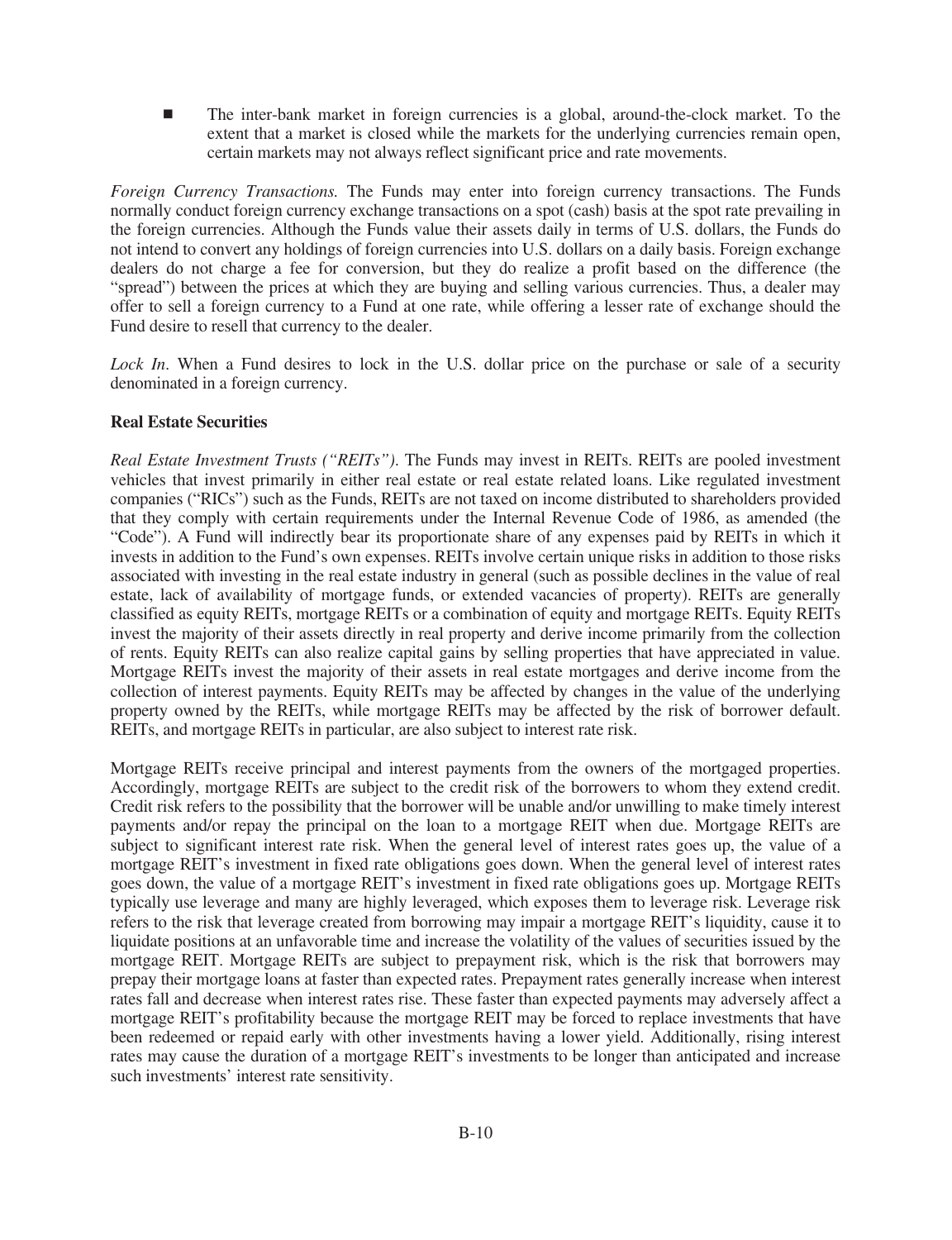REITs are dependent upon their operators' management skills, are generally not diversified (except to the extent the Code requires), and are subject to heavy cash flow dependency and the risk of default by borrowers. REITs are also subject to the possibility of failing to qualify for tax-free pass-through of income under the Code or failing to maintain their exemptions from registration under the 1940 Act. REITs may have limited financial resources, may trade less frequently and in a limited volume, and may be subject to more abrupt or erratic price movements than more widely held securities.

A Fund's investment in a REIT may result in the Fund making distributions that constitute a return of capital to Fund shareholders for federal income tax purposes or may require the Fund to accrue and distribute income not yet received. In addition, distributions attributable to REITs made by a Fund to Fund shareholders will not qualify for the corporate dividends received deduction, or, generally, for treatment as qualified dividend income.

#### **Borrowing and Other Forms of Leverage**

The Funds may borrow money for investment purposes to the extent permitted by their investment policies and restrictions and applicable law. When a Fund borrows money or otherwise leverages its portfolio, the value of an investment in the Fund will be more volatile and other investment risks will tend to be compounded. This is because leverage tends to exaggerate the effect of any increase or decrease in the value of a Fund's holdings. The Funds may also borrow money for temporary emergency purposes.

The Funds are not currently parties to a line of credit. However, the Funds may establish lines of credit with certain banks by which the Funds may borrow funds for temporary or emergency purposes. The Funds may use lines of credit to meet large or unexpected redemptions that would otherwise force a Fund to liquidate securities under circumstances which are unfavorable to the Fund's remaining shareholders. Should the Funds become parties to a line of credit, they may be required to pay fees to the banks to maintain a line of credit, which would increase the cost of borrowing over the stated interest rate. Brown Brothers Harriman & Co. ("BBH"), in its capacity as the Funds' custodian, will generally provide overdraft protection to the Funds in the event of a cash shortfall. Overdraft protection is provided on an uncommitted basis.

The Trust received an exemptive order from the SEC on June 1, 2016 (the "Order"), which permits the Funds to participate in an interfund lending program (the "Program") with existing or future mutual funds that are advised by the Adviser and certain of its affiliates (the "Participating Funds"). The Program enables a Participating Fund to lend cash directly to and borrow money from other Participating Funds for temporary purposes. The Program is subject to a number of conditions set forth in the application for the exemptive order, as amended (the "Application"), and the Order, including the requirement that the interfund loan rate to be charged to a borrowing fund is (i) more favorable to the lending fund than the highest current overnight repurchase agreement rate available to the lending fund (the "Repo Rate"); and (ii) more favorable to the borrowing fund than the lowest interest rate at which a bank short-term loan would be available to the borrowing fund (the "Bank Loan Rate"). The Bank Loan Rate will be determined using a formula established by the Board. The interfund loan rate will be the average of the Repo Rate and the Bank Loan Rate. All interfund loans and borrowings must comply with the conditions set forth in the Application and the Order, which are designed to ensure fair and equitable treatment of all Participating Funds.

A Fund will participate in the Program only to the extent that its participation is consistent with the Fund's investment objectives, limitations, and organizational documents. Upon implementation of the Program, the Adviser administers the Program according to procedures approved by the Board. The Board is responsible for overseeing and periodically reviewing the Program.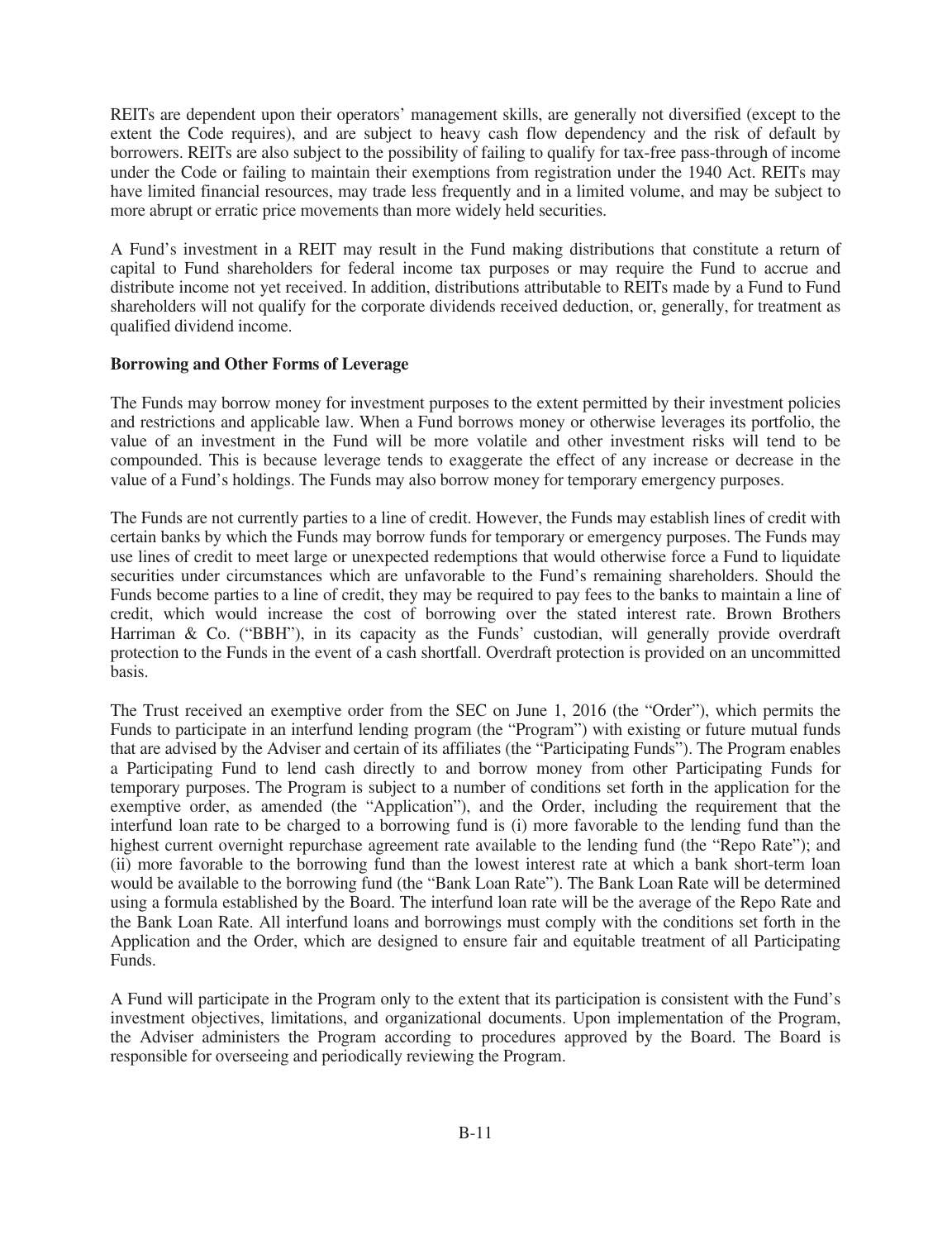# **Cash Position**

The Funds do not always stay fully invested in securities. The Funds may hold cash positions for "operational" or "investment" reasons. Operational cash refers to the cash kept in a Fund's portfolio in order for the Fund to meet redemption requests. Cash for investment reasons refers to cash balances that express an investment view (e.g., a Sub-adviser may recommend a cash allocation in its model portfolio to maintain liquidity to invest in new investment opportunities when market conditions change).

When a Fund's investments in cash or similar investments increase, the Fund may not participate in market advances or declines to the same extent that it would if the Fund remained more fully invested in stocks. Partly because each of the Sub-advisers acts independently of each other, the cash positions of the Funds may vary significantly.

#### **Private Investments**

*Private Placement and Restricted Securities*. The Funds may invest in securities that are purchased in private placements and, accordingly, are subject to restrictions on resale as a matter of contract or under federal securities laws. Because there may be relatively few potential purchasers for such investments, especially under adverse market or economic conditions or in the event of adverse changes in the financial condition of the issuer, a Fund could find it more difficult to sell such securities when a Sub-adviser believes it advisable to do so or may be able to sell such securities only at prices lower than if such securities were more widely held. At times, it may also be more difficult to determine the fair value of such securities for purposes of computing a Fund's net asset value.

While such private placements may offer attractive opportunities for investment not otherwise available on the open market, the securities so purchased are often restricted securities, *i.e.*, securities which cannot be sold to the public without registration under the Securities Act or the availability of an exemption from registration (such as Rules 144 or 144A), or which are not readily marketable because they are subject to other legal or contractual delays in or restrictions on resale.

The absence of a trading market can make it difficult to ascertain a market value for illiquid investments. Disposing of illiquid investments may involve time-consuming negotiation and legal expenses, and it may be difficult or impossible for a Fund to sell them promptly at an acceptable price. A Fund may have to bear the extra expense of registering such securities for resale and the risk of substantial delay in effecting such registration. In addition, market quotations are less readily available. The judgment of the Trust's Valuation Committee will play a greater role in valuing these securities than in the case of publicly traded securities.

Generally speaking, restricted securities may be sold only to qualified institutional buyers, or in a privately negotiated transaction to a limited number of purchasers, or in limited quantities after they have been held for a specified period of time and other conditions are met pursuant to an exemption from registration, or in a public offering for which a registration statement is in effect under the Securities Act. A Fund may be deemed to be an underwriter for purposes of the Securities Act when selling restricted securities to the public, and in such event a Fund may be liable to purchasers of such securities if the registration statement prepared by the issuer, or the prospectuses forming a part of it, is materially inaccurate or misleading.

*Redeemable Securities.* Certain securities held by the Funds may permit the issuer at its option to call or redeem its securities. If an issuer were to redeem securities held by a Fund during a time of declining interest rates, the Fund may not be able to reinvest the proceeds in securities providing the same investment return as the securities redeemed.

# **CFTC Exemption**

The Commodity Futures Trading Commission ("CFTC") regulates the trading of commodity interests, including commodity futures contracts, options on commodity futures, and swaps (which includes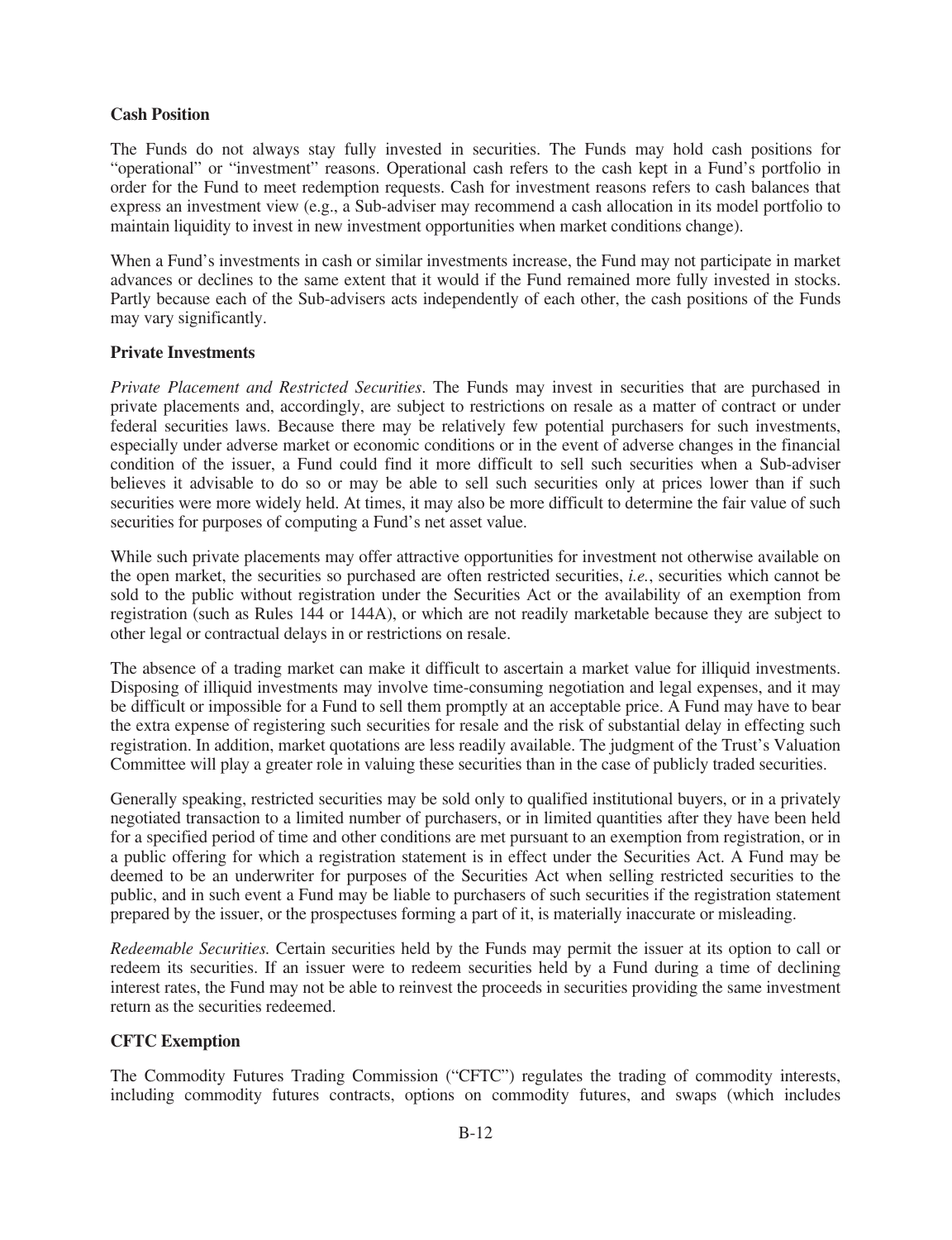cash-settled currency forwards and swaps). A Fund that invests in commodity interests is subject to certain CFTC regulatory requirements, including certain limits on its trading of commodity interests to qualify for certain exclusions or exemptions from registration requirements. Prior to the Funds' launch, the Adviser, on behalf of the Funds, will file a notice of eligibility for exclusion from the definition of the term "commodity pool operator" ("CPO") under the Commodity Exchange Act, as amended ("CEA"), pursuant to CFTC Rule 4.5, with respect to each Fund's operation. Therefore, the Funds and the Adviser will not be subject to regulation as a commodity pool or CPO under the CEA and the Adviser will not be subject to registration as a CPO. If a Fund were no longer able to claim the exclusion, the Adviser may be required to register as a CPO and the Fund and the Adviser would be subject to regulation as a commodity pool or CPO under the CEA. If a Fund or the Adviser is subject to CFTC regulation, it may incur additional expenses.

#### **Other Investment Risks**

The following risk considerations relate to investment practices undertaken by the Funds. Generally, since shares of each Fund represent an investment in securities with fluctuating market prices, shareholders should understand that the value of their Fund shares will vary as the value of a Fund's portfolio securities increases or decreases. Therefore, the value of an investment in the Funds could go down as well as up. You can lose money by investing in a Fund. There is no guarantee of successful performance, that a Fund's objective can be achieved or that an investment in a Fund will achieve a positive return. An investment in a Fund should be considered as a means of diversifying an investment portfolio and is not in itself a balanced investment program. Prospective investors should consider the following risks.

# **Market Risks**

Various market risks can affect the price or liquidity of an issuer's securities. Adverse events occurring with respect to an issuer's performance or financial position can depress the value of the issuer's securities. The liquidity in a market for a particular security will affect its value and may be affected by factors relating to the issuer, as well as the depth of the market for that security.

Other market risks that are not specifically related to an issuer of the security or other asset, or that affect a particular issuer or issuers, exchange, country, group of countries, region, market, industry, group of industries, sector or asset class that can affect value include a market's current attitudes about type of security, general market conditions, market reactions to political or economic events, and tax and regulatory effects (including lack of adequate regulations for a market or particular type of instrument). Local, regional, or global events such as government defaults, government shutdowns, war, regional conflicts, acts of terrorism, social unrest, the spread of infectious illness or other public health issue, recessions, natural disaster, and other events, or widespread fear that such events may occur, could have a significant impact on the Fund and its investments. Market restrictions on trading volume can also affect price and liquidity.

Certain risks exist because of the composition and investment horizon of a particular portfolio of securities. Prices of many securities tend to be more volatile in the short-term and lack of diversification in a portfolio can also increase volatility.

#### *Recent Events*.

Legal, tax and regulatory changes could occur that may adversely affect the Funds and their ability to pursue their investment strategies and/or increase the costs of implementing such strategies. Government regulation may change the manner in which the Funds are regulated or affect the Funds' expenses and/or the value of the Funds' investments. Government regulation may change frequently and may have significant adverse consequences for the Funds or their investments.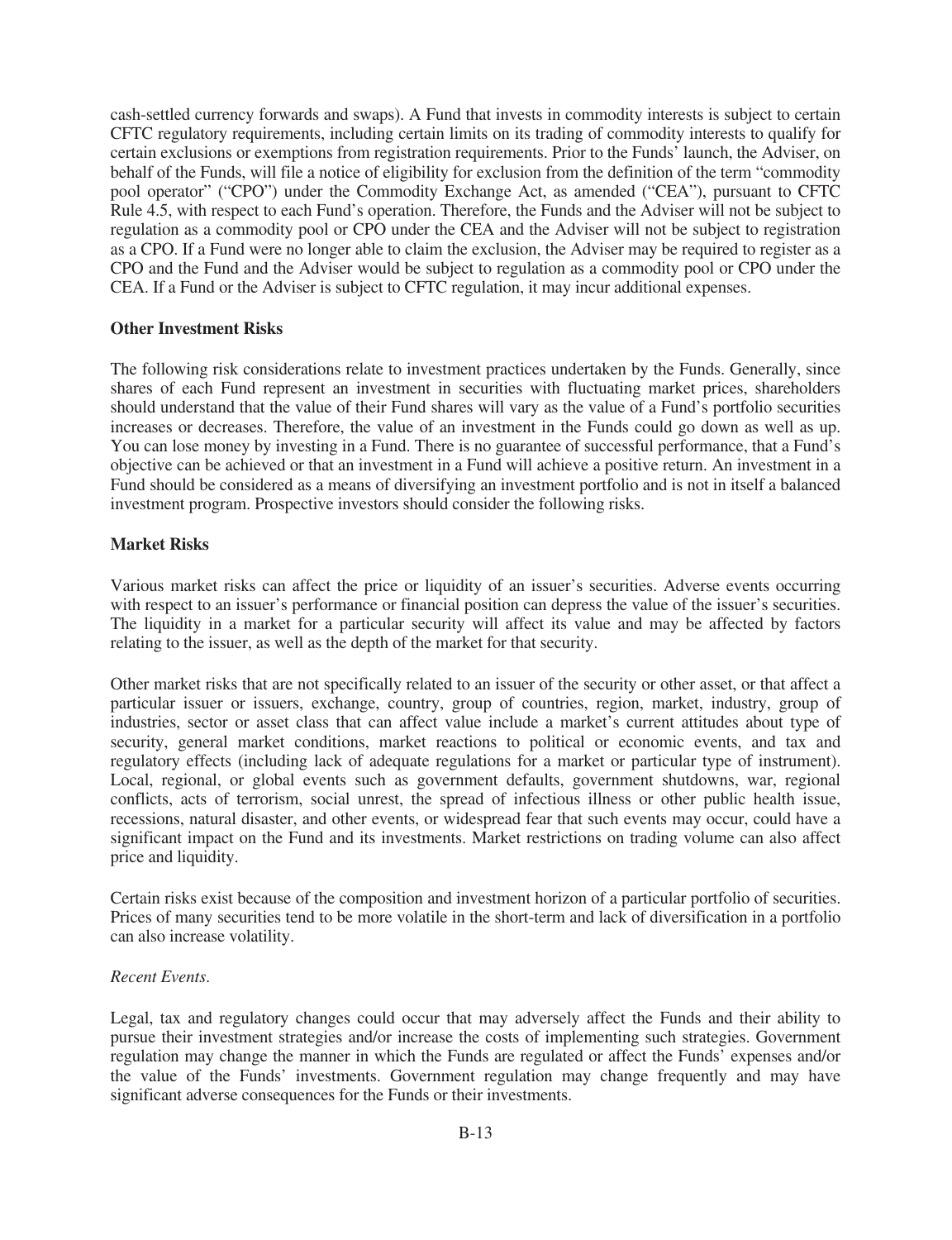A recent outbreak of respiratory disease caused by a novel coronavirus was first detected in China in December 2019 and has spread internationally. This coronavirus has resulted in closing borders, enhanced health screenings, healthcare service preparation and delivery, quarantines, cancellations, disruptions to supply chains and customer activity, as well as general concern and uncertainty. The impact of this coronavirus, and other epidemics and pandemics that may arise in the future, could affect the economies of many nations, individual companies and the market in general in ways that cannot necessarily be foreseen at the present time. In addition, the impact of infectious diseases in developing or emerging market countries may be greater due to less established health care systems. Health crises caused by the recent coronavirus outbreak may exacerbate other pre-existing political, social and economic risks in certain countries. The impact of the outbreak may be short term or may last for an extended period of time and may have significant adverse consequences for the Funds.

Certain political, social, and economic conditions that existed prior to the coronavirus outbreak include uncertainties regarding Federal Reserve rate setting policy, trade tensions, and the threat of tariffs imposed by the U.S. and other countries. These conditions could still result in further market volatility and negatively affect financial asset prices and the liquidity of certain securities.

In addition, Russia launched a large-scale invasion of Ukraine on February 24, 2022, significantly amplifying already existing geopolitical tensions. Russia's actions and the resulting responses by the United States and other countries could increase volatility and uncertainty in the financial markets and adversely affect regional and global economies. The United States and other countries have imposed broad-ranging economic sanctions on Russia, certain Russian individuals, banking entities and corporations, and Belarus as a response to Russia's invasion of Ukraine and may impose sanctions on other countries that provide military or economic support to Russia. The extent and duration of Russia's military actions or future escalation of such hostilities, and the extent and impact of the resulting sanctions (including any retaliatory actions or countermeasures that may be taken by those subject to sanctions, including cyber-attacks) are impossible to predict, but could result in significant market disruptions, including in certain industries or sectors, such as the oil and natural gas markets, and may negatively affect global supply chains, inflation and global growth. These and any related events could have a significant impact on a Fund's performance and the value of the Fund's investments, even if the Fund does not have direct exposure to Russian issuers or issuers in other countries affected by the invasion.

#### **Multi-Manager and Multi-Style Management Risk**

Fund performance is dependent upon the success of the Adviser and the Sub-advisers in implementing the Funds' investment strategies in pursuit of their goals. To a significant extent, the Funds' performance will depend of the success of the Adviser's methodology in allocating the Funds' assets to Sub-advisers and the selection and oversight of the Sub-advisers and on a Sub-adviser's skill in executing the relevant strategy and selecting investments for the Funds. There can be no assurance that the Adviser or Sub-advisers will be successful in this regard.

The Adviser's and the Sub-advisers' judgments about the attractiveness, value and potential appreciation of a particular asset class or individual security in which a Fund invests may prove to be incorrect, and there is no guarantee that the Adviser's or a Sub-adviser's judgment will produce the desired results. In addition, a Fund may allocate its assets so as to under- or over-emphasize certain strategies or investments under market conditions that are not optimal, in which case a Fund's value may be adversely affected.

A Sub-adviser may implement its model portfolio for its other accounts prior to submitting its model to the overlay manager appointed by the Adviser for each Fund, or after submitting its model portfolio to the overlay manager but before the overlay manager has had an opportunity to place some or all of the trades necessary for the Fund to implement the model portfolio. In these circumstances, trades placed by the overlay manager pursuant to a model portfolio may be subject to price movements that result in the Fund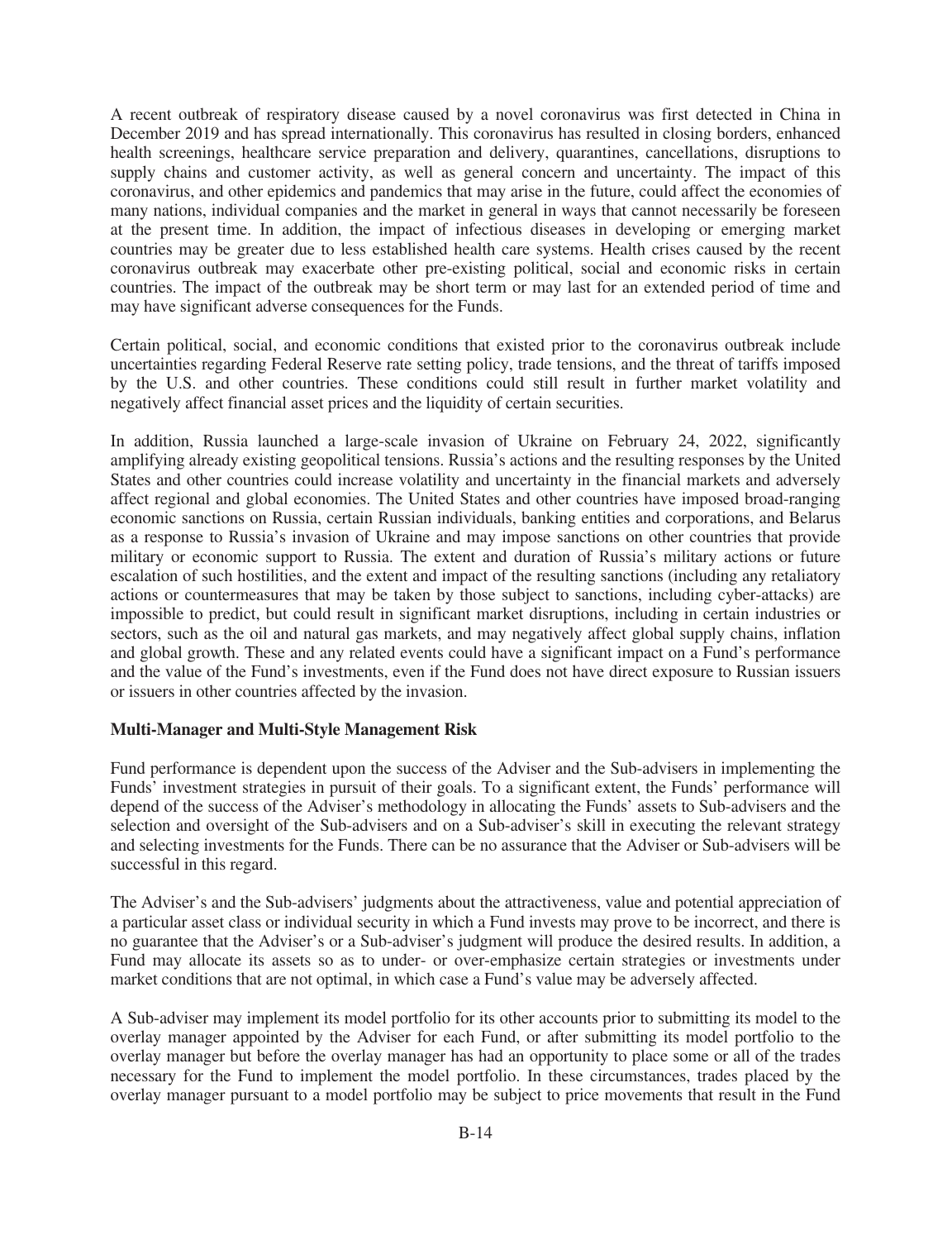receiving prices that are different from the prices obtained by the Sub-adviser for its other accounts, including less favorable prices. The risk of such price deviations may increase for large orders or where securities are thinly traded.

#### **Temporary Defensive Investments**

The Funds may, from time to time, take temporary defensive positions that are inconsistent with their principal investment strategies in attempting to respond to adverse market, economic, political or other conditions. For example, during such period, 100% of a Fund's assets may be invested in money market instruments, cash or cash equivalents. Temporary defensive positions may be initiated by the individual Sub-advisers or by the Adviser when a Sub-adviser and/or the Adviser judges that market conditions make pursuing a Fund's investment strategies inconsistent with the best interests of its shareholders. A Sub-adviser and/or the Adviser then may temporarily use these alternative strategies that are mainly designed to limit a Fund's losses or to create liquidity in anticipation of redemptions. When a Fund takes temporary defensive positions, it may not achieve its investment objective.

# **Other Fund Holdings**

The Funds will actively purchase only equity securities. However, in unusual circumstances, a Fund may receive various types of non-equity instruments not contemplated herein, including certain fixed income securities and derivatives, as a result of certain corporate actions. In such instances, the Fund may hold these non-equity instruments in its portfolio or sell such instruments at the discretion of the Adviser or Sub-adviser depending upon, among other things, the Adviser's or Sub-adviser's evaluation of the potential value of such instrument in relation to the price that could be obtained by the Fund at any given time upon the sale thereof.

# **Cybersecurity Risk**

The Funds and their service providers may be susceptible to operational, information security, and related risks. In general, cyber incidents can result from deliberate attacks or unintentional events. Cyber-attacks include, but are not limited to, gaining unauthorized access to digital systems to misappropriate assets or sensitive information, corrupt data, or otherwise disrupt operations. Cyber incidents affecting the Adviser, a Sub-adviser, or other service providers (including, but not limited to, fund accountants, fund administrators, custodians, transfer agents, and financial intermediaries) have the ability to disrupt and impact business operations, potentially resulting in financial losses, by interfering with the Funds' ability to calculate their NAV, corrupting data or preventing parties from sharing information necessary for the Funds' operation, preventing or slowing trades, stopping shareholders from making transactions, potentially subjecting the Funds or the Adviser to regulatory fines and penalties, and creating additional compliance costs. Similar types of cyber security risks are also present for issuers or securities in which the Funds may invest, which could result in material adverse consequences for such issuers and may cause the Funds' investments in such companies to lose value.

The Funds and their service provides are also subject to risks related to disasters and other events, such as storms, earthquakes, fires, outbreaks of infectious diseases (such as COVID-19), utility failures, terrorist acts, political and social developments, and military and governmental actions. These risks are often collectively referred to as "business continuity" risks. For instance, the global spread of COVID-19 has caused the Funds and their service providers to implement business continuity plans, including widespread use of work-from-home arrangements. While the Funds' service providers have established business continuity plans to mitigate cybersecurity risks, there are inherent limitations in such plans and systems. Additionally, the Funds cannot control the cybersecurity plans and systems put in place by their service providers or any other third parties whose operations may affect the Funds or their shareholders. Although each Fund attempts to minimize such failures through controls and oversight, it is not possible to identify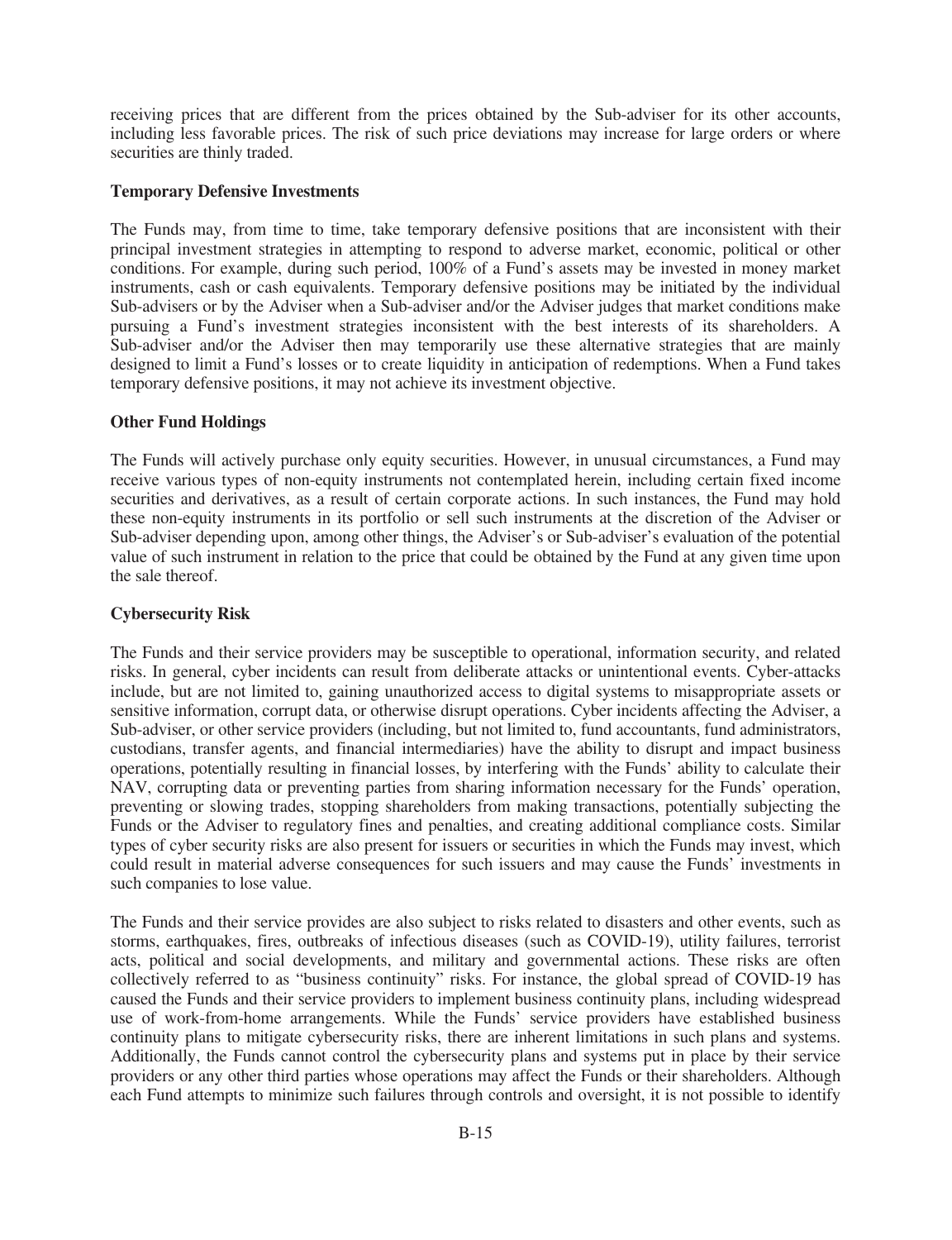all of the operational risks that may affect a Fund or to develop processes and controls that completely eliminate or mitigate the occurrence of such failures or other disruptions in service. The value of an investment in a Fund's shares may be adversely affected by the occurrence of the operational errors or failures or technological issues or other similar events and a Fund and its shareholders may bear costs tied to these risks.

# **INVESTMENT RESTRICTIONS**

<span id="page-16-0"></span>The Funds have adopted the following policies as fundamental policies (unless otherwise noted), which may not be changed without the affirmative vote of the holders of a "majority" of the outstanding voting securities of the Funds. Under the 1940 Act, the "vote of the holders of a majority of the outstanding voting securities" means the vote of the holders of the lesser of (i) 67% of the shares of a Fund represented at a meeting at which the holders of more than 50% of the Fund's outstanding shares are represented or (ii) more than 50% of the outstanding shares of the Fund.

# **Fundamental Policies**

The investment policies below have been adopted as fundamental policies for the Funds.

- 1. Each Fund may make loans, except as prohibited under the 1940 Act, the rules and regulations thereunder or any exemption therefrom; as such statute, rules or regulations may be amended or interpreted from time to time.
- 2. Each Fund may borrow money, except as prohibited under the 1940 Act, the rules and regulations thereunder or any exemption therefrom; as such statute, rules or regulations may be amended or interpreted from time to time.
- 3. No Fund may issue senior securities, as such term is defined under the 1940 Act, the rules or regulations thereunder or any exemption therefrom as amended or interpreted from time to time, except as permitted under the 1940 Act, the rules and regulations thereunder or any exemption therefrom, as such statute, rules or regulations may be amended or interpreted from time to time.
- 4. No Fund may concentrate its investments in a particular industry, as concentration is defined under the 1940 Act, the rules or regulations thereunder or any exemption therefrom, as such statute, rules or regulations may be amended or interpreted from time to time, except that the Funds may invest without limitation in: (i) securities issued or guaranteed by the U.S. Government, its agencies or instrumentalities; and (ii) tax-exempt obligations of state or municipal governments and their political subdivisions.
- 5. Each Fund may purchase or sell commodities and real estate, except as prohibited under the 1940 Act, the rules and regulations thereunder or any exemption therefrom, as such statute, rules or regulations may be amended or interpreted from time to time.
- 6. Each Fund may purchase securities of an issuer, except if such purchase is inconsistent with the maintenance of its status as an open-end diversified company under the 1940 Act, the rules or regulations thereunder or any exemption therefrom, as such statute, rules or regulations may be amended or interpreted from time to time.
- 7. Each Fund may underwrite securities issued by other persons, except as prohibited under the 1940 Act, the rules and regulations thereunder or any exemption therefrom, as such statute, rules or regulations may be amended or interpreted from time to time.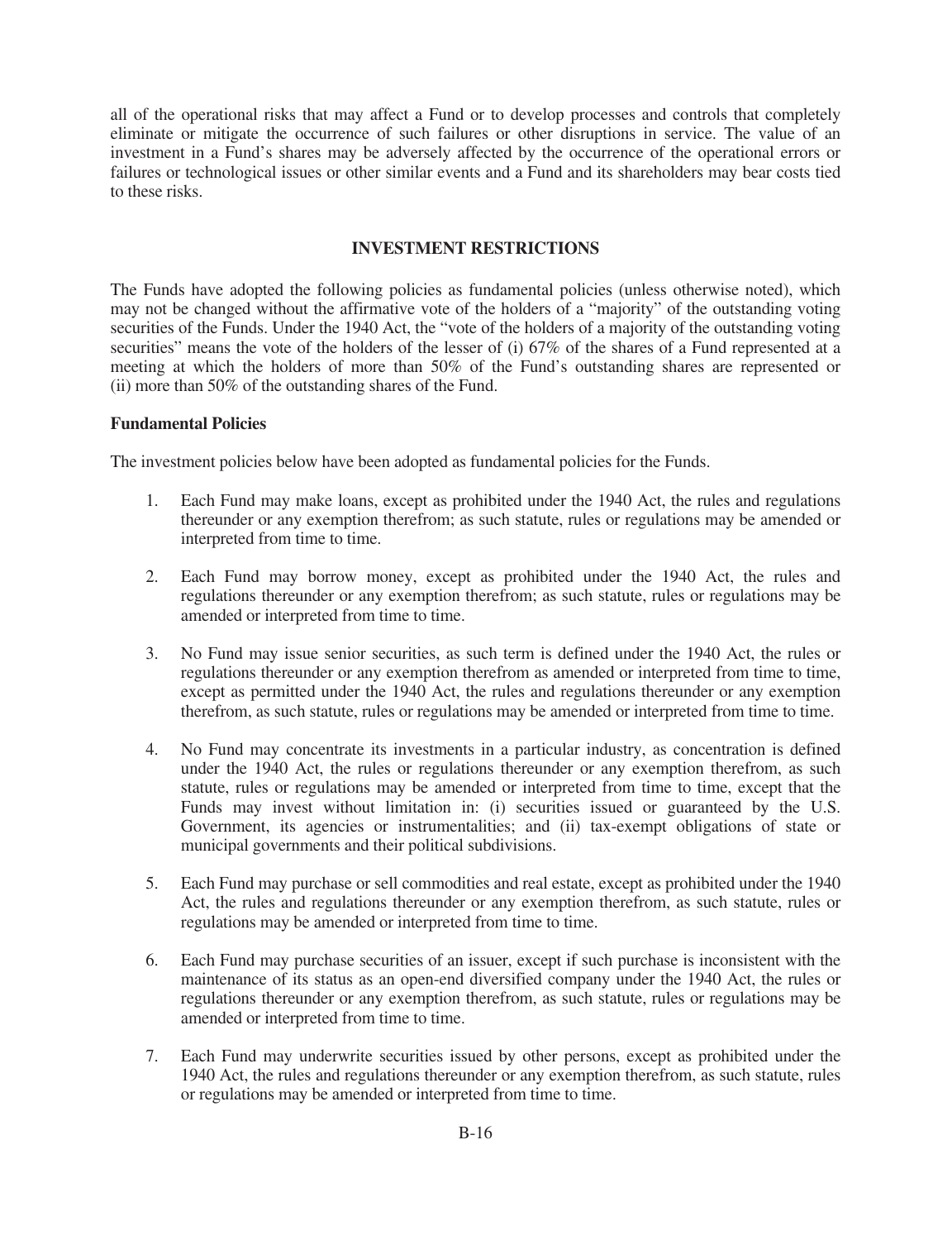The following descriptions of the 1940 Act may assist investors in understanding the above policies and restrictions.

BORROWING. The 1940 Act restricts an investment company from borrowing in excess of 33 1/3% of its total assets (including the amount borrowed, but excluding temporary borrowings not in excess of 5% of its total assets). Transactions that are fully collateralized in a manner that does not involve the prohibited issuance of a "senior security" within the meaning of Section 18(f) of the 1940 Act, shall not be regarded as borrowings for the purposes of a Fund's investment restriction.

CONCENTRATION. The SEC has defined concentration as investing 25% or more of an investment company's total assets in any particular industry or group of industries, with certain exceptions such as with respect to investments in obligations issued or guaranteed by the U.S. Government or its agencies and instrumentalities, or tax-exempt obligations of state or municipal governments and their political subdivisions. For purposes of a Fund's concentration policy, the Fund may classify and re-classify companies in a particular industry and define and re-define industries in any reasonable manner, consistent with SEC guidance.

DIVERSIFICATION. Under the 1940 Act and the rules, regulations and interpretations thereunder, a "diversified company," as to 75% of its total assets, may not purchase securities of any issuer (other than obligations of, or guaranteed by, the U.S. government or its agencies, or instrumentalities or securities of other investment companies) if, as a result, more than 5% of its total assets would be invested in the securities of such issuer, or more than 10% of the issuer's voting securities would be held by a Fund. For purposes of each Fund's diversification policy, the identification of the issuer of a security may be determined in any reasonable manner, consistent with SEC guidance.

LENDING. Under the 1940 Act, an investment company may only make loans if expressly permitted by its investment policies.

COMMODITIES AND REAL ESTATE. The 1940 Act does not directly restrict an investment company's ability to invest in commodities or real estate, but does require that every investment company have the fundamental investment policy governing such investments. Each Fund has adopted a fundamental policy that would permit direct investment in commodities and real estate. However, each Fund has a non-fundamental investment limitation that prohibits it from investing directly in real estate. This non-fundamental policy may be changed by vote of the Board.

SENIOR SECURITIES. Senior securities may include any obligation or instrument issued by an investment company evidencing indebtedness. The 1940 Act generally prohibits a fund from issuing senior securities, although it provides allowances for certain borrowings and certain other investments, such as short sales, reverse repurchase agreements, and firm commitment agreements, when such investments are "covered" or with appropriate earmarking or segregation of assets to cover such obligations.

UNDERWRITING. Under the 1940 Act, underwriting securities involves an investment company purchasing securities directly from an issuer for the purpose of selling (distributing) them or participating in any such activity either directly or indirectly. Under the 1940 Act, a diversified fund may not make any commitment as underwriter, if immediately thereafter the amount of its outstanding underwriting commitments, plus the value of its investments in securities of issuers (other than investment companies) of which it owns more than 10% of the outstanding voting securities, exceeds 25% of the value of its total assets.

# **Non-Fundamental Policies**

The Funds observe the following policies, which are not deemed fundamental and which may be changed by the Board without shareholder vote.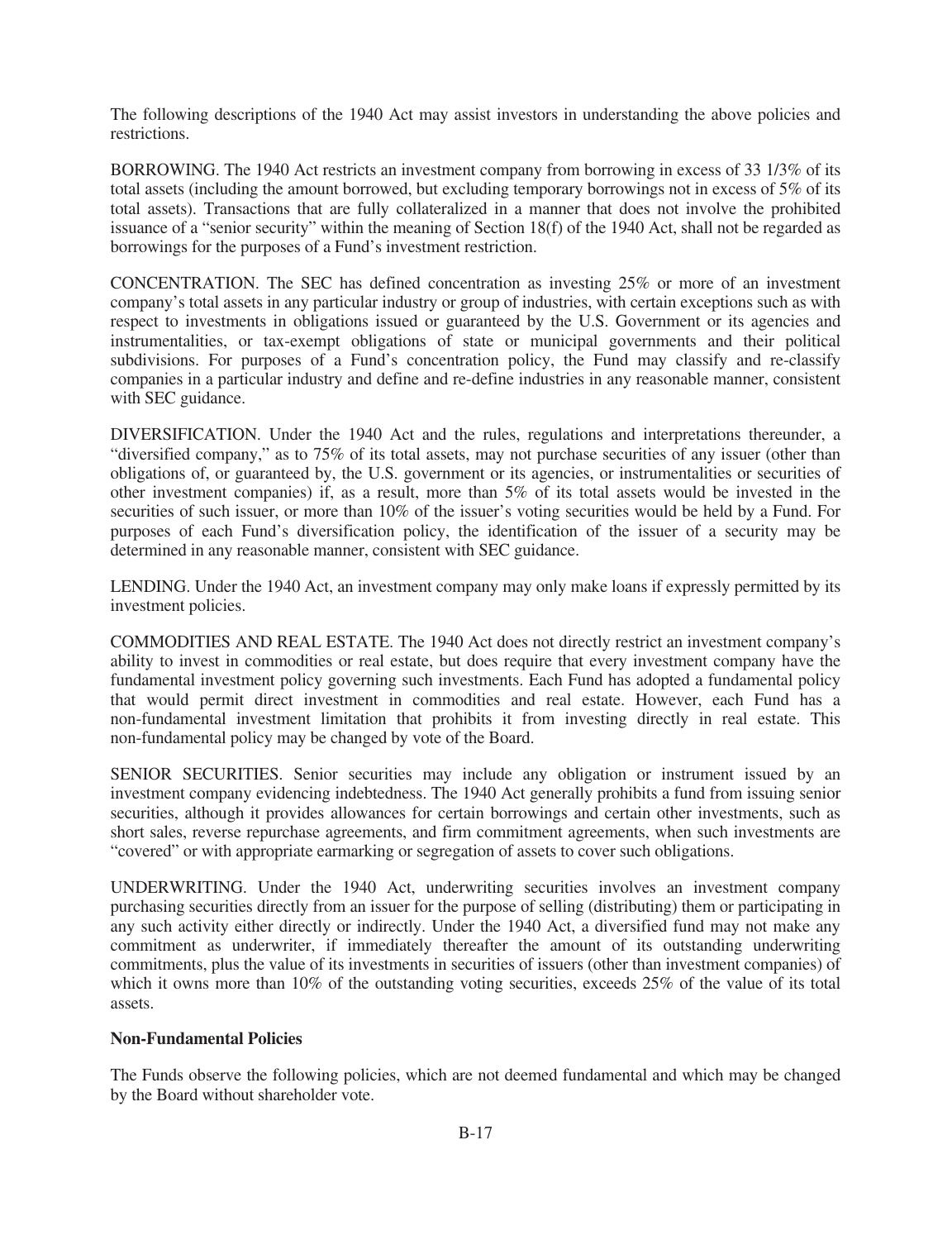- 1. Each Fund may not borrow money in an amount exceeding 33 1/3% of the value of its total assets (including the amount borrowed, but excluding temporary borrowings not in excess of 5% of its total assets), provided that investment strategies that either obligate the Fund to purchase securities or require the Fund to cover a position by segregating assets or entering into an offsetting position shall not be subject to this limitation.
- 2. Each Fund may not lend any security or make any other loan if, as a result, more than 33 1/3% of its total assets (including the loan collateral) would be lent to other parties (this restriction does not apply to purchases of debt securities or repurchase agreements).
- 3. Each Fund may not purchase an investment if, as a result, more than 15% of the value of its net assets would be invested in illiquid investments (as such term is defined in Rule 22e-4 of the 1940 Act). Rule 22e-4 defines an "illiquid investment" to mean any investment that a Fund reasonably expects cannot be sold or disposed of in current market conditions in seven calendar days or less without the sale or disposition significantly changing the market value of the investment, as determined pursuant to the Rule.
- 4. Each Fund may not invest in unmarketable interests in real estate limited partnerships or invest directly in real estate. For the avoidance of doubt, the foregoing policy does not prevent the Funds from, among other things; purchasing marketable securities of companies that deal in real estate or interests therein (including REITs).
- 5. Each Fund may purchase or sell financial and physical commodities, commodity contracts based on (or relating to) physical commodities or financial commodities and securities and derivative instruments whose values are derived from (in whole or in part) physical commodities or financial commodities.

#### In addition:

- 1. Under normal circumstances, the Tax Managed Large Cap Fund will invest at least 80% of its net assets (plus the amount of borrowings for investment purposes) in the securities of large capitalization companies and other instruments, such as certain investment companies, with economic characteristics that seek to track the performance of securities of large capitalization companies.
- 2. Under normal circumstances, the Tax Managed Small/Mid Cap Fund will invest at least 80% of its net assets (plus the amount of borrowings for investment purposes) in the securities of small and mid-capitalization companies and other instruments, such as certain investment companies, with economic characteristics that seek to track the performance of securities of small and mid-capitalization companies.
- 3. Under normal circumstances, the Tax Managed International Equity Fund will invest at least 80% of its net assets (plus the amount of borrowings for investment purposes) in equity securities and other instruments, such as certain investment companies, with economic characteristics that seek to track the performance of equity securities.

Except with respect to borrowing, if a percentage restriction set forth in the Prospectus or in this SAI is adhered to at the time of investment, a subsequent increase or decrease in a percentage resulting from a change in the values of assets will not constitute a violation of that restriction. A Fund will reduce its borrowing amount within three days (not including Sundays and holidays), if its asset coverage falls below the amount required by the 1940 Act. With respect to the limitation on illiquid investments, in the event that a subsequent change in net assets or other circumstances causes a Fund to exceed its limitation, the Fund will take steps to bring the aggregate amount of illiquid investments back within the limitations as soon as reasonably practicable.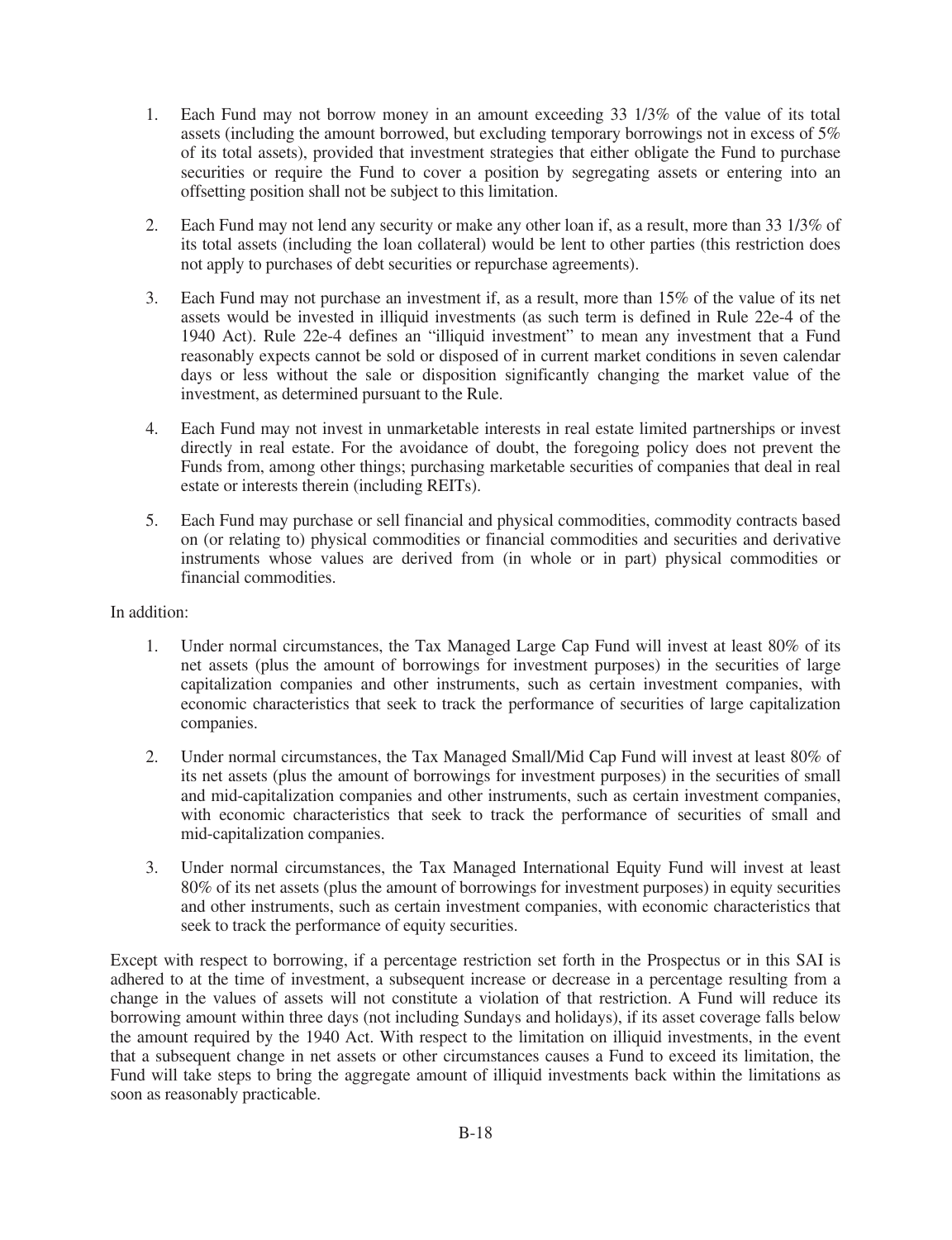#### **PORTFOLIO TURNOVER**

<span id="page-19-0"></span>The frequency of portfolio transactions of the Funds (the portfolio turnover rate) will vary from year to year depending on many factors. From time to time, the Funds may engage in active short-term trading to take advantage of price movements affecting individual issues, groups of issues or markets. An annual portfolio turnover rate of 100% would occur if all the securities in a Fund were replaced once in a period of one year. Higher portfolio turnover rates may result in increased brokerage costs to the Funds and a possible increase in short-term capital gains or losses. The Funds' annual portfolio turnover rates for the last five years will be included in the "Financial Highlights" section of the Funds' prospectus.

Because the Fund has not commenced operations as of the date of this prospectus, it does not have portfolio turnover information to report.

#### **PORTFOLIO HOLDINGS INFORMATION**

<span id="page-19-1"></span>The Trust, on behalf of the Funds, has adopted a portfolio holdings disclosure policy that governs the timing and circumstances of disclosure of the holdings of the Funds. The policy was developed in consultation with the Adviser and has been adopted by the Adviser. Information about a Fund's holdings will not be distributed to any third party except in accordance with this policy. The Board considered the circumstances under which a Fund's holdings may be disclosed under this policy and the actual and potential material conflicts that could arise in such circumstances between the interests of the Funds' shareholders and the interests of the Adviser, the principal underwriter or any affiliated person of the Fund. After due consideration, the Board determined that, when approved by the Trust's CCO, the Funds have a legitimate business purpose for disclosing holdings to persons described in the policy, including mutual fund rating or statistical agencies, or persons performing similar functions, and internal parties involved in the investment process, or custody of the Funds. Pursuant to the policy, the Trust's CCO is authorized to consider and authorize dissemination of portfolio holdings information to additional third parties, after considering the best interests of the shareholders and potential conflicts of interest in making such disclosures.

The Board exercises continuing oversight of the disclosure of the Funds' holdings by (1) overseeing the implementation and enforcement of the portfolio holding disclosure policy, Codes of Ethics and other relevant policies of the Funds and their service providers by the Trust's CCO, (2) by considering reports and recommendations by the Trust's CCO concerning any material compliance matters (as defined in Rule 38a-1 under the 1940 Act), and (3) by considering to approve any amendment to this policy. The Board reserves the right to amend the policy at any time without prior notice in its sole discretion.

Disclosure of the Funds' complete holdings is required to be made quarterly within 60 days of the end of each period covered by the Annual Report and Semiannual Report to shareholders and in the quarterly holdings report on Form N-PORT. These reports are available, free of charge, on the EDGAR database on the SEC's website at sec.gov. The Funds may provide complete portfolio holdings at the same time reports are filed with the SEC.

In the event of a conflict between the interests of the Funds and the interests of the Adviser or an affiliated person of the Adviser, the Adviser's CCO, in consultation with the Trust's CCO, shall make a determination in the best interests of the Fund, and shall report such determination to the Board at the end of the quarter in which such determination was made. Any employee of the Adviser who suspects a breach of this obligation must report the matter immediately to the Adviser's CCO, the Trust's CCO or to his or her supervisor.

In addition, material non-public holdings information may be provided without lag as part of the normal investment activities of the Funds to each of the following entities which, by explicit agreement or by virtue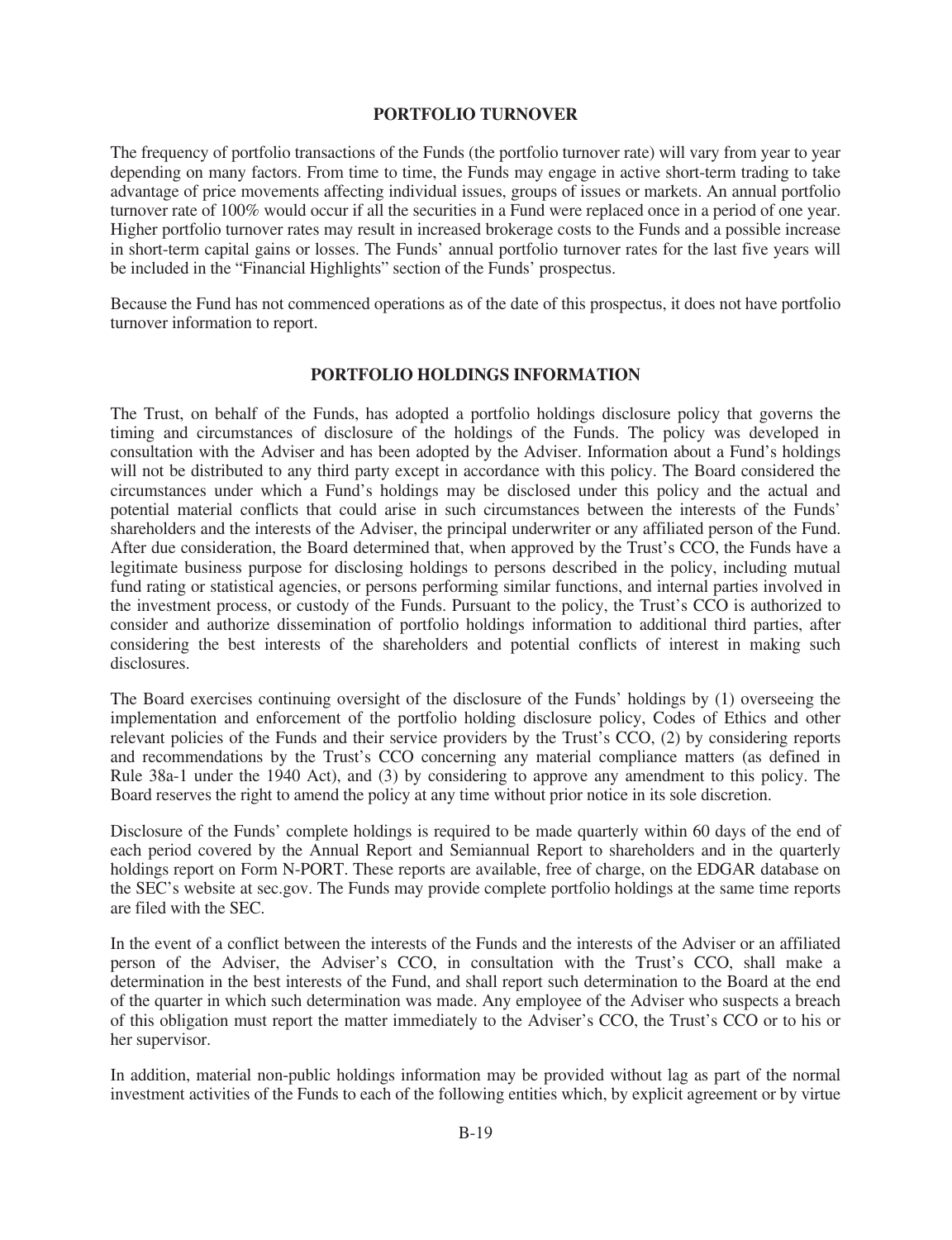of their respective duties to the Funds, are required to maintain the confidentiality of the information disclosed, including a duty not to trade on non-public information: the Adviser, the Sub-advisers, the fund administrator ("Administrator"), the fund accountant, the custodian (the "Custodian"), the transfer agent (the "Transfer Agent"), pricing vendors, proxy voting service providers, auditors, counsel to the Funds or the Trustees, broker-dealers (in connection with the purchase or sale of securities or requests for price quotations or bids on one or more securities), and regulatory authorities.

Holdings information not publicly available with the SEC or through the Funds' website may only be provided to additional third parties, including mutual fund ratings or statistical agencies, in accordance with the policy, when a Fund has a legitimate business purpose and when the third-party recipient is subject to a confidentiality agreement that includes a duty not to trade on non-public information. The Funds may disclose portfolio holdings to transition managers, provided that the relevant Fund or the Adviser has entered into a non-disclosure or confidentiality agreement with the transition manager.

In no event shall the Adviser, its affiliates or employees, the Funds, or any other party in connection with any arrangement receive any direct or indirect compensation in connection with the disclosure of information about the Funds' holdings.

There can be no assurance that the policy and these procedures will protect the Funds from potential misuse of that information by individuals or entities to which it is disclosed.

From time to time, the Adviser may make additional disclosure of the Funds' portfolio holdings on the Funds' website. Shareholders can access the Funds' website at www.bridgebuildermutualfunds.com for additional information about the Funds, including, without limitation, the periodic disclosure of its portfolio holdings.

The Funds may also disclose certain commentary and analytical, statistical, performance or similar information relating to the Funds or their portfolio holdings if certain conditions are met. The information must be for legitimate business purposes and must be deemed to be non-material non-public information based on a good faith review of the particular facts and circumstances. Examples of such non-material non-public information may include, but are not limited to, the following types of information: allocation of a Fund's portfolio securities and other investments among various asset classes, sectors, industries, market capitalizations, countries and regions; the characteristics of the stock components and other investments of a Fund; the attribution of a Fund's returns by asset class, sector, industry, market capitalization, country and region; certain volatility characteristics of a Fund; and certain valuation metrics of a Fund (such as average price to earnings ratio and average earnings growth). From time to time, the Adviser may make these additional disclosures on the Funds' website. Shareholders can access the Funds' website at www.bridgebuildermutualfunds.com.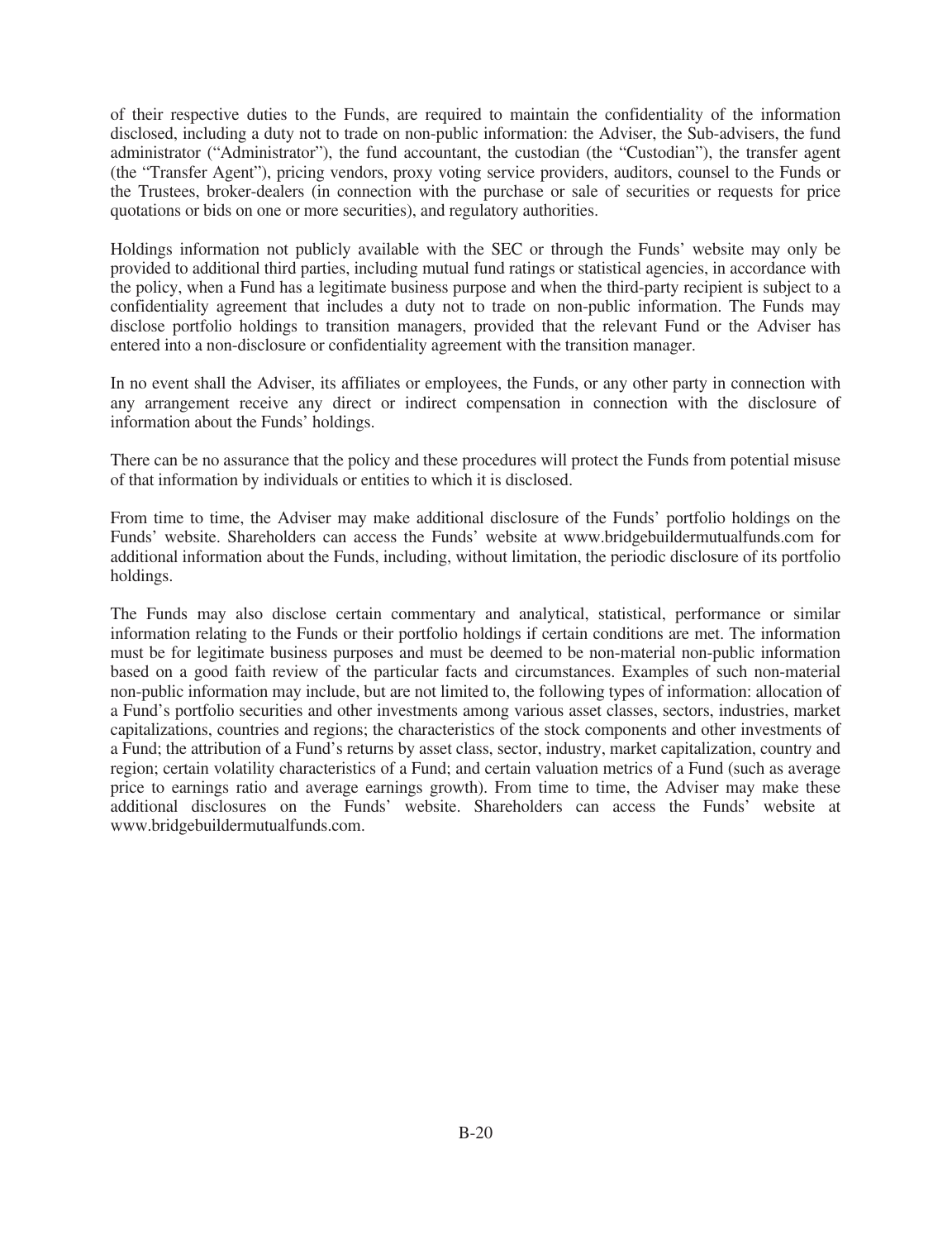# <span id="page-21-0"></span>**TRUSTEES AND EXECUTIVE OFFICERS**

The Board oversees the overall management of the Trust, including general oversight of the investment activities of the Funds. The Board, in turn, elects the officers of the Trust, who are responsible for administering the day-to-day operations of the Trust and each of its separate series, including the Funds. The current Trustees and officers of the Trust, their year of birth, position with the Trust, term of office with the Trust and length of time served, and their principal occupation and other directorships for the past five years are set forth below. The address of each Trustee and officer is c/o Bridge Builder Trust, 12555 Manchester Road, St. Louis, MO 63131.

| <b>Name and</b><br><b>Year of Birth</b>          | <b>Position</b><br>with<br>the Trust | <b>Term of</b><br><b>Office and</b><br>Length of<br><b>Time</b><br><b>Served</b> | <b>Principal</b><br>Occupation<br><b>During Past</b><br><b>Five Years</b>                                  | <b>Number</b><br><b>of</b><br><b>Portfolios</b><br>in Fund<br>Complex <sup>(4)</sup><br><b>Overseen</b><br>by<br><b>Trustees</b> | <b>Other</b><br><b>Directorships</b><br><b>Held During</b><br><b>Past Five</b><br><b>Years</b>                                                                                                                                                                                                                                  |
|--------------------------------------------------|--------------------------------------|----------------------------------------------------------------------------------|------------------------------------------------------------------------------------------------------------|----------------------------------------------------------------------------------------------------------------------------------|---------------------------------------------------------------------------------------------------------------------------------------------------------------------------------------------------------------------------------------------------------------------------------------------------------------------------------|
| Independent Trustees of the Trust <sup>(1)</sup> |                                      |                                                                                  |                                                                                                            |                                                                                                                                  |                                                                                                                                                                                                                                                                                                                                 |
| Jean E. Carter<br>(Born: 1957)                   | <b>Trustee</b>                       | Indefinite<br>Term;<br>Since<br>Inception                                        | Retired; Director of<br><b>Investment Management</b><br>Group for Russell Investment<br>Group (1982-2005). | 15                                                                                                                               | Trustee, Brandes<br>U.S. registered<br>mutual funds<br>$(2008 - 2020)$ .                                                                                                                                                                                                                                                        |
| Craig A. Griffith<br>(Born: 1958)                | Trustee                              | Indefinite<br>Term;<br>Since April<br>2022                                       | Retired; Partner at Sidley<br>Austin LLP (1998-2019).                                                      | 15                                                                                                                               | None.                                                                                                                                                                                                                                                                                                                           |
| <b>Timothy Jacoby</b><br>(Born: 1952)            | Trustee                              | Indefinite<br>Term;<br>Since April<br>2022                                       | Retired; Partner at Deloitte &<br>Touche LLP (2000-2014).                                                  | 15                                                                                                                               | <b>Audit Committee</b><br>Chair, Perth Mint<br><b>Physical Gold</b><br>ETF (AAAU)<br>$(2018 - 2020);$<br>Independent<br>Trustee,<br><b>Exchange Traded</b><br><b>Concepts Trust</b><br>$(17 \text{ funds})$<br>$(2014$ -present);<br><b>Exchange Listed</b><br><b>Funds Trust</b><br>$(18 \text{ funds})$<br>$(2014$ -present). |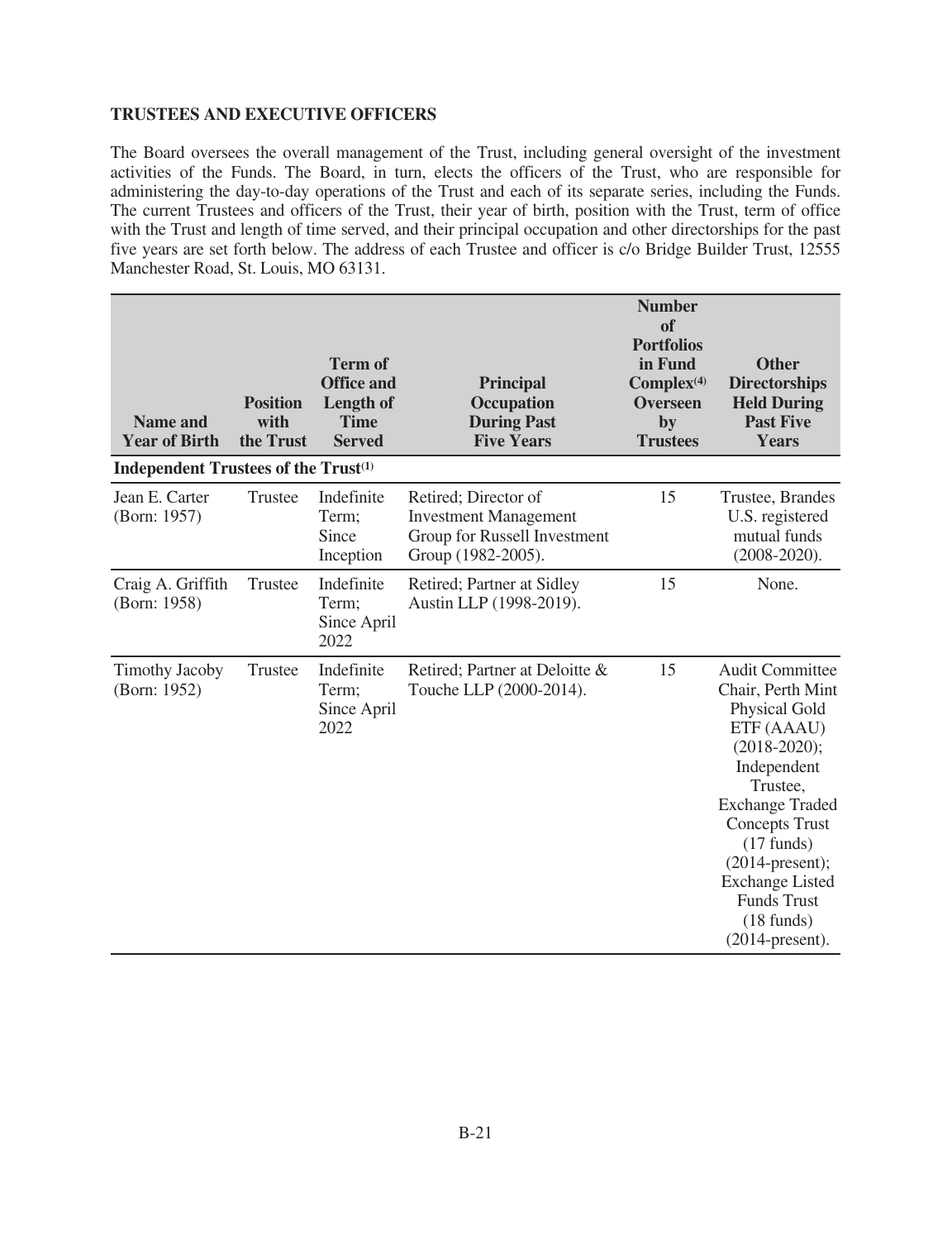| <b>Name and</b><br><b>Year of Birth</b> | <b>Position</b><br>with<br>the Trust                    | <b>Term of</b><br><b>Office and</b><br>Length of<br><b>Time</b><br><b>Served</b> | <b>Principal</b><br><b>Occupation</b><br><b>During Past</b><br><b>Five Years</b>                    | <b>Number</b><br><b>of</b><br><b>Portfolios</b><br>in Fund<br>Complex <sup>(4)</sup><br><b>Overseen</b><br>by<br><b>Trustees</b> | <b>Other</b><br><b>Directorships</b><br><b>Held During</b><br><b>Past Five</b><br><b>Years</b>                                                                                                                                                                                                                                                                                           |
|-----------------------------------------|---------------------------------------------------------|----------------------------------------------------------------------------------|-----------------------------------------------------------------------------------------------------|----------------------------------------------------------------------------------------------------------------------------------|------------------------------------------------------------------------------------------------------------------------------------------------------------------------------------------------------------------------------------------------------------------------------------------------------------------------------------------------------------------------------------------|
| Michelle M. Keeley<br>(Born: 1964)      | Trustee                                                 | Indefinite<br>Term;<br>Since<br>August<br>2015                                   | Retired; Executive<br>Vice President,<br>Ameriprise Financial<br>Services, Inc.<br>$(2002 - 2010).$ | 15                                                                                                                               | Independent Director,<br>American Equity Life<br><b>Holding Company</b><br>(June 2020-2022);<br>Independent Director,<br>Federal Home Loan<br><b>Bank of Des Moines</b><br>$(2015 - 2021).$                                                                                                                                                                                              |
| Heidi Stam<br>(Born: 1956)              | Trustee                                                 | Indefinite<br>Term;<br>Since April<br>2022                                       | Retired; Managing<br>Director and General<br>Counsel, Vanguard<br>$(2005-2016).$                    | 15                                                                                                                               | Trustee, CBRE Global<br>Real Estate Income<br>Fund (2021-present);<br>Vice Chair, Investor<br>Advisory Committee,<br>U.S. Securities and<br>Exchange<br>Commission (2020-<br>2021); Committee<br>Member, Investor<br>Advisory Committee,<br>U.S. Securities and<br><b>Exchange Commission</b><br>(2017-2021); Council<br>Member, National<br>Adjudicatory Council,<br>FINRA (2017-2021). |
| David D. Sylvester<br>(Born: 1950)      | Trustee                                                 | Indefinite<br>Term;<br>2022                                                      | Retired; Portfolio<br>Manager at Wells,<br>Since April Fargo & Co. (1979-<br>2015).                 | 15                                                                                                                               | Trustee, Minnehaha<br>Academy<br>$(2017$ -present).                                                                                                                                                                                                                                                                                                                                      |
| John M. Tesoro<br>(Born: 1952)          | Chairman<br>(since)<br>April<br>$2022$ ) and<br>Trustee | Indefinite<br>Term;<br>Since<br>Inception                                        | Retired; Partner,<br><b>KPMG LLP (2002-</b><br>2012).                                               | 15                                                                                                                               | Independent Trustee,<br><b>BBH</b> Trust (8 funds)<br>$(2014$ -present);<br>Director, Teton<br>Advisors, Inc.,<br>registered investment<br>adviser (2013-2021).                                                                                                                                                                                                                          |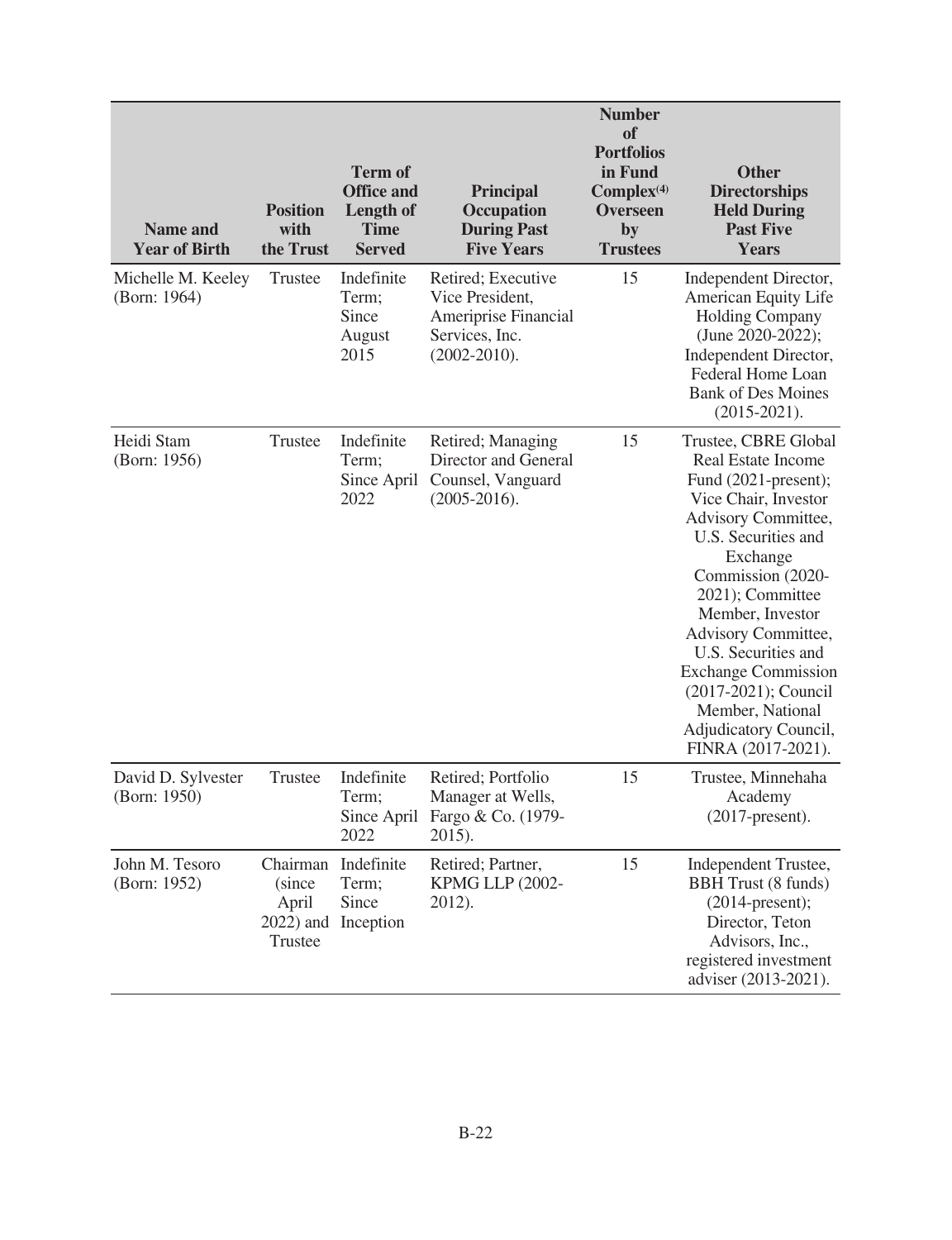| <b>Name and</b><br><b>Year of Birth</b>                         | <b>Position</b><br>with<br>the Trust                           | <b>Term of</b><br><b>Office and</b><br>Length of<br><b>Time</b><br><b>Served</b> | <b>Principal</b><br><b>Occupation</b><br><b>During Past</b><br><b>Five Years</b>                                                                                                                                                                                                                                               | <b>Number</b><br>of<br><b>Portfolios</b><br>in Fund<br>Complex <sup>(4)</sup><br><b>Overseen</b><br>by<br><b>Trustees</b> | <b>Other</b><br><b>Directorships</b><br><b>Held During</b><br><b>Past Five</b><br><b>Years</b> |
|-----------------------------------------------------------------|----------------------------------------------------------------|----------------------------------------------------------------------------------|--------------------------------------------------------------------------------------------------------------------------------------------------------------------------------------------------------------------------------------------------------------------------------------------------------------------------------|---------------------------------------------------------------------------------------------------------------------------|------------------------------------------------------------------------------------------------|
| Non-Edward Jones Interested Trustee of the Trust <sup>(2)</sup> |                                                                |                                                                                  |                                                                                                                                                                                                                                                                                                                                |                                                                                                                           |                                                                                                |
| Maureen Leary-Jago<br>(Born: 1957)                              | Trustee                                                        | Indefinite<br>Term;<br>Since April 2016).<br>2022                                | Retired; Senior Global<br>Advisor at MFS (2004-                                                                                                                                                                                                                                                                                | 15                                                                                                                        | None.                                                                                          |
| Interested Trustees of the Trust <sup>(3)</sup>                 |                                                                |                                                                                  |                                                                                                                                                                                                                                                                                                                                |                                                                                                                           |                                                                                                |
| William E. Fiala<br>(Born: 1967)                                | Trustee;<br>Chairman<br>(January<br>$2020 -$<br>April<br>2022) | Indefinite<br>Term;<br>Since<br>Inception                                        | <b>Subordinated Limited</b><br>Partner, The Jones Financial<br>Companies, LLLP (since<br>2022); Principal, Edward<br>Jones, and General Partner,<br>The Jones Financial<br>Companies, LLLP<br>$(1994 - 2021)$ .                                                                                                                | 15                                                                                                                        | None.                                                                                          |
| Lena Haas<br>(Born: 1975)                                       | Trustee                                                        | Indefinite<br>Term;<br>Since April<br>2022                                       | Principal, Products (March)<br>2020-present) and Principal,<br><b>Banking and Trust Services</b><br>(November 2017-March<br>2020) at Edward Jones;<br>Senior Vice President, Head<br>of Investing Product<br>Management and<br>Retirement, E*TRADE<br>Financial and President of<br>E*TRADE Capital<br>Management (2011-2017). | 15                                                                                                                        | Director, Craft<br>Alliance<br>Center of Art<br>and Design.                                    |
| Merry L. Mosbacher<br>(Born: 1958)                              | Trustee                                                        | Indefinite<br>Term;<br>Since<br>January<br>2020                                  | Subordinated Limited<br>Partner, The Jones Financial<br>Companies, LLLP (since<br>2020); Principal, Edward<br>Jones, and General Partner,<br>The Jones Financial<br>Companies, LLLP (1986-<br>2019); Associate, Edward<br>Jones (1982-1985).                                                                                   | 15                                                                                                                        | None.                                                                                          |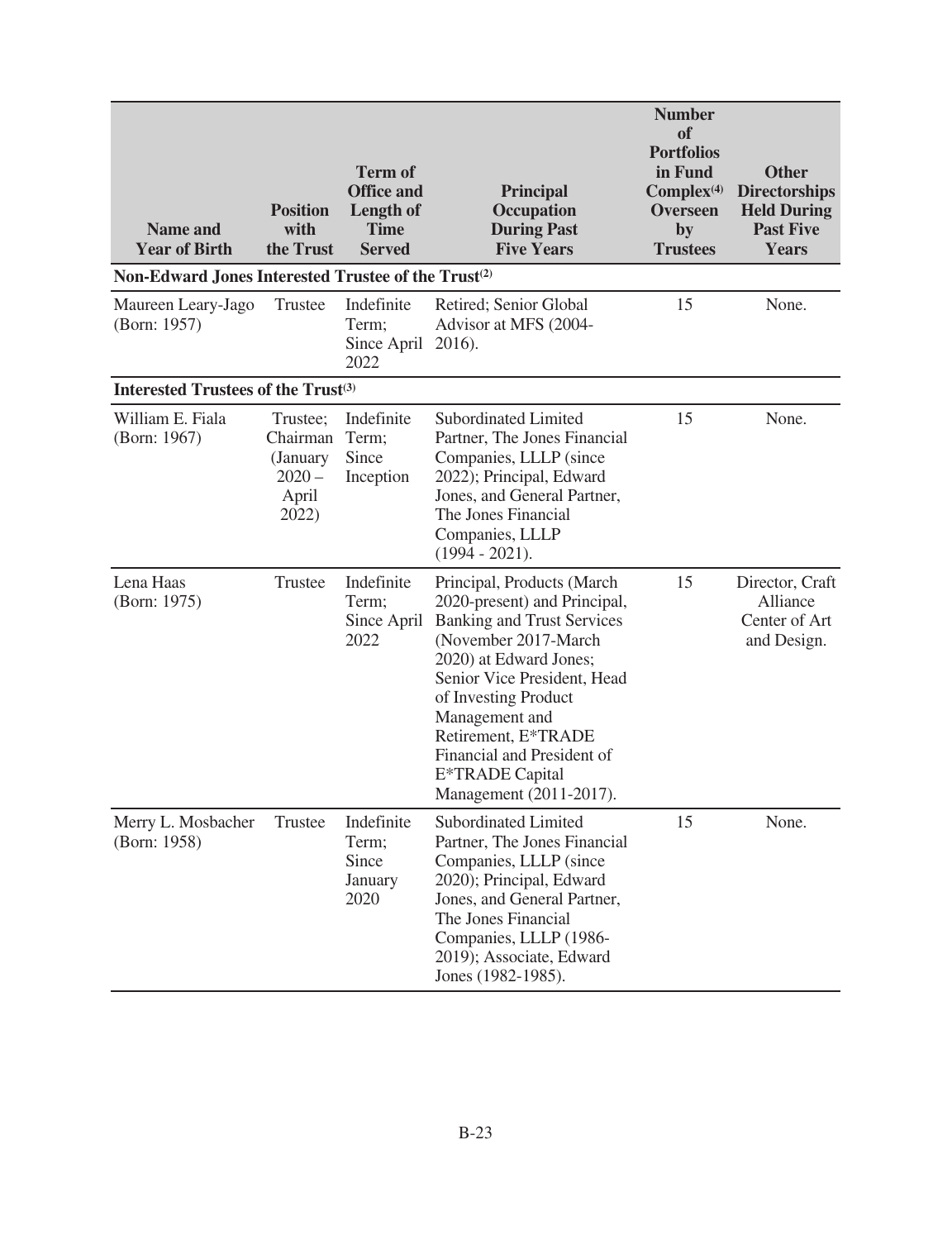| <b>Name and</b><br><b>Year of Birth</b> | <b>Position</b><br>with<br>the Trust                                                                | <b>Term of</b><br><b>Office and</b><br><b>Length of</b><br><b>Time</b><br><b>Served</b> | <b>Principal</b><br>Occupation<br><b>During Past</b><br><b>Five Years</b>                                                                                                                                                                                                                                                                                                                                                     | <b>Number</b><br>of<br><b>Portfolios</b><br>in Fund<br>Complex <sup>(4)</sup><br><b>Overseen</b><br>by<br><b>Trustees</b> | <b>Other</b><br><b>Directorships</b><br><b>Held During</b><br><b>Past Five</b><br><b>Years</b> |
|-----------------------------------------|-----------------------------------------------------------------------------------------------------|-----------------------------------------------------------------------------------------|-------------------------------------------------------------------------------------------------------------------------------------------------------------------------------------------------------------------------------------------------------------------------------------------------------------------------------------------------------------------------------------------------------------------------------|---------------------------------------------------------------------------------------------------------------------------|------------------------------------------------------------------------------------------------|
| <b>Officers of the Trust</b>            |                                                                                                     |                                                                                         |                                                                                                                                                                                                                                                                                                                                                                                                                               |                                                                                                                           |                                                                                                |
| Julius A. Drelick III<br>(Born: 1966)   | President                                                                                           | Indefinite<br>Term;<br>Since<br>August<br>2019                                          | Director of Proprietary<br>Fund Strategy &<br>Management, Edward Jones<br>(since 2016); Previously,<br>Vice President of the Trust<br>(2017-2019); Senior Vice<br>President and Chief<br>Compliance Officer, Voya<br><b>Investment Management,</b><br>LLC (2013-2016); Vice<br>President, Head of Mutual<br><b>Fund Product Development</b><br>and Strategic Planning,<br>Voya Investment<br>Management, LLC (2007-<br>2013). | N/A                                                                                                                       | N/A                                                                                            |
| Aaron J. Masek<br>(Born: 1974)          | Treasurer                                                                                           | Indefinite<br>Term;<br>Since July,<br>2016                                              | Director, Finance, Edward<br>Jones (since 2015); Vice<br>President and Treasurer,<br>AQR Funds (2010-2015).                                                                                                                                                                                                                                                                                                                   | N/A                                                                                                                       | N/A                                                                                            |
| Alan J. Herzog<br>(Born: 1973)          | Chief<br>Compliance<br>Officer,<br>Vice<br>President<br>and Anti-<br>Money<br>Laundering<br>Officer | Indefinite<br>Term;<br>Since<br>March<br>2022                                           | Principal, Compliance,<br>Edward Jones (since 2013);<br><b>Chief Compliance Officer</b><br>and Vice President of the<br>Trust (2015-2019).                                                                                                                                                                                                                                                                                    | N/A                                                                                                                       | N/A                                                                                            |
| Evan S. Posner<br>(Born: 1979)          | Secretary                                                                                           | Indefinite<br>Term;<br>Since July<br>2021                                               | <b>Associate General Counsel</b><br>at Edward Jones (since<br>2018); Assistant Secretary<br>of the Trust (2019-2021);<br>Vice President, Counsel at<br>Voya Investment<br>Management (2012 - 2018).                                                                                                                                                                                                                           | N/A                                                                                                                       | N/A                                                                                            |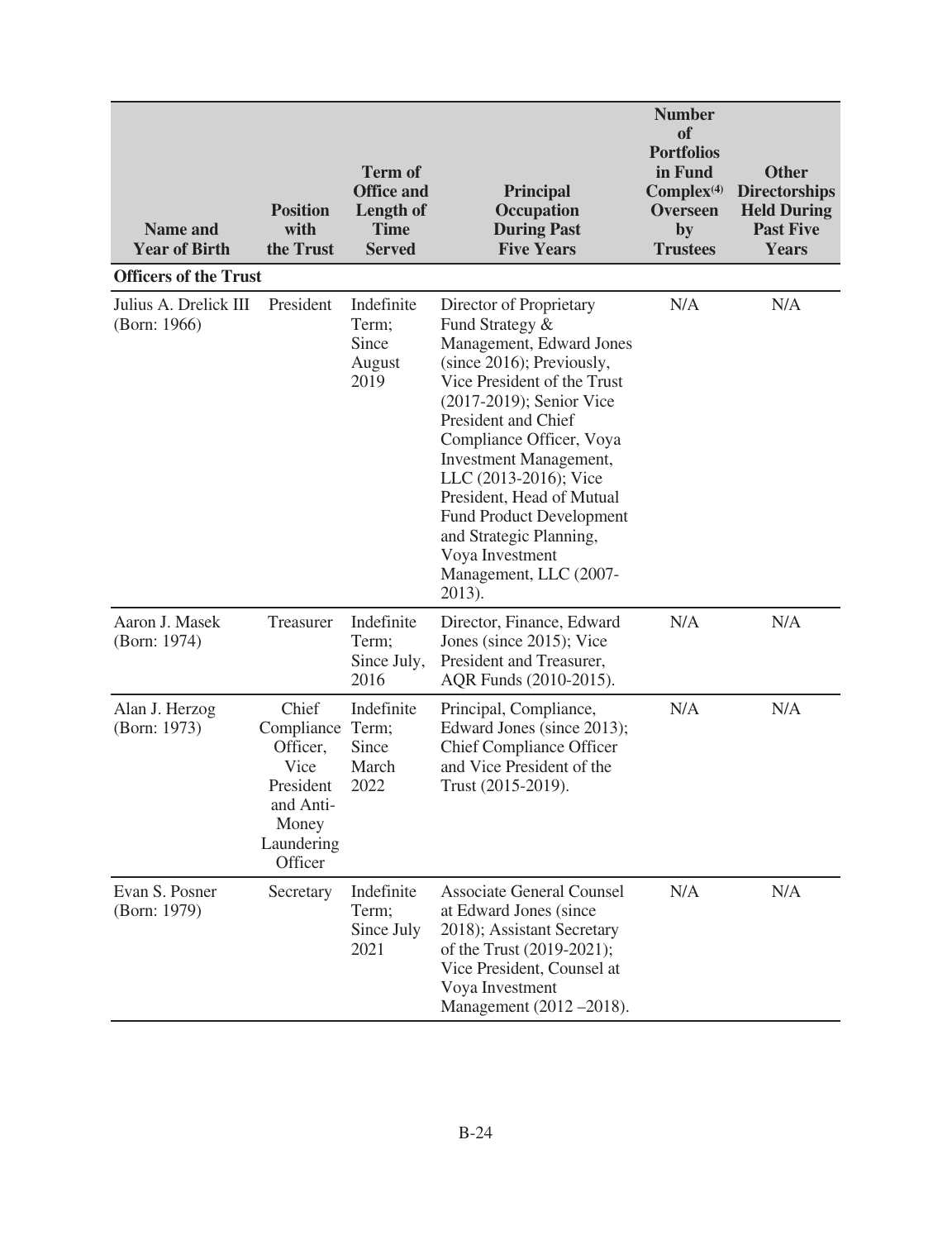| Name and<br><b>Year of Birth</b>  | <b>Position</b><br>with<br>the Trust | <b>Term of</b><br><b>Office and</b><br><b>Length of</b><br><b>Time</b><br><b>Served</b> | <b>Principal</b><br>Occupation<br><b>During Past</b><br><b>Five Years</b>                                                                       | <b>Number</b><br>of<br><b>Portfolios</b><br>in Fund<br>$Complex^{(4)}$<br><b>Overseen</b><br>by<br><b>Trustees</b> | <b>Other</b><br><b>Directorships</b><br><b>Held During</b><br><b>Past Five</b><br><b>Years</b> |
|-----------------------------------|--------------------------------------|-----------------------------------------------------------------------------------------|-------------------------------------------------------------------------------------------------------------------------------------------------|--------------------------------------------------------------------------------------------------------------------|------------------------------------------------------------------------------------------------|
| James E. Goundrey<br>(Born: 1977) | Assistant<br>Secretary               | Indefinite<br>Term:<br>Since July<br>2021                                               | Associate General Counsel at<br>Edward Jones (since 2019);<br>Vice President, Senior<br>Counsel at State Street Global<br>Advisers (2015-2019). | N/A                                                                                                                | N/A                                                                                            |

(1) The Trustees of the Trust who are not "interested persons" of the Trust as defined under the 1940 Act ("Independent Trustees").

- (2) Ms. Leary-Jago is treated as an "interested person" of the Trust as defined by the 1940 Act by virtue of the fact that she has an immediate family member who is considered an affiliated person of an existing investment sub-adviser to one of the portfolios of the Trust. However, Ms. Leary-Jago is not an affiliated person of Edward D. Jones & Co., L.P. or any of its affiliates and, therefore, serves as an independent trustee of the Edward Jones Money Market Fund, which is advised by Passport Research, Ltd., an affiliate of the Adviser.
- (3) Mr. Fiala, Ms. Haas and Ms. Mosbacher are "interested persons" of the Trust as defined by the 1940 Act by virtue of the fact that they are affiliated persons of the Adviser's parent company, The Jones Financial Companies, L.L.L.P.
- (4) The "Fund Complex" consists of each series offered by the Trust, eleven of which are offered in separate registration statements, and the Edward Jones Money Market Fund. Each Trustee also serves as a Trustee of the Edward Jones Money Market Fund.

#### **Additional Information Concerning the Board of Trustees**

*The Role of the Board*. The Board oversees the management and operations of the Trust. Like all mutual funds, the day-to-day management and operation of the Trust is the responsibility of the various service providers to the Trust, such as the Adviser, each of the Sub-advisers, the Distributor, the Administrator, the Custodian, and the Transfer Agent, each of which is discussed in greater detail in this SAI. The Board has appointed various senior employees of the Adviser as officers of the Trust, with responsibility to monitor and report to the Board on the Trust's operations. In conducting this oversight, the Board receives regular reports from these officers and the service providers. For example, the Treasurer reports as to financial reporting matters.

In addition, the Adviser and the Sub-advisers provide regular reports on the investment strategy and performance of the Funds. The Board has appointed a Chief Compliance Officer who administers the Trust's compliance program and regularly reports to the Board as to compliance matters. These reports are provided as part of formal Board meetings which are typically held quarterly and involve the Board's review of recent operations. In addition, various members of the Board also meet with management in less formal settings, between formal Board meetings, to discuss various topics. In all cases, however, the role of the Board and of any individual Trustee is one of oversight and not of management of the day-to-day affairs of the Trust and its oversight role does not make the Board a guarantor of the Trust's investments, operations or activities.

*Board Structure, Leadership*. The Board has structured itself in a manner that it believes allows it to perform its oversight function effectively. It has established two standing committees, a Governance and Nominating Committee and an Audit Committee (which also serves as the Qualified Legal Compliance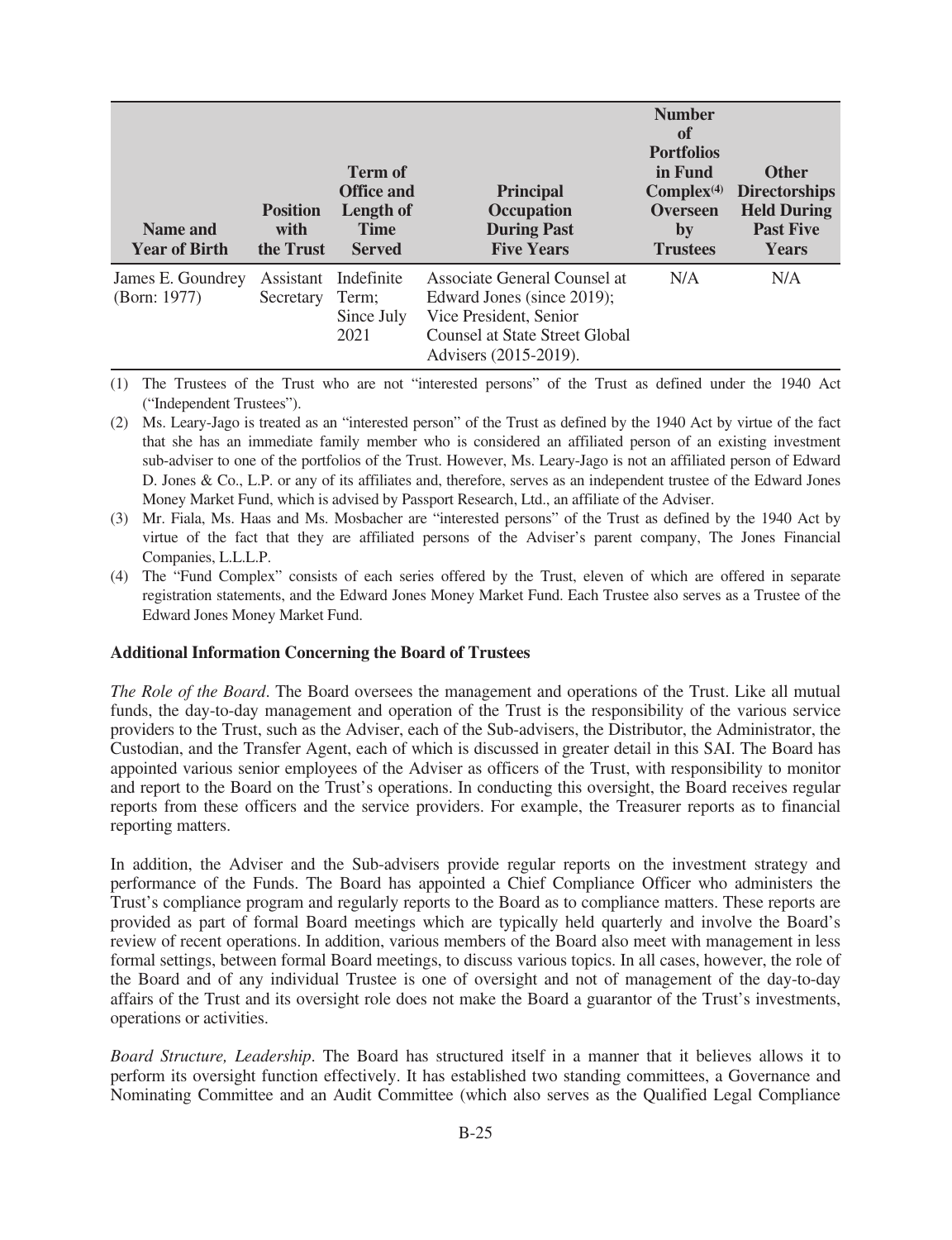Committee ("QLCC")), which are discussed in greater detail below. At least a majority of the Board is comprised of Trustees who are Independent Trustees, which generally are Trustees who are not affiliated with the Adviser, the Sub-advisers, the principal underwriter, or their affiliates. In addition, the Chairman of the Board is an Independent Trustee. The Board has determined not to combine the Chairman position and the principal executive officer position and has appointed a senior employee of the Adviser as the President of the Trust. The Board reviews its structure and the structure of its committees annually. The Board has determined that its leadership structure, the composition of the Board, and the function and composition of its various committees are appropriate means to address any potential conflicts of interest that may arise. The leadership structure of the Board may be changed, at any time and in the discretion of the Board, including in response to changes in circumstances or the characteristics of the Trust.

Michelle Keeley, an Independent Trustee, serves as Chair of the Governance and Nominating Committee of the Trust. The Governance and Nominating Committee is comprised of all of the Independent Trustees of the Trust. As set forth in its charter, the Governance and Nominating Committee assists the Board in fulfilling its governance-related responsibilities, including making recommendations regarding the Board's size, composition, leadership structure, committees, compensation, retirement and self-assessment, among other things. The Governance and Nominating Committee makes recommendations regarding nominations for Independent Trustees and will consider candidates properly submitted by shareholders to fill vacancies on the Board, if any, which must be sent to the attention of the President of the Trust in writing together with the appropriate biographical information concerning each such proposed candidate. For a candidate to be properly submitted by a shareholder, the submission must comply with the notice provisions set forth in the Governance and Nominating Committee Charter and the Trust's By-Laws. In general, to be considered by the Governance and Nominating Committee, such nominations, together with all required biographical information, any information required to be disclosed about a candidate in a Trust proxy statement or other regulatory filing for the election of Trustees, and any other information requested by the Governance and Nominating Committee that it deems reasonable to its evaluation of the candidate, must be delivered to and received by the President of the Trust at the principal executive offices of the Trust not later than 120 days prior to the shareholder meeting at which any such nominee would be voted on. Submission of a Trustee candidate recommendation by a shareholder does not guarantee such candidate will be nominated as a Trustee.

The Governance and Nominating Committee identifies and screens Independent Trustee candidates for nomination and appointment to the Board and submits final recommendations to the full Board for approval. In doing so, the Governance and Nominating Committee takes into account such factors as it considers relevant, including without limitation, educational background, strength of character, mature judgment, career specialization, relevant technical skills or financial acumen, diversity of viewpoint, industry knowledge, experience, demonstrated capabilities, independence, commitment, reputation, background, diversity, understanding of the investment business and understanding of business and financial matters generally. No one factor is controlling, either with respect to the group or any individual.

In addition to the above, each candidate must: (i) display the highest personal and professional ethics, integrity and values; (ii) have the ability to exercise sound business judgment; (iii) be highly accomplished in his or her respective field; (iv) have relevant expertise and experience; (v) be able to represent all shareholders and be committed to enhancing long-term shareholder value; and (vi) have sufficient time available to devote to activities of the Board and to enhance his or her knowledge of the Trust's business. The Governance and Nominating Committee reviews its process for identifying and evaluating nominees for trustees annually in connection with the Committee's review of its charter. The Governance and Nominating Committee met three times during the fiscal year ended June 30, 2021.

Timothy Jacoby, an Independent Trustee, serves as Chair of the Audit Committee of the Trust. The Audit Committee is comprised of all of the Independent Trustees of the Trust. The Audit Committee meets twice a year or more frequently as circumstances dictate. The function of the Audit Committee, with respect to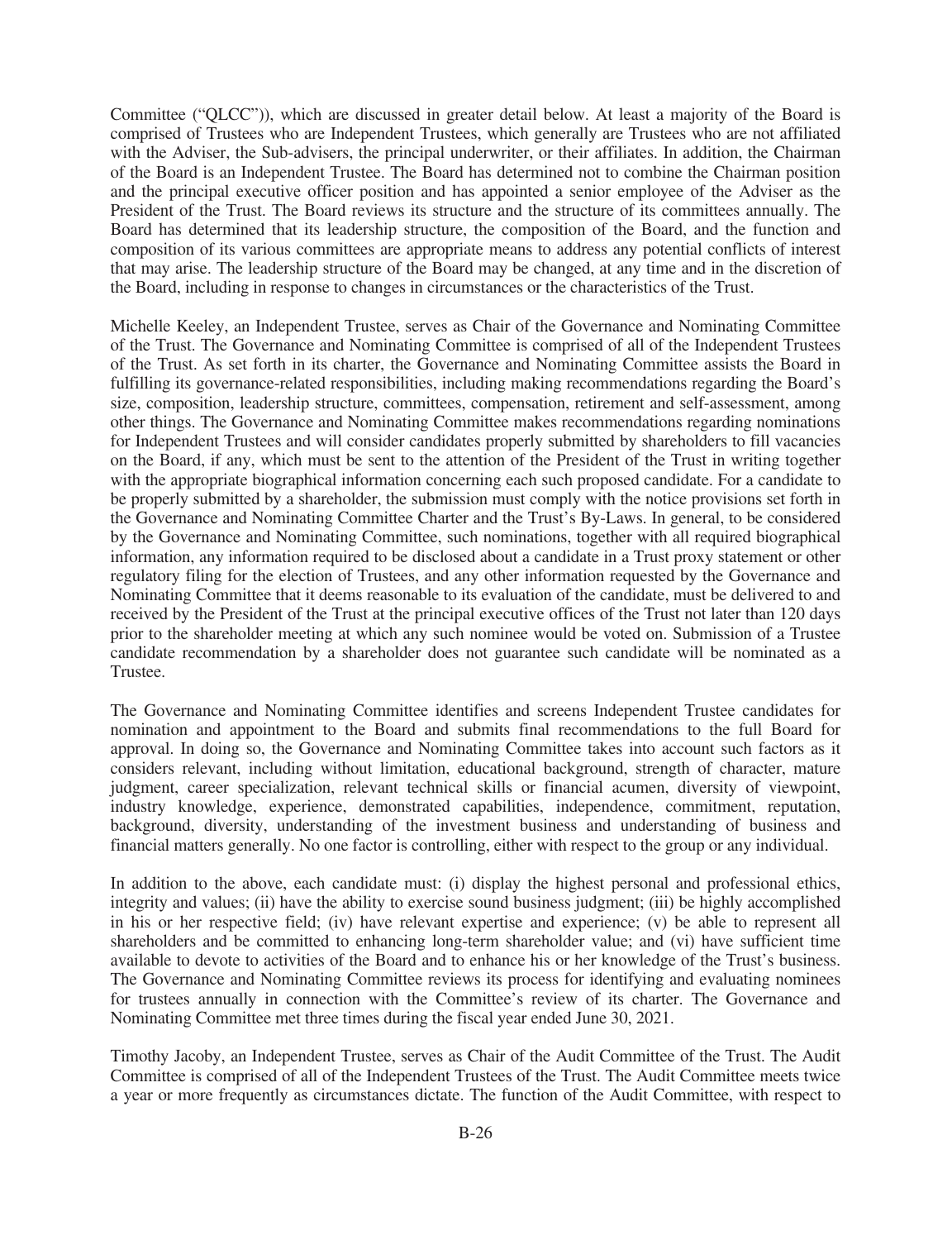each series of the Trust, is to assist the Board in fulfilling its oversight responsibilities relating to the accounting and financial reporting policies and practices of the Trust, including by providing independent and objective oversight over the Trust's accounting policies, financial reporting and internal control system, as well as the work of the independent registered public accounting firm retained by the Trust (the "independent auditors"). The Audit Committee also serves to provide an open avenue of communication among the independent auditors, Trust management and the Board. As part of the Audit Committee, the function of the QLCC is to receive reports from an attorney retained by the Trust of evidence of a material violation by the Trust or by any officer, director, employee or agent of the Trust. The Audit Committee met twice during the fiscal year ended June 30, 2021.

The Board has delegated day-to-day valuation issues to a Valuation Committee. The Valuation Committee includes at least one officer of the Trust and at least one representative of the Adviser, as appointed by the Board. No Board member serves on the Valuation Committee. The function of the Valuation Committee is to value securities held by any series of the Trust for which current and reliable market quotations are not readily available. Such securities are valued at their respective fair values as determined in good faith by the Valuation Committee, acting pursuant to the procedures approved by the Board, and the actions of the Valuation Committee are subsequently reviewed by the Board. The Valuation Committee typically meets on a monthly basis and more frequently as necessary.

*Board Oversight of Risk Management*. As part of its oversight function, the Board receives and reviews various risk management reports and discusses these matters with appropriate management and other personnel. Because risk management is a broad concept comprised of many elements (*e.g.*, investment risk, issuer and counterparty risk, liquidity risk, compliance risk, operational risks, business continuity risks, etc.), the oversight of different types of risks is handled in different ways. For example, the Audit Committee meets with the Treasurer and the Trust's independent auditors to discuss, among other things, the internal control structure of the Trust's financial reporting function. The Board meets quarterly, and otherwise as needed, with the Chief Compliance Officer to discuss compliance, operational and other risks and how they are managed. The Board also receives reports from the Adviser as to investment risks of the Funds. In addition to these reports, from time to time the Board receives reports from the Administrator and the Adviser as to enterprise risk management.

The Board recognizes that not all risks that may affect a Fund can be identified and/or quantified, that it may not be practical or cost-effective to eliminate or mitigate certain risks, that it may be necessary for a Fund to bear certain risks (such as investment-related risks) to achieve the Fund's goals and that the processes, procedures and controls employed to address certain risks may be limited in their effectiveness.

*Information about Each of the Trustee's Qualifications, Experience, Attributes or Skills*. The Trust has concluded that each of the Trustees should serve on the Board because of their ability to review and understand information about the Funds provided to them by management, to identify and request other information they may deem relevant to the performance of their duties, to question management and other service providers regarding material factors bearing on the management and administration of the Funds, and to exercise their business judgment in a manner that serves the best interests of the Trust's shareholders. The Trust has concluded that each of the Trustees should serve as a Trustee based on their own experience, qualifications, attributes and skills as described below.

In its periodic assessment of the effectiveness of the Board, the Board considers the complementary individual skills and experience of the individual Trustees primarily in the broader context of the Board's overall composition so that the Board, as a body, possesses the appropriate (and appropriately diverse) skills and experience to oversee the business of the Funds. Moreover, references to the qualifications, attributes and skills of trustees are pursuant to requirements of the SEC, and do not constitute holding out of the Board or any trustee as having any special expertise or experience.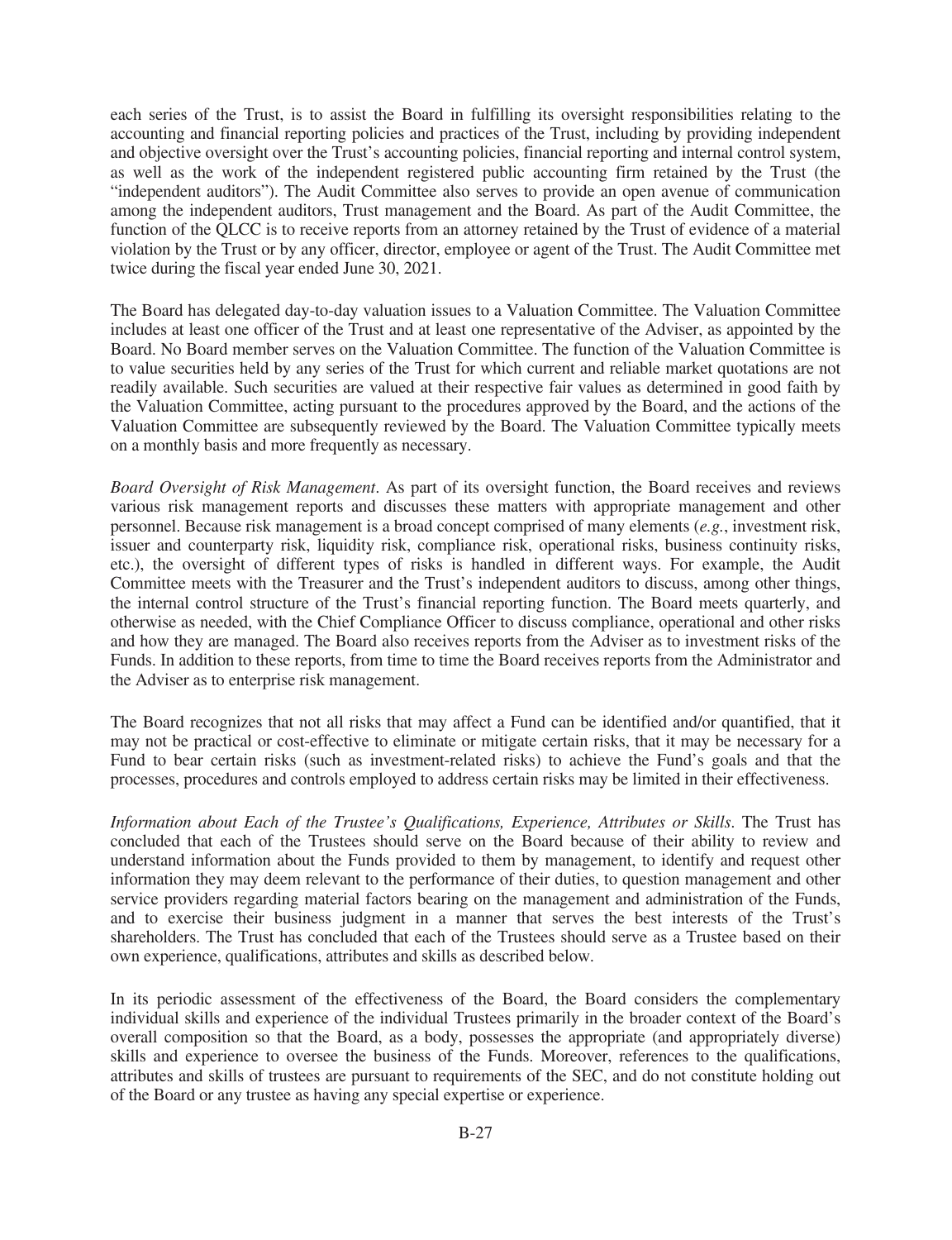Mr. Fiala has significant financial services and mutual fund experience as a Principal of Edward Jones for over 27 years. He has served as a leader of the firm's Current Business Segment team, a leader of the Advice and Guidance team within the firm's Client Strategies Group, Director of Portfolio Solutions, and Director of Research. Mr. Fiala also served as Co-Chair of Edward Jones' Investment Policy Committee for eight years and holds a CFA designation.

Ms. Haas has held a variety of leadership roles at Edward Jones and other financial services firms, in which she gained extensive experience with mutual funds and other investment products. She also currently serves on the board of a non-profit organization.

Ms. Leary-Jago has gained experience with multiple aspects of the investment management industry, including operations, risk management and compliance, through various leadership roles at investment management firms and with industry associations.

Ms. Mosbacher has significant financial services and mutual fund experience as a Principal of Edward Jones for over 33 years. She has served as a Principal in the following areas at Edward Jones: Branch Team Inclusion & Diversity; Packaged Products Strategy; Insurance & Annuity Products; and Investment Banking. She also has experience as a director on several non-profit boards and the Insured Retirement Institute.

Ms. Carter has significant investment advisory experience as a senior executive of Russell Investment Group, serving as a managing director, member of the corporate operating committee and a member of the investment management group's fund strategy committee. She joined Russell Investment Group in 1982. Ms. Carter has also served as an Independent Trustee on the board of another registered investment company overseeing multiple funds. She is a previous Chair of that board. These positions over the course of 23 years involved oversight of over 140 funds and the development of a mutual fund business joint venture.

Mr. Griffith has substantial experience with the financial services industry and with federal securities laws and regulations. Mr. Griffith was a partner in the Global Finance Group of Sidley Austin LLP. His practice focused on securitization and structured finance, which encompassed term and conduit executions involving a variety of assets. Mr. Griffith worked on large, complex industrial/consumer transactions, including direct asset purchases, master trusts, and whole business securitizations for clients that included commercial and investment banks, insurance companies, and other financial institutions.

Mr. Jacoby has over 35 years of combined public accounting and investment management industry experience, which he has gained through various leadership roles at audit and investment management firms, with industry associations and on the boards of other registered funds. Mr. Jacoby has been determined to qualify as an Audit Committee Financial Expert for the Trust and the Edward Jones Money Market Fund. The Board believes Mr. Jacoby's experience, qualifications, attributes or skills on an individual basis and in combination with those of the other Trustees, lead to the conclusion that he possesses the requisite skills and attributes to carry out oversight responsibilities as Audit Committee Financial Expert for the Trust and the Edward Jones Money Market Fund.

Ms. Keeley has significant financial services and mutual fund experience as an executive vice president for Ameriprise Financial Services, Inc. where she was responsible for managerial oversight for fixed income portfolio management, research and trading as well as the value and mid-cap growth equity portfolio management and research teams. As an Executive Vice President at Ameriprise, Ms. Keeley also served on the Balance Sheet Management Committee and Capital Markets Committee. She has over 20 years of experience in the mutual fund industry. Ms. Keeley also has experience as a director on several corporate and non-profit boards, including currently serving as a director of Graywolf Press. She previously served as a director of American Equity Life Holding Company ("American Equity Life") and served on the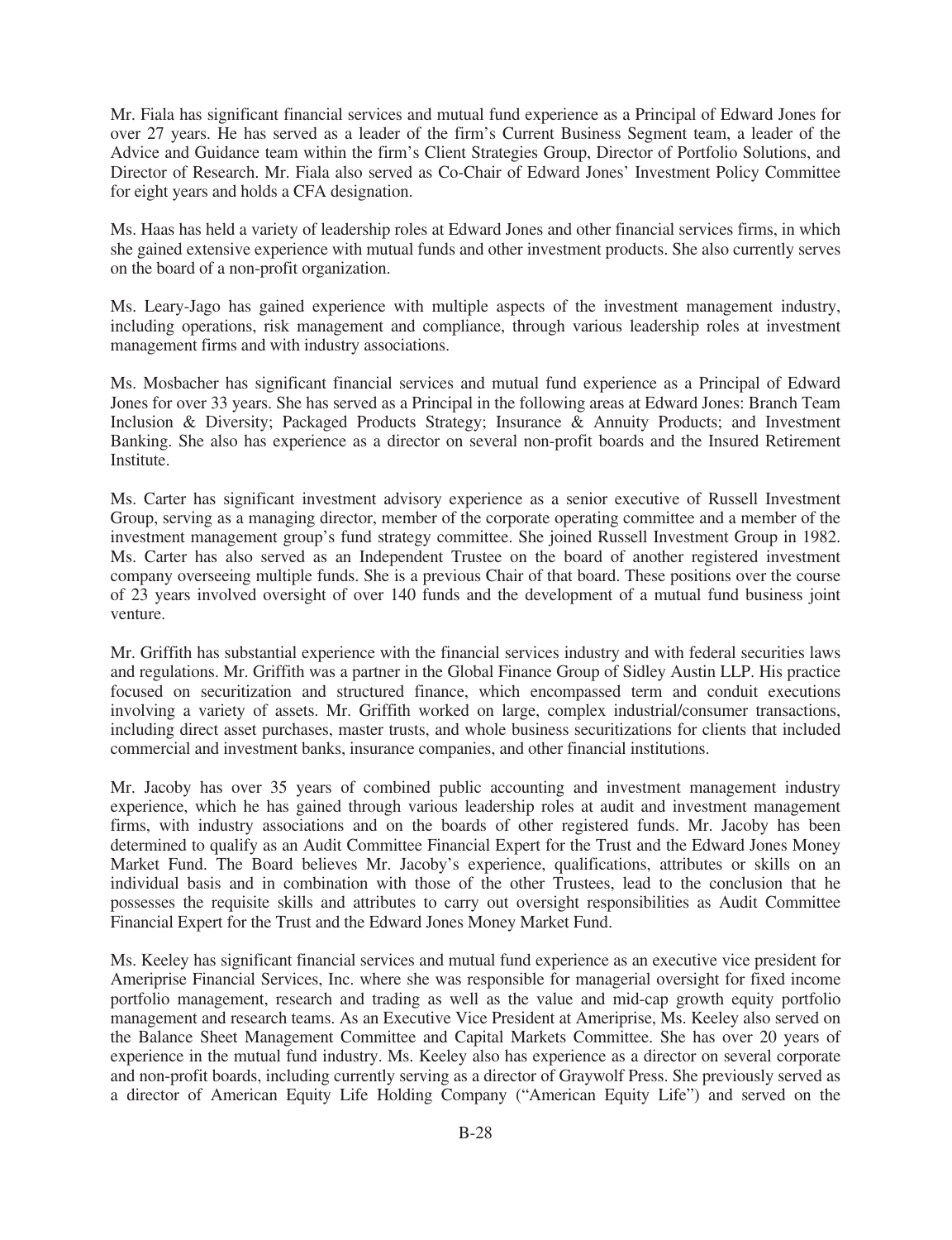Executive Compensation and Talent Committee, and as Chair of the Investment Committee, of the board of directors of American Equity Life. Ms. Keeley also previously served as a director of the Federal Home Loan Bank of Des Moines ("FHLB"), Chair of the FHLB Board's Finance and Planning Committee and Chair of the FHLB Board's Human Resources and Compensation Committee.

Ms. Stam has significant experience as a managing executive and general counsel of Vanguard, a registered investment adviser, and the Vanguard mutual funds, and as an Associate Director of the SEC's Division of Investment Management. She also serves as a trustee of the CBRE Global Real Estate Income Fund, a closed-end fund listed on the New York Stock Exchange. Ms. Stam has substantial experience in and knowledge of the investment management industry, investment company and investment adviser regulation and operations, shareholder relations and fund governance, which provides her with important perspectives on the operation and management of the Trust.

Mr. Sylvester managed short-term funds and money market funds for over 40 years. During that time, he was responsible for a large money market fund complex, and played a lead role in the complex's response to money market fund reform, as well as numerous money market fund acquisitions and mergers.

Mr. Tesoro has extensive experience in internal control and risk assessments, including compliance issues related to the Investment Company Act of 1940 and Investment Advisers Act of 1940. He worked in public accounting for 38 years, primarily auditing mutual funds and registered investment advisers. From 1995- 2002, he was the Partner-in-Charge of Arthur Andersen LLP's US Investment Management Industry Program. Mr. Tesoro joined KPMG LLP in 2002 as a partner and continued to work with numerous financial institutions. Mr. Tesoro serves as an Independent Trustee and Audit Committee Chair on the Board of Trustees of the BBH Trust (a mutual fund complex). He also serves as a trustee on the Board of Catholic Charities, Diocese of Trenton, New Jersey. Mr. Tesoro has been determined to qualify as an Audit Committee Financial Expert for the Trust and the Edward Jones Money Market Fund. The Board believes Mr. Tesoro's experience, qualifications, attributes or skills on an individual basis and in combination with those of the other Trustees, lead to the conclusion that he possesses the requisite skills and attributes to carry out oversight responsibilities as Audit Committee Financial Expert for the Trust and the Edward Jones Money Market Fund.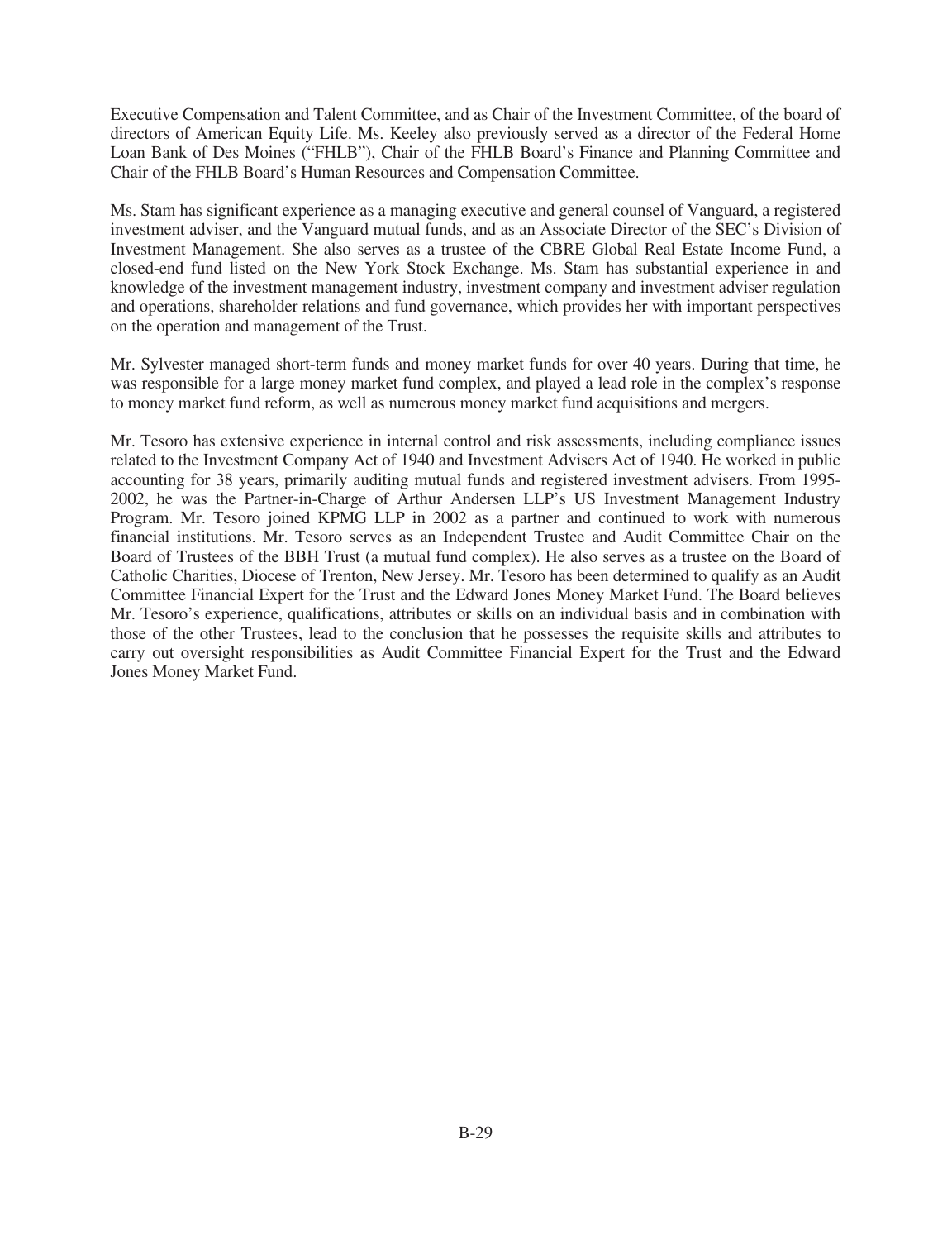# **Trustee Ownership of Portfolio Shares**

The following table provides information, as of December 31, 2021, regarding the dollar range of beneficial ownership by each Trustee (i) in each series of the Trust and (ii) on an aggregate basis, in the Edward Jones family of investment companies, which includes each series of the Trust and the Edward Jones Money Market Fund. Dollar amount ranges disclosed are established by the SEC. "Beneficial ownership" is determined in accordance with Rule  $16a-1(a)(2)$  under the Securities Exchange Act of 1934, as amended (the "1934 Act").

|                       | Cap Fund<br>Tax Managed<br>Large | Cap<br><b>Tax Managed</b><br>Small/Mid<br>Fund | Tax Managed<br>International<br>Equity Fund | the<br>.트<br>$\ominus$<br>Companies<br>Investment<br>Ownership<br>Aggregate<br>Family of |
|-----------------------|----------------------------------|------------------------------------------------|---------------------------------------------|------------------------------------------------------------------------------------------|
| Jean E. Carter        | None                             | None                                           | None                                        | Over \$100,000                                                                           |
| Craig A. Griffith     | None                             | None                                           | None                                        | None                                                                                     |
| <b>Timothy Jacoby</b> | None                             | None                                           | None                                        | None                                                                                     |
| Michelle M. Keeley    | None                             | None                                           | None                                        | Over \$100,000                                                                           |
| Heidi Stam            | None                             | None                                           | None                                        | None                                                                                     |
| David D. Sylvester    | None                             | None                                           | None                                        | None                                                                                     |
| John M. Tesoro        | None                             | None                                           | None                                        | Over \$100,000                                                                           |
| Maureen Leary-Jago    | None                             | None                                           | None                                        | None                                                                                     |
| William E. Fiala      | None                             | None                                           | None                                        | Over \$100,000                                                                           |
| Lena Haas             | None                             | None                                           | None                                        | Over \$100,000                                                                           |
| Merry L. Mosbacher    | None                             | None                                           | None                                        | Over \$100,000                                                                           |

(1) The family of investment companies includes all series of the Trust (eleven of which are offered by separate registration statements) and the Edward Jones Money Market Fund.

# **Compensation**

The Trustees who are not affiliated with Edward Jones each receive an annual retainer and per meeting fees (plus reimbursement of expenses) for Board meeting attendance. In addition, each Committee Chair and the Board Chair receives an additional annual retainer. This compensation (and reimbursement of expenses) is allocated pro rata among the various series comprising the Trust and the Edward Jones Money Market Fund based on the relative net assets of each series of the Trust and the Edward Jones Money Market Fund. The Trustees who are not affiliated with Edward Jones each also receive additional per meeting fees from the applicable series of the Trust and the Edward Jones Money Market Fund for any special Board or Committee meetings at rates depending on the length and format of the meeting. The Trust has no pension or retirement plan.

Set forth below is the compensation earned by the Trustees from the Trust and, in the aggregate, from the Trust and the Edward Jones Money Market Fund (together, the "Fund Complex"). Compensation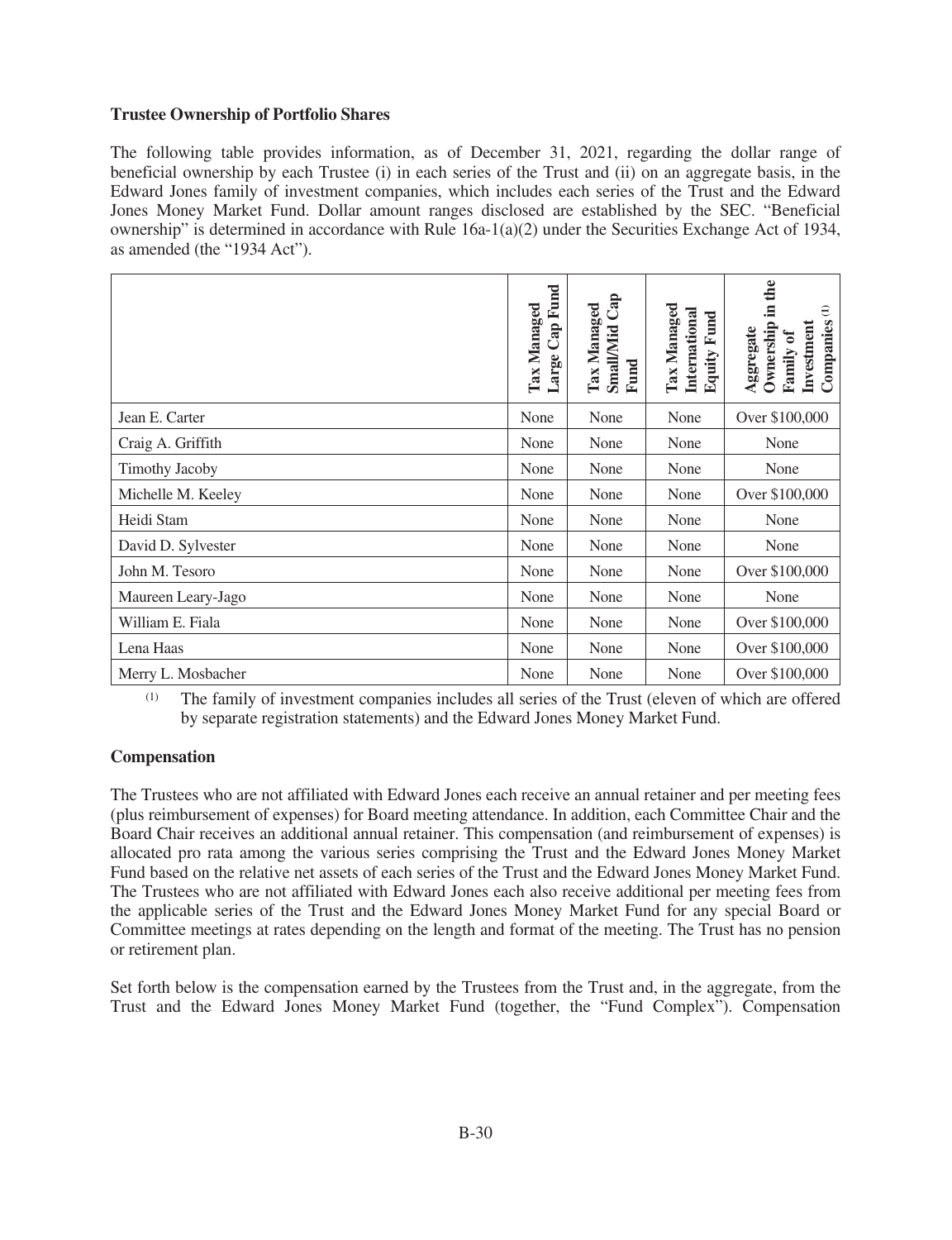information is provided for the fiscal year ending June 30, 2021 with respect to the Trust and February 28, 2022 with respect to the Edward Jones Money Market Fund.

| Name of<br><b>Person/Position</b>                                     | <b>Aggregate</b><br><b>Compensation</b> | <b>Pension or</b><br><b>Retirement</b><br>as Part of<br><b>From the Trust Funds Expenses</b> | <b>Benefits Accrued Estimated Annual</b><br><b>Benefits Upon</b><br><b>Retirement</b> | <b>Total</b><br><b>Compensation</b><br>from Fund and<br>Fund Complex <sup>(2)</sup><br><b>Paid to Trustees</b> |
|-----------------------------------------------------------------------|-----------------------------------------|----------------------------------------------------------------------------------------------|---------------------------------------------------------------------------------------|----------------------------------------------------------------------------------------------------------------|
| Jean E. Carter,<br><b>Independent Trustee</b>                         | \$251,000                               | N/A                                                                                          | N/A                                                                                   | \$251,000                                                                                                      |
| Craig Griffith,<br>Independent Trustee <sup>(5)</sup>                 | None                                    | N/A                                                                                          | N/A                                                                                   | None                                                                                                           |
| Janice L. Innis-Thompson,<br>Independent Trustee <sup>(3)</sup>       | \$122,500                               | N/A                                                                                          | N/A                                                                                   | \$122,500                                                                                                      |
| Timothy Jacoby,<br>Independent Trustee <sup>(5)</sup>                 | None                                    | N/A                                                                                          | N/A                                                                                   | \$165,250                                                                                                      |
| Michelle M. Keeley,<br><b>Independent Trustee</b>                     | \$259,333                               | N/A                                                                                          | N/A                                                                                   | \$259,333                                                                                                      |
| William N. Scheffel,<br>Independent Trustee <sup>(4)</sup>            | \$263,500                               | N/A                                                                                          | N/A                                                                                   | \$263,500                                                                                                      |
| Heidi Stam,<br>Independent Trustee <sup>(5)</sup>                     | None                                    | N/A                                                                                          | N/A                                                                                   | None                                                                                                           |
| David D. Sylvester,<br>Independent Trustee <sup>(5)</sup>             | None                                    | N/A                                                                                          | N/A                                                                                   | \$165,250                                                                                                      |
| John M. Tesoro,<br><b>Independent Trustee</b>                         | \$266,000                               | N/A                                                                                          | N/A                                                                                   | \$266,000                                                                                                      |
| Maureen Leary-Jago,<br>Non-Edward Jones<br>Interested Trustee (5),(6) | None                                    | N/A                                                                                          | N/A                                                                                   | \$165,250                                                                                                      |
| William E. Fiala,<br>Interested Trustee <sup>(1)</sup>                | None                                    | N/A                                                                                          | N/A                                                                                   | None                                                                                                           |
| Lena Haas,<br>Interested Trustee <sup>(1),(5)</sup>                   | None                                    | N/A                                                                                          | N/A                                                                                   | None                                                                                                           |
| Merry L. Mosbacher,<br>Interested Trustee <sup>(1)</sup>              | None                                    | N/A                                                                                          | N/A                                                                                   | None                                                                                                           |

(1) The Interested Trustees who are affiliated with Edward Jones do not receive compensation from the Trust for their service as Trustees.

- (2) The "Fund Complex" consists of each series offered by the Trust, eleven of which are offered in separate registration statements, and the Edward Jones Money Market Fund. Messrs. Jacoby and Sylvester and Ms. Leary-Jago served as independent trustees of the Edward Jones Money Market Fund during the fiscal year ending February 28, 2022 and received compensation for their services from the Edward Jones Money Market Fund.
- (3) Ms. Innis-Thompson resigned from the Board on November 30, 2020.
- (4) Mr. Scheffel resigned from the Board on August 30, 2021.
- (5) Messrs. Griffith, Jacoby and Sylvester and Mses. Stam, Leary-Jago and Haas were elected to the Board on April 19, 2022.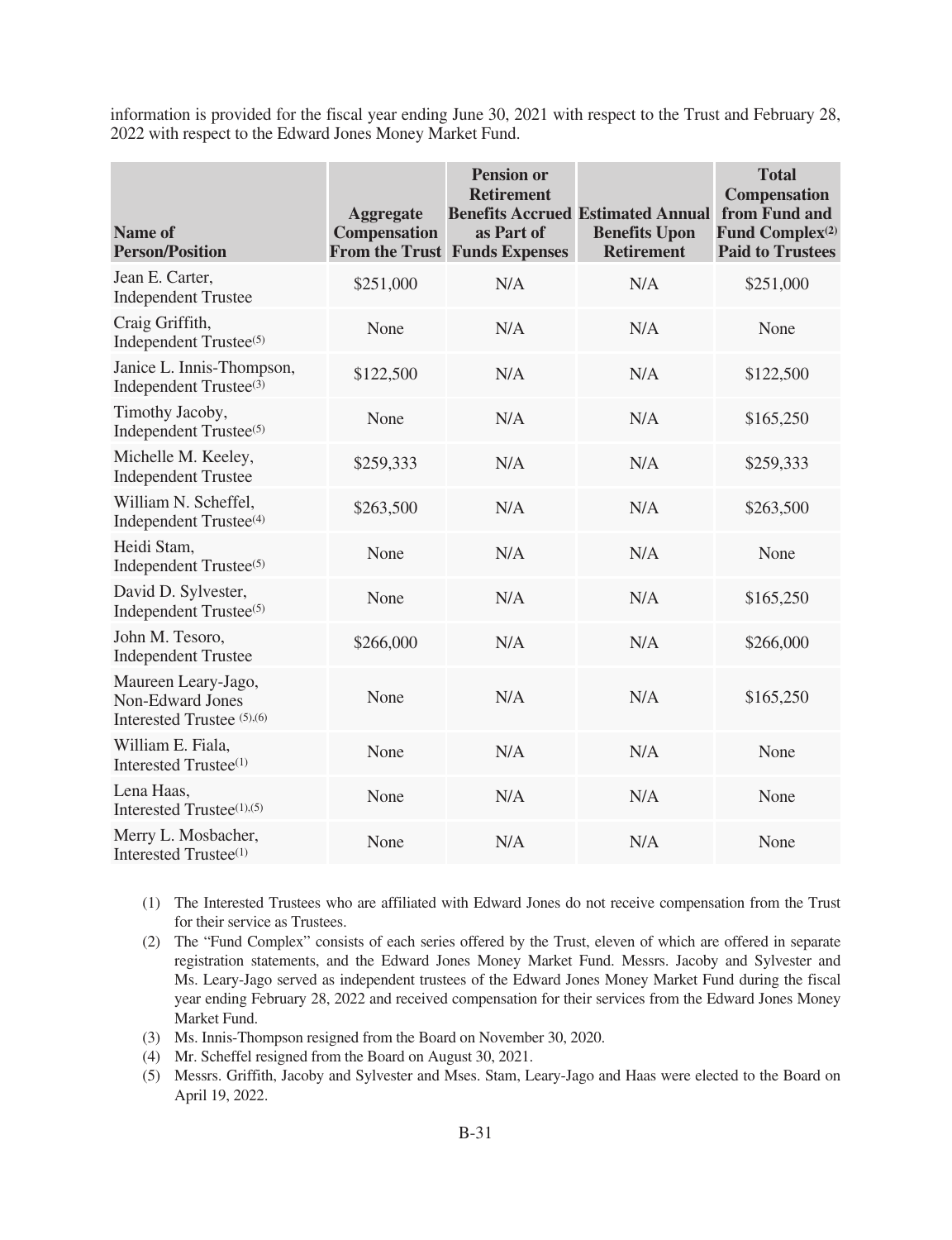(6) Ms. Leary-Jago is treated as an "interested person" of the Trust as defined by the 1940 Act by virtue of the fact that she has an immediate family member who is considered an affiliated person of an existing investment sub-adviser to one of the portfolios of the Trust. However, Ms. Leary-Jago is not an affiliated person of Edward D. Jones & Co., L.P. or any of its affiliates and, therefore, serves as an independent trustee of the Edward Jones Money Market Fund.

#### **Code of Ethics**

The Trust, the Adviser, the Sub-advisers, and the principal underwriter have each adopted Codes of Ethics, under Rule 17j-1 of the 1940 Act. These Codes permit, subject to certain conditions, personnel of the Adviser, the Sub-advisers and the principal underwriter to invest in securities that may be purchased or held by the Funds.

#### **PROXY VOTING POLICIES**

<span id="page-32-0"></span>The Board has delegated responsibility for decisions regarding proxy voting for securities held by the Funds to the Adviser, which, in turn, has delegated such responsibility to Parametric. Parametric will vote such proxies in accordance with its proxy policies and procedures, which are included as Appendix A to this SAI. Information about how the Funds voted proxies relating to portfolio securities during the most recent twelve-month period ended June 30 may be obtained (1) without charge, upon request, by calling 1-855-823-3611 and (2) on the SEC's website at http://www.sec.gov.

#### **CONTROL PERSONS AND PRINCIPAL SHAREHOLDERS**

<span id="page-32-1"></span>Because the Fund is new, as of the date of this SAI, the Fund did not have any principal shareholders or control persons to report.

#### **THE FUNDS' INVESTMENT TEAMS**

<span id="page-32-2"></span>Olive Street Investment Advisers, LLC (the "Adviser"), 12555 Manchester Road, St. Louis, MO 63131, acts as investment adviser to the Funds pursuant to an investment advisory agreement (the "Advisory Agreement") with the Trust. The Jones Financial Companies, L.L.L.P. controls the Adviser. Under the Advisory Agreement, the Adviser furnishes, at its own expense, all services, facilities and personnel necessary in connection with managing the Funds' investments.

The Adviser shall (i) provide the Trust through investment Sub-advisers with such investment research, advice and supervision as the Trust may from time to time consider necessary for the proper management of the assets of the Funds, (ii) furnish continuously an investment program for the Funds, and (iii) determine from time to time which securities or other investments shall be purchased, sold or exchanged for the Funds, including providing or obtaining such services as may be necessary in managing, acquiring or disposing of securities, cash or other investments.

In consideration of the services to be provided by the Adviser pursuant to the Advisory Agreement, the Adviser is entitled to receive an investment management fee from the Funds as follows:

| <b>Fund</b>                                     | <b>Annual Management Fee</b>        |
|-------------------------------------------------|-------------------------------------|
|                                                 | (calculated daily and paid monthly) |
| Bridge Builder Tax Managed Large Cap Fund       | $0.44\%$                            |
| Bridge Builder Tax Managed Small/Mid Cap Fund   | $0.64\%$                            |
| Bridge Builder Tax Managed International Equity |                                     |
| Fund                                            | $0.60\%$                            |
|                                                 |                                     |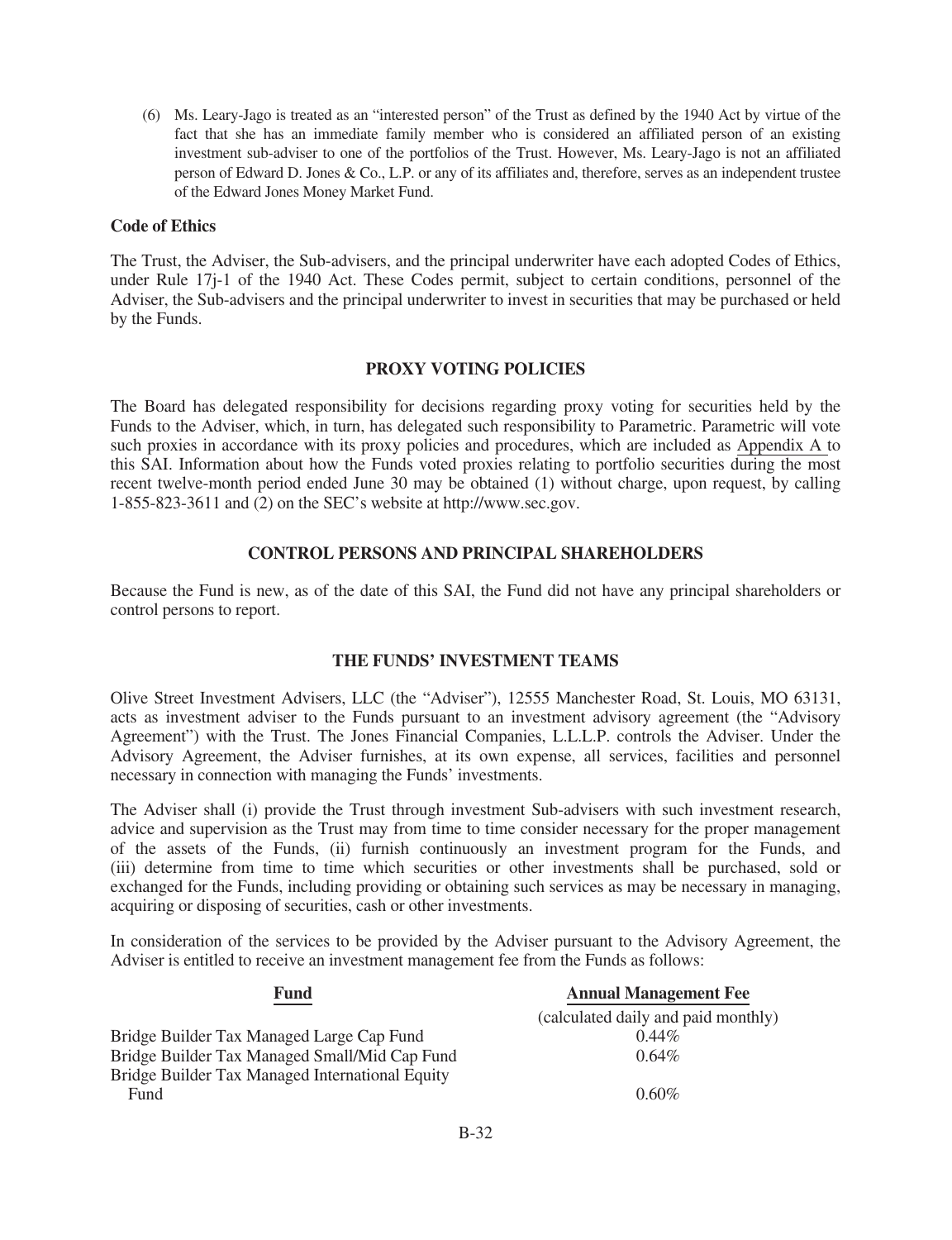After its initial two year term, the Advisory Agreement continues in effect for successive annual periods so long as such continuation is specifically approved at least annually by the vote of (1) the Board (or a majority of the outstanding shares of the Funds), and (2) a majority of the Trustees who are not interested persons of any party to the Advisory Agreement, in each case, cast in person at a meeting called for the purpose of voting on such approval. The Advisory Agreement may be terminated at any time, without penalty, by either party to the Advisory Agreement upon a 60-day written notice and is automatically terminated in the event of its "assignment," as defined in the 1940 Act.

Pursuant to an operating expense limitation agreement between the Adviser and the Funds, the Adviser has contractually agreed to waive its fees and/or reimburse Fund expenses (excluding acquired fund fees and expenses, portfolio transaction expenses, interest expense in connection with investment activities, taxes and extraordinary or non-routine expenses) to the extent necessary to limit a Fund's total annual fund operating expenses after fee waivers and/or expense reimbursements to the amount shown below ("Expense Cap"):

| Fund                                            | <b>Expense Cap</b>                            |
|-------------------------------------------------|-----------------------------------------------|
|                                                 | (as a percentage of average daily net assets) |
| Bridge Builder Tax Managed Large Cap Fund       | $0.51\%$                                      |
| Bridge Builder Tax Managed Small/Mid Cap Fund   | $0.73\%$                                      |
| Bridge Builder Tax Managed International Equity |                                               |
| Fund                                            | $0.67\%$                                      |

Any fee reductions or expense payments made by the Adviser pursuant to the operating expense limitation agreement are subject to reimbursement by a Fund, if requested by the Adviser, in the thirty six (36) month period following such fee waiver and/or expense payment, if the aggregate amount actually paid by a Fund toward operating expenses, as accrued each month (taking into account any reimbursements) does not exceed the Fund's Expense Cap accrued for such month (i) at the time of the fee waiver and/or expense payment and (ii) at the time of the reimbursement. A Fund must pay its current ordinary operating expenses before the Adviser is entitled to any reimbursement of expenses.

In addition to the operating expense limitation agreement, with respect to each Fund, the Adviser has contractually agreed to waive its management fees through at least October 28, 2023, to the extent management fees to be paid to the Adviser exceed the aggregate management fees payable by a Fund to the Fund's Sub-advisers. Such waivers are not subject to reimbursement by the Fund.

Under the Advisory Agreement, for the purposes of compensation payable to each Sub-adviser, each Fund will be deemed to have paid the Adviser, and the Adviser will be deemed to have received an amount, equal to any advisory fee payment made by a Fund directly to a Sub-adviser under a Sub-advisory Agreement. Because the Fund is new, as of the date of this SAI, no Sub-adviser has yet been compensated.

Under certain circumstances, the Adviser may engage one or more third-party transition management service providers to execute transactions on behalf of a Fund where the Adviser has allocated a portion of the Fund's assets away from a particular Sub-adviser, but the Board has not yet approved an advisory agreement with a replacement Sub-adviser or such replacement Sub-adviser has not yet begun managing Fund assets. During such time, the Adviser will instruct the transition manager(s) as to what transactions to effect on behalf of a Fund's portfolio. The duration of any such transition management services will be determined by the Adviser's ability to identify an appropriate replacement Sub-adviser and when such replacement Sub-adviser can begin managing Fund assets.

#### **Reliance on Manager of Managers Orders**

The Adviser and the Trust have obtained an exemptive order from the SEC to operate under a manager of managers structure that permits the Adviser, with the approval of the Board of Trustees, to appoint and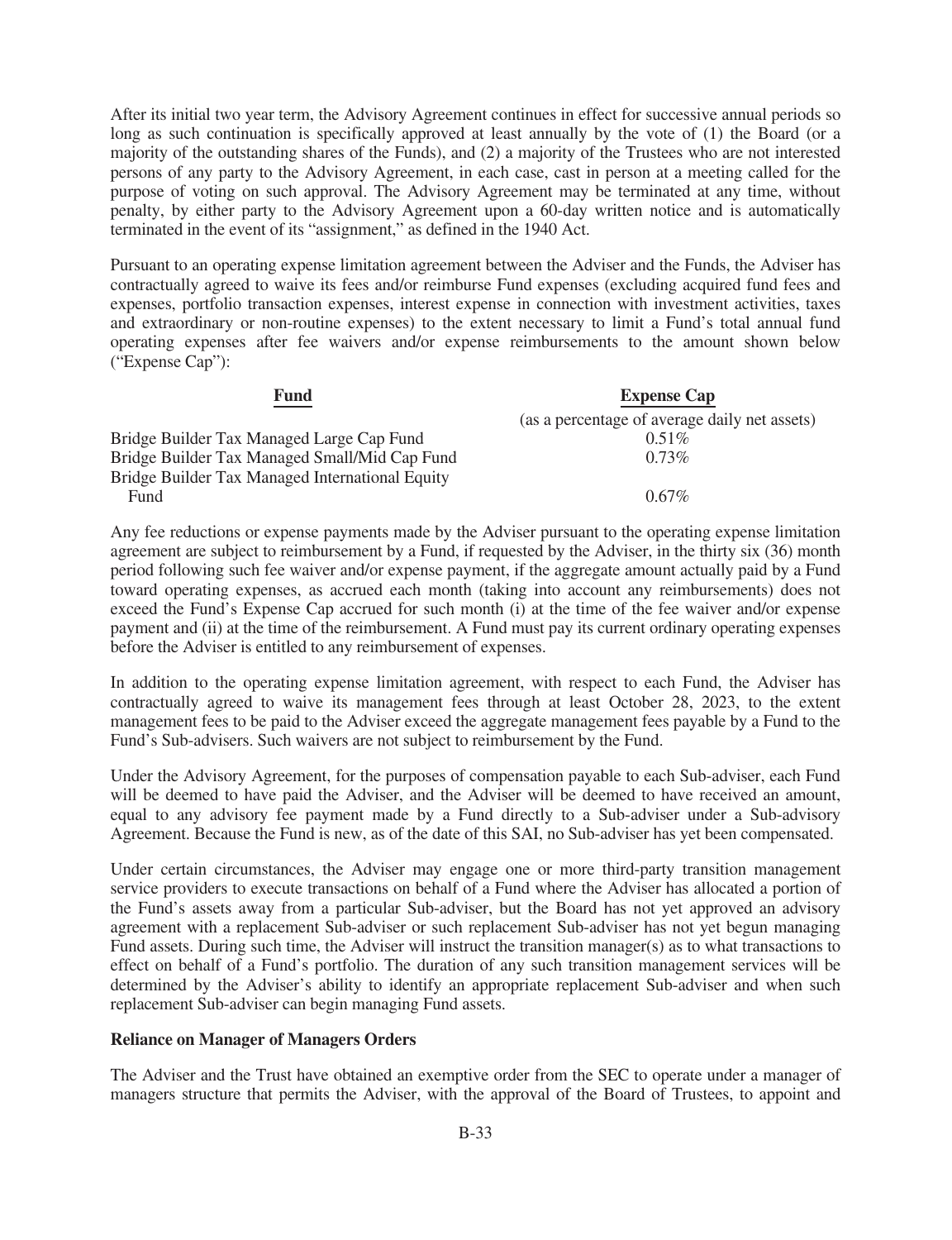replace sub-advisers, enter into sub-advisory agreements, and materially amend and terminate sub-advisory agreements on behalf of the Funds without shareholder approval (the "Manager of Managers Structure"). Under the Manager of Managers Structure, the Adviser has ultimate responsibility, subject to oversight of the Board of Trustees, for overseeing the Trust's Sub-advisers and recommending to the Board their hiring, termination, or replacement. The SEC order does not apply to any Sub-adviser that is affiliated with the Adviser. The adoption of the Manager of Managers Structure by the Funds also requires prior shareholder approval. Such approval was obtained for each Fund from its initial shareholder. Thus, each Fund is currently operating under the Manager of Managers Structure. The exemptive order provides that amounts payable by each Fund to its Sub-advisers under the Funds' sub-advisory agreements need not be disclosed to shareholders. In accordance with a separate exemptive order that the Trust and the Adviser have obtained from the SEC, the Board may approve a new sub-advisory agreement or a material amendment to an existing sub-advisory agreement at a meeting that is not in person, subject to certain conditions, including that the Trustees are able to participate in the meeting using a means of communication that allows them to hear each other simultaneously during the meeting.

The Manager of Managers Structure enables the Trust to operate with greater efficiency by not incurring the expense and delays associated with obtaining shareholder approvals for matters relating to Sub-advisers or sub-advisory agreements. Operation of the Funds under the Manager of Managers Structure does not permit management fees paid by the Fund to the Adviser to be increased without shareholder approval. Shareholders will be notified of any changes made to Sub-advisers or material changes to sub-advisory agreements within 90 days of the change.

The Adviser and its affiliates may have other relationships, including significant financial relationships, with current or potential Sub-advisers or their affiliates, which may create a conflict of interest. However, in making recommendations to the Board to appoint or to change a Sub-adviser, or to change the terms of a sub-advisory agreement, the Adviser considers the Sub-adviser's investment process, risk management, and historical performance with the goal of retaining Sub-advisers for the Fund that the Adviser believes are skilled and can deliver appropriate risk-adjusted returns over a full market cycle. The Adviser does not consider any other relationship it or its affiliates may have with a Sub-adviser or its affiliates, and the Adviser discloses to the Board the nature of any material relationships it has with a Sub-adviser or its affiliates when making recommendations to the Board to appoint or to change a Sub-adviser, or to change the terms of a sub-advisory agreement.

## **The Adviser has ultimate responsibility for the investment performance of the Funds due to its responsibility to oversee the Sub-advisers and recommend their hiring, termination and replacement to the Board.**

#### **The Sub-advisers**

Each Sub-adviser has agreed to furnish continuously an investment program for its assigned portion of each Fund that it sub-advises and, as further described in the Prospectus, each Sub-adviser (except for Parametric in its role as overlay manager) will manage its portion of a Fund's portfolio by making recommendations as to the purchase, sale and retention of assets and what allocation should be held in various securities, cash or other investments, with those recommendations executed by Parametric as overlay manager subject to limited variation primarily for the purpose of efficient tax management. In addition to acting as overlay manager, Parametric also serves as the direct indexing manager for each Fund.

Each Sub-adviser shall provide the Adviser and the officers and trustees of the Trust with such reports and documentation as the latter shall reasonably request regarding the Sub-adviser's management of each Fund's assets. Each Sub-adviser shall carry out its responsibilities in compliance with: (a) each Fund's investment objective, policies and restrictions as set forth in the Trust's current registration statement, (b) such policies or directives as the Trust's trustees may from time to time establish or issue and communicate to the Sub-advisers in writing, and (c) applicable law and related regulations.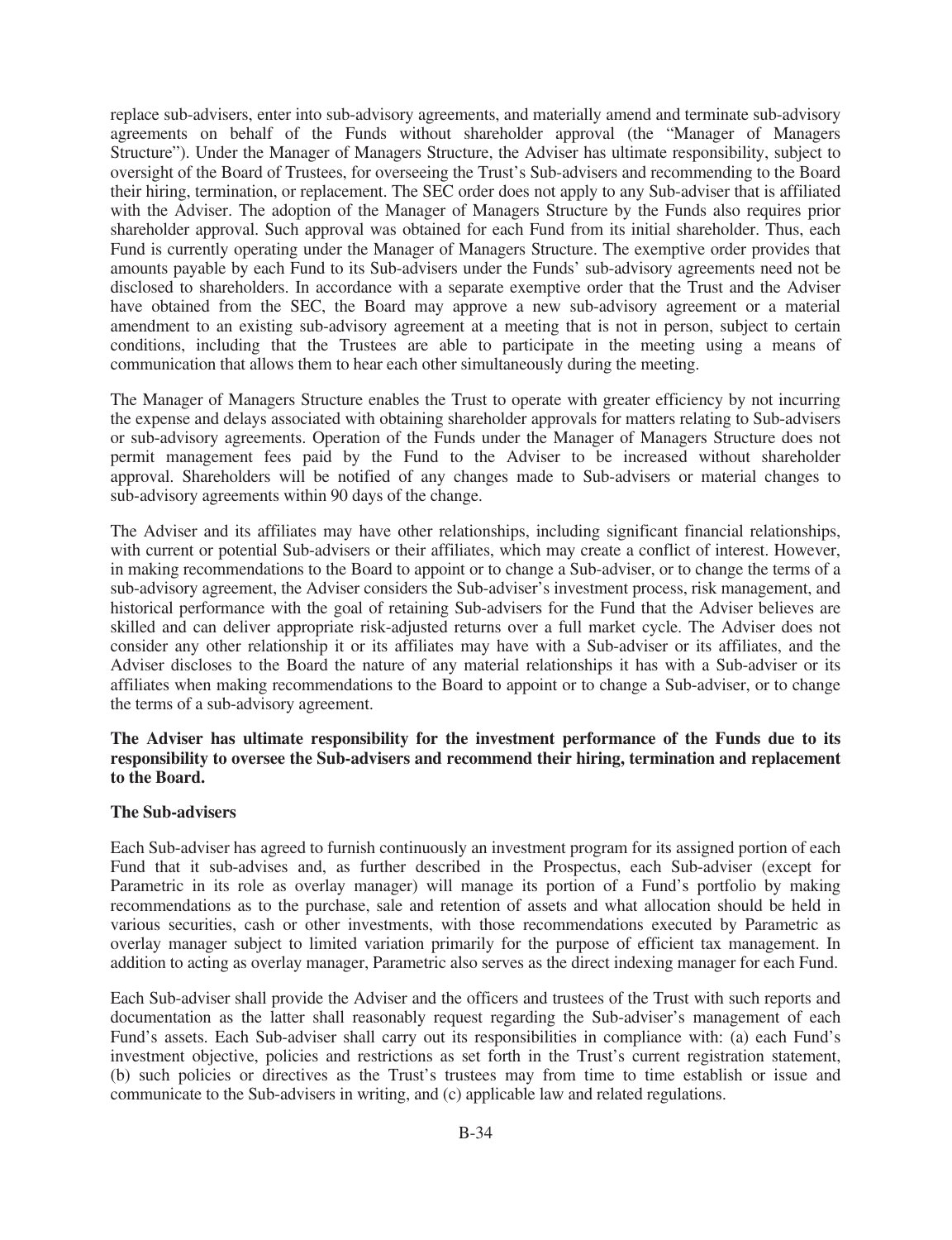Because the Funds are new, as of the date of this SAI, the Funds have not paid the Sub-advisers any fees.

The following section provides information regarding each portfolio manager's compensation, other accounts managed, material conflicts of interest, and any ownership of securities in the Funds for which he or she sub-advises. Each portfolio manager or team member is referred to as a portfolio manager below. The portfolio managers are shown together in this section only for ease in presenting the information and should not be viewed for purposes of comparing the portfolio managers or their firms against one another. Each firm is a separate entity that may employ different compensation structures and may have different management requirements, and each portfolio manager may be affected by different conflicts of interest.

#### *Tax Managed Large Cap Fund*

**Barrow, Hanley, Mewhinney & Strauss, LLC ("Barrow Hanley")**, 2200 Ross Avenue, Floor 31, Dallas, Texas 75201, is the Sub-adviser for an allocated portion of the Large Cap Fund pursuant to a Sub-Advisory Agreement with the Adviser. Barrow Hanley is an indirect subsidiary of Perpetual Limited, a public company listed on the Australian Stock Exchange. For its services as a Sub-adviser, Barrow Hanley is entitled to receive a fee from the Large Cap Fund.

*Other Accounts Managed by Portfolio Managers.* The table below identifies, for each portfolio manager, the number of accounts managed (excluding the Funds) and the total assets in such accounts, within each of the following categories: registered investment companies, other pooled investment vehicles, and other accounts. Information is shown as of December 31, 2021. Asset amounts are approximate and have been rounded. None of the accounts listed below are subject to a performance-based advisory fee.

|                                       | <b>Registered Investment</b><br><b>Companies (excluding</b><br>the Fund)              |                     |                                       | <b>Other Pooled</b><br><b>Investment Vehicles</b> | <b>Other Accounts</b>                  |                                                     |
|---------------------------------------|---------------------------------------------------------------------------------------|---------------------|---------------------------------------|---------------------------------------------------|----------------------------------------|-----------------------------------------------------|
| <b>Portfolio</b><br><b>Manager(s)</b> | <b>Number</b><br><b>Total</b><br>Assets in<br>of<br>Accounts   the<br><b>Accounts</b> |                     | <b>Number</b><br>of<br>Accounts   the | <b>Total</b><br>Assets in<br><b>Accounts</b>      | <b>Number</b><br>of<br><b>Accounts</b> | <b>Total</b><br>Assets in<br>the<br><b>Accounts</b> |
|                                       |                                                                                       |                     | <b>All Accounts</b>                   |                                                   |                                        |                                                     |
| Mark Giambrone*                       |                                                                                       | \$3,528.3 million 2 |                                       | \$199.9 million                                   | 29                                     | \$6,215.7 million                                   |
| Terry Pelzel,<br>$CFA*$               | $\overline{2}$                                                                        | $$145.0$ million    | 1                                     | \$6.4 million                                     | 5                                      | \$1,315.8 million                                   |
| Michael Nayfa,<br>$CFA*$              | 2                                                                                     | $$113.2$ million    | 1                                     | \$6.4 million                                     | 4                                      | $$1,063.9$ million                                  |

\* Mr. Giambrone is a member of various other equity value teams managing 50 other accounts and approximately \$9.0 billion.

\* Mr. Nayfa is a member of various other equity value teams managing 21 other accounts and approximately \$4.1 billion.

\* Mr. Pelzel is a member of various other equity value teams managing 18 other accounts and approximately \$3.6 billion.

Because the Fund is new, as of the date of this SAI, the above-listed portfolio managers did not beneficially own shares of the Fund.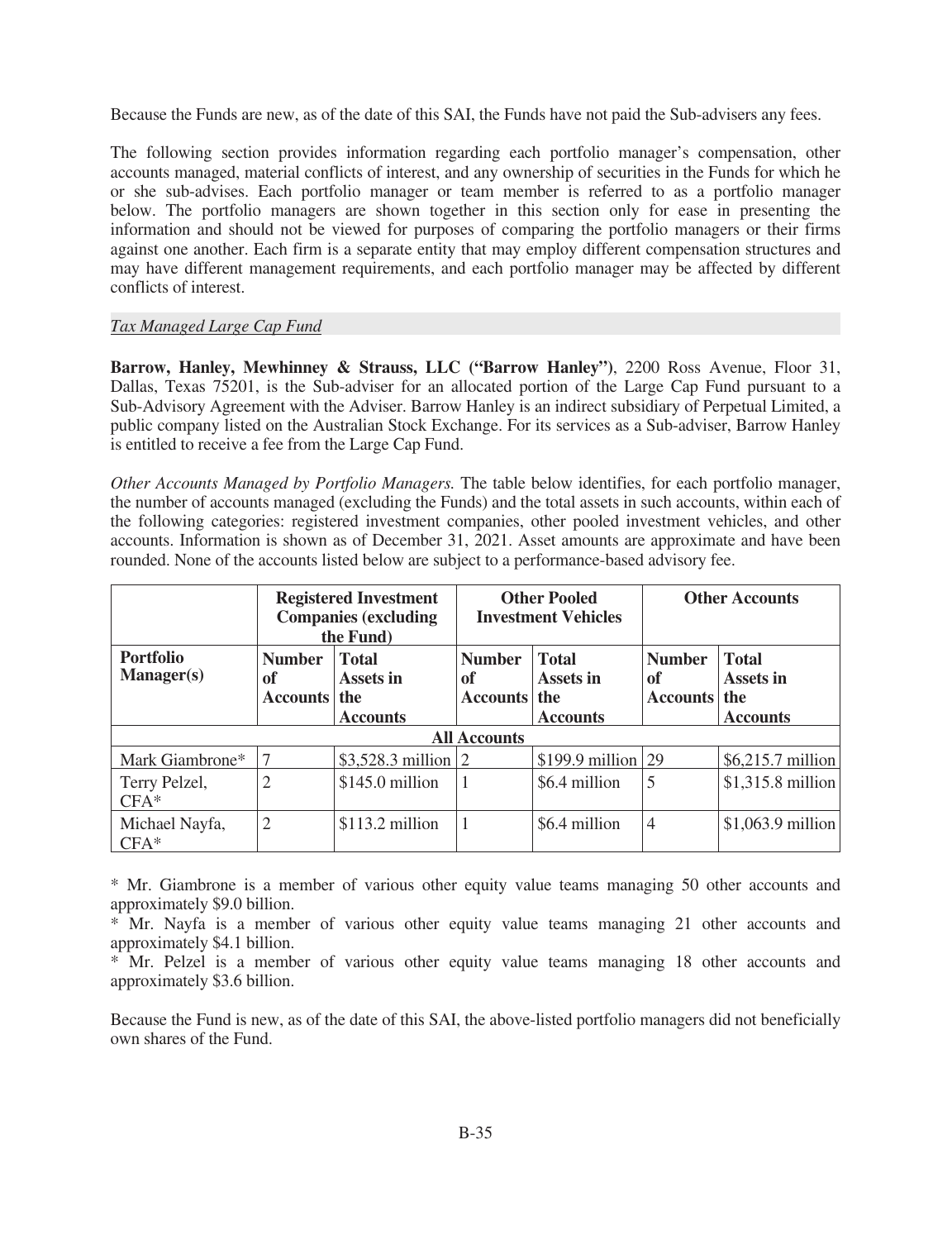*Material Conflicts*. Actual or potential conflicts of interest may arise when a Portfolio Manager has management responsibilities for more than one account including mutual fund or private commingled fund accounts. Barrow Hanley manages potential conflicts between funds and/or types of accounts through trade allocation policies and procedures, internal review processes, and oversight by the CCO, directors, and independent third parties. Barrow Hanley's investment management and trading policies are designed to address potential conflicts in situations where two or more funds or accounts participate in investment decisions involving the same securities or issuer.

*Compensation*. Compensation of Barrow Hanley's investment professionals is tied to their overall contribution to the success of Barrow Hanley. In addition to base salary, all portfolio managers and analysts are eligible to participate in a bonus pool. The amount of bonus compensation is based on quantitative and qualitative factors and may be substantially higher than an investment professional's base compensation. Portfolio managers and analysts are evaluated on the value each adds to the overall investment process and performance, and their contributions in other areas, such as meetings with clients and consultants. Bonus compensation for analysts is directly tied to their investment recommendations, which are evaluated every six months versus the appropriate industry group/sector benchmark based on trailing one-year and threeyear relative performance.

The final component of compensation of key employees, including portfolio managers and analysts, is their interest in the equity plan. Each quarter, equity owners receive a share of the firm's profits in the form of a dividend, which is related to the performance of the entire firm.

**ClearBridge Investments, LLC ("ClearBridge")**, 620 Eighth Avenue, New York, N.Y. 10018, is the Sub-adviser for an allocated portion of the Large Cap Fund pursuant to a Sub-advisory Agreement with the Adviser. ClearBridge is an indirect, wholly-owned subsidiary of Franklin Resources, Inc., a Delaware corporation. Franklin Resources, Inc., whose principal executive offices are at One Franklin Parkway, San Mateo, California 94403, is a global investment management organization operating, together with its subsidiaries, as Franklin Templeton. For its services as a Sub-adviser, ClearBridge is entitled to receive a fee from the Large Cap Fund.

*Other Accounts Managed by Portfolio Managers.* The table below identifies, for each portfolio manager, the number of accounts managed (excluding the Funds) and the total assets in such accounts, within each of the following categories: registered investment companies, other pooled investment vehicles, and other accounts. Information is shown as of December 31, 2021. Asset amounts are approximate and have been rounded. None of the accounts listed below are subject to a performance-based advisory fee.

|                                | <b>Registered Investment</b><br><b>Companies (excluding</b><br>the Fund)                      |                |                                        | <b>Other Pooled</b><br><b>Investment Vehicles</b>   | <b>Other Accounts</b>                  |                                                            |
|--------------------------------|-----------------------------------------------------------------------------------------------|----------------|----------------------------------------|-----------------------------------------------------|----------------------------------------|------------------------------------------------------------|
| <b>Portfolio</b><br>Manager(s) | <b>Number</b><br><b>Total</b><br>Assets in<br>of<br>the<br><b>Accounts</b><br><b>Accounts</b> |                | <b>Number</b><br>of<br><b>Accounts</b> | <b>Total</b><br>Assets in<br>the<br><b>Accounts</b> | <b>Number</b><br>of<br><b>Accounts</b> | <b>Total</b><br><b>Assets in</b><br>the<br><b>Accounts</b> |
| <b>Scott Glasser</b>           |                                                                                               | \$9.43 billion |                                        | \$252 million                                       | 7.734                                  | \$3.26 billion                                             |
| Michael Kagan                  | 4                                                                                             | \$9.43 billion |                                        | \$252 million                                       | 7.734                                  | \$3.26 billion                                             |

Because the Fund is new, as of the date of this SAI, the above-listed portfolio managers did not beneficially own shares of the Fund.

*Conflicts of Interest*. In this subsection, "Subadviser" refers to ClearBridge Investments, LLC. Potential conflicts of interest may arise when the Fund's portfolio managers also have day-to-day management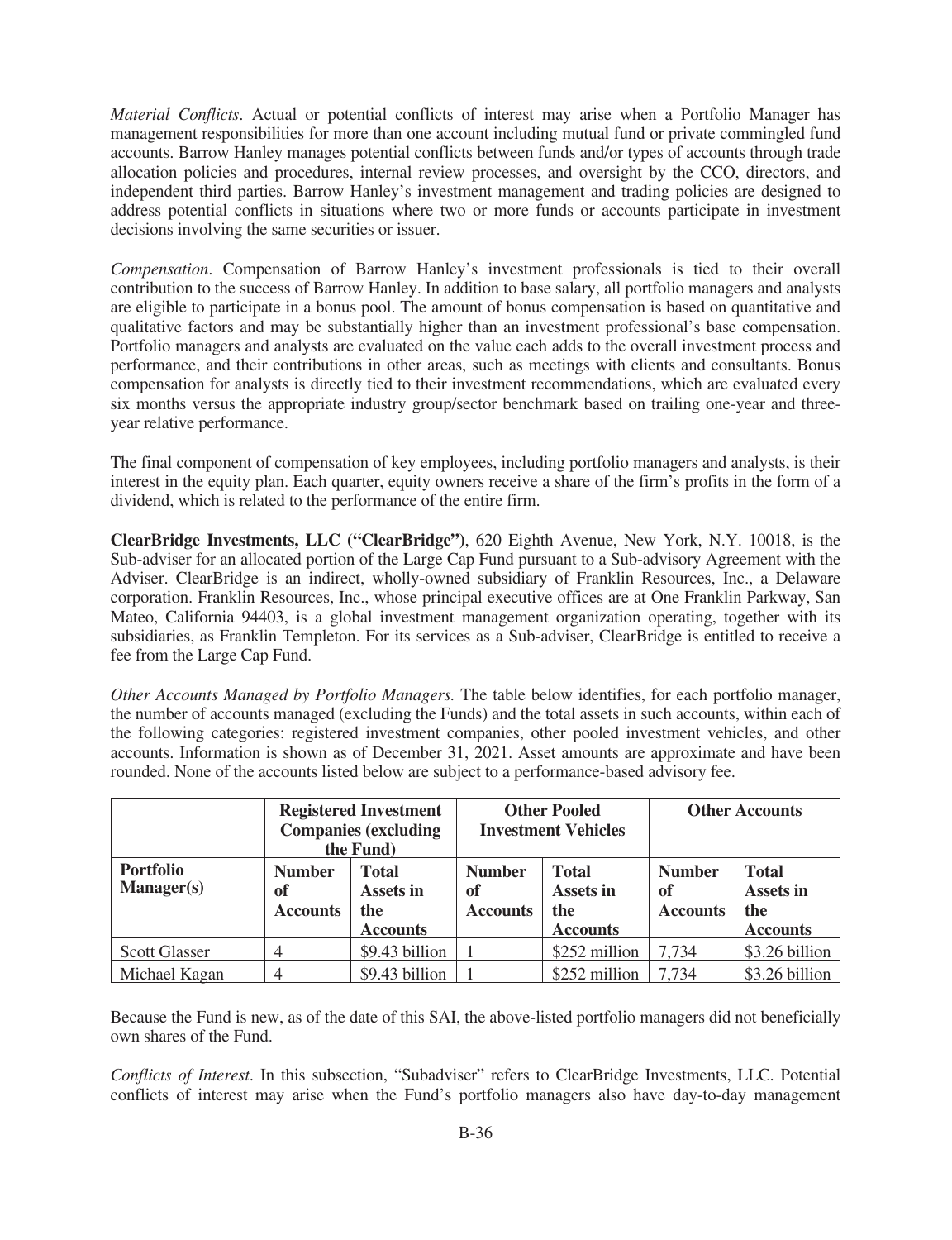responsibilities with respect to one or more other funds or other accounts, as is the case for the Fund's portfolio managers. The Subadviser and the Fund have adopted compliance policies and procedures that are designed to address various conflicts of interest that may arise for the Subadviser and the individuals that each employs. For example, the Subadviser seeks to minimize the effects of competing interests for the time and attention of portfolio managers by assigning portfolio managers to manage funds and accounts that share a similar investment style. The Subadviser has also adopted trade allocation procedures that are designed to facilitate the fair allocation of investment opportunities among multiple funds and accounts. There is no guarantee, however, that the policies and procedures adopted by the Subadviser and the Fund will be able to detect and/or prevent every situation in which an actual or potential conflict may appear.

These potential conflicts include:

*Allocation of Limited Time and Attention.* A portfolio manager who is responsible for managing multiple funds and/or accounts may devote unequal time and attention to the management of those funds and/or accounts. The effects of this potential conflict may be more pronounced where funds and/or accounts overseen by a particular portfolio manager have different investment strategies.

*Allocation of Investment Opportunities.* If a portfolio manager identifies an investment opportunity that may be suitable for multiple funds and/or accounts, the opportunity may be allocated among these several funds or accounts, which may limit a fund's ability to take full advantage of the investment opportunity. The Subadviser has adopted policies and procedures to ensure that all accounts, including the Fund, are treated equitably.

*Pursuit of Differing Strategies.* At times, a portfolio manager may determine that an investment opportunity may be appropriate for only some of the funds and/or accounts for which he or she exercises investment responsibility, or may decide that certain of the funds and/or accounts should take differing positions with respect to a particular security. In these cases, the portfolio manager may place separate transactions for one or more funds or accounts which may affect the market price of the security or the execution of the transaction, or both, to the detriment or benefit of one or more other funds and/or accounts.

*Selection of Broker/Dealers.* In addition to executing trades, some broker/dealers provide brokerage and research services (as those terms are defined in Section 28(e) of the 1934 Act), which may result in the payment of higher brokerage fees than might have otherwise been available. These services may be more beneficial to certain funds or accounts than to others. For this reason, the Subadviser has formed a brokerage committee that reviews, among other things, the allocation of brokerage to broker/ dealers, best execution and soft dollar usage.

*Variation in Compensation.* A conflict of interest may arise where the financial or other benefits available to the portfolio manager differ among the funds and/or accounts that he or she manages. If the structure of the manager's management fee (and the percentage paid to the Subadviser) differs among funds and/or accounts (such as where certain funds or accounts pay higher management fees or performance-based management fees), the portfolio manager might be motivated to help certain funds and/or accounts over others. The portfolio manager might be motivated to favor funds and/or accounts in which he or she has an interest or in which the manager and/or its affiliates have interests. Similarly, the desire to maintain assets under management or to enhance the portfolio manager's performance record or to derive other rewards, financial or otherwise, could influence the portfolio manager in affording preferential treatment to those funds and/or accounts that could most significantly benefit the portfolio manager.

*Compensation.* ClearBridge's portfolio managers participate in a competitive compensation program that is designed to attract and retain outstanding investment professionals and closely align the interests of its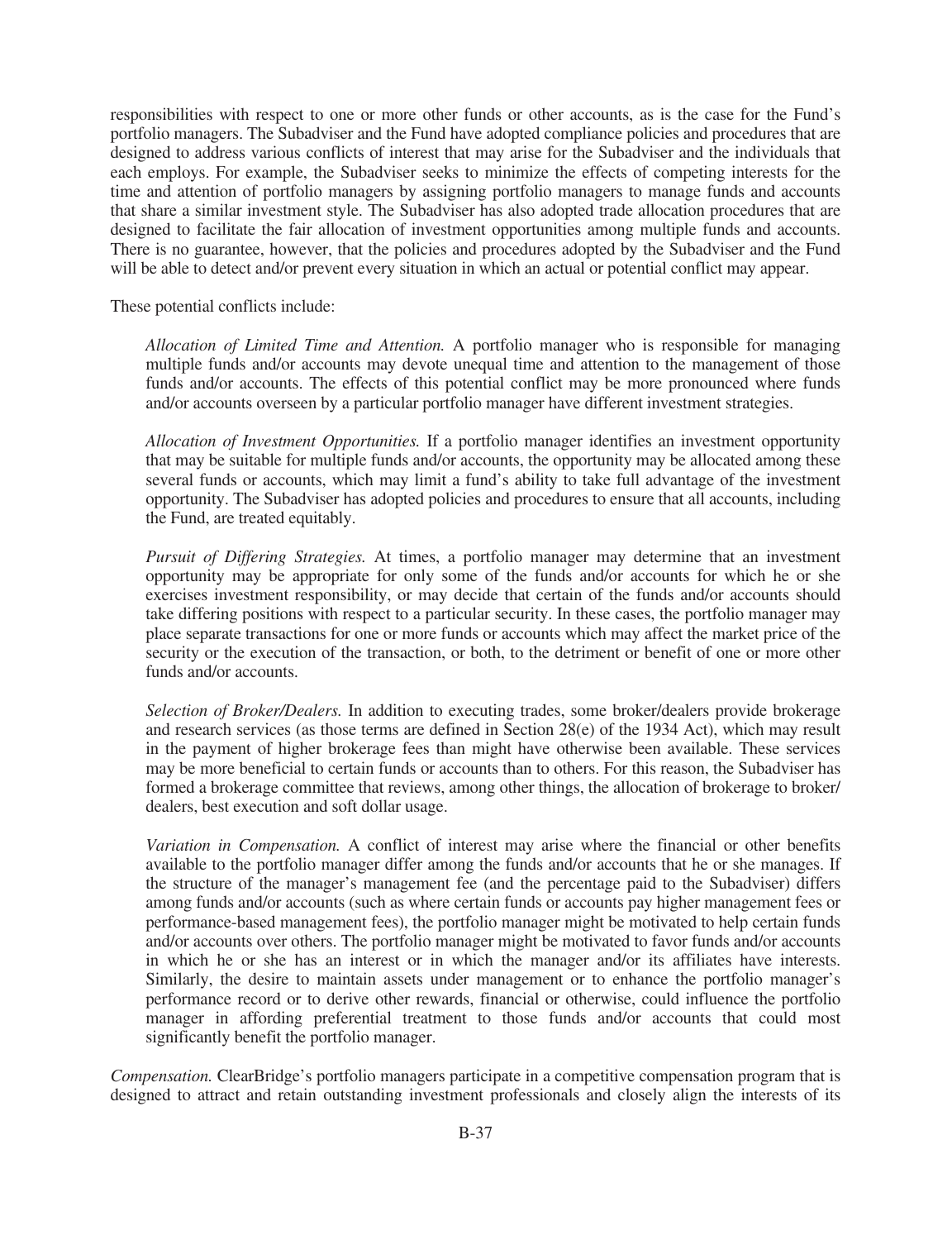investment professionals with those of its clients and overall firm results. The total compensation program includes a significant incentive component that rewards high performance standards, integrity, and collaboration consistent with the firm's values. Portfolio manager compensation is reviewed and modified each year as appropriate to reflect changes in the market and to ensure the continued alignment with the aforementioned goals. ClearBridge's portfolio managers and other investment professionals receive a combination of base compensation and discretionary compensation, comprising a cash incentive award and deferred incentive plans described below.

Base salary compensation. Base salary is fixed and primarily determined based on market factors and the experience and responsibilities of the investment professional within the firm.

Discretionary compensation. In addition to base compensation managers may receive discretionary compensation

Discretionary compensation can include:

- Cash Incentive Award
- The ClearBridge Deferred Incentive Plan (CDIP)—a mandatory program that typically defers 15% of discretionary yearend compensation into ClearBridge's managed products. For portfolio managers, one-third of this deferral tracks the performance of their primary managed product, one-third tracks the performance of a composite portfolio of the firm's new product and one-third can be elected to track the performance of one or more of ClearBridge's managed funds. Consequently, portfolio managers can have two-thirds of their CDIP award tracking the performance of their primary managed products. For centralized research analysts, two-thirds of their deferral is elected to track the performance of one of more of ClearBridge's managed funds, while one-third tracks the performance of the new product composite. ClearBridge then makes a company investment in the proprietary managed funds equal to the deferral amounts by fund. This investment is a company asset held on the balance sheet and paid out to the employees in the shares subject to vesting requirements.
- Franklin Resources Restricted Stock Deferral—a mandatory program that typically defers 5% of discretionary year-end compensation into Franklin Resources restricted stock. The award is paid out to employees in shares subject to vesting requirements.

Several factors are considered by ClearBridge's Senior Management when determining discretionary compensation for portfolio managers. These include but are not limited to:

- Investment performance. A portfolio manager's compensation is linked to the pre-tax investment performance of the fund/accounts managed by the portfolio manager. Investment performance is calculated for 1-, 3-, and 5-year periods measured against the applicable product benchmark (e.g., a securities index and, with respect to a fund, the benchmark set forth in the Fund's Prospectus) and relative to applicable industry peer groups. The greatest weight is generally placed on 3- and 5-year performance.
- Appropriate risk positioning that is consistent with ClearBridge's investment philosophy and the Investment Committee/CIO approach to generation of alpha.
- Overall firm profitability and performance.
- Amount and nature of assets managed by the portfolio manager.
- Contributions for asset retention, gathering and client satisfaction.
- Contribution to mentoring, coaching and/or supervising.
- Contribution and communication of investment ideas in ClearBridge's Investment Committee meetings and on a day-to-day basis.
- Market compensation survey research by independent third parties.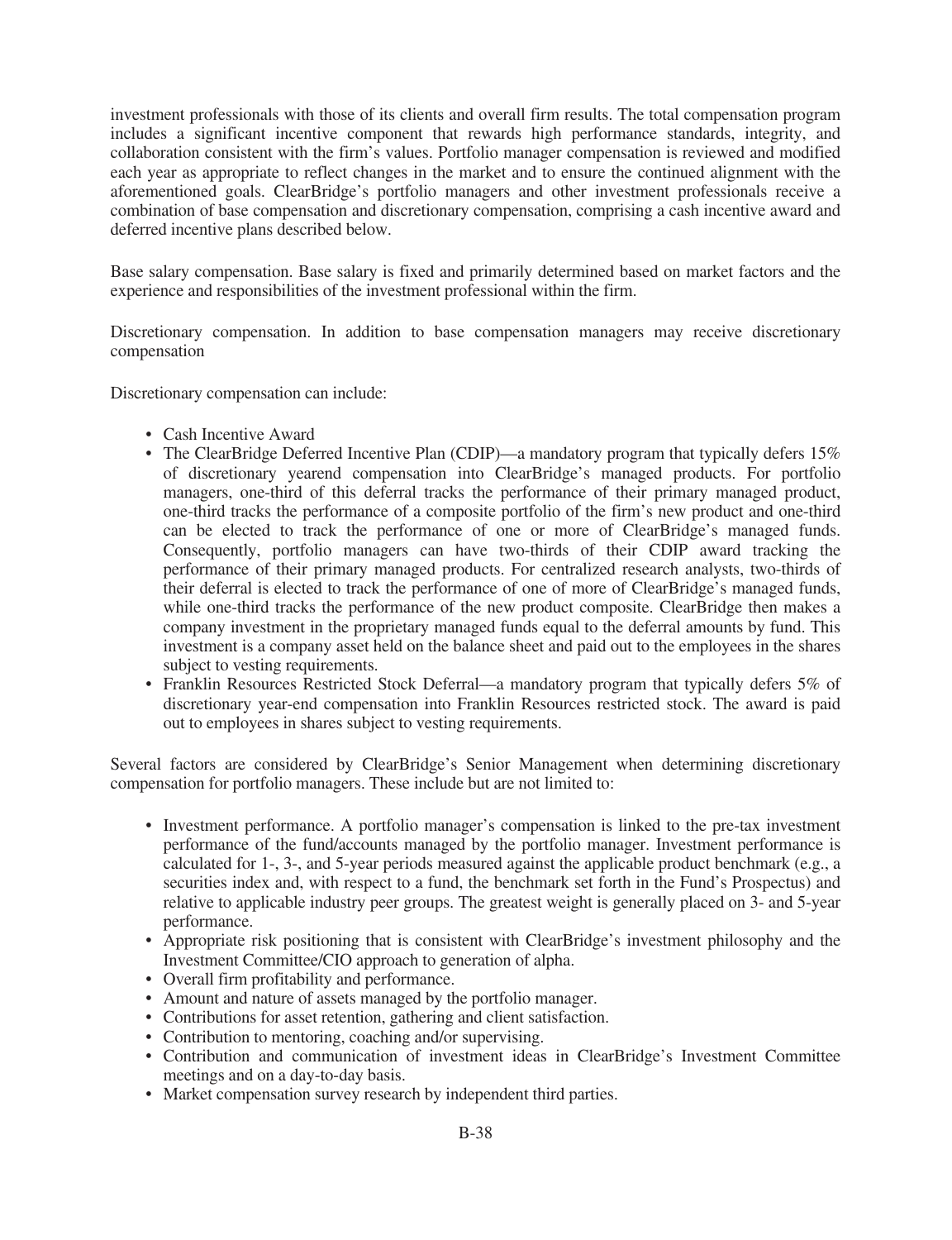**T. Rowe Price Associates, Inc. ("T. Rowe Price")**, 100 East Pratt Street, Baltimore, Maryland 21202, is the Sub-adviser for an allocated portion of the Fund pursuant to a Sub-Advisory Agreement with the Adviser. T. Rowe Price serves as investment adviser to individual and institutional investors, including managing private counsel client accounts, serving as adviser and sub-adviser to U.S. and foreign registered investment companies, and providing investment advice to T. Rowe Price Trust Company as trustee of several Maryland-registered domestic common trust funds. T. Rowe Price is registered with the U.S. Securities and Exchange Commission (SEC) as an investment adviser under the Investment Advisers Act of 1940. T. Rowe Price Group, Inc., a publicly-traded (NASDAQ: TROW) financial services holding company, owns 100% of the stock of T. Rowe Price and all of its subsidiaries. For its services as a Sub-adviser, T. Rowe Price is entitled to receive a fee from the Large Cap Fund.

*Other Accounts Managed by Portfolio Manager.* The table below identifies, for the portfolio manager of the Fund, the number of accounts managed (excluding the Fund) and the total assets in such accounts, within each of the following categories: registered investment companies, other pooled investment vehicles, and other accounts. To the extent that any of these accounts are subject to a performance-based advisory fee, this information is reflected in the table below. Information in all tables is shown as of December 31, 2021. Asset amounts are approximate and have been rounded.

|                                             | <b>Registered Investment</b><br><b>Companies (excluding</b><br>the Fund) |                                                     |                                        | <b>Other Pooled</b><br><b>Investment Vehicles</b>   | <b>Other Accounts</b>                  |                                                     |
|---------------------------------------------|--------------------------------------------------------------------------|-----------------------------------------------------|----------------------------------------|-----------------------------------------------------|----------------------------------------|-----------------------------------------------------|
| <b>Portfolio</b><br><b>Manager(s)</b>       | <b>Number</b><br>of<br><b>Accounts</b>                                   | <b>Total</b><br>Assets in<br>the<br><b>Accounts</b> | <b>Number</b><br>of<br><b>Accounts</b> | <b>Total</b><br>Assets in<br>the<br><b>Accounts</b> | <b>Number</b><br>of<br><b>Accounts</b> | <b>Total</b><br>Assets in<br>the<br><b>Accounts</b> |
|                                             |                                                                          |                                                     | <b>All Accounts</b>                    |                                                     |                                        |                                                     |
| Taymour<br>Tamaddon                         | $\mathbf{r}$                                                             | \$34.89 billion                                     | 69                                     | \$40.9 billion                                      | 14                                     | \$5.65 billion                                      |
| <b>Accounts Subject to Performance Fees</b> |                                                                          |                                                     |                                        |                                                     |                                        |                                                     |
| Taymour<br>Tamaddon                         | $\theta$                                                                 | \$0                                                 |                                        | $$215.9$ million                                    | $\Omega$                               | \$0                                                 |

Because the Fund is new, as of the date of this SAI, the above-listed portfolio manager did not beneficially own shares of the Fund.

*Conflicts of Interest.* Portfolio managers at T. Rowe Price and its affiliates may manage multiple accounts. These accounts may include, among others, mutual funds, separate accounts (assets managed on behalf of institutions such as pension funds, colleges and universities, and foundations), offshore funds, and common trust funds. Portfolio managers make investment decisions for each portfolio based on the investment objectives, policies, practices, and other relevant investment considerations that the managers believe are applicable to that portfolio. Consequently, portfolio managers may purchase (or sell) securities for one portfolio and not another portfolio. T. Rowe Price and its affiliates have adopted brokerage and trade allocation policies and procedures that they believe are reasonably designed to address any potential conflicts associated with managing multiple accounts for multiple clients. The portfolio managers' compensation is determined in the same manner with respect to all portfolios managed by the portfolio manager.

The T. Rowe Price funds may, from time to time, own shares of Morningstar, Inc. Morningstar is a provider of investment research to individual and institutional investors, and publishes ratings on mutual funds, including the T. Rowe Price funds. T. Rowe Price manages the Morningstar retirement plan and acts as subadvisor to two mutual funds offered by Morningstar. T. Rowe Price and its affiliates pay Morningstar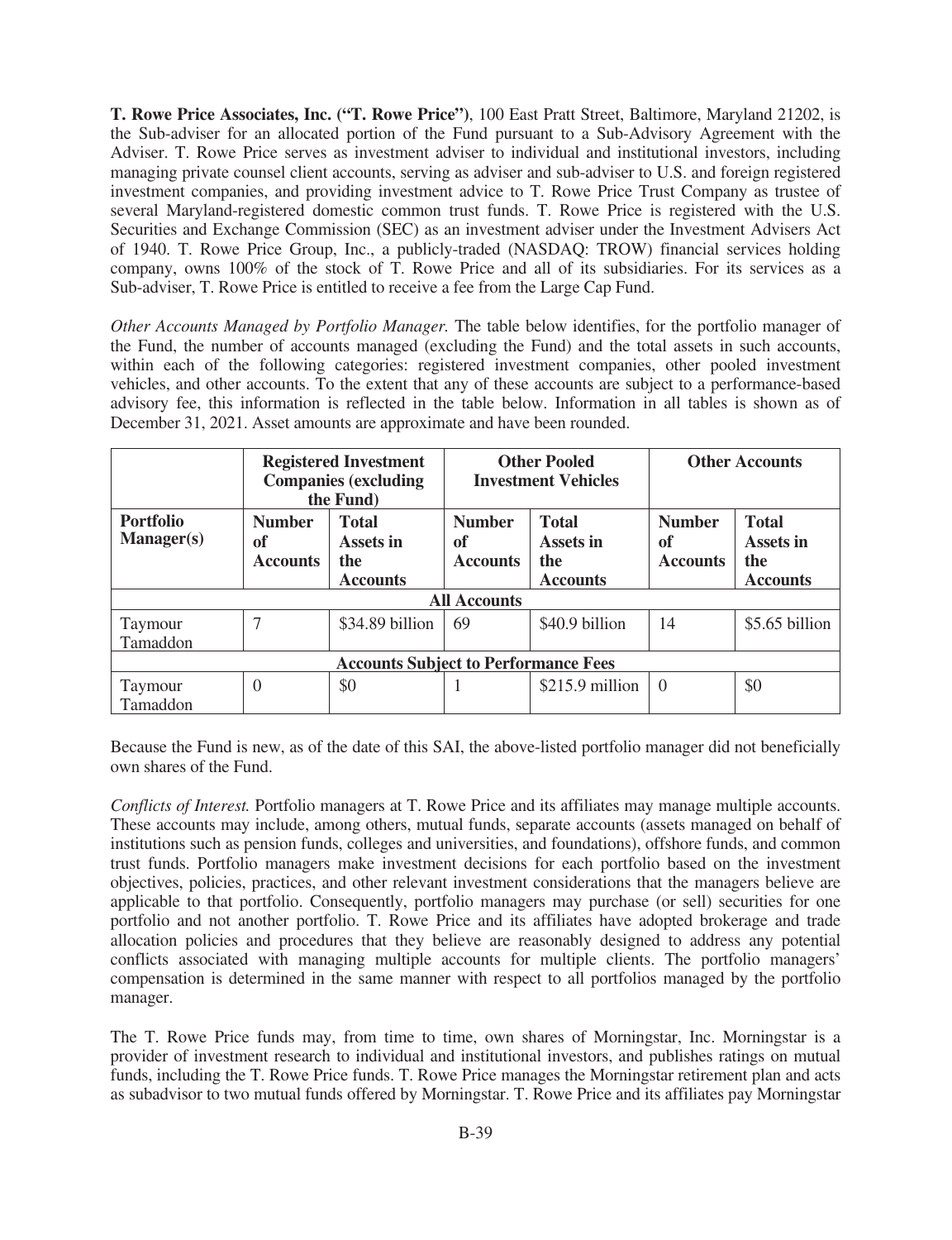for a variety of products and services. Morningstar may provide investment consulting and investment management services to clients of T. Rowe Price or its affiliates.

Additional potential conflicts may be inherent in T. Rowe Price's use of multiple strategies. For example, conflicts will arise in cases where different clients invest in different parts of an issuer's capital structure, including circumstances in which one or more clients may own securities or obligations of an issuer and other clients may own or seek to acquire securities of the same issuer that may be in different parts of the issuer's capital structure. For example, a client may acquire a loan, loan participation or a loan assignment of a particular borrower in which one or more other clients have an equity investment or may invest in senior debt obligations of an issuer for one client and junior debt obligations or equity of the same issuer for another client. While it is appropriate for different clients to hold investments in different parts of the same issuer's capital structure under normal circumstances, the interests of stockholders and debt holders may conflict, for example when an issuer is in a distressed financial condition, involved in a merger or acquisition, or a going-private transaction, among other situations. In these situations, investment personnel are mindful of potentially conflicting interests of T. Rowe Price clients with investments in different parts of an issuer's capital structure and take appropriate measures to ensure that the interests of all clients are fairly represented.

*Compensation.* Portfolio manager compensation consists primarily of a base salary, a cash bonus, and an equity incentive that usually comes in the form of restricted stock grants. Compensation is variable and is determined based on the following factors.

Investment performance over 1-, 3-, 5-, and 10-year periods is the most important input. The weightings for these time periods are generally balanced and are applied consistently across similar strategies. T. Rowe Price evaluates performance in absolute, relative, and risk-adjusted terms. Relative performance and riskadjusted performance are typically determined with reference to the broad-based index (e.g., S&P 500 Index) and the Lipper average or index (e.g., Large-Cap Growth Index) applicable to the strategy. Investment results are also measured against comparably managed funds of competitive investment management firms. The selection of comparable funds is approved by the applicable investment steering committee and is the same as the selection presented to the directors of the T. Rowe Price funds in their regular review of fund performance. Performance is primarily measured on a pre-tax basis, although tax efficiency is considered and is especially important for certain T. Rowe Price funds.

Compensation is viewed with a long-term time horizon. The more consistent a manager's performance over time, the higher the compensation opportunity. The increase or decrease in a fund's assets due to the purchase or sale of fund shares is not considered a material factor. Contribution to T. Rowe Price's overall investment process is an important consideration as well. Leveraging ideas and investment insights across the global investment platform; working effectively with and mentoring others; and other contributions to the clients, the firm, or the culture are important components of T. Rowe Price's long-term success and are generally taken into consideration.

All employees of T. Rowe Price, including portfolio managers, can participate in a 401(k) plan sponsored by T. Rowe Price Group. In addition, all employees are eligible to purchase T. Rowe Price common stock through an employee stock purchase plan that features a limited corporate matching contribution. Eligibility for and participation in these plans is on the same basis for all employees. Finally, all vice presidents of T. Rowe Price Group, including all portfolio managers, receive supplemental medical/hospital reimbursement benefits and are eligible to participate in a supplemental savings plan sponsored by T. Rowe Price Group. This compensation structure is used when evaluating the performance of all portfolios (including the T. Rowe Price funds) managed by the portfolio manager.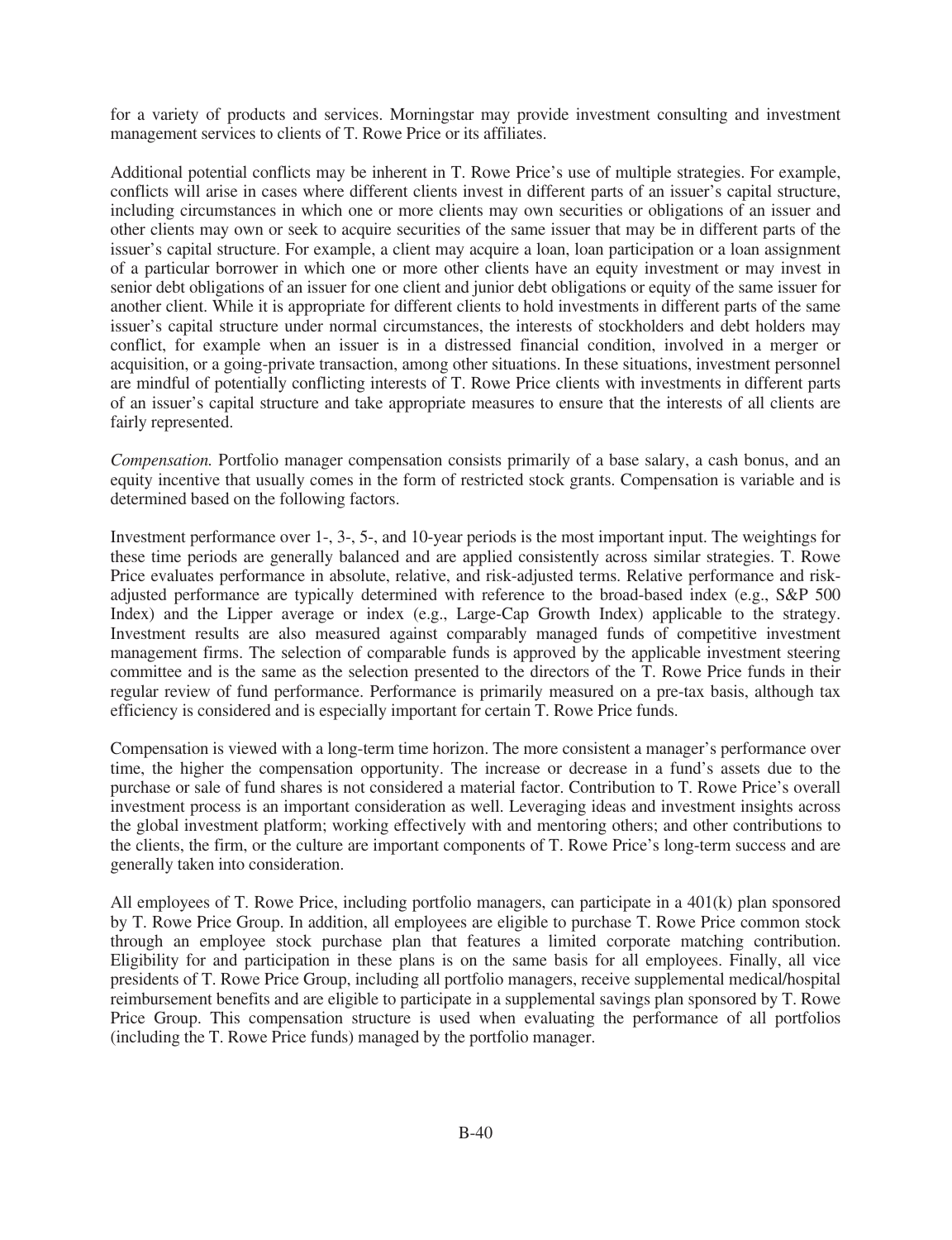## *Tax Managed Small/Mid Cap Fund*

**AllianceBernstein L.P. ("AllianceBernstein")**, 501 Commerce Street, Nashville, TN 37203, serves as investment sub-adviser to a portion of the assets of the Small/Mid Cap Fund. As of December 31, 2021, Equitable Holdings, Inc. ("EQH") owns approximately 4.0% of the issued and outstanding units representing assignments of beneficial ownership of limited partnership interests in AllianceBernstein Holding L.P. ("AB Holding Units"). AllianceBernstein Corporation (an indirect wholly-owned subsidiary of EQH, "General Partner") is the general partner of both AllianceBernstein Holding L.P. ("AB Holding") and AllianceBernstein. AllianceBernstein Corporation owns 100,000 general partnership units in AB Holding and a 1% general partnership interest in AllianceBernstein. As of December 31, 2021, the ownership structure of AllianceBernstein, including limited partnership units outstanding as well as the general partner's 1% interest, is as follows: EQH and its subsidiaries, 63.0%; AB Holding, 36.2%; Unaffiliated holders, 0.8%. Including both the general partnership and limited partnership interests in AB Holding and AllianceBernstein, EQH and its subsidiaries had an approximate 64.5% economic interest in AllianceBernstein as of December 31, 2021. For its services as a Sub-adviser, AllianceBernstein is entitled to receive a fee from the Small/Mid Cap Fund.

*Other Accounts Managed by Portfolio Managers.* The table below identifies, for the portfolio managers, the number of accounts managed (excluding the Tax Managed Small/Mid Cap Fund) and the total assets in such accounts, within each of the following categories: registered investment companies, other pooled investment vehicles, and other accounts. Information is shown as of December 31, 2021. Asset amounts are approximate and have been rounded. None of the accounts listed below are subject to a performance-based advisory fee.

|                                       |                                        | <b>Registered Investment</b><br><b>Companies (excluding</b><br>the Fund) | <b>Other Pooled</b><br><b>Investment Vehicles</b>                                             |                  | <b>Other Accounts</b>                  |                                                     |
|---------------------------------------|----------------------------------------|--------------------------------------------------------------------------|-----------------------------------------------------------------------------------------------|------------------|----------------------------------------|-----------------------------------------------------|
| <b>Portfolio</b><br><b>Manager(s)</b> | <b>Number</b><br>of<br><b>Accounts</b> | <b>Total</b><br>Assets in<br>the<br><b>Accounts</b>                      | <b>Total</b><br><b>Number</b><br>Assets in<br>of<br>the<br><b>Accounts</b><br><b>Accounts</b> |                  | <b>Number</b><br>of<br><b>Accounts</b> | <b>Total</b><br>Assets in<br>the<br><b>Accounts</b> |
|                                       |                                        |                                                                          | <b>All Accounts</b>                                                                           |                  |                                        |                                                     |
| James<br>MacGregor                    | 22                                     | \$8,988 million                                                          | 38                                                                                            | \$1,990 million  | 50                                     | $$3,421$ million                                    |
| Erik<br>Turenchalk                    | 18                                     | \$8,898 million                                                          | 36                                                                                            | $$1,764$ million | 50                                     | $$3,421$ million                                    |

Because the Fund is new, as of the date of this SAI, the above-listed portfolio managers did not beneficially own shares of the Fund.

*Conflicts of Interest.* As an investment adviser and fiduciary, AllianceBernstein owes its clients and shareholders an undivided duty of loyalty. AllianceBernstein recognizes that conflicts of interest are inherent in its business and accordingly has developed policies and procedures (including oversight monitoring) reasonably designed to detect, manage and mitigate the effects of actual or potential conflicts of interest in the area of employee personal trading, managing multiple accounts for multiple clients, and allocating investment opportunities. Investment professionals, including portfolio managers and research analysts, are subject to the above-mentioned policies and oversight monitoring to ensure that all clients are treated equitably. AllianceBernstein places the interests of its clients first and expects all of its employees to meet their fiduciary duties.

Employee Personal Trading: AllianceBernstein has adopted a Code of Business Conduct and Ethics that is designed to detect and prevent conflicts of interest when investment professionals and other personnel of AllianceBernstein own, buy or sell securities which may be owned by, or bought or sold for, clients.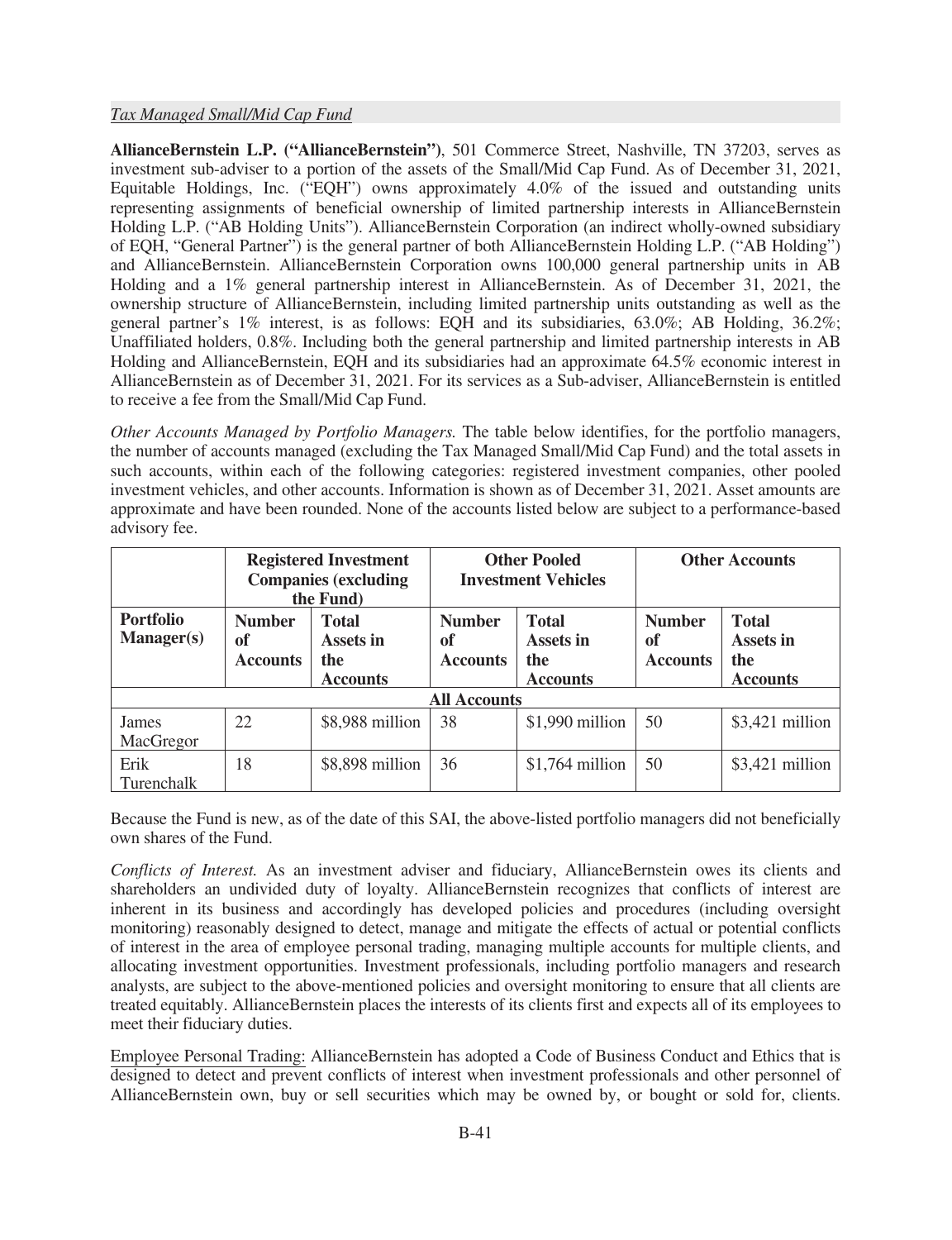Personal securities transactions by an employee may raise a potential conflict of interest when an employee owns or trades in a security that is owned or considered for purchase or sale by a client, or recommended for purchase or sale by an employee to a client. Subject to the reporting requirements and other limitations of its Code of Business Conduct and Ethics, AllianceBernstein permits its employees to engage in personal securities transactions, and also allows them to acquire investments in the AllianceBernstein Mutual Funds. AllianceBernstein's Code of Business Conduct and Ethics requires disclosure of all personal accounts and maintenance of brokerage accounts with designated broker-dealers approved by AllianceBernstein. The Code of Business Conduct and Ethics also requires preclearance of all securities transactions (except transactions in U.S. Treasuries and open-end mutual funds) and imposes a 60-day holding period for securities purchased by employees to discourage short-term trading.

Managing Multiple Accounts for Multiple Clients: AllianceBernstein has compliance policies and oversight monitoring in place to address conflicts of interest relating to the management of multiple accounts for multiple clients. Conflicts of interest may arise when an investment professional has responsibilities for the investments of more than one account because the investment professional may be unable to devote equal time and attention to each account. The investment professional or investment professional teams for each client may have responsibilities for managing all or a portion of the investments of multiple accounts with a common investment strategy, including other registered investment companies, unregistered investment vehicles, such as hedge funds, pension plans, separate accounts, collective trusts and charitable foundations. Among other things, AllianceBernstein's policies and procedures provide for the prompt dissemination to investment professionals of initial or changed investment recommendations by analysts so that investment professionals are better able to develop investment strategies for all accounts they manage. In addition, investment decisions by investment professionals are reviewed for the purpose of maintaining uniformity among similar accounts and ensuring that accounts are treated equitably. Investment professional compensation reflects a broad contribution in multiple dimensions to long-term investment success for clients and is generally not tied specifically to the performance of any particular client's account, nor is it generally tied directly to the level or change in level of assets under management.

Allocating Investment Opportunities: The investment professionals at AllianceBernstein routinely are required to select and allocate investment opportunities among accounts. AllianceBernstein has policies and procedures intended to address conflicts of interest relating to the allocation of investment opportunities. These policies and procedures are designed to ensure that information relevant to investment decisions is disseminated promptly within its portfolio management teams and investment opportunities are allocated equitably among different clients. AllianceBernstein's policies and procedures require, among other things, objective allocation for limited investment opportunities (e.g., on a rotational basis) and documentation and review of justifications for any decisions to make investments only for select accounts or in a manner disproportionate to the size of the account. Portfolio holdings, position sizes, and industry and sector exposures tend to be similar across similar accounts which minimizes the potential for conflicts of interest relating to the allocation of investment opportunities. Nevertheless, access to portfolio funds or other investment opportunities may be allocated differently among accounts due to the particular characteristics of an account, such as size of the account, cash position, tax status, risk tolerance and investment restrictions or for other reasons.

AllianceBernstein's procedures are also designed to address potential conflicts of interest that may arise when AllianceBernstein has a particular financial incentive, such as a performance-based management fee, relating to an account. An investment professional may perceive that he or she has an incentive to devote more time to developing and analyzing investment strategies and opportunities or allocating securities preferentially to accounts for which AllianceBernstein could share in investment gains.

*Compensation.* Compensation for AllianceBernstein's investment professionals – portfolio managers, analysts, and traders – is designed to align with AllianceBernstein's mission and values: generating better investment outcomes for the clients while promoting responsibility and stewardship.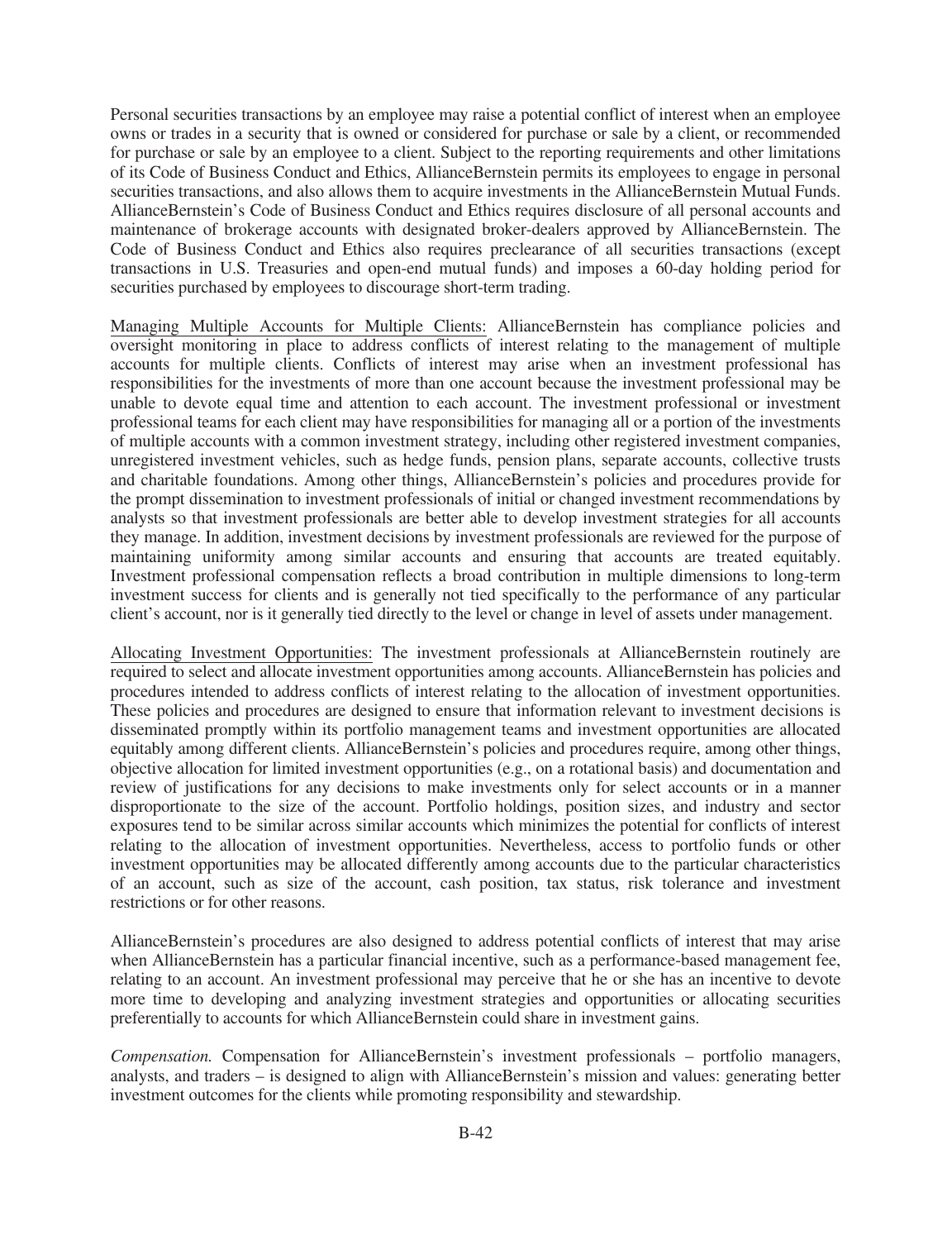Incentive Compensation Significant Component: Portfolio managers, analysts and traders receive base compensation, incentive compensation and retirement contributions. While both overall compensation levels and the splits between base and incentive compensation vary from year to year, incentive compensation is a significant part of overall compensation. For example, for AllianceBernstein's portfolio managers, the bonus component averages approximately 60-80% of their total compensation each year. Part of each professional's annual incentive compensation is normally paid through an award under the firm's Incentive Compensation Award Plan (ICAP). The ICAP awards vest over a three-year period. AllianceBernstein believes this helps the investment professionals focus appropriately on long-term client objectives and results.

Determined by Both Quantitative and Qualitative Factors: Total compensation for the investment professionals is determined by both quantitative and qualitative factors. For portfolio managers, the most significant quantitative component focuses on measures of absolute and relative investment performance in client portfolios. Relative returns are evaluated using both the Strategy's primary benchmark and peers over one-, three- and five-year periods, with more weight given to longer time periods. AllianceBernstein also assesses the risk pattern of performance, both absolute and relative to peers.

*Qualitative Component Includes Responsibility-Related Objectives:* The qualitative component of compensation for portfolio managers incorporates the manager's broader contributions to overall investment processes and the clients' success. Because AllianceBernstein deeply believes as a firm that ESG factors present both investment risks and opportunities, every AllianceBernstein portfolio manager has goals that promote the integration of ESG and sustainability in the investment processes. The exact goals will vary depending on the individual's role and responsibilities, but typical goals for portfolio managers include discussion of ESG or sustainability risks and opportunities at research reviews and the integration of these factors in portfolio decision making.

Other aspects of qualitative objectives for the portfolio managers include thought leadership, collaboration with other investment professionals at the firm, contributions to risk-adjusted returns in other portfolios, building a strong, diverse, and inclusive talent pool, mentoring newer investment professionals, being a good corporate citizen, and the achievement of personal goals. The qualitative portion is determined by individual goals set at the beginning of the year, with measurement and feedback on how those goals are being achieved provided at regular intervals. Other factors that can play a part in determining portfolio managers' compensation include complexity of investment strategies managed.

Research Analysts: At AllianceBernstein, research professionals have compensation and career opportunities that reflect a stature equivalent to their portfolio manager peers. Compensation for the research analysts is also heavily incentive-based and aligned with results generated for client portfolios. Criteria used include how well the analyst's research recommendations performed, the breadth and depth of his or her research knowledge, the level of attentiveness to forecasts and market movements, and the analyst's willingness to collaborate and contribute to the overall intellectual capital of the firm.

*Responsibility-Related Objectives for the Research Analysts:* Like the portfolio managers, the fundamental research analysts also have goals related to ESG analysis and integration. For the analysts, these typically focus on providing assessments of ESG and sustainability factors in their research and recommendations, engaging with issuers for insight and action on ESG and sustainability topics, and documenting these engagements in the ESIGHT platform.

Traders: Traders are critically important to generating results in client accounts. As such, compensation for the traders is highly competitive and heavily incentive-based. AllianceBernstein's portfolio managers and Heads of Trading evaluate traders on their ability to achieve best execution and add value to client portfolios through trading. AllianceBernstein also incentivizes its fixed income traders to continually innovate for clients, encouraging them to continue developing and refining new trading technologies to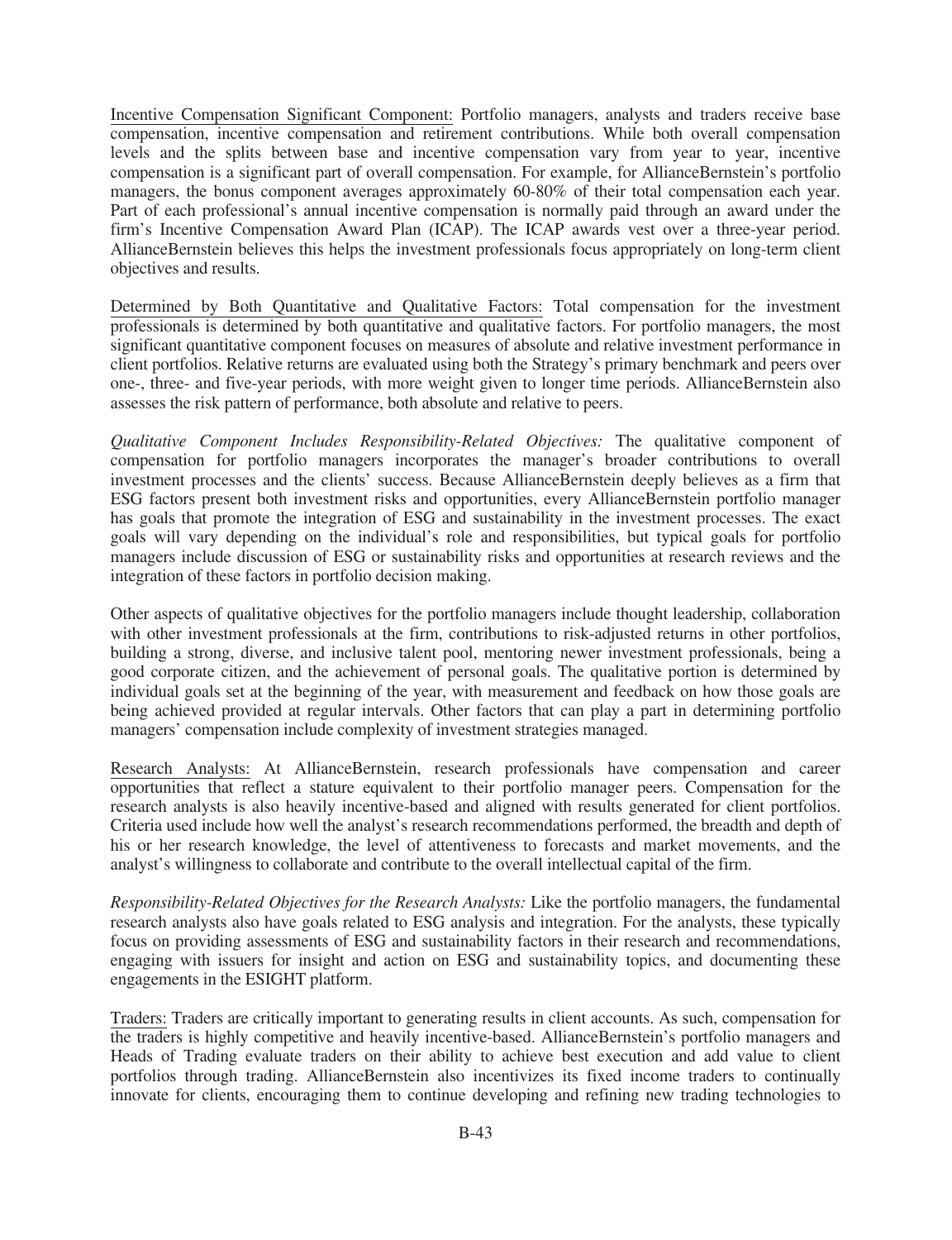enable AllianceBernstein to effectively address liquidity conditions in the fixed income markets for the clients.

Assessments of all investment professionals are formalized in a year-end review process that includes 360-degree feedback from other professionals from across the investment teams and firm. AllianceBernstein has designed its compensation program to attract and retain the highest-caliber employees while aligning with the firm's deeply held values of responsibility and stewardship. AllianceBernstein incorporates multiple sources of industry benchmarking data to ensure its compensation is highly competitive and fully reflects each individual's contributions in achieving client objectives.

**Goldman Sachs Asset Management, L.P. ("GSAM")**, 200 West Street, New York, New York 10282, serves as investment Sub-adviser to a portion of the assets of the Small/Mid Cap Fund. GSAM is an indirect wholly-owned subsidiary of the Goldman Sachs Group, Inc. ("GS Group"), affiliate of Goldman Sachs & Co. LLC. GSAM is engaged in the investment advisory business. GS Group is a public company that is a bank holding company, financial holding company and a world-wide, full-service financial services organization. GSAM Holdings LLC, a wholly owned subsidiary of GS Group, is the general partner and principal owner of GSAM. For its services as a Sub-adviser, GSAM is entitled to receive a fee from the Small/Mid Cap Fund.

*Other Accounts Managed by Portfolio Managers.* The table below identifies, for the portfolio managers, the number of accounts managed (excluding the Small/Mid Cap Fund) and the total assets in such accounts, within each of the following categories: registered investment companies, other pooled investment vehicles, and other accounts. Information is shown as of December 31, 2021. Asset amounts are approximate and have been rounded. None of the accounts listed below are subject to a performance-based advisory fee.

|                                       | <b>Registered Investment</b><br><b>Companies (excluding</b><br>the Fund) |                                                     |                                        | <b>Other Pooled</b><br><b>Investment Vehicles</b>   | <b>Other Accounts</b>                  |                                                     |
|---------------------------------------|--------------------------------------------------------------------------|-----------------------------------------------------|----------------------------------------|-----------------------------------------------------|----------------------------------------|-----------------------------------------------------|
| <b>Portfolio</b><br><b>Manager(s)</b> | <b>Number</b><br>of<br><b>Accounts</b>                                   | <b>Total</b><br>Assets in<br>the<br><b>Accounts</b> | <b>Number</b><br>of<br><b>Accounts</b> | <b>Total</b><br>Assets in<br>the<br><b>Accounts</b> | <b>Number</b><br>of<br><b>Accounts</b> | <b>Total</b><br>Assets in<br>the<br><b>Accounts</b> |
|                                       |                                                                          |                                                     | <b>All Accounts</b>                    |                                                     |                                        |                                                     |
| Steven M. Barry                       | 18                                                                       | $$8,641$ million                                    | 17                                     | $$15,571$ million                                   | 60                                     | $$6,908$ million                                    |
| Greg Tuorto                           | 3                                                                        | $$3,475$ million                                    |                                        | \$86.4 million                                      | 8                                      | $$527.9$ million                                    |
| Jessica Katz                          |                                                                          | \$3,475 million $\vert 0 \vert$                     |                                        | \$0                                                 |                                        | \$78.7 million                                      |

Because the Fund is new, as of the date of this SAI, the above-listed portfolio managers did not beneficially own shares of the Fund.

*Conflicts of Interest.* GSAM is part of The Goldman Sachs Group, Inc. (together with its affiliates, directors, partners, trustees, managers, members, officers and employees, "Goldman Sachs") a financial holding company. The involvement of GSAM, Goldman Sachs and their affiliates in the management of, or their interest in, other accounts and other activities of Goldman Sachs will present conflicts of interest with respect to the Fund and will, under certain circumstances, limit the Fund's investment activities. Goldman Sachs is a worldwide full service investment banking, broker dealer, asset management and financial services organization and a major participant in global financial markets that provides a wide range of financial services to a substantial and diversified client base that includes corporations, financial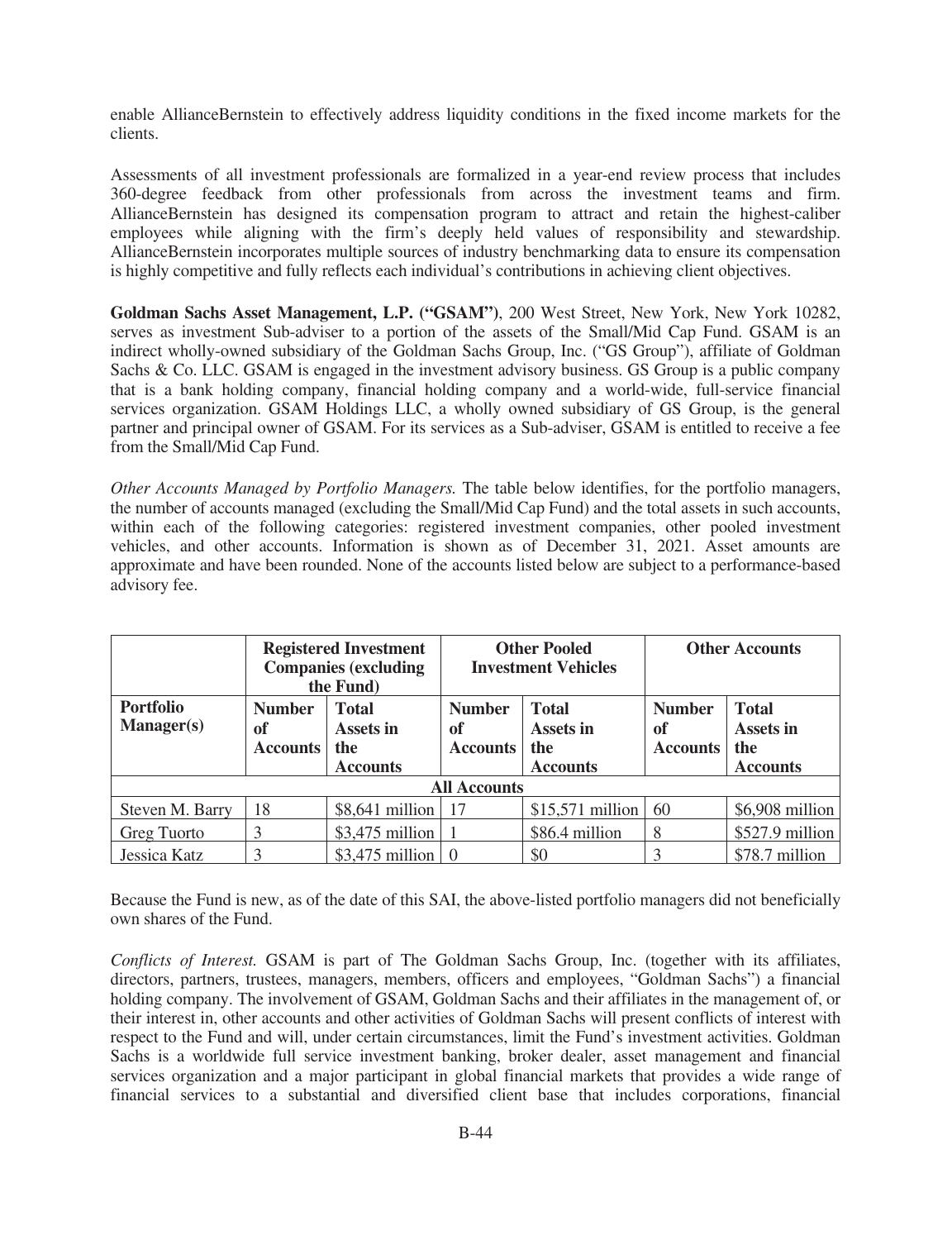institutions, governments, and individuals. Goldman Sachs acts as a broker-dealer, investment adviser, investment banker, underwriter, research provider, administrator, financier, adviser, market maker, trader, prime broker, derivatives dealer, clearing agent, lender, counterparty, agent, principal, distributor, investor or in other commercial capacities for accounts or companies or affiliated or unaffiliated investment funds (including pooled investment vehicles and private funds). In those and other capacities, Goldman Sachs advises and deals with clients and third parties in all markets and transactions and purchases, sells, holds and recommends a broad array of investments, including securities, derivatives, loans, commodities, currencies, credit default swaps, indices, baskets and other financial instruments and products for its own account and for the accounts of clients and of its personnel. In addition, Goldman Sachs has direct and indirect interests in the global fixed income, currency, commodity, equities, bank loan and other markets and the securities and issuers in which the Fund may directly and indirectly invest. Thus, it is expected that the Fund will have multiple business relationships with and will invest in, engage in transactions with, make voting decisions with respect to, or obtain services from entities for which Goldman Sachs and affiliates perform or seek to perform investment banking or other services. As manager of the Fund, GSAM receives management fees from the Fund. In addition, GSAM's affiliates may earn fees from relationships with the Fund. Although these fees are generally based on asset levels, the fees are not directly contingent on Fund performance, Goldman Sachs will still receive significant compensation from the Fund even if shareholders lose money.

Goldman Sachs and its affiliates engage in proprietary trading and advise accounts and funds which have investment objectives similar to those of the Fund and/or which engage in and compete for transactions in the same types of securities, currencies and instruments as the Fund. Goldman Sachs and its affiliates will not have any obligation to make available any information regarding their activities or strategies, or the activities or strategies used for other accounts managed by them, for the benefit of the management of the Fund. The results of the Fund's investment activities, therefore, will likely differ from those of Goldman Sachs, its affiliates, and other accounts managed by Goldman Sachs, and it is possible that the Fund could sustain losses during periods in which Goldman Sachs and its affiliates and other accounts achieve significant profits on their trading for proprietary or other accounts. In addition, the Fund may enter into transactions in which Goldman Sachs and its affiliates or their other clients have an adverse interest. For example, the Fund may take a long position in a security at the same time that Goldman Sachs and its affiliates or other accounts managed by GSAM take a short position in the same security (or vice versa). These and other transactions undertaken by Goldman Sachs, its affiliates or Goldman Sachs-advised clients may, individually or in the aggregate, adversely impact the Fund. In some cases, such adverse impacts may result from differences in timing of transactions by accounts relative to when the Fund executes transactions in the same securities. Transactions by one or more Goldman Sachs-advised clients or GSAM may have the effect of diluting or otherwise disadvantaging the values, prices or investment strategies of the Fund. The Fund's activities will, under certain circumstances, be limited because of regulatory restrictions applicable to Goldman Sachs and its affiliates, and/or their internal policies designed to comply with such restrictions. As a global financial services firm, Goldman Sachs and its affiliates provide a wide range of investment banking and financial services to issuers of securities and investors in securities. Goldman Sachs, its affiliates and others associated with it are expected to create markets or specialize in, have positions in and/or effect transactions in, securities of issuers held by the Fund, and will likely also perform or seek to perform investment banking and financial services for one or more of those issuers. Goldman Sachs and its affiliates are expected to have business relationships with and purchase or distribute or sell services or products from or to distributors, consultants or others who recommend the Fund or who engage in transactions with or for the Fund.

For a more detailed description of potential conflicts of interest, please refer to the language from GSAM's ADV Part 2.

*Compensation.* Compensation for the GSAM portfolio managers is comprised of a base salary and year-end discretionary variable compensation. The base salary is fixed from year to year. Year-end discretionary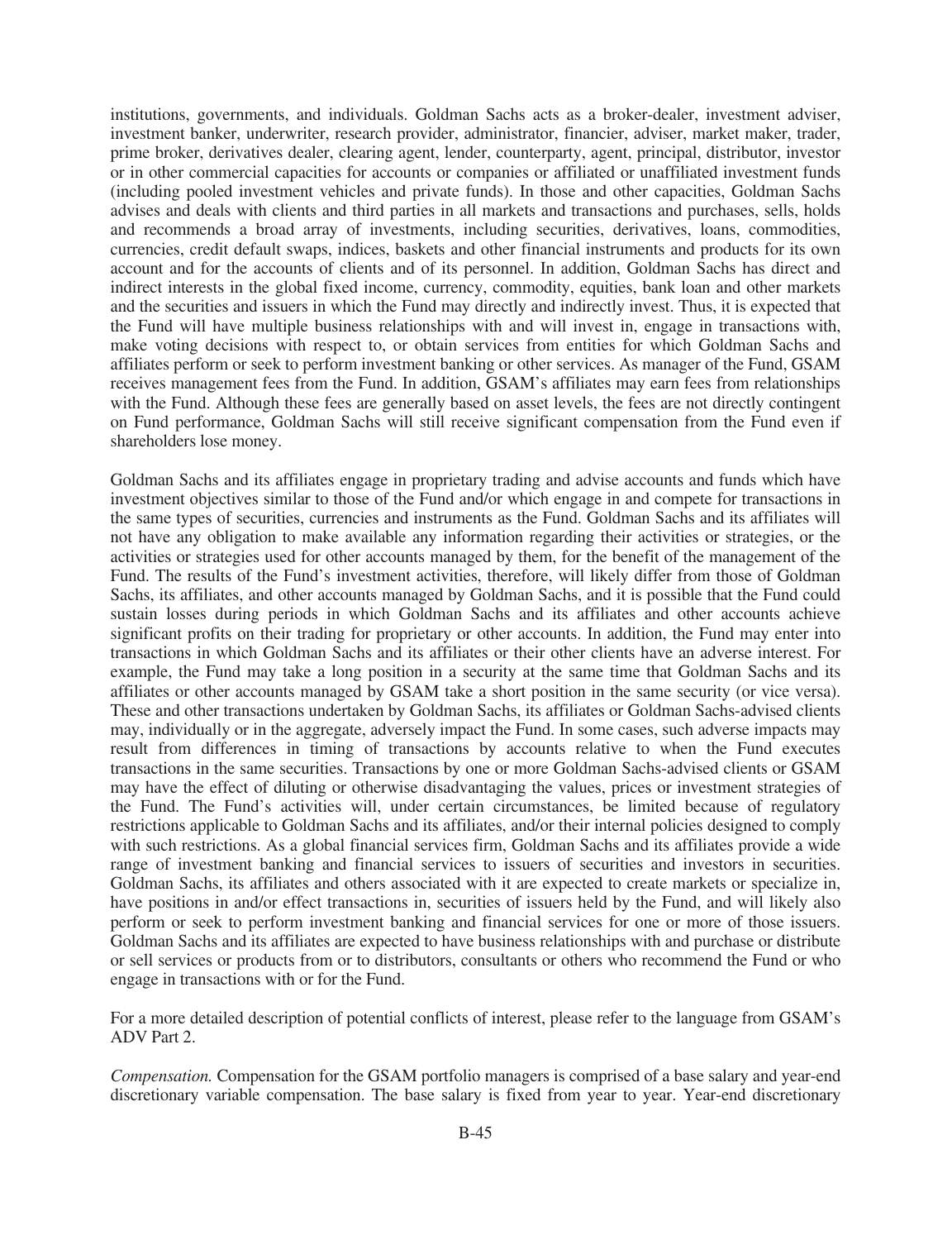variable compensation is primarily a function of each portfolio manager's individual performance and his or her contribution to overall team performance; the performance of GSAM and Goldman Sachs; the team's net revenues for the past year which in part is derived from advisory fees, and for certain accounts, performance based fees; and anticipated compensation levels among competitor firms. Portfolio managers are rewarded, in part, for their delivery of investment performance, which is reasonably expected to meet or exceed the expectations of clients and fund shareholders in terms of: excess return over an applicable benchmark, peer group ranking, risk management and factors specific to certain funds such as yield or regional focus. Performance is judged over 1-3- and 5-year time horizons.

The benchmark for the GSAM US Small/Mid Cap Growth Strategy is the Russell 2500 Growth Index.

The discretionary variable compensation for portfolio managers is also significantly influenced by various factors, including: (1) effective participation in team research discussions and process; and (2) management of risk in alignment with the targeted risk parameters and investment objectives of the fund. Other factors may also be considered including: (1) general client/shareholder orientation and (2) teamwork and leadership.

As part of their year-end discretionary variable compensation and subject to certain eligibility requirements, portfolio managers may receive deferred equity-based and similar awards, in the form of: (1) shares of The Goldman Sachs Group, Inc. (restricted stock units); and, (2) for certain portfolio managers, performancetracking (or "phantom") shares of the GSAM mutual funds that they oversee or service. Performancetracking shares are designed to provide a rate of return (net of fees) equal to that of the fund(s) that a portfolio manager manages, or one or more other eligible funds, as determined by senior management, thereby aligning portfolio manager compensation with fund shareholder interests. The awards are subject to vesting requirements, deferred payment and clawback and forfeiture provisions. GSAM, Goldman Sachs or their affiliates expect, but are not required to, hedge the exposure of the performance-tracking shares of a fund by, among other things, purchasing shares of the relevant fund(s).

Other Compensation—In addition to base salary and year-end discretionary variable compensation, the firm has a number of additional benefits in place including  $(1)$  a 401 $(k)$  program that enables employees to direct a percentage of their base salary and bonus income into a tax-qualified retirement plan; and (2) investment opportunity programs in which certain professionals may participate subject to certain eligibility requirements.

**J.P. Morgan Investment Management Inc. ("J.P. Morgan")**, 383 Madison Avenue, New York, NY 10179, serves as investment Sub-adviser to a portion of the assets of the Small/Mid Cap Fund. J.P. Morgan is a wholly-owned subsidiary of JPMorgan Asset Management Holdings, Inc., which is a wholly-owned subsidiary of JPMorgan Chase & Co., a bank holding company. For its services as a Sub-adviser, J.P. Morgan is entitled to receive a fee from the Small/Mid Cap Fund.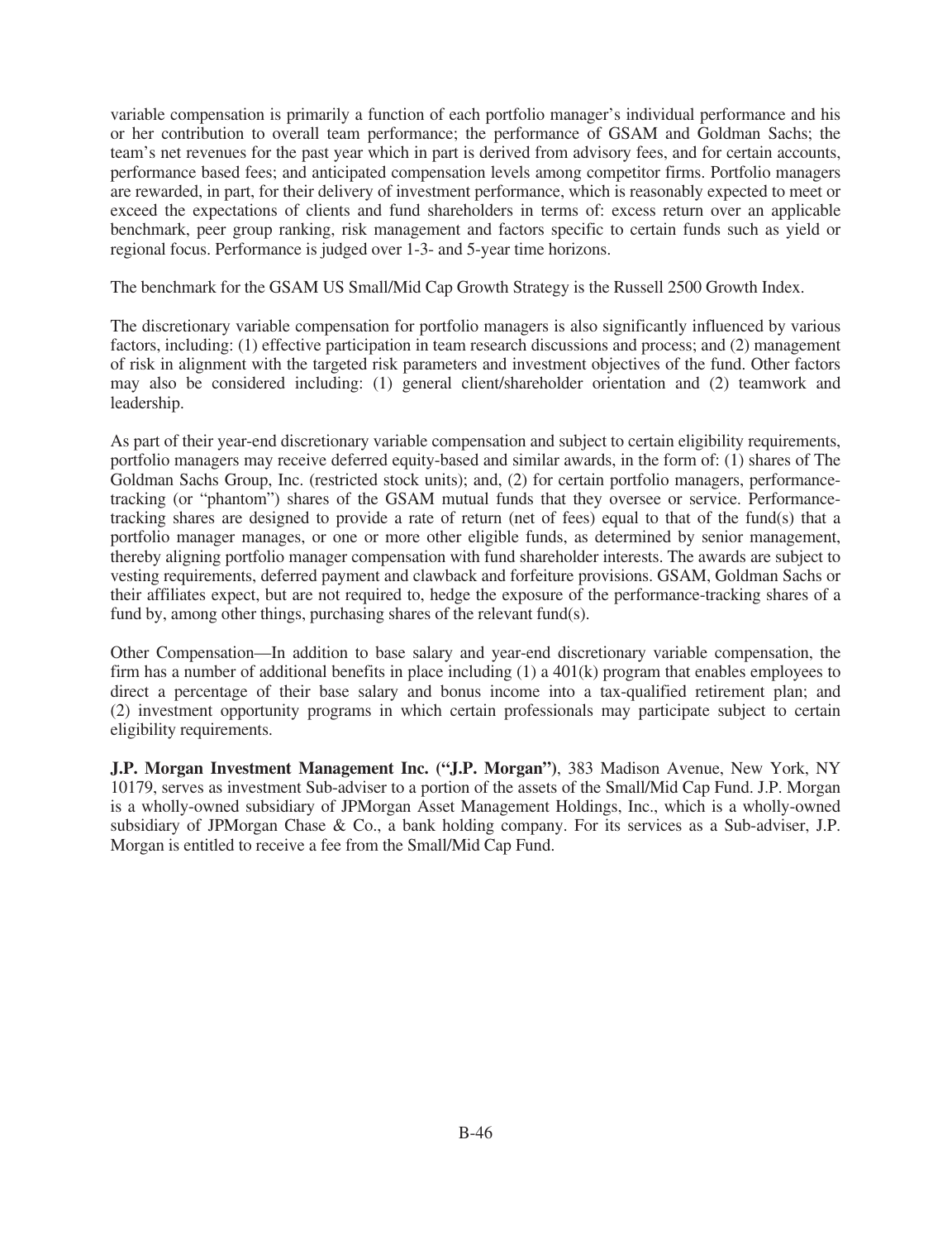*Other Accounts Managed by Portfolio Managers.* The table below identifies, for each portfolio manager of the Fund, the number of accounts managed (excluding the Fund) and the total assets in such accounts, within each of the following categories: registered investment companies, other pooled investment vehicles, and other accounts. To the extent that any of these accounts are subject to a performance-based advisory fee, this information is reflected in the table below. Information in all tables is shown as of December 31, 2021. Asset amounts are approximate and have been rounded.

|                                       |                                        | <b>Registered Investment</b><br><b>Companies (excluding</b><br>the Fund) | <b>Other Pooled</b><br><b>Investment Vehicles</b> |                                                     | <b>Other Accounts</b>                  |                                                     |
|---------------------------------------|----------------------------------------|--------------------------------------------------------------------------|---------------------------------------------------|-----------------------------------------------------|----------------------------------------|-----------------------------------------------------|
| <b>Portfolio</b><br><b>Manager(s)</b> | <b>Number</b><br>of<br><b>Accounts</b> | <b>Total</b><br>Assets in<br>the<br><b>Accounts</b>                      | <b>Number</b><br>of<br><b>Accounts</b>            | <b>Total</b><br>Assets in<br>the<br><b>Accounts</b> | <b>Number</b><br>of<br><b>Accounts</b> | <b>Total</b><br>Assets in<br>the<br><b>Accounts</b> |
|                                       |                                        |                                                                          | <b>All Accounts</b>                               |                                                     |                                        |                                                     |
| Timothy Parton,<br>$CFA*$             | 17                                     | \$36.14 billion                                                          | 12                                                | \$18.67 billion                                     | 25                                     | \$5.61 billion                                      |
| Felise L.<br>Agranoff, CFA*           | 10                                     | \$42.01 billion                                                          | $\overline{3}$                                    | \$3.16 billion                                      | 11                                     | \$2.73 billion                                      |
|                                       |                                        | <b>Accounts Subject to Performance Fees</b>                              |                                                   |                                                     |                                        |                                                     |
| Timothy Parton,<br>$CFA*$             | $\overline{0}$                         | \$0                                                                      | $\left( \right)$                                  | \$0                                                 |                                        | \$0.122 billion                                     |
| Felise L.<br>Agranoff, CFA*           | $\Omega$                               | \$0                                                                      | $\theta$                                          | \$0                                                 | $\overline{0}$                         | \$0                                                 |

\*The total value and number of accounts managed by a portfolio manager may include sub-accounts of asset allocation, multi-managed and other accounts.

Because the Fund is new, as of the date of this SAI, the above-listed portfolio managers did not beneficially own shares of the Fund.

*Conflicts of Interest.* The potential for conflicts of interest exists when portfolio managers manage other accounts with similar investment objectives and strategies as the Fund ("Similar Accounts"). Potential conflicts may include, for example, conflicts between investment strategies and conflicts in the allocation of investment opportunities.

Responsibility for managing the J.P. Morgan's and its affiliates' clients' portfolios is organized according to investment strategies within asset classes. Generally, client portfolios with similar strategies are managed by portfolio managers in the same portfolio management group using the same objectives, approach and philosophy. Underlying sectors or strategy allocations within a larger portfolio are likewise managed by portfolio managers who use the same approach and philosophy as similarly managed portfolios. Therefore, portfolio holdings, relative position sizes and industry and sector exposures tend to be similar across similar portfolios and strategies, which minimizes the potential for conflicts of interest.

J.P. Morgan and/or its affiliates perform investment services, including rendering investment advice, to varied clients. J.P. Morgan and/or its affiliates and its or their directors, officers, agents, and/or employees may render similar or differing investment advisory services to clients and may give advice or exercise investment responsibility and take such other action with respect to any of its other clients that differs from the advice given or the timing or nature of action taken with respect to another client or group of clients. It is J.P. Morgan's policy, to the extent practicable, to allocate, within its reasonable discretion, investment opportunities among clients over a period of time on a fair and equitable basis. One or more of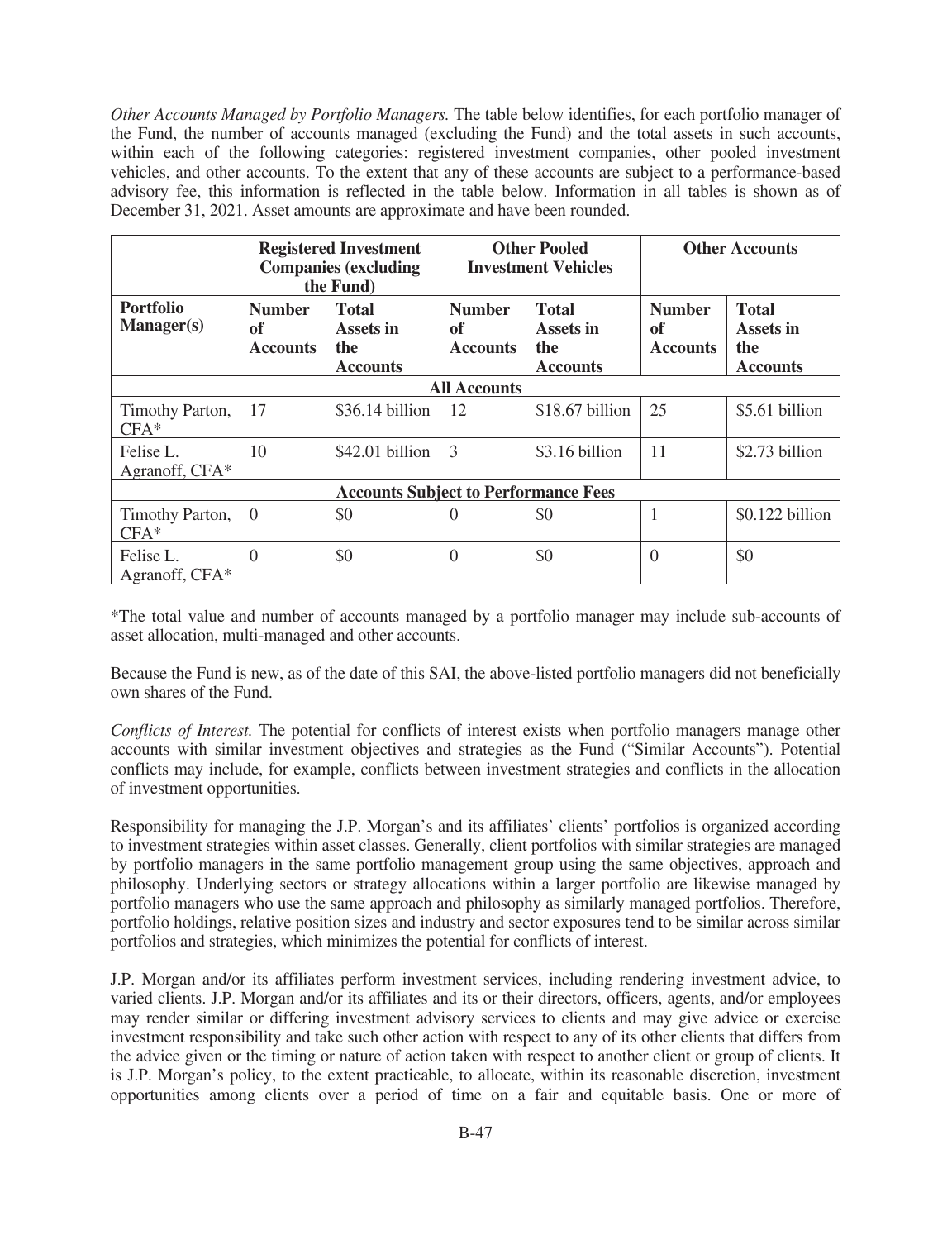J.P. Morgan's other client accounts may at any time hold, acquire, increase, decrease, dispose, or otherwise deal with positions in investments in which another client account may have an interest from time-to-time.

J.P. Morgan and/or its affiliates, and any of its or their directors, partners, officers, agents or employees, may also buy, sell, or trade securities for their own accounts or the proprietary accounts of J.P. Morgan and/ or its affiliates, within their discretion, may make different investment decisions and other actions with respect to their own proprietary accounts than those made for client accounts, including the timing or nature of such investment decisions or actions. Further, J.P. Morgan is not required to purchase or sell for any client account securities that it, and/or its affiliates, and any of its or their employees, principals, or agents may purchase or sell for their own accounts or the proprietary accounts of J.P. Morgan and/or its affiliates or its clients.

J.P. Morgan and/or its affiliates may receive more compensation with respect to certain Similar Accounts than that received with respect to the Fund or may receive compensation based in part on the performance of certain Similar Accounts. This may create a potential conflict of interest for J.P. Morgan and its affiliates or the portfolio managers by providing an incentive to favor these Similar Accounts when, for example, placing securities transactions. In addition, J.P. Morgan or its affiliates could be viewed as having a conflict of interest to the extent that J.P. Morgan or an affiliate has a proprietary investment in Similar Accounts, the portfolio managers have personal investments in Similar Accounts or the Similar Accounts are investment options in J.P. Morgan's or its affiliates' employee benefit plans. Potential conflicts of interest may arise with both the aggregation and allocation of securities transactions and allocation of investment opportunities because of market factors or investment restrictions imposed upon J.P. Morgan and its affiliates by law, regulation, contract or internal policies. Allocations of aggregated trades, particularly trade orders that were only partially completed due to limited availability and allocation of investment opportunities generally, could raise a potential conflict of interest, as J.P. Morgan or its affiliates may have an incentive to allocate securities that are expected to increase in value to favored accounts. Initial public offerings, in particular, are frequently of very limited availability. J.P. Morgan and its affiliates may be perceived as causing accounts they manage to participate in an offering to increase J.P. Morgan's and its affiliates' overall allocation of securities in that offering. A potential conflict of interest also may be perceived to arise if transactions in one account closely follow related transactions in a different account, such as when a purchase increases the value of securities previously purchased by another account, or when a sale in one account lowers the sale price received in a sale by a second account. If J.P. Morgan or its affiliates manage accounts that engage in short sales of securities of the type in which the Fund invests, J.P. Morgan or its affiliates could be seen as harming the performance of the Fund for the benefit of the accounts engaging in short sales if the short sales cause the market value of the securities to fall.

As an internal policy matter, J.P. Morgan or its affiliates may from time to time maintain certain overall investment limitations on the securities positions or positions in other financial instruments J.P. Morgan or its affiliates will take on behalf of its various clients due to, among other things, liquidity concerns and regulatory restrictions. Such policies may preclude the Fund from purchasing particular securities or financial instruments, even if such securities or financial instruments would otherwise meet the Fund's objectives.

The goal of J.P. Morgan and its affiliates is to meet their fiduciary obligation with respect to all clients. J.P. Morgan and its affiliates have policies and procedures that seek to manage conflicts. J.P. Morgan and its affiliates monitor a variety of areas, including compliance with fund guidelines, review of allocation decisions and compliance with J.P. Morgan's Codes of Ethics and JPMorgan Chase and Co.'s Code of Conduct. With respect to the allocation of investment opportunities, J.P. Morgan and its affiliates also have certain policies designed to achieve fair and equitable allocation of investment opportunities among its clients over time.

One example of a policy design to achieve fair and equitable allocation of investment opportunities is that orders received in the same security and within a reasonable time period from a market event (e.g., a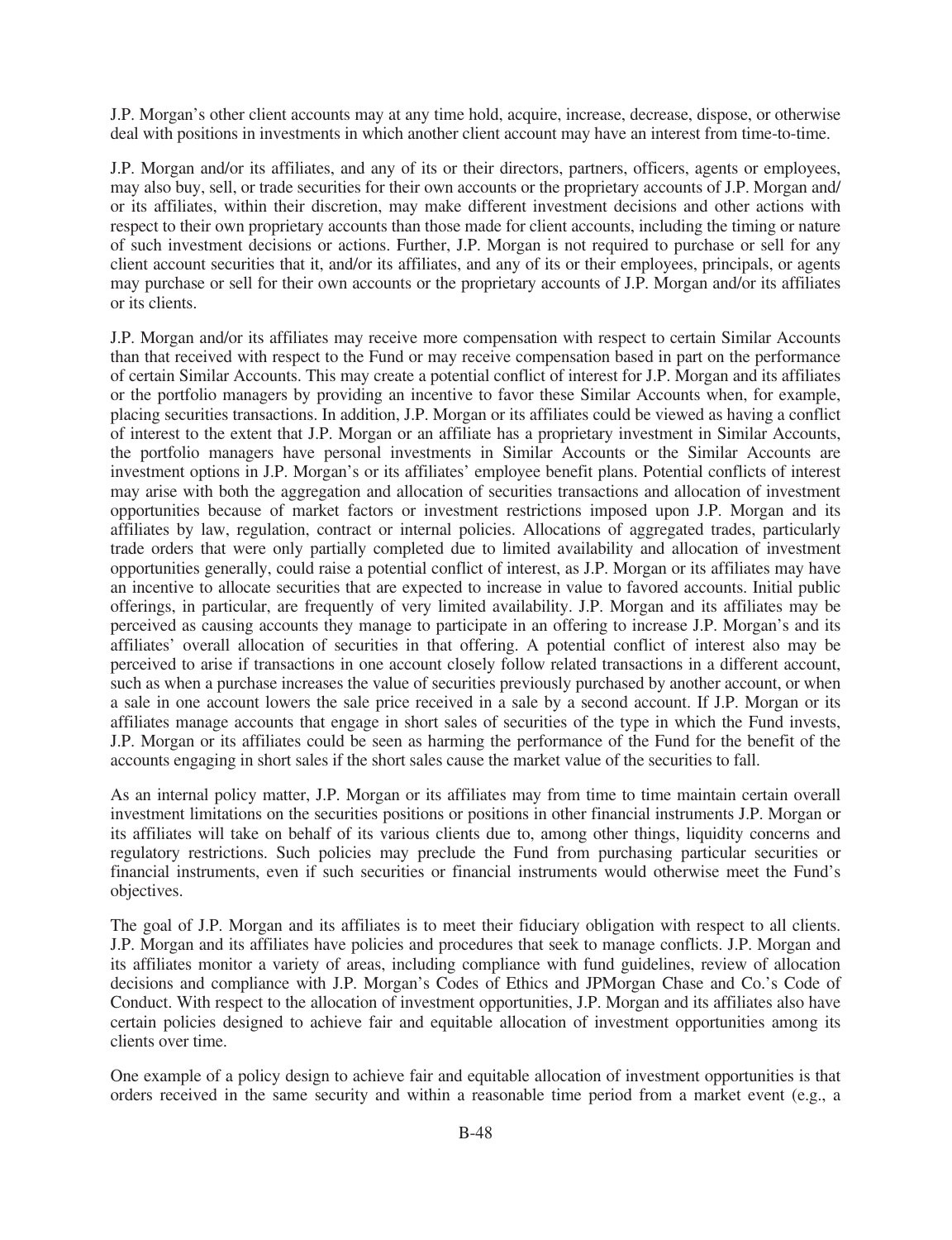change in a security rating) are continuously aggregated on the appropriate trading desk so that new orders are aggregated with current outstanding orders, consistent with J.P. Morgan's duty of best execution for its clients. However, there are circumstances when it may be appropriate to execute the second order differently due to other constraints or investment objectives. Such exceptions often depend on the asset class. Examples of these exceptions, particularly in the fixed income area, are sales to meet redemption deadlines or orders related to less liquid assets.

If aggregated trades are fully executed, accounts participating in the trade will typically be allocated their pro rata share on an average price basis. Partially filled orders generally will be allocated among the participating accounts on a pro-rata average price basis, subject to certain limited exceptions. Use of average price for execution of aggregated trade orders is particularly true in the equity area. However, certain investment strategies, such as the use of derivatives, or asset classes, such as fixed income that use individual trade executions due to the nature of the strategy or supply of the security, may not be subject to average execution price policy and would receive the actual execution price of the transaction. Additionally, some accounts may be excluded from pro rata allocations. Accounts that would receive a de minimis allocation relative to their size may be excluded from the order. Another exception may occur when thin markets or price volatility require that an aggregated order be completed in multiple executions over several days. Deviations from pro rata allocations are documented by the business. J.P. Morgan attempts to mitigate any potential unfairness by basing non-pro-rata allocations traded through a single trading desk or system upon an objective predetermined criteria for the selection of investments and a disciplined process for allocating securities with similar duration, credit quality an liquidity in the good faith judgment of J.P. Morgan so that fair and equitable allocation will occur over time.

*Compensation.* J.P. Morgan's compensation programs are designed to align the behavior of employees with the achievement of its short- and long-term strategic goals, which revolve around client investment objectives. This is accomplished, in part, through a balanced performance assessment process and total compensation program, as well as a clearly defined culture that rigorously and consistently promotes adherence to the highest ethical standards.

In determining portfolio manager compensation, J.P. Morgan uses a balanced discretionary approach to assess performance against four broad categories: (1) business results; (2) risk and control; (3) customers and clients; and (4) people and leadership.

These performance categories consider short-, medium- and long-term goals that drive sustained value for clients, while accounting for risk and control objectives. Specifically, portfolio manager performance is evaluated against various factors including the following: (1) blended pre-tax investment performance relative to competitive indices, generally weighted more to the long-term; (2) individual contribution relative to the client's risk/return objectives; and (3) adherence with J.P. Morgan's compliance, risk and regulatory procedures.

Feedback from J.P. Morgan's risk and control professionals is considered in assessing performance.

J.P. Morgan maintains a balanced total compensation program comprised of a mix of fixed compensation (including a competitive base salary and, for certain employees, a fixed cash allowance), variable compensation in the form of cash incentives, and long-term incentives in the form of equity based and/or fund-tracking incentives that vest over time. Long-term awards comprise up to 60% of overall incentive compensation, depending on an employee's pay level.

Long-term awards are generally in the form of time-vested JPMorgan Chase & Co. Restricted Stock Units ("RSUs"). However, portfolio managers are subject to a mandatory deferral of long-term incentive compensation under JPMorgan's Mandatory Investor Plan ("MIP"). The MIP provides for a rate of return equal to that of the Fund(s) that the portfolio managers manage, thereby aligning portfolio manager's pay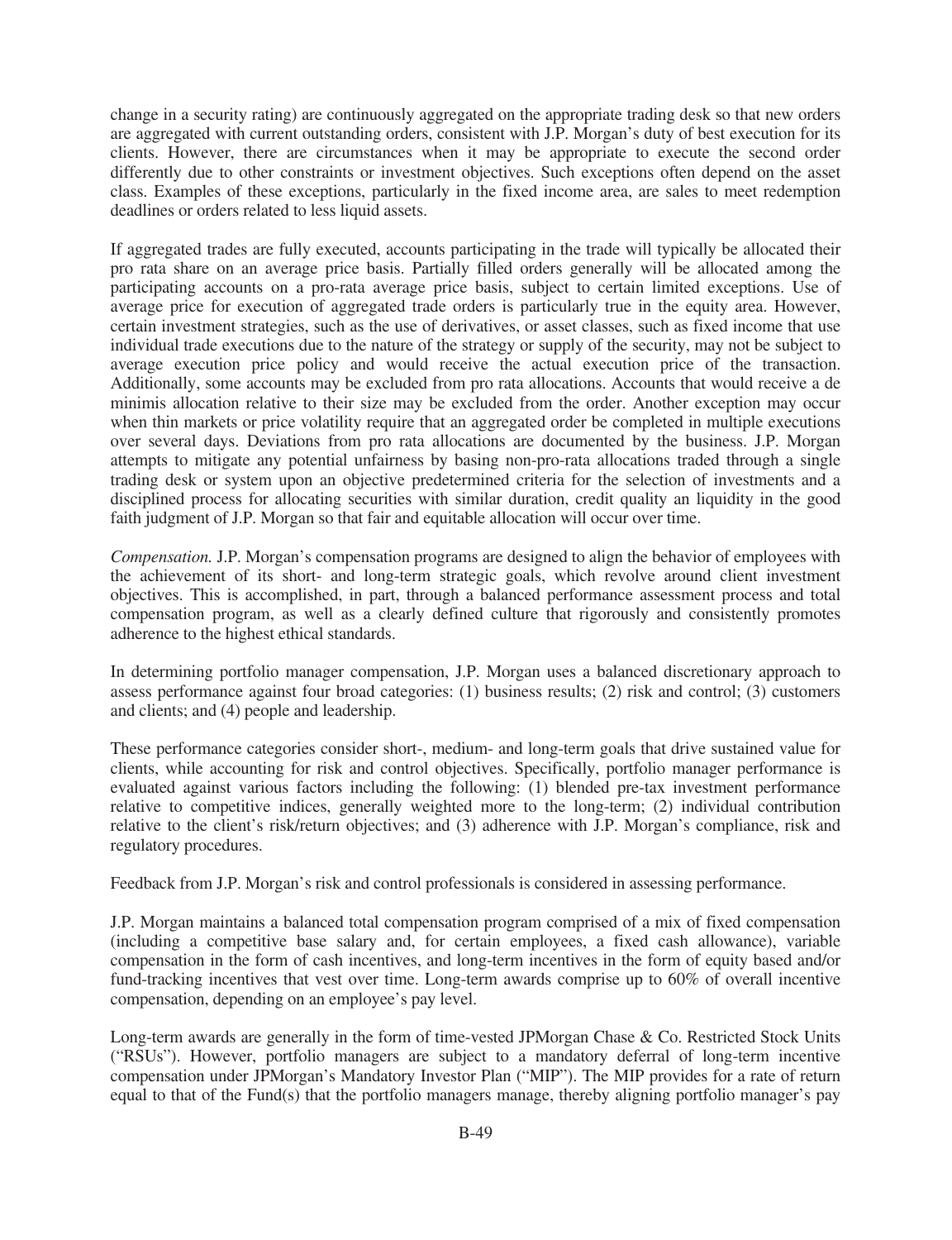with that of their client's experience/return. 100% of the portfolio manager's long-term incentive compensation is eligible for MIP with 50% allocated to the specific Fund(s) they manage, as determined by their respective manager. The remaining portion of the overall amount is electable and may be treated as if invested in any of the other Funds available in the plan or can take the form of RSUs.

**Neuberger Berman Investment Advisers LLC ("Neuberger Berman" or "NBIA")**, 1290 Avenue of the Americas New York, New York 10104, is the Sub-adviser for an allocated portion of the Small/Mid Cap Fund pursuant to a Sub-advisory Agreement with the Adviser. Neuberger Berman is 100% owned by NBSH Acquisition, LLC, which is owned by the firm's current and former employees, directors and consultants and, in certain instances, their permitted transferees. For its services as a Sub-adviser, Neuberger Berman is entitled to receive a fee from the Small/Mid Cap Fund.

*Other Accounts Managed by Portfolio Managers.* The table below identifies, for each portfolio manager of the Fund, the number of accounts managed (excluding the Fund) and the total assets in such accounts, within each of the following categories: registered investment companies, other pooled investment vehicles, and other accounts. Information in all tables is shown as of December 31, 2021. Asset amounts are approximate and have been rounded. None of the accounts listed below are subject to a performancebased advisory fee.

|                                       | <b>Registered Investment</b><br><b>Companies (excluding</b><br>the Fund)                      |                   |                                        | <b>Other Pooled</b><br><b>Investment Vehicles</b>   | <b>Other Accounts</b>                  |                                                     |
|---------------------------------------|-----------------------------------------------------------------------------------------------|-------------------|----------------------------------------|-----------------------------------------------------|----------------------------------------|-----------------------------------------------------|
| <b>Portfolio</b><br><b>Manager(s)</b> | <b>Number</b><br><b>Total</b><br>of<br>Assets in<br>the<br><b>Accounts</b><br><b>Accounts</b> |                   | <b>Number</b><br>of<br><b>Accounts</b> | <b>Total</b><br>Assets in<br>the<br><b>Accounts</b> | <b>Number</b><br>of<br><b>Accounts</b> | <b>Total</b><br>Assets in<br>the<br><b>Accounts</b> |
|                                       |                                                                                               |                   | <b>All Accounts</b>                    |                                                     |                                        |                                                     |
| Robert W.<br>D'Alelio                 | $\overline{2}$                                                                                | $$14,125$ million | $\overline{2}$                         | \$822 million                                       | 452                                    | \$4,508 million                                     |
| Brett S. Reiner                       | $\overline{2}$                                                                                | $$14,125$ million | 2                                      | \$822 million                                       | 452                                    | $$4,508$ million                                    |
| Greg Spiegel                          | $\overline{2}$                                                                                | $$14,125$ million | $\overline{2}$                         | \$822 million                                       | 452                                    | \$4,508 million                                     |
| Judith M. Vale                        |                                                                                               | $$14,125$ million | $\overline{2}$                         | \$822 million                                       | 452                                    | \$4,508 million                                     |

Because the Fund is new, as of the date of this SAI, the above-listed portfolio managers did not beneficially own shares of the Fund.

*Conflicts of Interest.* Actual or apparent conflicts of interest may arise when a Portfolio Manager for NBIA has day-to-day management responsibilities with respect to more than one fund or other account. The management of multiple funds and accounts (including proprietary accounts) may give rise to actual or potential conflicts of interest if the funds and accounts have different or similar objectives, benchmarks, time horizons, and fees, as the Portfolio Manager must allocate his or her time and investment ideas across multiple funds and accounts. The Portfolio Manager may execute transactions for another fund or account that may adversely impact the value of securities or instruments held by a fund, and which may include transactions that are directly contrary to the positions taken by a fund. For example, a Portfolio Manager may engage in short sales of securities or instruments for another account that are the same type of securities or instruments in which a fund it manages also invests. In such a case, the Portfolio Manager could be seen as harming the performance of the fund for the benefit of the account engaging in short sales if the short sales cause the market value of the securities or instruments to fall.

Additionally, if a Portfolio Manager identifies a limited investment opportunity that may be suitable for more than one fund or other account, a fund may not be able to take full advantage of that opportunity.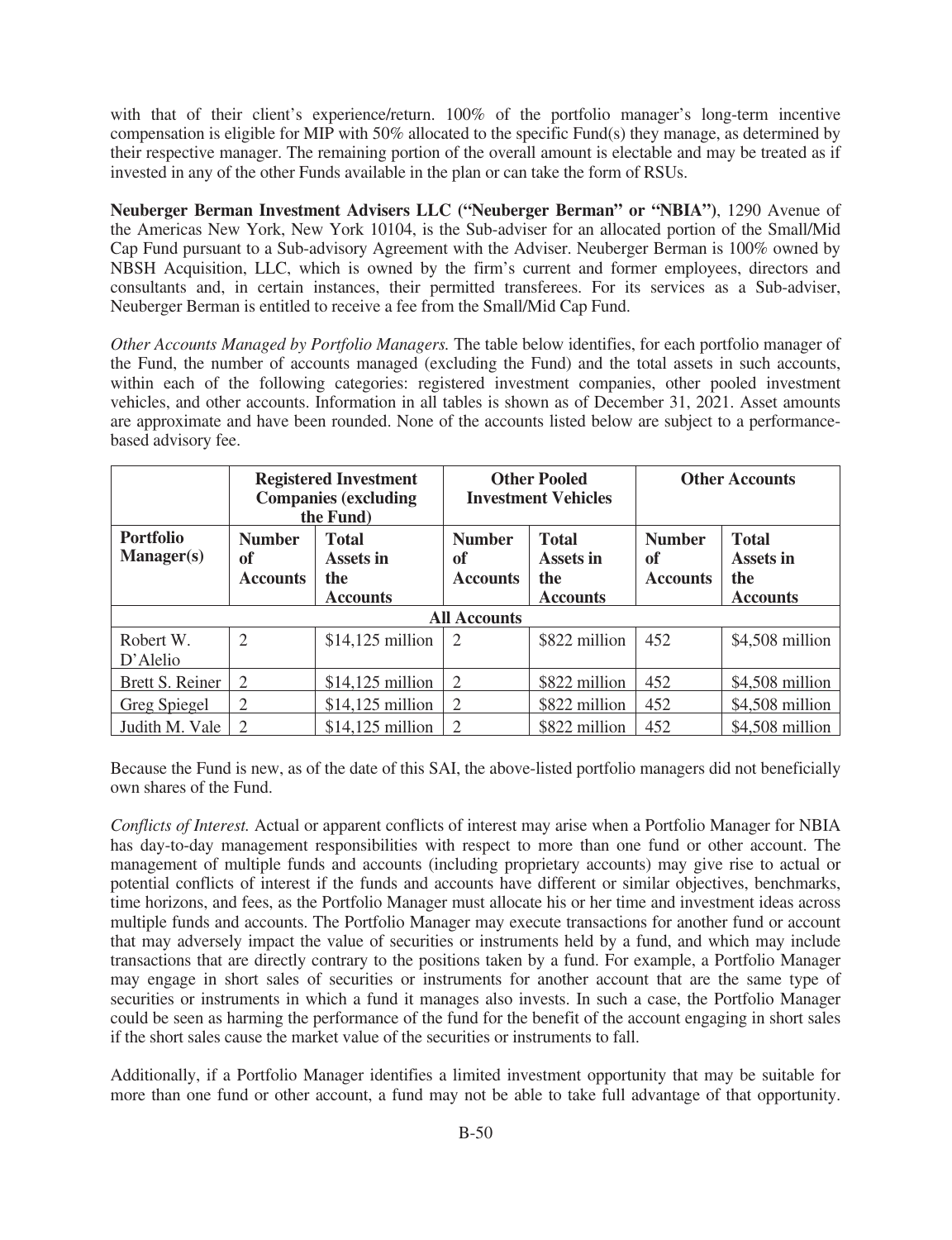There may also be regulatory limitations that prevent a fund from participating in a transaction that another account or fund managed by the same Portfolio Manager will invest. For example, the Investment Company Act of 1940, as amended, prohibits the mutual funds from participating in certain transactions with certain of its affiliates and from participating in "joint" transactions alongside certain of its affiliates. The prohibition on "joint" transactions may limit the ability of the funds to participate alongside its affiliates in privately negotiated transactions unless the transaction is otherwise permitted under existing regulatory guidance and may reduce the amount of privately negotiated transactions that the funds may participate in. Further, NBIA may take an investment position or action for a fund or account that may be different from, inconsistent with, or have different rights than (e.g., voting rights, dividend or repayment priorities or other features that may conflict with one another), an action or position taken for one or more other funds or accounts, including a fund, having similar or different objectives.

A conflict may also be created by investing in different parts of an issuer's capital structure (e.g., equity or debt, or different positions in the debt structure). Those positions and actions may adversely impact, or in some instances benefit, one or more affected accounts, including the funds. Potential conflicts may also arise because portfolio decisions and related actions regarding a position held for a fund or another account may not be in the best interests of a position held by another fund or account having similar or different objectives. If one account were to buy or sell portfolio securities or instruments shortly before another account bought or sold the same securities or instruments, it could affect the price paid or received by the second account. Securities selected for funds or accounts other than a fund may outperform the securities selected for the fund.

Finally, a conflict of interest may arise if NBIA and a Portfolio Manager have a financial incentive to favor one account over another, such as a performance-based management fee that applies to one account but not all funds or accounts for which the Portfolio Manager is responsible. In the ordinary course of operations, certain businesses within the Neuberger Berman Organization ("NB") will seek access to material non-public information. For instance, NBIA loan portfolio managers may obtain and utilize material non-public information in purchasing loans and other debt instruments and certain privately placed or restricted equity instruments. From time to time, NBIA portfolio managers will be offered the opportunity on behalf of applicable clients to participate on a creditors or other similar committee in connection with restructuring or other "work-out" activity, which participation could provide access to material non-public information.

NB maintains procedures that address the process by which material non-public information may be acquired intentionally by NB. When considering whether to acquire material non-public information, NB will attempt to balance the interests of all clients, taking into consideration relevant factors, including the extent of the prohibition on trading that would occur, the size of NB's existing position in the issuer, if any, and the value of the information as it relates to the investment decision-making process. The acquisition of material non-public information would likely give rise to a conflict of interest since NB may be prohibited from rendering investment advice to clients regarding the securities or instruments of such issuer and thereby potentially limiting the universe of securities or instruments that NB, including a fund, may purchase or potentially limiting the ability of NB, including a fund, to sell such securities or instruments. Similarly, where NB declines access to (or otherwise does not receive or share within NB) material non-public information regarding an issuer, the portfolio managers could potentially base investment decisions with respect to assets of such issuer solely on public information, thereby limiting the amount of information available to the portfolio managers in connection with such investment decisions. In determining whether or not to elect to receive material non-public information, NB will endeavor to act fairly to its clients as a whole. NB reserves the right to decline access to material non-public information, including declining to join a creditors' or similar committee.

NBIA has adopted certain compliance procedures which are designed to address these types of conflicts. However, there is no guarantee that such procedures will detect each and every situation in which a conflict arises.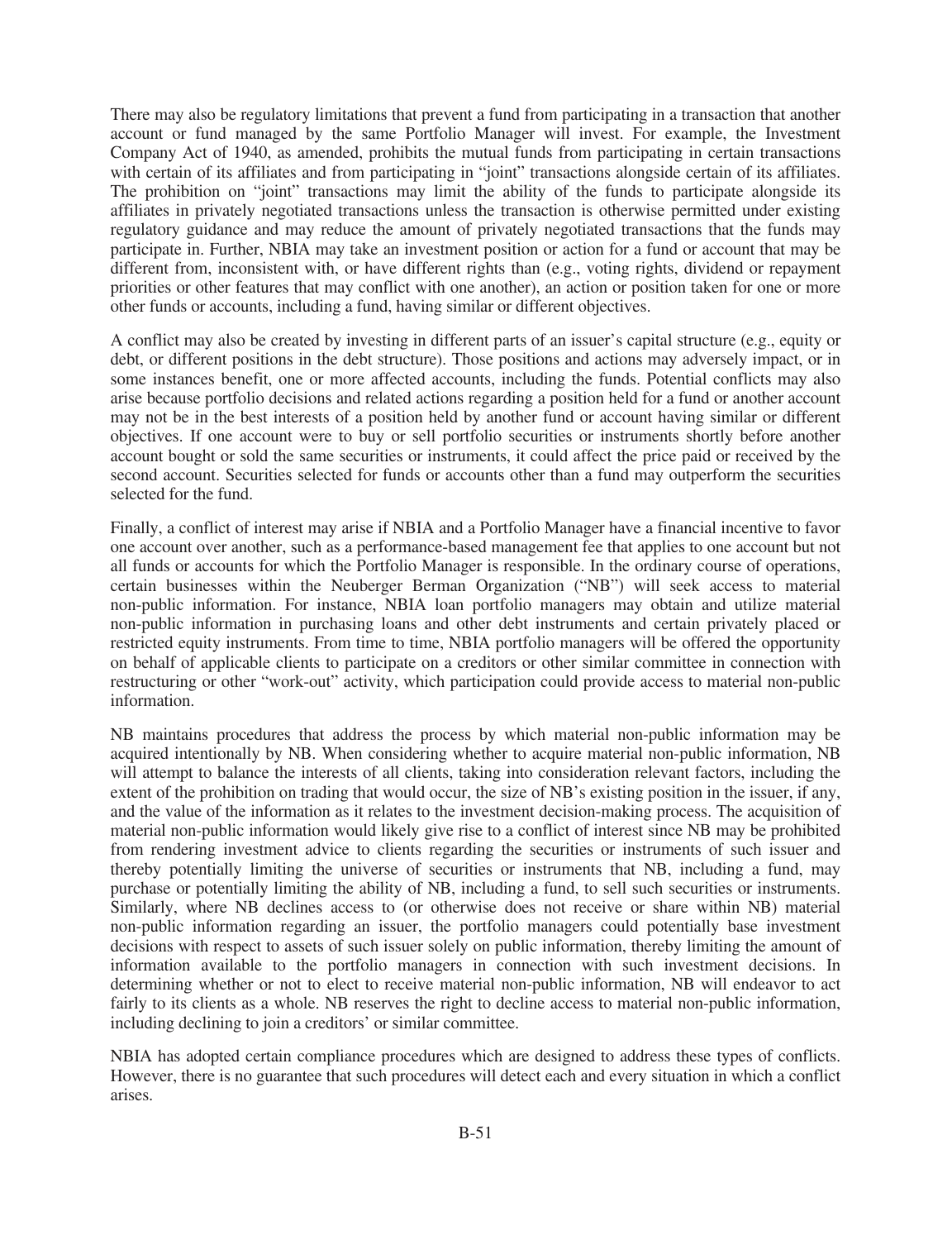*Compensation.* Neuberger Berman's compensation philosophy is one that focuses on rewarding performance and incentivizing employees. Neuberger Berman is also focused on creating a compensation process that it believes is fair, transparent, and competitive with the market.

Compensation for Portfolio Managers consists of fixed (salary) and variable (bonus) compensation but is more heavily weighted on the variable portion of total compensation and is paid from a team compensation pool made available to the portfolio management team with which the Portfolio Manager is associated. The size of the team compensation pool is determined based on a formula that takes into consideration a number of factors including the pre-tax revenue that is generated by that particular portfolio management team, less certain adjustments. The bonus portion of the compensation is discretionary and is determined on the basis of a variety of criteria, including investment performance (including the aggregate multi-year track record), utilization of central resources (including research, sales and operations/support), business building to further the longer term sustainable success of the investment team, effective team/people management, and overall contribution to the success of NB. Certain Portfolio Managers may manage products other than mutual funds, such as high net worth separate accounts. For the management of these accounts, a Portfolio Manager may generally receive a percentage of pre-tax revenue determined on a monthly basis less certain deductions. The percentage of revenue a Portfolio Manager receives pursuant to this arrangement will vary based on certain revenue thresholds.

The terms of Neuberger Berman's long-term retention incentives are as follows:

*Employee-Owned Equity.* Certain employees (primarily senior leadership and investment professionals) participate in NB's equity ownership structure, which was designed to incentivize and retain key personnel. In addition, in prior years certain employees may have elected to have a portion of their compensation delivered in the form of equity. Neuberger Berman also offers an equity acquisition program which allows employees a more direct opportunity to invest in NB. For confidentiality and privacy reasons, Neuberger Berman cannot disclose individual equity holdings or program participation.

*Contingent Compensation.* Certain employees may participate in the Neuberger Berman Group Contingent Compensation Plan (the "CCP") to serve as a means to further align the interests of employees with the success of the firm and the interests of the clients, and to reward continued employment. Under the CCP, up to 20% of a participant's annual total compensation in excess of \$500,000 is contingent and subject to vesting. The contingent amounts are maintained in a notional account that is tied to the performance of a portfolio of NB investment strategies as specified by the firm on an employee-by-employee basis. By having a participant's contingent compensation tied to NB investment strategies, each employee is given further incentive to operate as a prudent risk manager and to collaborate with colleagues to maximize performance across all business areas. In the case of members of investment teams, including Portfolio Managers, the CCP is currently structured so that such employees have exposure to the investment strategies of their respective teams as well as the broader NB portfolio.

*Restrictive Covenants.* Most investment professionals, including Portfolio Managers, are subject to notice periods and restrictive covenants which include employee and client non-solicit restrictions as well as restrictions on the use of confidential information. In addition, depending on participation levels, certain senior professionals who have received equity grants have also agreed to additional notice and transition periods and, in some cases, non-compete restrictions. For confidentiality and privacy reasons, Neuberger Berman cannot disclose individual restrictive covenant arrangements.

**Allspring Global Investments, LLC ("Allspring")**, 525 Market Street, 12th Floor, San Francisco, California 94105, is the Sub-adviser for an allocated portion of the Fund pursuant to a Sub-Advisory Agreement with the Adviser. Allspring is registered as an investment adviser with the SEC. Allspring is a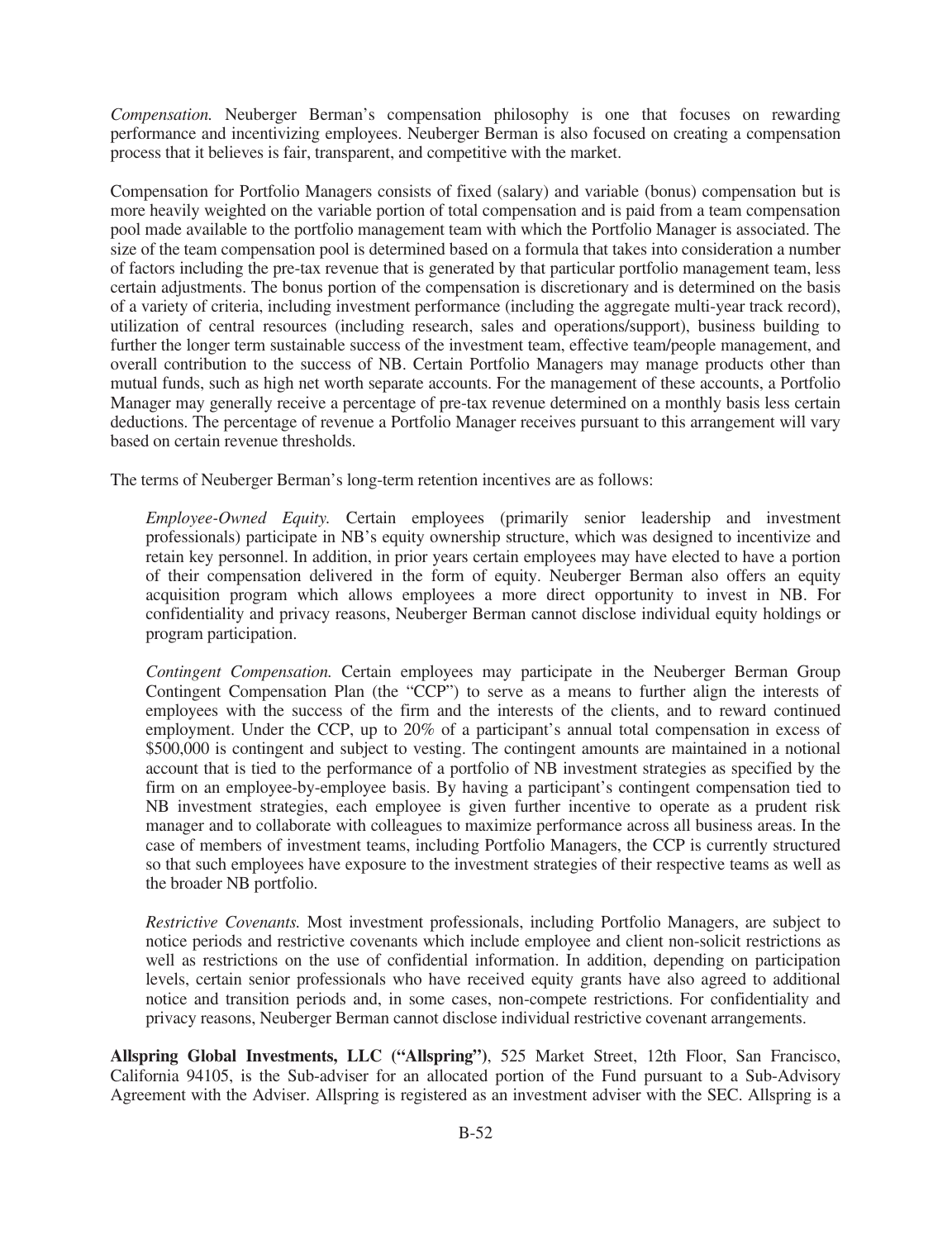wholly-owned subsidiary of Allspring Global Investments Holdings, LLC, a holding company indirectly owned by certain private funds of GTCR LLC and Reverence Capital Partners, L.P. Allspring is a leading independent asset management firm that offers a broad range of investment products and solutions through thoughtful investing, purposeful planning, and the desire to deliver outcomes that expand above and beyond financial gains. For its services as a Sub-adviser, Allspring is entitled to receive a fee from the Small/Mid Cap Fund.

*Other Accounts Managed by Portfolio Managers.* The table below identifies, for the portfolio managers of the Fund, the number of accounts managed (excluding the Fund) and the total assets in such accounts, within each of the following categories: registered investment companies, other pooled investment vehicles, and other accounts. To the extent that any of these accounts are subject to a performance-based advisory fee, this information is reflected in the table below. Information in all tables is shown as of December 31, 2021. Asset amounts are approximate and have been rounded.

|                                           | <b>Registered Investment</b><br><b>Companies (excluding</b><br>the Fund) |                                                     |                                        | <b>Other Pooled</b><br><b>Investment Vehicles</b>   | <b>Other Accounts</b>                  |                                                     |
|-------------------------------------------|--------------------------------------------------------------------------|-----------------------------------------------------|----------------------------------------|-----------------------------------------------------|----------------------------------------|-----------------------------------------------------|
| <b>Portfolio</b><br><b>Manager(s)</b>     | <b>Number</b><br>of<br><b>Accounts</b>                                   | <b>Total</b><br>Assets in<br>the<br><b>Accounts</b> | <b>Number</b><br>of<br><b>Accounts</b> | <b>Total</b><br>Assets in<br>the<br><b>Accounts</b> | <b>Number</b><br>of<br><b>Accounts</b> | <b>Total</b><br>Assets in<br>the<br><b>Accounts</b> |
|                                           |                                                                          | <b>All Accounts</b>                                 |                                        |                                                     |                                        |                                                     |
| James M. Tringas, CFA                     | 9                                                                        | \$21,426.73<br>million                              | 8                                      | \$927.73<br>million                                 | 28                                     | \$2,563.72<br>million                               |
| Bryant VanCronkhite, CFA,<br><b>CPA</b>   | 9                                                                        | \$21,426.73<br>million                              | 8                                      | \$927.73<br>million                                 | 28                                     | \$2,563.72<br>million                               |
| Shane Zweck, CFA                          | 3                                                                        | \$13,520.14<br>million                              | $\overline{2}$                         | \$425.63<br>million                                 | 17                                     | \$1,558.08<br>million                               |
|                                           |                                                                          | <b>Accounts Subject to Performance Fees</b>         |                                        |                                                     |                                        |                                                     |
| James M. Tringas, CFA                     | $\theta$                                                                 | \$0                                                 | 1                                      | \$49.07<br>million                                  | 1                                      | \$81.49<br>million                                  |
| Bryant VanCronkhite, CFA, 0<br><b>CPA</b> |                                                                          | \$0                                                 |                                        | \$49.07<br>million                                  | 1                                      | \$81.49<br>million                                  |
| Shane Zweck, CFA                          | $\Omega$                                                                 | \$0                                                 | $\Omega$                               | \$0                                                 | $\Omega$                               | \$0                                                 |

Because the Fund is new, as of the date of this SAI, the above-listed portfolio managers did not beneficially own shares of the Fund.

*Conflicts of Interest.* Allspring's portfolio managers often provide investment management for separate accounts advised in the same or similar investment style as that provided to mutual funds. While management of multiple accounts could potentially lead to conflicts of interest over various issues such as trade allocation, fee disparities and research acquisition, Allspring has implemented policies and procedures for the express purpose of ensuring that clients are treated fairly and that potential conflicts of interest are minimized.

The portfolio managers face inherent conflicts of interest in their day-to-day management of the Funds and other accounts because the Funds may have different investment objectives, strategies and risk profiles than the other accounts managed by the portfolio managers. For instance, to the extent that the portfolio managers manage accounts with different investment strategies than the Funds, they may from time to time be inclined to purchase securities, including initial public offerings, for one account but not for a Fund.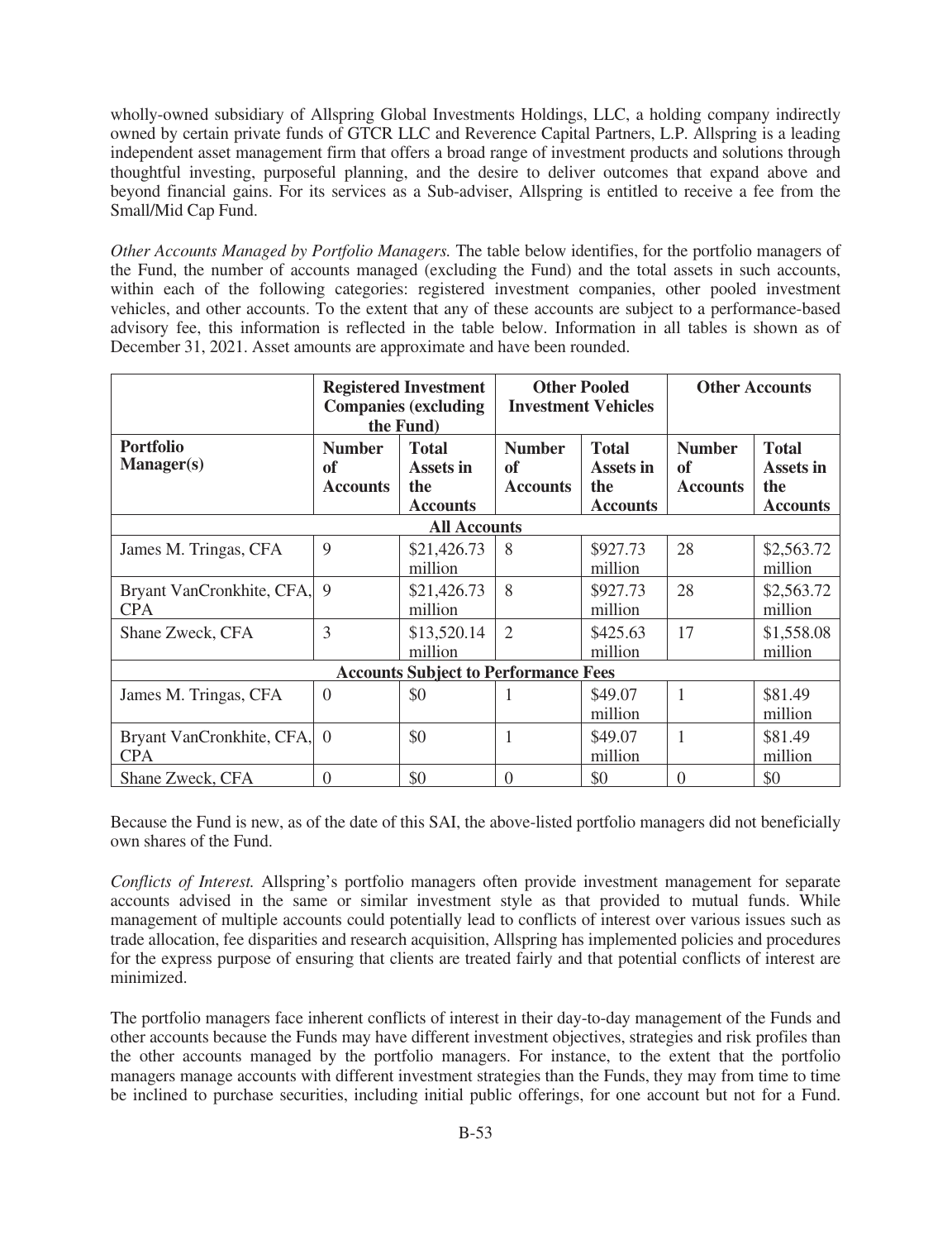Additionally, some of the accounts managed by the portfolio managers may have different fee structures, including performance fees, which are or have the potential to be higher or lower, in some cases significantly higher or lower, than the fees paid by the Funds. The differences in fee structures may provide an incentive to the portfolio managers to allocate more favorable trades to the higher-paying accounts.

To minimize the effects of these inherent conflicts of interest, Allspring has adopted and implemented policies and procedures, including brokerage and trade allocation policies and procedures, that they believe address the potential conflicts associated with managing portfolios for multiple clients and are designed to ensure that all clients are treated fairly and equitably. Accordingly, security block purchases are allocated to all accounts with similar objectives in a fair and equitable manner. Furthermore, Allspring has adopted a Code of Ethics under Rule 17j-1 under the 1940 Act and Rule 204A-1 under the Investment Advisers Act of 1940 (the "Advisers Act") to address potential conflicts associated with managing the Funds and any personal accounts the Portfolio Managers may maintain.

*Compensation.* The compensation structure for Allspring's portfolio managers includes a competitive fixed base salary plus variable incentives, payable annually and over a longer-term period. Allspring participates in third party investment management compensation surveys for market-based compensation information to help support individual pay decisions. In addition to surveys, Allspring also considers prior professional experience, tenure, seniority and a portfolio manager's team size, scope and assets under management when determining his/her fixed base salary. In addition, portfolio managers, who meet the eligibility requirements, may participate in Allspring's 401(k) plan that features a limited matching contribution. Eligibility for and participation in this plan is on the same basis for all employees.

Allspring's investment incentive program plays an important role in aligning the interests of the portfolio managers, investment team members, clients and shareholders. Incentive awards for portfolio managers are determined based on a review of relative investment and business/team performance. Investment performance is generally evaluated for 1-, 3-, and 5- year performance results, with a predominant weighting on the 3- and 5- year time periods, versus the relevant benchmarks and/or peer groups consistent with the investment style. Once determined, incentives are awarded to portfolio managers annually, with a portion awarded as annual cash and a portion awarded as long-term incentive. The long-term portion of incentives generally carry a pro-rated vesting schedule over a three year period. For many of the portfolio managers, Allspring further requires a portion of their annual long-term award be allocated directly into each strategy they manage through a deferred compensation vehicle. In addition, the investment team members who are eligible for long term awards also have the opportunity to invest up to 100% of their awards into investment strategies they support (through a deferred compensation vehicle).

# *Tax Managed International Equity Fund*

**Pzena Investment Management, LLC ("Pzena"),** 320 Park Avenue, 8th Floor, New York, New York 10022, is the Sub-adviser for an allocated portion of the International Equity Fund pursuant to a Subadvisory Agreement with the Adviser. Pzena is a Delaware limited liability company controlled by Pzena Investment Management, Inc., also located at 320 Park Avenue, 8th Floor, New York, New York 10022. For its services as a Sub-adviser, Pzena is entitled to receive a fee from the International Equity Fund.

*Other Accounts Managed by Portfolio Managers and Ownership of Fund Shares*. The table below identifies, for the portfolio managers, the number of accounts managed (excluding the Fund) and the total assets in such accounts, within each of the following categories: registered investment companies, other pooled investment vehicles, and other accounts. To the extent that any of these accounts are based on account performance, this information is reflected below. Information is shown as of December 31, 2021. Asset amounts are approximate and have been rounded.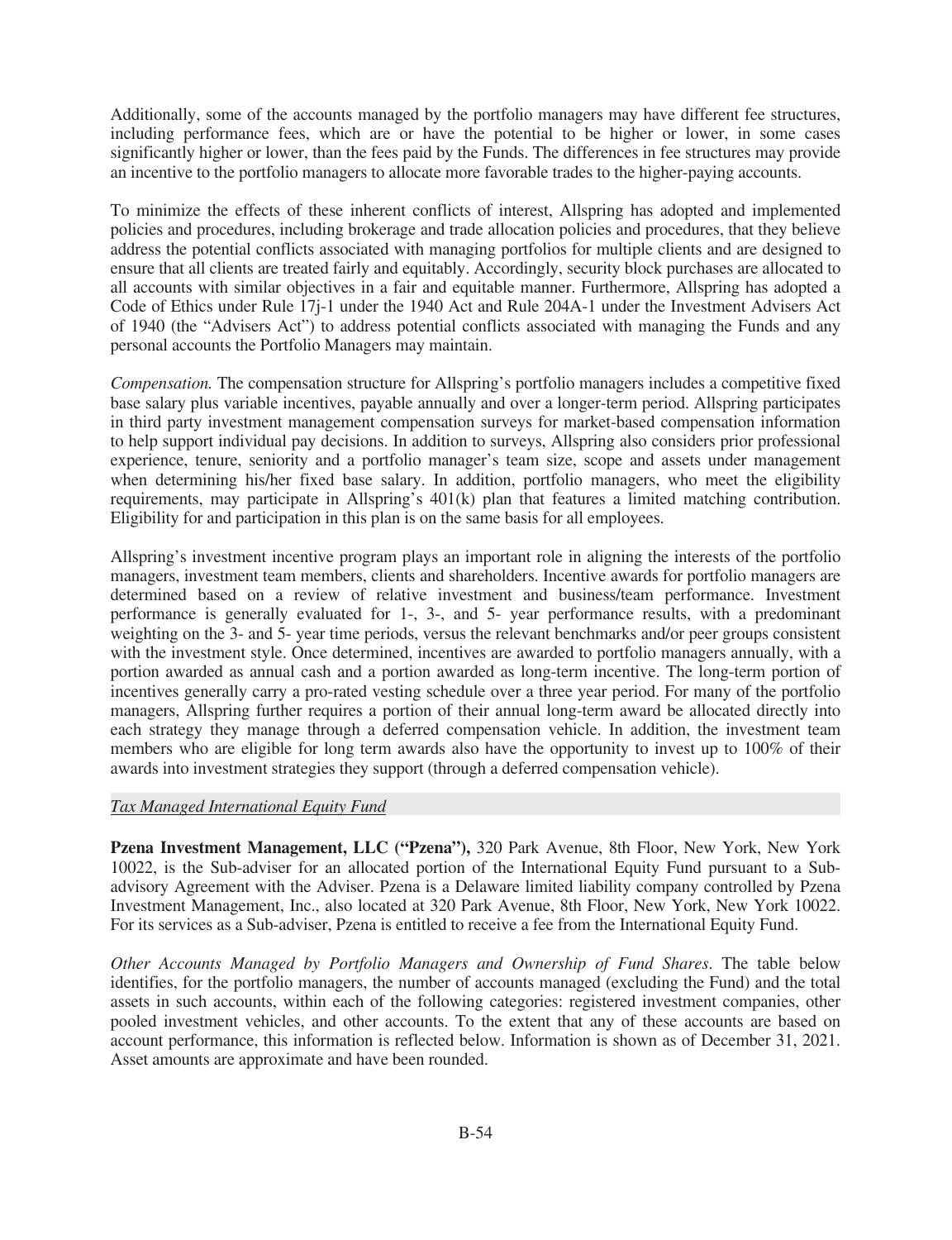|                                     | <b>Registered Investment</b><br><b>Companies (Excluding</b><br>the Fund)                      |                                             |                                        | <b>Other Pooled</b><br><b>Investment Vehicles</b>   | <b>Other Accounts</b>                  |                                                     |
|-------------------------------------|-----------------------------------------------------------------------------------------------|---------------------------------------------|----------------------------------------|-----------------------------------------------------|----------------------------------------|-----------------------------------------------------|
| <b>Portfolio</b><br><b>Managers</b> | <b>Number</b><br><b>Total</b><br>of<br>Assets in<br>the<br><b>Accounts</b><br><b>Accounts</b> |                                             | <b>Number</b><br>of<br><b>Accounts</b> | <b>Total</b><br>Assets in<br>the<br><b>Accounts</b> | <b>Number</b><br>of<br><b>Accounts</b> | <b>Total</b><br>Assets in<br>the<br><b>Accounts</b> |
|                                     |                                                                                               |                                             | <b>All Accounts</b>                    |                                                     |                                        |                                                     |
| Caroline Cai                        | 10                                                                                            | \$4.74 billion                              | 46                                     | \$15.48 billion                                     | 54                                     | \$13.52 billion                                     |
| Allison Fisch                       | 11                                                                                            | \$4.76 billion                              | 24                                     | \$2.55 billion                                      | 31                                     | \$7.55 billion                                      |
| John Goetz                          | 10                                                                                            | \$4.74 billion                              | 46                                     | \$15.48 billion                                     | 54                                     | \$13.75 billion                                     |
|                                     |                                                                                               | <b>Accounts Subject to Performance Fees</b> |                                        |                                                     |                                        |                                                     |
| Caroline Cai                        |                                                                                               | \$222 million                               | 2                                      | \$245 million                                       | $\overline{c}$                         | \$439 million                                       |
| <b>Allison Fisch</b>                |                                                                                               | \$222 million                               |                                        | \$36 million                                        | $\Omega$                               | \$0                                                 |
| John Goetz                          |                                                                                               | \$222 million                               | $\mathfrak{D}$                         | \$245 million                                       | $\mathcal{D}_{\mathcal{D}}$            | \$439 million                                       |

Because the Fund is new, as of the date of this SAI, the above-listed portfolio managers did not beneficially own shares of the Fund.

*Conflicts of Interest.* Pzena does not foresee any conflicts of interest in the management of the Fund and its other accounts. Pzena applies the same value minded philosophy across all of its strategies. Pzena, as a matter of policy and practice, acts as a fiduciary in all client matters, seeks to avoid or resolve conflicts of interest, and meets all regulatory requirements. Standards of business conduct are detailed in Pzena's Code of Business Conduct and Ethics ("Code of Ethics"). Each employee is responsible to have read, be familiar with, and annually certify compliance with Pzena's Code of Ethics. There is no conflict of the duties necessary for the Fund and other products. In all cases, Pzena acts as a fiduciary of client assets and accounts and follows its trading policies and procedures.

*Compensation.* Pzena's portfolio managers are compensated through a combination of a fixed base salary, performance bonus, and equity ownership, if appropriate, due to superior personal performance. Eligibility for bonus compensation is examined annually by Pzena. Pzena considers both quantitative and qualitative factors when determining performance bonuses; however, performance bonuses are not based on Fund performance or assets of the Fund. For investment professionals, Pzena examines such things as effort, efficiency, ability to focus on the correct issues, stock modeling ability, and ability to successfully interact with company management. However, Pzena always looks at the person as a whole and the contributions that they have made and are likely to make in the future. Pzena avoids a compensation model that is driven by individual security performance, as this can lead to short-term thinking, which is contrary to the firm's value investment philosophy. Ultimately, the equity ownership is the primary tool used by Pzena for attracting and retaining the best people. This ties personnel to long-term performance as the value of their ownership stake depends on Pzena delivering superior long-term results to investors. All portfolio managers listed are equity owners of Pzena.

**T. Rowe Price Associates, Inc. ("T. Rowe Price")**, 100 East Pratt Street, Baltimore, Maryland 21202, is the Sub-adviser for an allocated portion of the Fund pursuant to a Sub-Advisory Agreement with the Adviser. T. Rowe Price serves as investment adviser to individual and institutional investors, including managing private counsel client accounts, serving as adviser and sub-adviser to U.S. and foreign registered investment companies, and providing investment advice to T. Rowe Price Trust Company as trustee of several Maryland-registered domestic common trust funds. T. Rowe Price is registered with the U.S. Securities and Exchange Commission (SEC) as an investment adviser under the Investment Advisers Act of 1940. T. Rowe Price Group, Inc., a publicly-traded (NASDAQ: TROW) financial services holding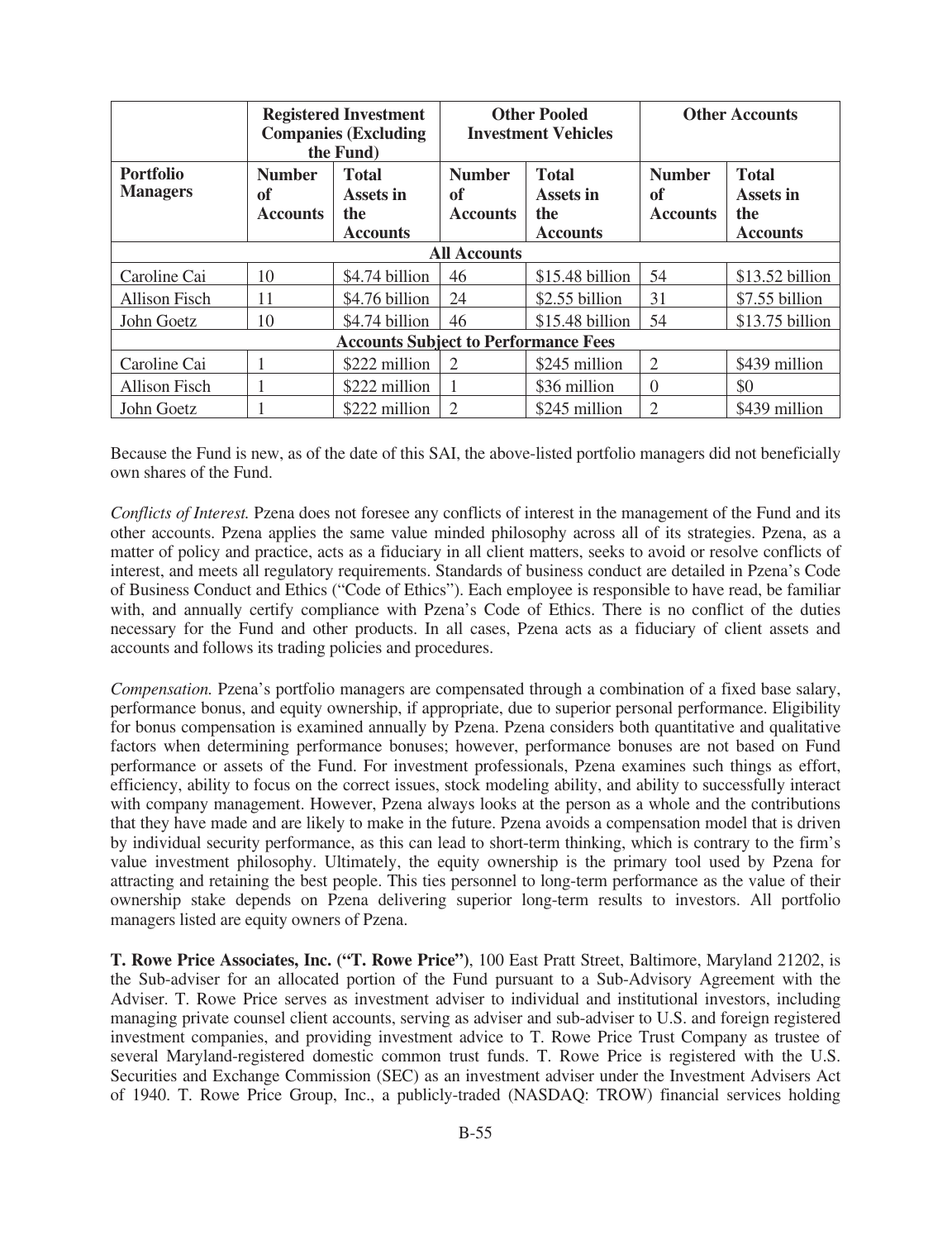company, owns 100% of the stock of T. Rowe Price and all of its subsidiaries. For its services as a Sub-adviser, T. Rowe Price is entitled to receive a fee from the International Equity Fund.

*Other Accounts Managed by Portfolio Manager.* The table below identifies, for the portfolio manager of the Fund, the number of accounts managed (excluding the Fund) and the total assets in such accounts, within each of the following categories: registered investment companies, other pooled investment vehicles, and other accounts. To the extent that any of these accounts are subject to a performance-based advisory fee, this information is reflected in the table below. Information in all tables is shown as of December 31, 2021. Asset amounts are approximate and have been rounded.

|                                             | <b>Registered Investment</b><br><b>Companies (excluding</b><br>the Fund) |                                                     | <b>Other Pooled</b><br><b>Investment Vehicles</b>                                                    |                  | <b>Other Accounts</b>                  |                                                     |
|---------------------------------------------|--------------------------------------------------------------------------|-----------------------------------------------------|------------------------------------------------------------------------------------------------------|------------------|----------------------------------------|-----------------------------------------------------|
| <b>Portfolio</b><br>Manager(s)              | <b>Number</b><br>of<br><b>Accounts</b>                                   | <b>Total</b><br>Assets in<br>the<br><b>Accounts</b> | <b>Total</b><br><b>Number</b><br><b>Assets in</b><br>of<br><b>Accounts</b><br>the<br><b>Accounts</b> |                  | <b>Number</b><br>of<br><b>Accounts</b> | <b>Total</b><br>Assets in<br>the<br><b>Accounts</b> |
|                                             |                                                                          |                                                     | <b>All Accounts</b>                                                                                  |                  |                                        |                                                     |
| Raymond A.<br><b>Mills</b>                  | 6                                                                        | $$25.36$ billion                                    | 2                                                                                                    | \$11.4 billion   | 3                                      | \$1.59 billion                                      |
| <b>Accounts Subject to Performance Fees</b> |                                                                          |                                                     |                                                                                                      |                  |                                        |                                                     |
| Raymond A.<br>Mills                         | $\Omega$                                                                 | \$0                                                 |                                                                                                      | $$247.7$ million |                                        | $$624.5$ million                                    |

Because the Fund is new, as of the date of this SAI, the above-listed portfolio managers did not beneficially own shares of the Fund.

*Conflicts of Interest.* Portfolio managers at T. Rowe Price and its affiliates may manage multiple accounts. These accounts may include, among others, mutual funds, separate accounts (assets managed on behalf of institutions such as pension funds, colleges and universities, and foundations), offshore funds, and common trust funds. Portfolio managers make investment decisions for each portfolio based on the investment objectives, policies, practices, and other relevant investment considerations that the managers believe are applicable to that portfolio. Consequently, portfolio managers may purchase (or sell) securities for one portfolio and not another portfolio. T. Rowe Price and its affiliates have adopted brokerage and trade allocation policies and procedures that they believe are reasonably designed to address any potential conflicts associated with managing multiple accounts for multiple clients. The portfolio managers' compensation is determined in the same manner with respect to all portfolios managed by the portfolio manager.

The T. Rowe Price funds may, from time to time, own shares of Morningstar, Inc. Morningstar is a provider of investment research to individual and institutional investors, and publishes ratings on mutual funds, including the T. Rowe Price funds. T. Rowe Price manages the Morningstar retirement plan and acts as subadvisor to two mutual funds offered by Morningstar. T. Rowe Price and its affiliates pay Morningstar for a variety of products and services. Morningstar may provide investment consulting and investment management services to clients of T. Rowe Price or its affiliates.

Additional potential conflicts may be inherent in T. Rowe Price's use of multiple strategies. For example, conflicts will arise in cases where different clients invest in different parts of an issuer's capital structure, including circumstances in which one or more clients may own securities or obligations of an issuer and other clients may own or seek to acquire securities of the same issuer that may be in different parts of the issuer's capital structure. For example, a client may acquire a loan, loan participation or a loan assignment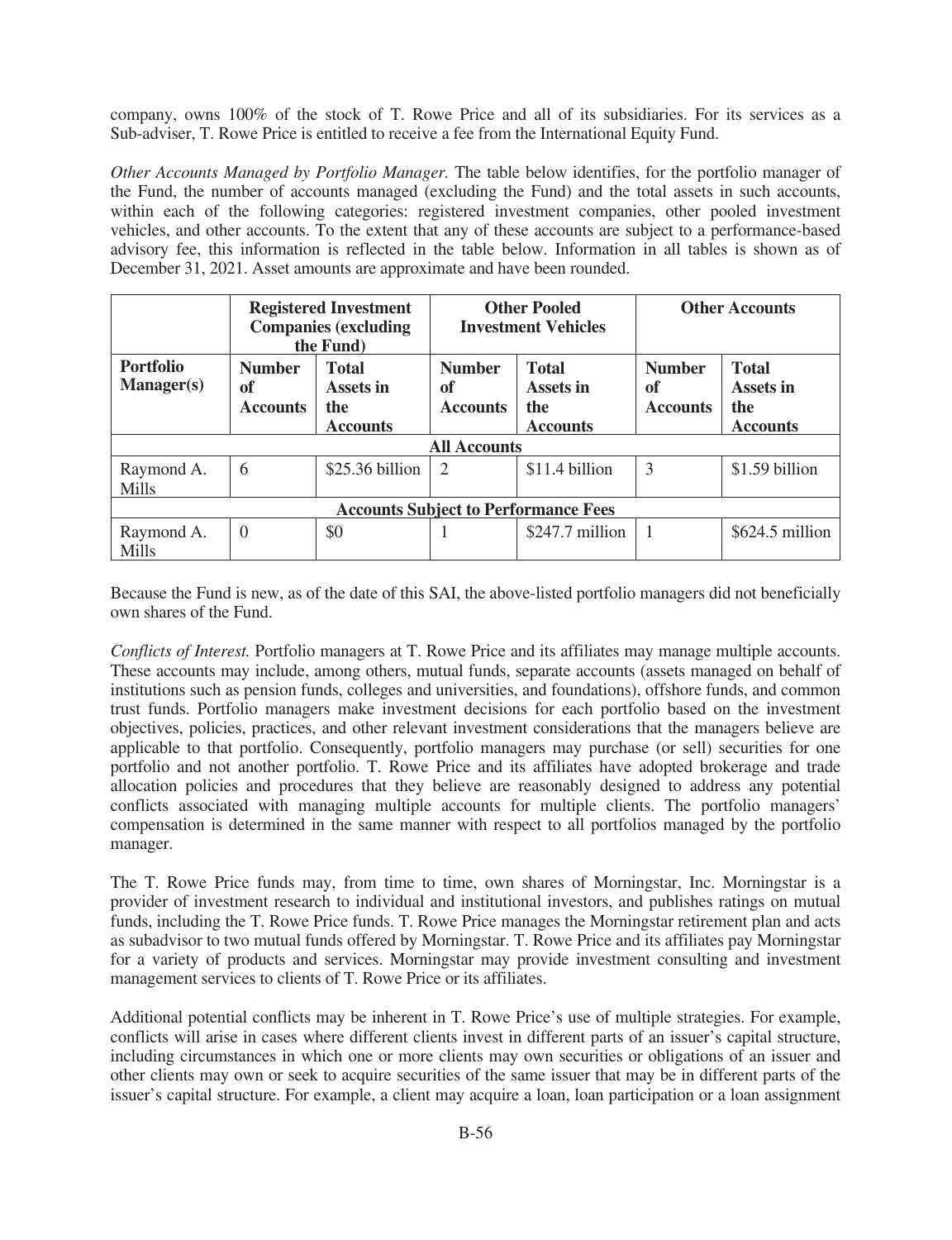of a particular borrower in which one or more other clients have an equity investment or may invest in senior debt obligations of an issuer for one client and junior debt obligations or equity of the same issuer for another client. While it is appropriate for different clients to hold investments in different parts of the same issuer's capital structure under normal circumstances, the interests of stockholders and debt holders may conflict, for example when an issuer is in a distressed financial condition, involved in a merger or acquisition, or a going-private transaction, among other situations. In these situations, investment personnel are mindful of potentially conflicting interests of T. Rowe Price clients with investments in different parts of an issuer's capital structure and take appropriate measures to ensure that the interests of all clients are fairly represented.

*Compensation.* Portfolio manager compensation consists primarily of a base salary, a cash bonus, and an equity incentive that usually comes in the form of restricted stock grants. Compensation is variable and is determined based on the following factors.

Investment performance over 1-, 3-, 5-, and 10-year periods is the most important input. The weightings for these time periods are generally balanced and are applied consistently across similar strategies. T. Rowe Price evaluates performance in absolute, relative, and risk-adjusted terms. Relative performance and riskadjusted performance are typically determined with reference to the broad-based index (e.g., S&P 500 Index) and the Lipper average or index (e.g., Large-Cap Growth Index) applicable to the strategy. Investment results are also measured against comparably managed funds of competitive investment management firms. The selection of comparable funds is approved by the applicable investment steering committee and is the same as the selection presented to the directors of the T. Rowe Price funds in their regular review of fund performance. Performance is primarily measured on a pre-tax basis, although tax efficiency is considered and is especially important for certain T. Rowe Price funds.

Compensation is viewed with a long-term time horizon. The more consistent a manager's performance over time, the higher the compensation opportunity. The increase or decrease in a fund's assets due to the purchase or sale of fund shares is not considered a material factor. Contribution to T. Rowe Price's overall investment process is an important consideration as well. Leveraging ideas and investment insights across the global investment platform; working effectively with and mentoring others; and other contributions to the clients, the firm, or the culture are important components of T. Rowe Price's long-term success and are generally taken into consideration.

All employees of T. Rowe Price, including portfolio managers, can participate in a 401(k) plan sponsored by T. Rowe Price Group. In addition, all employees are eligible to purchase T. Rowe Price common stock through an employee stock purchase plan that features a limited corporate matching contribution. Eligibility for and participation in these plans is on the same basis for all employees. Finally, all vice presidents of T. Rowe Price Group, including all portfolio managers, receive supplemental medical/hospital reimbursement benefits and are eligible to participate in a supplemental savings plan sponsored by T. Rowe Price Group.

This compensation structure is used when evaluating the performance of all portfolios (including the T. Rowe Price funds) managed by the portfolio manager.

**Walter Scott & Partners Limited ("Walter Scott")**, One Charlotte Square, Edinburgh, EH2 4DR, UK, serves as a sub-adviser to the International Equity Fund under a sub-advisory agreement with the Adviser. Walter Scott was founded in 1983 and is headquartered in Edinburgh, Scotland with a client service presence in Boston, Massachusetts and New York. Walter Scott's sole activity is to manage long-term equity portfolios for institutional investors around the world. Walter Scott is registered as an investment adviser with the SEC. Walter Scott is wholly owned by The Bank of New York Mellon Corporation. For its services as a Sub-adviser, Walter Scott is entitled to receive a fee from the International Equity Fund.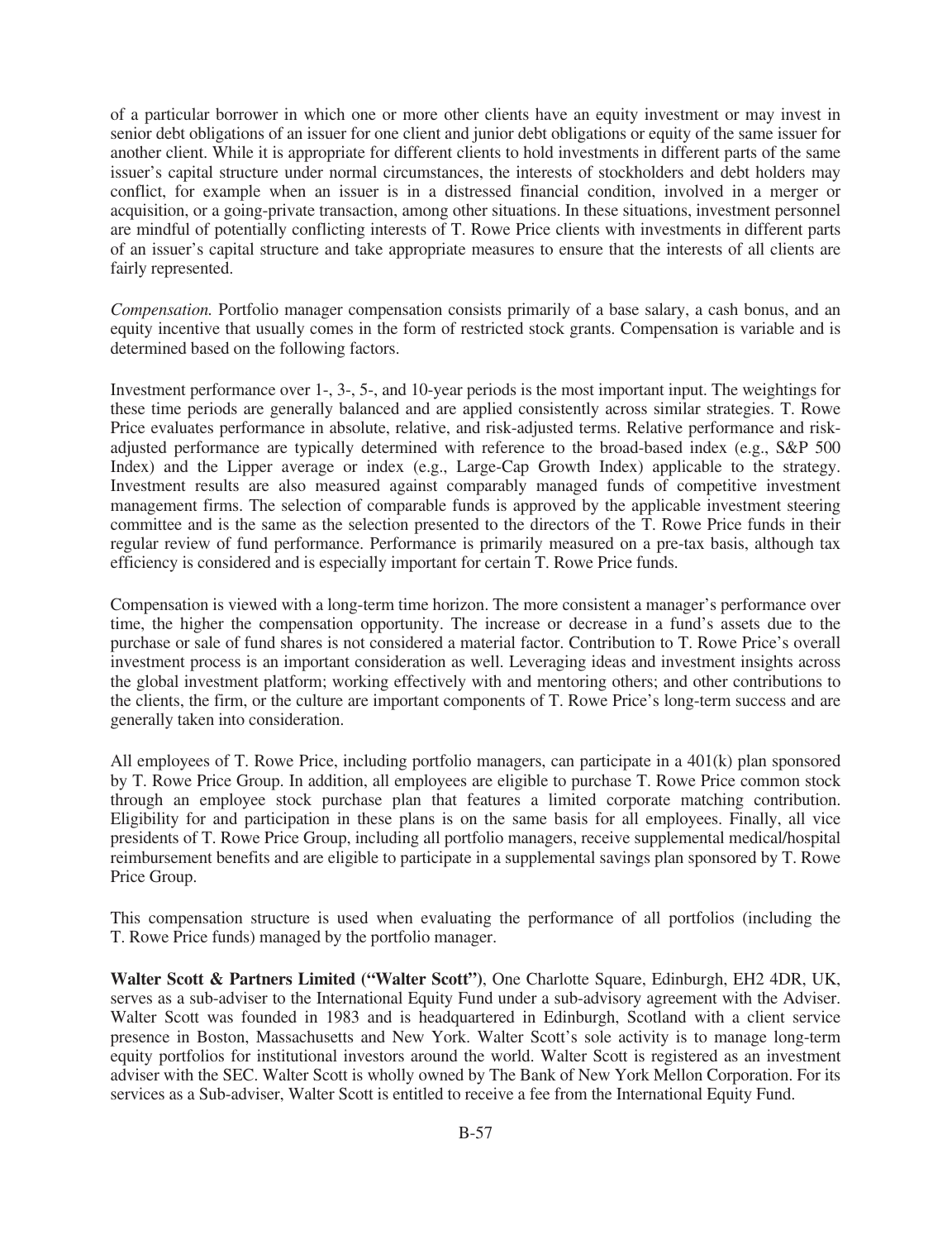*Other Accounts Managed by Portfolio Managers.* The table below identifies, for the portfolio managers of the Fund, the number of accounts managed (excluding the Fund) and the total assets in such accounts, within each of the following categories: registered investment companies, other pooled investment vehicles, and other accounts. Information in all tables is shown as of December 31, 2021. Asset amounts are approximate and have been rounded.

|                                       |                                        | <b>Registered Investment</b><br><b>Companies (excluding</b><br>the Fund) | <b>Other Pooled</b><br><b>Investment Vehicles</b>                                             |                                             | <b>Other Accounts</b>                  |                                                     |
|---------------------------------------|----------------------------------------|--------------------------------------------------------------------------|-----------------------------------------------------------------------------------------------|---------------------------------------------|----------------------------------------|-----------------------------------------------------|
| <b>Portfolio</b><br><b>Manager(s)</b> | <b>Number</b><br>of<br><b>Accounts</b> | <b>Total</b><br>Assets in<br>the<br><b>Accounts</b>                      | <b>Number</b><br><b>Total</b><br>of<br>Assets in<br>the<br><b>Accounts</b><br><b>Accounts</b> |                                             | <b>Number</b><br>of<br><b>Accounts</b> | <b>Total</b><br>Assets in<br>the<br><b>Accounts</b> |
|                                       |                                        |                                                                          | <b>All Accounts</b>                                                                           |                                             |                                        |                                                     |
| Jane<br>Henderson                     | 5                                      | \$10.26 billion                                                          | 44                                                                                            | \$31.00 billion                             | 148                                    | \$65.21 billion                                     |
| Charles<br>Macquaker                  | 5                                      | \$10.26 billion                                                          | 44                                                                                            | \$31.00 billion                             | 148                                    | \$65.21 billion                                     |
| Roy Leckie                            | 5                                      | \$10.26 billion                                                          | 44                                                                                            | \$31.00 billion                             | 148                                    | \$65.21 billion                                     |
|                                       |                                        |                                                                          |                                                                                               | <b>Accounts Subject to Performance Fees</b> |                                        |                                                     |
| Jane<br>Henderson                     | $\theta$                               | \$0                                                                      | $\overline{2}$                                                                                | \$288.00 million                            | 16                                     | $$12.14$ billion                                    |
| Charles<br>Macquaker                  | $\Omega$                               | \$0                                                                      | $\overline{2}$                                                                                | \$288.00 million                            | 16                                     | $$12.14$ billion                                    |
| Roy Leckie                            | $\theta$                               | \$0                                                                      | $\overline{2}$                                                                                | \$288.00 million                            | 16                                     | \$12.14 billion                                     |

Because the Fund is new, as of the date of this SAI, the above-listed portfolio managers did not beneficially own shares of the Fund.

*Conflicts of Interest.* Walter Scott has organised its activities to ensure the interests of its clients are always placed first and to ensure any conflicts of interest do not cause harm to its clients.

Walter Scott takes appropriate steps to identify conflicts of interest and in doing so consideration should be given as to whether the firm/employee:

- Is likely to make a financial gain, or avoid a loss at the expense of a client;
- Has an interest in the outcome of a service or transaction conducted on behalf of a client which is distinct from that client's interests;
- Has any incentive to favour the interest of one client over another;
- Carries on the same business as the client;
- Will receive any inducement, such as monies, goods or services, as a result of providing a service, other than the standard commission and/or fees.

Walter Scott endeavours to avoid conflicts of interest, however, where this is not possible these are managed and documented accordingly.

As part of a large financial conglomerate, Walter Scott is affiliated to a number of companies which can present the firm with potential conflicts. Walter Scott operates autonomously in terms of its business activities, investment research, portfolio management, investment administration and all other elements that impinge directly upon the investment services provided to clients.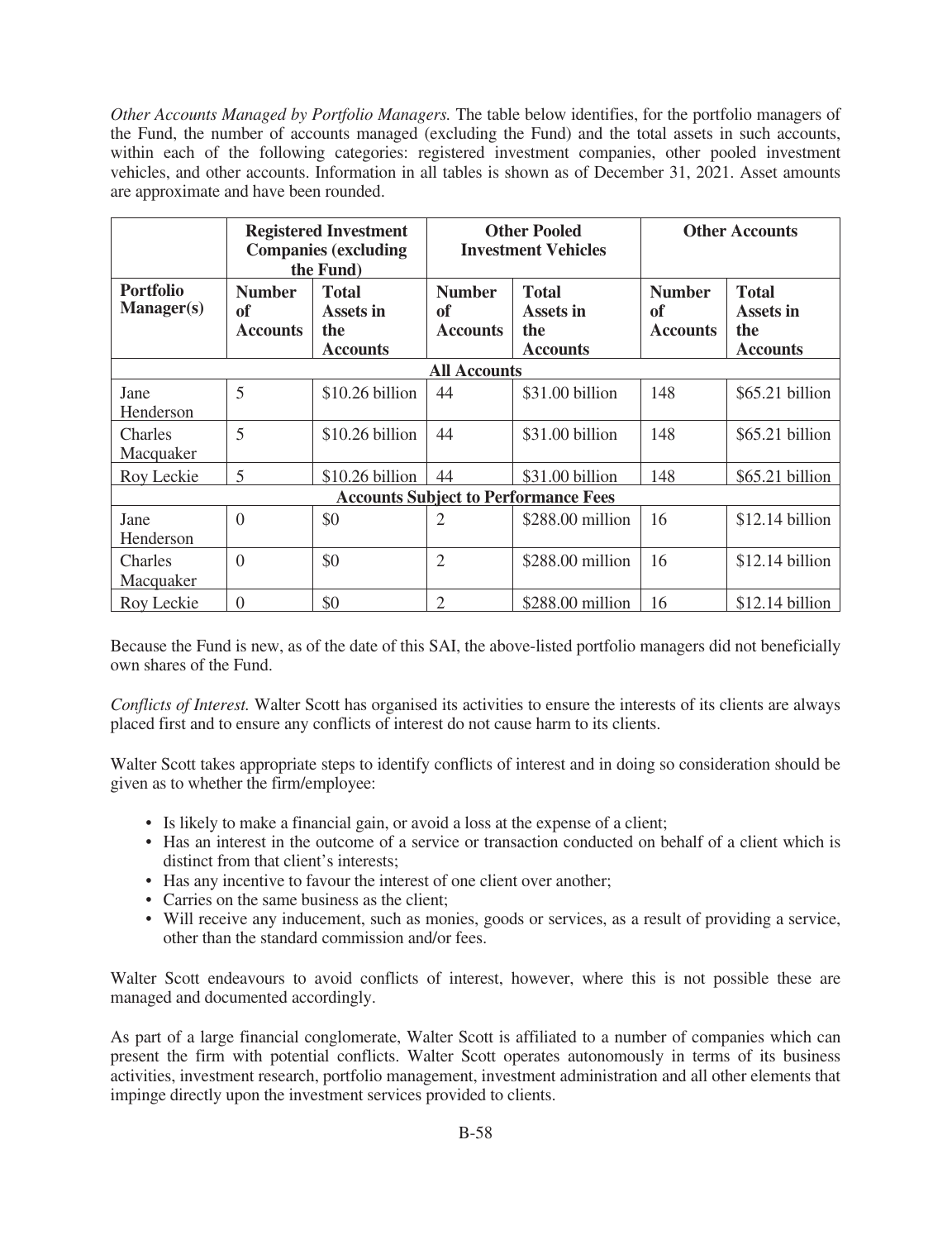The conflicts of interest policy is reviewed at least annually by the Risk & Compliance team which maintains a conflicts matrix. This matrix is reviewed on a six-monthly basis with any changes submitted to the Risk & Compliance Committee for review/approval.

The firm maintains a conflicts of interest register where all identified conflicts are recorded. There are currently 54 conflicts identified all of which have procedures or controls in place to mitigate any conflict. None of these conflicts prevent Walter Scott's relationship with the Bridge Builder Trust.

*Compensation.* For directors (including the portfolio managers listed above) and some senior staff, the majority of annual compensation comprises a share of the firm's profits. An element of this is deferred via a long-term incentive plan. This is primarily invested in a global equity fund of which Walter Scott is the investment adviser with the balance in BNY Mellon stock. Both have a deferral period which vests on a pro-rata basis over four years.

Furthermore, all Walter Scott's staff are paid competitive base salaries. Everyone in the firm is eligible to participate in the firm's annual profit share, which is a fixed percentage of the firm's pre-incentive operating profits. This is the sole source of incentive compensation, with performance being measured on a variety of goals and outcomes unique to each individual but ultimately contributing to the firm's investment objectives and the client service Walter Scott provides.

Compensation awards for those in the Research team are measured using the same outcomes. Long-term performance, contribution in portfolio management decisions, research effort, stock picking success and support in best serving its clients are among other factors considered when determining an individual's profit share. The importance given to particular factors will vary over time and between individuals. The relative weights of base salary and profit share move according to performance. The components of compensation will also vary from year-to-year depending on the level of operating profit. There is, however, no cap on profit share as a percentage of base salary.

*Tax Managed Large Cap Fund, Tax Managed Small/Mid Cap Fund and Tax Managed International Equity Fund*

**Parametric Portfolio Associates LLC,** 800 Fifth Avenue, Suite 2800, Seattle, Washington 98104, serves as investment sub-adviser to a portion of the assets of the Funds. Parametric is organized as a limited liability company under the laws of the State of Delaware. Parametric has been providing investment advisory services since its formation in 1987. Parametric serves its clients through its offices located in Seattle, Minneapolis, Boston, New York City, and Westport, Connecticut. Parametric is a wholly-owned subsidiary of Morgan Stanley, a publicly held company that is traded on the New York Stock Exchange (NYSE) under the ticker symbol MS. Parametric's direct owner is Eaton Vance Acquisitions LLC, a privately held subsidiary of Morgan Stanley. For its services as a Sub-adviser, Parametric is entitled to receive a fee from the Funds.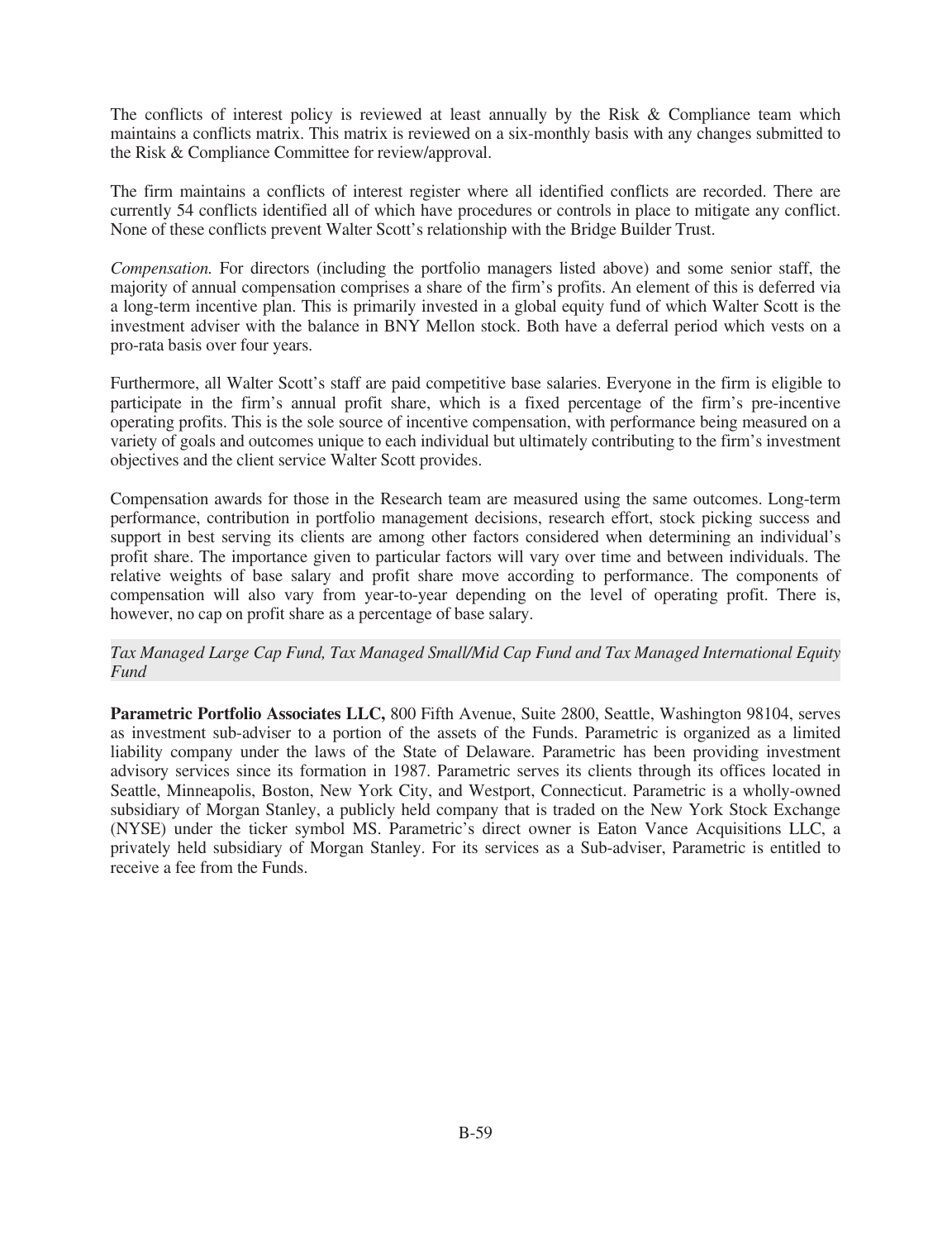*Other Accounts Managed by Portfolio Managers.* The table below identifies, for each portfolio manager of the Fund, the number of accounts managed (excluding the Funds) and the total assets in such accounts, within each of the following categories: registered investment companies, other pooled investment vehicles, and other accounts. Information in all tables is shown as of December 31, 2021. Asset amounts are approximate and have been rounded. None of the accounts listed below are subject to a performancebased advisory fee.

|                                       | <b>Registered Investment</b><br><b>Companies (excluding</b><br>the Fund)                      |                  |                                        | <b>Other Pooled</b><br><b>Investment Vehicles</b>   | <b>Other Accounts</b>                  |                                                     |
|---------------------------------------|-----------------------------------------------------------------------------------------------|------------------|----------------------------------------|-----------------------------------------------------|----------------------------------------|-----------------------------------------------------|
| <b>Portfolio</b><br><b>Manager(s)</b> | <b>Number</b><br><b>Total</b><br>Assets in<br>of<br>the<br><b>Accounts</b><br><b>Accounts</b> |                  | <b>Number</b><br>of<br><b>Accounts</b> | <b>Total</b><br>Assets in<br>the<br><b>Accounts</b> | <b>Number</b><br>of<br><b>Accounts</b> | <b>Total</b><br>Assets in<br>the<br><b>Accounts</b> |
|                                       |                                                                                               |                  | <b>All Accounts</b>                    |                                                     |                                        |                                                     |
| Thomas Seto                           | 38                                                                                            | \$33.24 billion  | 7                                      | \$1.35 billion                                      | 62,910                                 | $$205.24$ billion                                   |
| Paul Bouchey, CFA                     | 20                                                                                            | $$16.76$ billion | 7                                      | \$1.35 billion                                      | 62,846                                 | \$203.61 billion                                    |
| James Reber                           | 3<br>\$0.96 billion                                                                           |                  | $\theta$                               | \$0                                                 | 1,884                                  | \$88.21 billion                                     |
| Jennifer Sireklove,<br><b>CFA</b>     | 5                                                                                             | \$1.83 billion   | 7                                      | $$1.35$ billion                                     | 62.910                                 | \$205.24 billion                                    |

Because the Fund is new, as of the date of this SAI, the above-listed portfolio managers did not beneficially own shares of the Fund.

*Conflicts of Interest.* Parametric's portfolio managers' management of other accounts may give rise to potential conflicts of interest in connection with their management of the Bridge Builder Trust's investments, on the one hand, and the investments of the other accounts, on the other. The other accounts include other investment company accounts and separately managed accounts. The other accounts might have similar investment objectives as the Bridge Builder Trust or hold, purchase or sell securities that are eligible to be held, purchased or sold by the Bridge Builder Trust. While the portfolio managers' management of other accounts may give rise to potential conflicts of interest, Parametric does not believe that the conflicts, if any, are material or, to the extent any such conflicts are material, Parametric believes that it has designed policies and procedures to manage those conflicts in an appropriate way.

*Compensation.* Parametric receives a fee based on the assets under management of the Bridge Builder Trust as set forth in the Investment Sub-Advisory Agreement between Parametric and the Adviser.

*Employee Compensation.* Parametric believes that its compensation packages, which are described below, are adequate to attract and retain high-caliber professional employees. Please note that compensation for investment professionals is not based directly on investment performance or assets managed, but rather on the overall performance of responsibilities. In this way, the interests of portfolio managers are aligned with the interests of investors without providing incentive to take undue or insufficient investment risk. It also removes a potential motivation for fraud. Parametric is a subsidiary of Morgan Stanley. Violations of Parametric's or Morgan Stanley's policies would be a contributing factor when evaluating an employee's discretionary bonus.

Compensation of Parametric employees has the following components:

- Base salary
- Discretionary bonus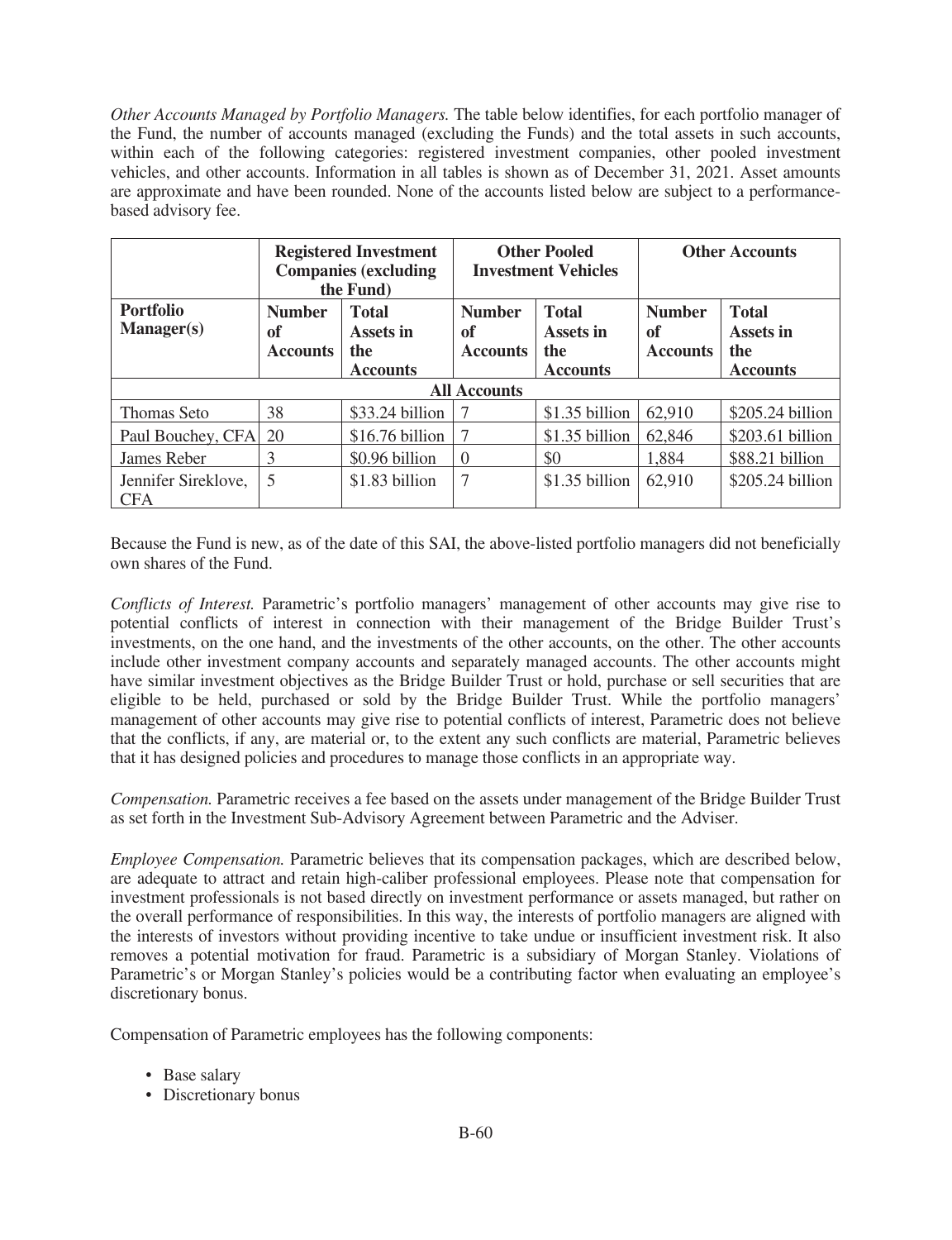- <sup>O</sup> This bonus may be paid in cash, or for those who meet the eligibility for deferred compensation, may be paid in a combination of cash and deferred awards that may include Morgan Stanley restricted stock and Deferred Cash awards.
- <sup>O</sup> Deferred awards vest after 3 years.

Parametric employees also receive certain retirement, health and welfare insurance, and other benefits that are broadly available to Morgan Stanley employees. Compensation of employees is reviewed on an annual basis. Considerations for adjustments in base salary and bonus decisions are typically paid and/or put into effect at, or shortly after, the firm's fiscal year-end.

The firm also maintains the following arrangements:

- Employment contracts for key investment professionals and senior leadership.
- Notice and Non-Solicit agreements for Managing Directors and Executive Directors of the company.

# **SERVICE PROVIDERS**

### **Administrator**

BBH, 50 Post Office Square, Boston, MA 02110, acts as Administrator to the Trust pursuant to an Administrative Agency Agreement. As Administrator, BBH provides certain services to the Trust, including, among other responsibilities, administrative, tax, legal, accounting services, portfolio compliance monitoring, and financial reporting for the maintenance and operations of the Funds. In addition, BBH makes available the personnel and facilities to provide such services. In its capacity as Administrator, BBH does not have any responsibility or authority for the portfolio management of the Funds, the determination of investment policy, or for any matter pertaining to the distribution of Fund shares. Pursuant to the Administrative Agency Agreement, the Trust has agreed to pay such compensation as is mutually agreed from time to time and such out-of-pocket expenses as incurred by BBH in the performance of its duties.

Because the fund is new, the Funds have not yet paid BBH for administrative and fund accounting services.

# **Custodian**

BBH also acts as Custodian to the Trust. In this capacity, BBH holds all cash and, directly or through a book entry system or an agent, securities of each Fund, delivers and receives payment for securities sold by such Fund, collects income from investments of each Fund and performs other duties as set forth in the Custodian Agreement between the Trust, on behalf of the Funds, and BBH. BBH does not participate in decisions relating to the purchase and sale of securities by the Funds.

# **Transfer Agent**

ALPS Fund Services, Inc., 1290 Broadway, Suite 1100 Denver, Colorado 80203, acts as the Funds' Transfer Agent and dividend disbursing agent pursuant to a Transfer Agency and Services Agreement with the Trust. ALPS Fund Services, Inc. is an affiliate of ALPS Distributors, Inc., the Funds' principal underwriter.

# **Legal Counsel**

Morgan Lewis & Bockius, LLP 1701 Market Street, Philadelphia, PA 19103-2921 serves as legal counsel to the Trust.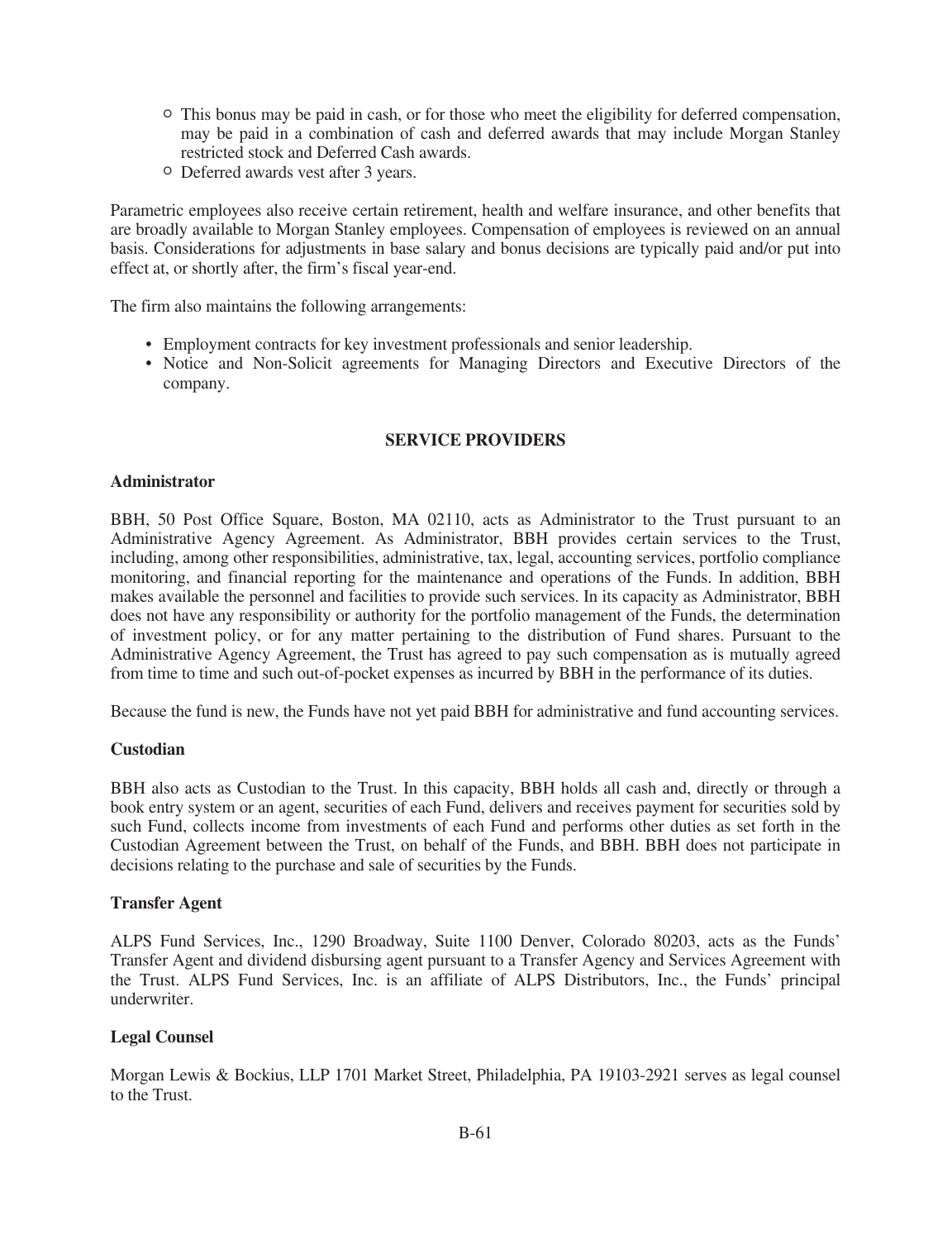Goodwin Procter LLP **1**900 N Street, N.W. Washington, D.C. 20036, serves as legal counsel to the Independent Trustees.

### **Independent Registered Public Accounting Firm**

PricewaterhouseCoopers LLP is the Funds' independent registered public accounting firm, providing audit services, tax services and assistance with respect to filings with the SEC.

## **EXECUTION OF PORTFOLIO TRANSACTIONS AND BROKERAGE**

Parametric's Sub-Advisory Agreement with the Adviser states that Parametric shall be responsible for broker-dealer selection and for negotiation of brokerage commission rates, provided that Parametric shall only direct orders to an affiliated person of Parametric in accordance with Board-adopted procedures and/or the 1940 Act. In general, Parametric's primary consideration in effecting a securities transaction will be execution at the most favorable cost or proceeds under the circumstances. In selecting a broker-dealer to execute each particular transaction, Parametric may take the following into consideration, among other things: the best net price available; the reliability, integrity and financial condition of the broker-dealer; the size of and difficulty of executing the order; and the value of the expected contribution of the broker-dealer to the investment performance of the relevant Fund on a continuing basis. The price to a Fund in any transaction may be less favorable than that available from another broker-dealer if the difference is reasonably justified by other aspects of the portfolio execution services offered. In seeking to determine the reasonableness of brokerage commissions paid in any transaction, Parametric will rely upon its experience and knowledge regarding commissions generally charged by various brokers and on its judgment in evaluating the brokerage services received from the broker effecting the transaction.

Subject to such policies as the Adviser and the Board may determine, Parametric shall not be deemed to have acted unlawfully or to have breached any duty created by its Sub-Advisory Agreement or otherwise solely by reason of its having caused a Fund to pay a broker or dealer that provides (directly or indirectly) brokerage or research services to Parametric a commission for effecting a portfolio transaction in excess of the amount of commission another broker or dealer would have charged for effecting that transaction, if Parametric determines in good faith that such amount of commission was reasonable in relation to the value of the brokerage and research services provided by such broker or dealer, viewed in terms of either that particular transaction or Parametric's or the Adviser's overall responsibilities with respect to the applicable Fund or other advisory clients. Parametric is further authorized to allocate the orders placed by it on behalf of the applicable Fund to such brokers or dealers who also provide research or statistical material, or other services, to the Trust, the Adviser or any affiliate of either. Such allocation shall be in such amounts and proportions as Parametric shall determine. Parametric shall report on such allocations regularly to the Adviser and the Trust, indicating the broker-dealers to whom such allocations have been made and the basis for such allocations. Parametric may use research services furnished by brokers in servicing all client accounts and not all services may necessarily be used in connection with the account that paid commissions to the broker providing such services. Information so received by Parametric will be in addition to and not in lieu of the services required to be performed by Parametric under its Sub-Advisory Agreement.

On occasions when Parametric deems the purchase or sale of a security to be in the best interest of the relevant Fund as well as other clients of Parametric, Parametric, to the extent permitted by applicable laws and regulations, may aggregate the securities to be so purchased or sold in order to obtain the most favorable price or lower brokerage commissions and the most efficient execution. In such event, allocation of the securities so purchased or sold, as well as the expenses incurred in the transaction, will be made by Parametric in the manner it considers to be the most equitable and consistent with its fiduciary obligations to the Fund and to such other clients.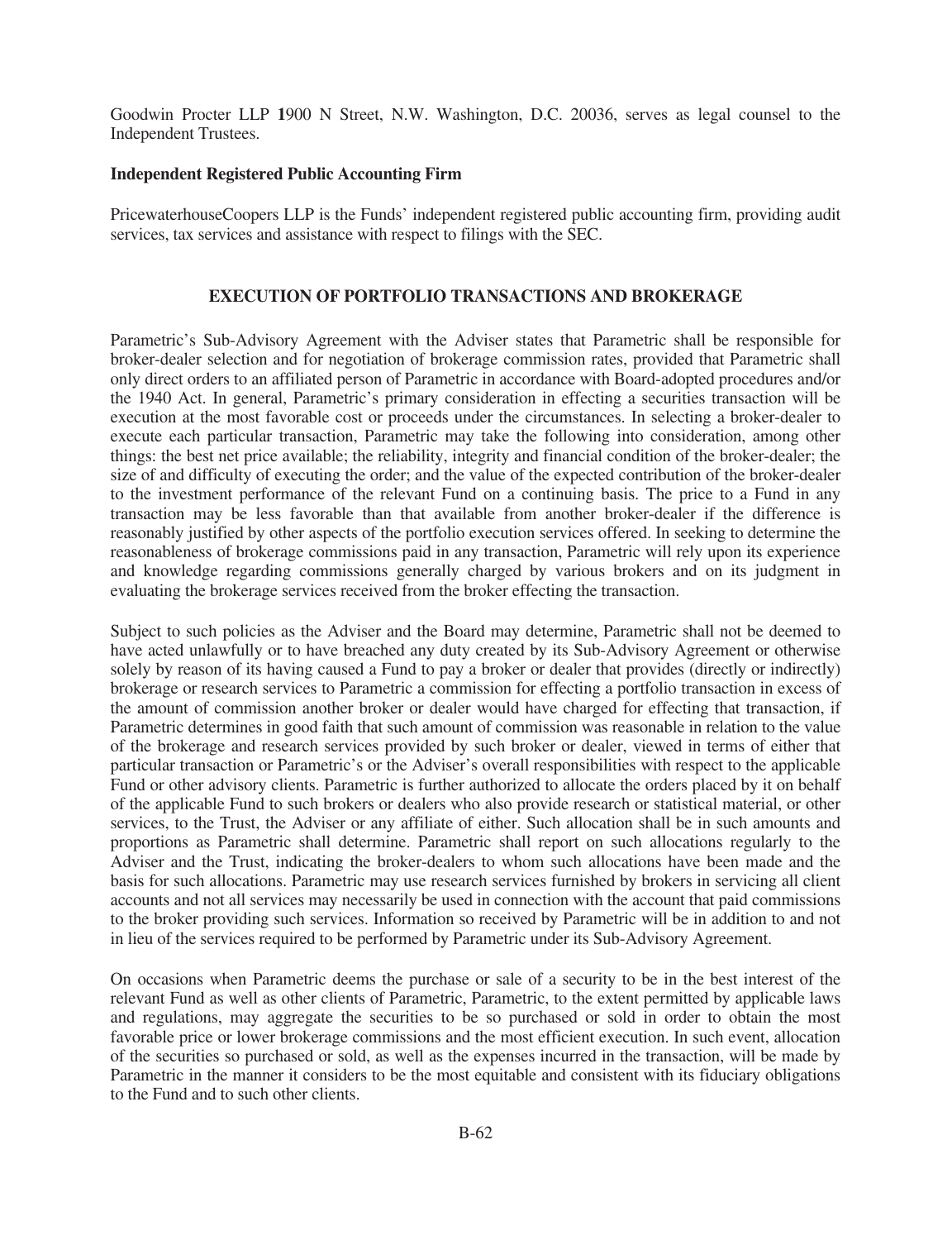## **CAPITAL STOCK**

Shares issued by the Funds have no preemptive, conversion, or subscription rights. Shares issued and sold by the Funds are deemed to be validly issued, fully paid and non-assessable by the Trust. Shareholders have equal and exclusive rights as to dividends and distributions as declared by a Fund and to the net assets of a Fund upon liquidation or dissolution. Each Fund votes on all matters solely affecting the Fund (*e.g.*, approval of the Advisory Agreement). All series of the Trust vote as a single class on matters affecting those series jointly or the Trust as a whole (*e.g.*, election or removal of Trustees). Voting rights are not cumulative, so that the holders of more than 50% of the shares voting in any election of Trustees can, if they so choose, elect all of the Trustees. While the Trust is not required and does not intend to hold annual meetings of shareholders, such meetings may be called by the Board in its discretion, or upon demand by the holders of 10% or more of the outstanding shares of the Trust, for the purpose of electing or removing Trustees.

Any series of the Trust may reorganize or merge with one or more other series of the Trust or another investment company. Any such reorganization or merger shall be pursuant to the terms and conditions specified in an agreement and plan of reorganization authorized and approved by the Trustees and entered into by the relevant series in connection therewith. In addition, such reorganization or merger may be authorized by vote of a majority of the Trustees then in office and, to the extent permitted by applicable law, without the approval of shareholders of any series.

### **DETERMINATION OF NET ASSET VALUE**

The net asset value per share (NAV) of each Fund is determined as of the close of regular trading on the New York Stock Exchange (the "NYSE") (generally 4:00 p.m., Eastern time), each day the NYSE is open for trading. The NYSE annually announces the days on which it will not be open for trading. It is expected that the NYSE will not be open for trading on the following holidays: New Year's Day, Martin Luther King, Jr. Day, Presidents' Day, Good Friday, Memorial Day, Juneteenth National Independence Day, Independence Day, Labor Day, Thanksgiving Day and Christmas Day. The NAV of each Fund is determined by dividing the value of the Fund's total net assets by the total number of shares outstanding. For purposes of calculating the NAV, portfolio securities and derivative instruments are valued using valuation methods adopted by the Board.

The Board has delegated responsibility for applying approved valuation policies to the Adviser. The Adviser monitors the continual appropriateness of valuation methods applied and determines if adjustments should be made in light of market factor changes and events affecting issuers.

The Board has established a Valuation Committee whose function is to monitor the valuation of portfolio securities and derivative instruments and determine in good faith the fair value of the Funds' holdings after considering all relevant factors. The Valuation Committee is generally responsible for overseeing the day-to-day valuation processes and is authorized to make all necessary determinations to fair value the portfolio securities and other assets for which market quotations are not readily available or if it is deemed that the prices obtained from brokers, dealers or independent pricing services are unreliable.

In using fair value pricing, a Fund attempts to establish the price that it might reasonably have expected to receive upon a sale of the security at 4:00 p.m. Eastern time. Valuing securities at fair value involves greater reliance on judgment than valuation of securities based on readily available market quotations. When using fair value to price securities, a Fund may value those securities higher or lower than another fund using market quotations or fair value to price the same securities. Further, there can be no assurance that the Fund could obtain the fair value assigned to a security if it were to sell the security at approximately the same time at which the Fund determines its net asset value.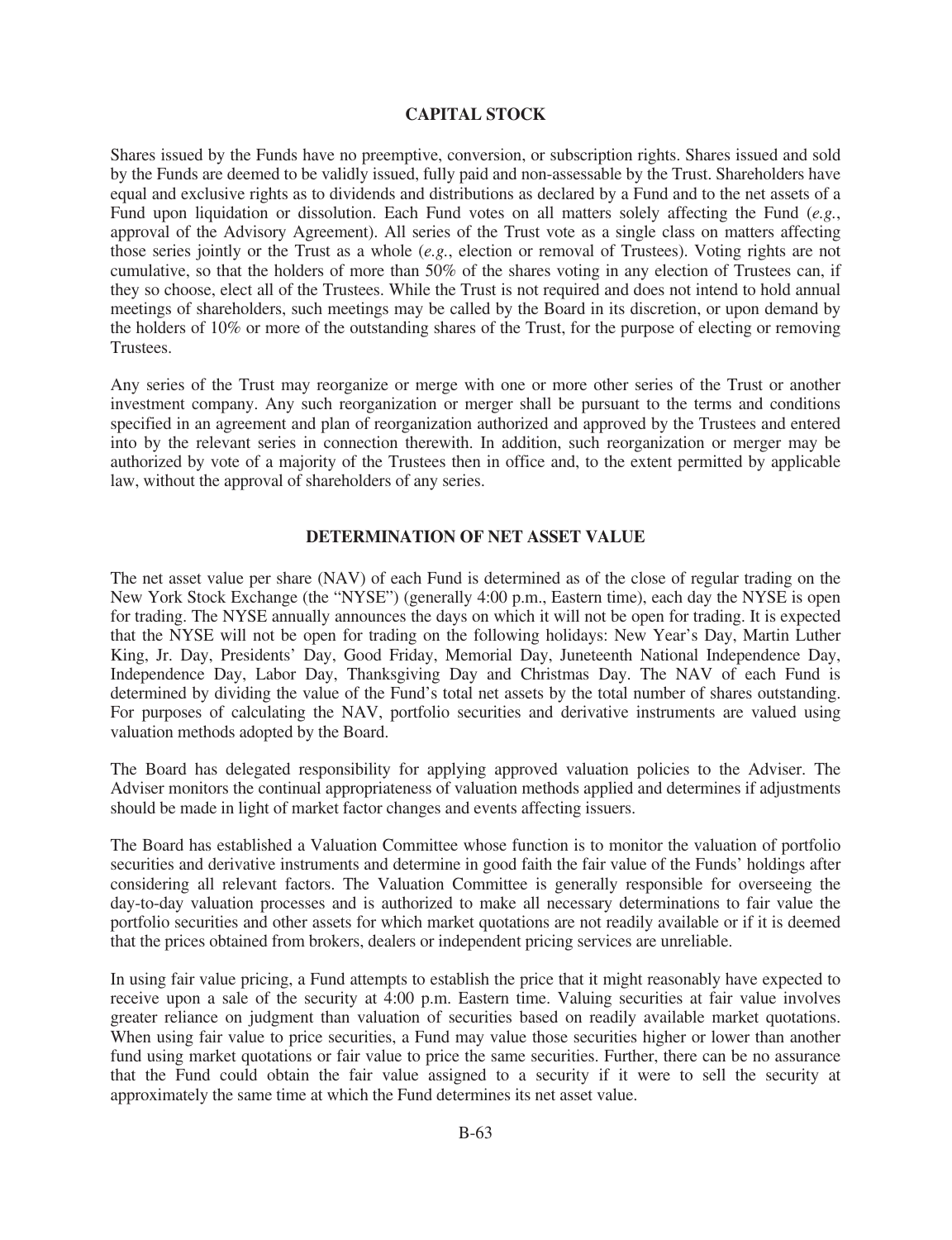Foreign securities, currencies and other assets denominated in currencies other than U.S. dollars are translated to dollars using exchange rates obtained from independent pricing services. All assets denominated in foreign currencies will be converted to U.S. dollars using the applicable currency exchange rates as of the close of the NYSE. Valuation adjustments may be applied to certain common and preferred stocks that are solely traded on a foreign exchange to account for the market movement between the close of the foreign market and the close of the NYSE. These securities are generally valued using pricing service providers that consider the correlation of the trading patterns of the foreign securities to the intraday trading in the U.S. markets for investments.

Equity securities traded on a national securities exchange are valued at the last reported sale price at the close of regular trading on each day the exchange is open for trading. Securities listed on the NASDAQ National Market System for which market quotations are readily available are valued using the NASDAQ Official Closing Price. Securities traded on an exchange on which there have been no sales are valued at the mean between the last bid and ask price on such day. Securities and financial instruments for which prices are not available from an independent pricing service may be valued using market quotations obtained from one or more dealers that make markets in the respective securities in accordance with procedures adopted by the Board.

Exchange traded financial derivative instruments, such as futures contracts or options contracts that are traded on a national securities or commodities exchange, are valued at the last reported sales or settlement price. If there was no sale activity, the financial derivative is valued at the mean between the highest bid and lowest ask price on the relevant exchange closest to the close of the NYSE. Swap contracts are marked to market daily based on quotations provided by an independent pricing service.

# **ANTI-MONEY LAUNDERING PROGRAM**

The Trust has established an Anti-Money Laundering Compliance Program (the "Program") as required by the Uniting and Strengthening America by Providing Appropriate Tools Required to Intercept and Obstruct Terrorism Act of 2001 ("USA PATRIOT Act"). To ensure compliance with this law, the Trust's Program provides for the development of internal practices, procedures and controls, designation of anti-money laundering compliance officers, an ongoing training program and an independent audit function to determine the effectiveness of the Program.

Procedures to implement the Program include, but are not limited to, determining that the Distributor and the Funds' Transfer Agent have established proper anti-money laundering procedures, reporting suspicious and/or fraudulent activity and conducting a complete and thorough review of all new opening account applications. The Funds will not transact business with any person or entity whose identity cannot be adequately verified under the provisions of the USA PATRIOT Act.

As a result of the Program, the Trust may be required to "freeze" the account of a shareholder if the shareholder appears to be involved in suspicious activity or if certain account information matches information on government lists of known terrorists or other suspicious persons, or the Trust may be required to transfer the account or proceeds of the account to a governmental agency.

# **REDEMPTIONS AND PURCHASES IN-KIND**

The information provided below supplements the information contained in the Funds' Prospectuses regarding the purchase and redemption of Fund shares.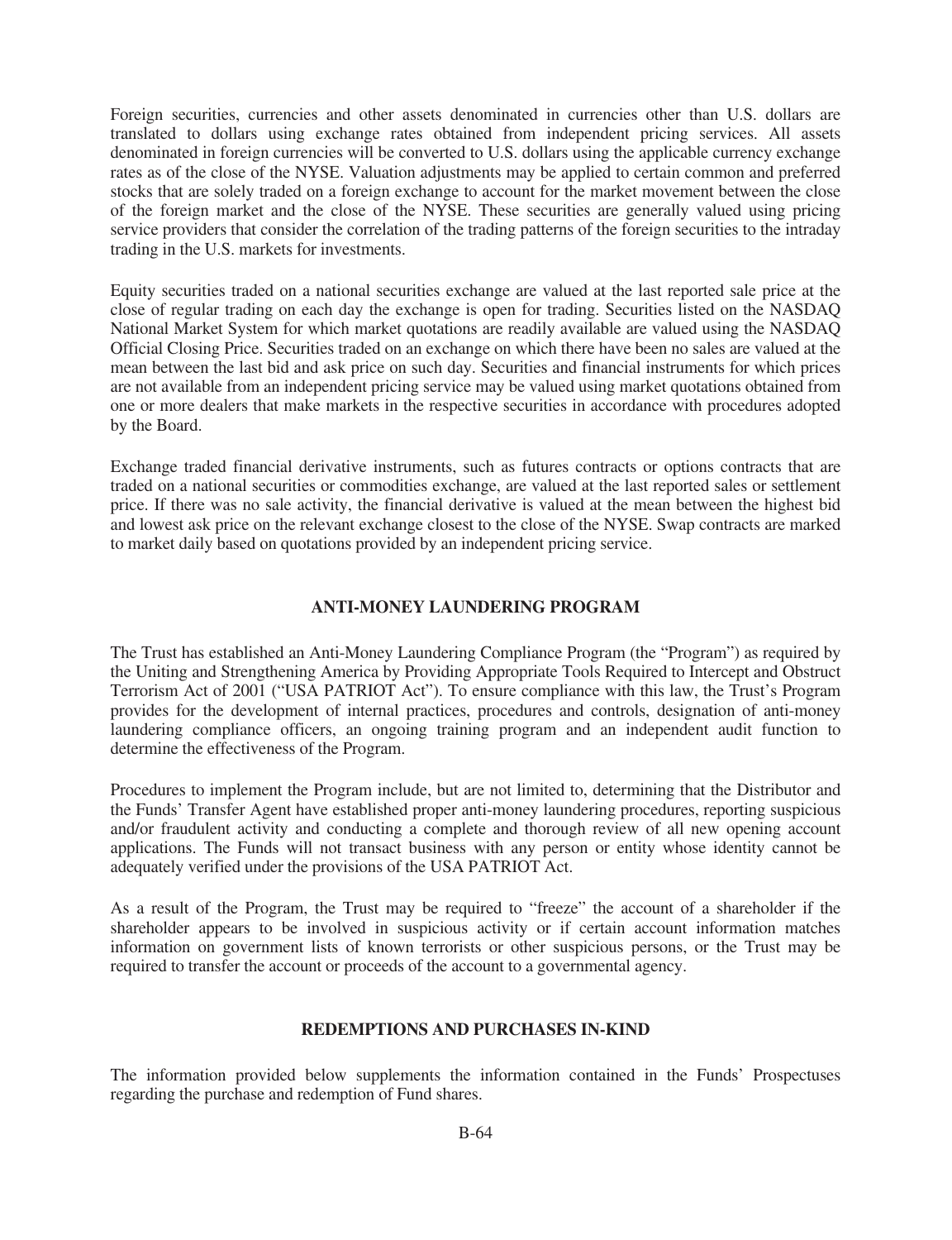## **Redemptions In-Kind**

The Funds have reserved the right to pay the redemption price of its shares, either totally or partially, by a distribution in kind of portfolio securities (instead of cash). The securities so distributed would be valued at the same amount as that assigned to them in calculating the NAV for the shares being sold. If a shareholder receives a distribution in kind, the shareholder could incur brokerage or other charges in converting the securities to cash. A redemption in-kind is treated as a taxable transaction and a sale of the redeemed shares, generally resulting in capital gain or loss to you, subject to certain loss limitation rules.

Each Fund does not intend to hold more than 15% of its portfolio in illiquid investments that are assets. In the unlikely event a Fund were to elect to make an in-kind redemption, the Fund expects that it would follow the normal protocol of making such distribution by way of a pro rata distribution based on its entire portfolio. If a Fund held illiquid investments, such distribution may contain a pro rata portion of such illiquid investments or the Fund may determine, based on a materiality assessment, not to include illiquid investments in the in-kind redemption. Under normal circumstances, the Funds do not anticipate that they would selectively distribute a greater than pro rata portion of any illiquid investments to satisfy a redemption request. If such investments are included in the distribution, shareholders may not be able to liquidate such investments and may be required to hold such investments indefinitely. Shareholders' ability to liquidate such investments distributed in-kind may be restricted by resale limitations or substantial restrictions on transfer imposed by the issuers of the investments or by law. Shareholders may only be able to liquidate such investments distributed in-kind at a substantial discount from their value, and there may be higher brokerage costs associated with any subsequent disposition of these investments by the recipient.

## **Purchases In-Kind**

Subject to the approval of the applicable Fund, an investor may purchase shares of the Fund with securities and other assets that are eligible for purchase by the Fund (consistent with the Fund's investment policies and restrictions) and that have a value that is readily ascertainable in accordance with the Fund's valuation policies. These transactions will be effected only if the Adviser or Sub-adviser deems the security to be an appropriate investment for the Fund. Assets purchased by the Fund in such a transaction will be valued in accordance with procedures adopted by the Fund. The Funds reserve the right to amend or terminate this practice at any time.

# **DISTRIBUTIONS AND TAX INFORMATION**

### **Distributions**

Each Fund will make distributions of dividends and capital gains, if any, at least annually. A Fund may make an additional payment of dividends or other distributions if it deems it to be desirable or necessary at other times during any year.

All distributions will be reinvested in shares of the relevant Fund. Generally, distributions are taxable events for shareholders whether the distributions are received in cash or reinvested. In January of each year, each Fund will issue to each shareholder a statement of the U.S. federal income tax status of all distributions to each shareholder.

### **Tax Information**

The following is only a summary of certain additional U.S. federal income tax considerations generally affecting the Funds and their shareholders that is intended to supplement the discussion contained in the Funds' Prospectus. No attempt is made to present a detailed explanation of the tax treatment of the Funds or their shareholders, and the discussion here and in the Funds' Prospectus is not intended as a substitute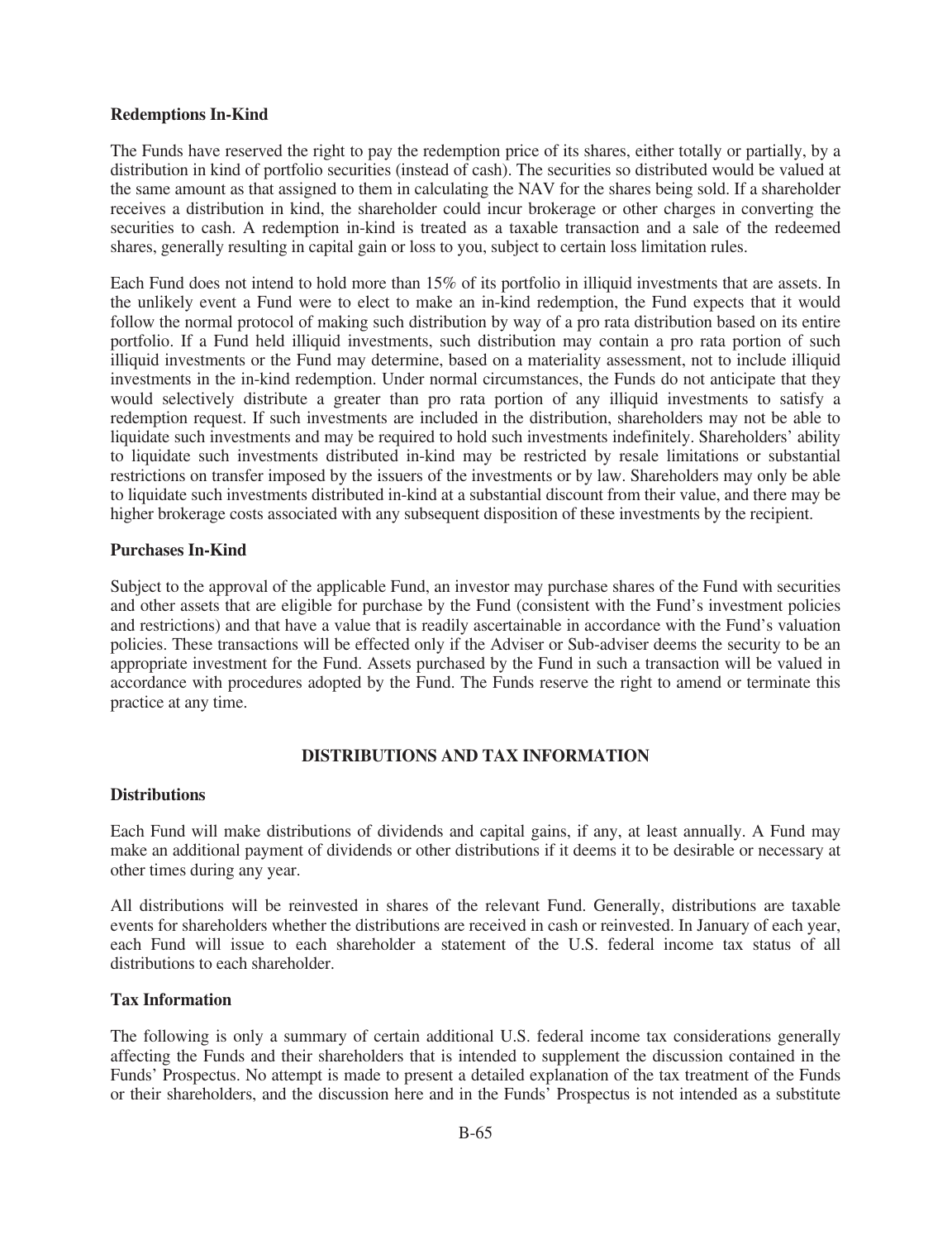for careful tax planning. The summary is very general, and except as expressly discussed below, does not address investors subject to special rules, such as non-U.S. investors and investors who hold shares through an individual retirement account, 401(k) or other tax-advantaged account. Shareholders are urged to consult their tax advisors with specific reference to their own tax situations, including their state, local, and foreign tax liabilities.

The following general discussion of certain federal income tax consequences is based on the Code and the regulations issued thereunder as in effect on the date of this SAI. New legislation, as well as administrative changes or court decisions, may significantly change the conclusions expressed herein, and may have a retroactive effect with respect to the transactions contemplated herein.

You are urged to consult your own tax advisor regarding your investment in the Funds.

### *Qualification as a Regulated Investment Company*

Each Fund intends to elect and to continue to qualify to be treated as a RIC under Subchapter M of the Code, provided it complies with all applicable requirements regarding the source of its income, diversification of its assets and timing and amount of distributions. Each Fund's policy is to distribute to its shareholders all of its investment company taxable income and any net realized long-term capital gains for each fiscal year in a manner that complies with the distribution requirements applicable to RICs under the Code, so that the Fund will not be subject to any federal income or excise taxes. However, no Fund can give assurances that its distributions will be sufficient to eliminate all taxes. If a Fund fails to qualify as a RIC under Subchapter M of the Code and to qualify for certain relief provisions, it will be taxed as a regular corporation.

In order to qualify as a RIC, each Fund must, among other things, derive at least 90% of its gross income each year from dividends, interest, payments with respect to certain loans of stock and securities, gains from the sale or other disposition of stock or securities or foreign currency, or other income (generally including but not limited to gains from options, futures or forward contracts) derived with respect to its business of investing in such stock, securities or currency, and net income derived from an interest in a qualified publicly traded partnership (the "Qualifying Income Test"). Each Fund must also satisfy the following two asset diversification tests. At the end of each quarter of the Funds' taxable year: (i) at least 50% of the value of the Fund's total assets must be represented by cash and cash items (including receivables), U.S. Government securities, the securities of other RICs, and other securities, with such other securities being limited in respect of any one issuer to an amount not greater than 5% of the value of the Fund's total assets and not more than 10% of the outstanding voting securities of such issuer, and (ii) not more than 25% of the value of the Fund's total assets may be invested, including through corporations in which the Fund owns a 20% or more voting stock interest, in the securities of any one issuer (other than U.S. Government securities or the securities of other RICs), the securities of any two or more issuers (other than the securities of other RICs) that the Fund controls (by owning 20% of the total combined voting power of all classes or stock entitled to vote of such issuers) and that are determined to be engaged in the same or similar trades or businesses or related trades or businesses, or the securities of one or more qualified publicly traded partnerships (the "Asset Test"). Each Fund must also distribute each taxable year to its shareholders at least the sum of 90% of the Fund's net investment income (which generally includes dividends, taxable interest, and the excess of net short-term capital gains over net long-term capital losses, less operating expenses) and at least 90% of the Fund's net tax-exempt interest income, if any (the "Distribution Requirement").

Although the Funds intend to distribute substantially all of their net investment income and may distribute their capital gains for any taxable year, the Funds will be subject to federal income taxation to the extent any such income or gains are not distributed. Each Fund is treated as a separate corporation for federal income tax purposes. A Fund therefore is considered to be a separate entity in determining its treatment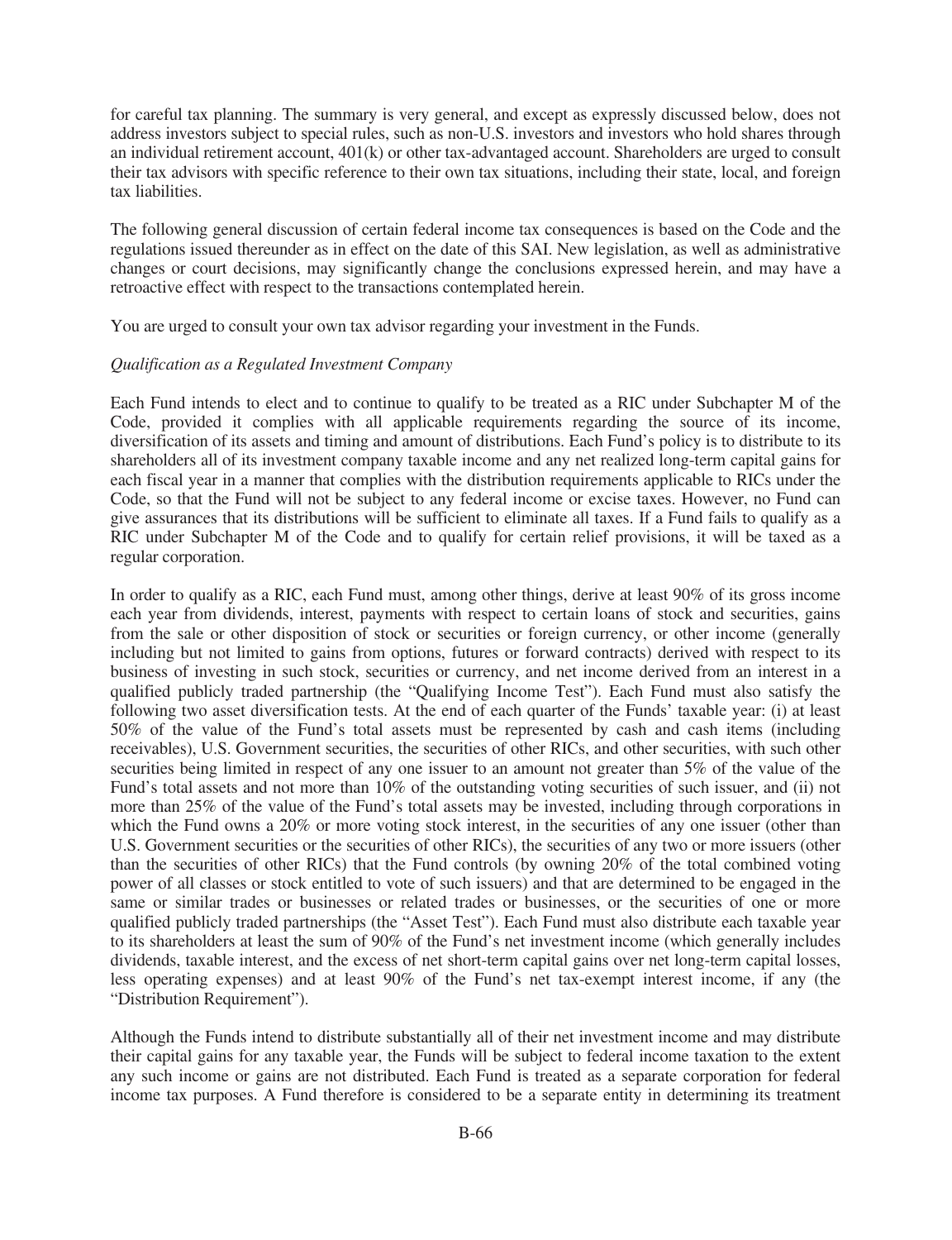under the rules for RICs described herein. Losses in one Fund do not offset gains in another and the requirements (other than certain organizational requirements) for qualifying RIC status are determined at the Fund level rather than at the Trust level.

If a Fund fails to satisfy the Qualifying Income or Asset Test in any taxable year, the Fund may be eligible for relief provisions if the failures are due to reasonable cause and not willful neglect and if a penalty tax is paid with respect to each failure to satisfy the applicable requirements. Additionally, relief is provided for certain *de minimis* failures of the diversification requirements where the Fund corrects the failure within a specified period. If a Fund fails to maintain qualification as a RIC for a tax year, and the relief provisions are not available, the Fund will be subject to federal income tax at the regular corporate rate (currently 21%) without any deduction for distributions to shareholders. In such case, its shareholders would be taxed as if they received ordinary dividends, although corporate shareholders could be eligible for the dividends received deduction (subject to certain limitations) and individuals may be able to benefit from the lower tax rates available to qualified dividend income. In addition, the Fund could be required to recognize unrealized gains, pay substantial taxes and interest, and make substantial distributions before requalifying as a RIC. The Board reserves the right not to maintain the qualification of any Fund as a RIC if it determines such course of action to be beneficial to shareholders.

Each Fund may elect to treat part or all of any "qualified late year loss" as if it had been incurred in the succeeding taxable year in determining the Fund's taxable income, net capital gain, net short-term capital gain, and earnings and profits. The effect of this election is to treat any such "qualified late year loss" as if it had been incurred in the succeeding taxable year in characterizing Fund distributions for any calendar year. A "qualified late year loss" generally includes net capital loss, net long-term capital loss, or net shortterm capital loss incurred after October 31 of the current taxable year (commonly referred to as "post-October losses") and certain other late-year losses.

The treatment of capital loss carryovers for the Funds is similar to the rules that apply to capital loss carryovers of individuals, which provide that such losses are carried over indefinitely. If a Fund has a "net capital loss" (that is, capital losses in excess of capital gains), the excess of the Fund's net short-term capital losses over its net long-term capital gains is treated as a short-term capital loss arising on the first day of the Fund's next taxable year, and the excess (if any) of the Fund's net long-term capital losses over its net short-term capital gains is treated as a long-term capital loss arising on the first day of the Fund's next taxable year. The carryover of capital losses may be limited under the general loss limitation rules if a Fund experiences an ownership change as defined in the Code.

### *Federal Excise Tax*

Notwithstanding the Distribution Requirement described above, which generally requires a Fund to distribute at least 90% of its annual investment company taxable income and the excess of its exempt interest income (but does not require any minimum distribution of net capital gain), a Fund will be subject to a nondeductible 4% federal excise tax to the extent it fails to distribute by the end of the calendar year at least 98% of its ordinary income for that year and 98.2% of its capital gain net income (the excess of shortand long-term capital gains over short- and long-term capital losses) for the one-year period ending on October 31 of such year (including any retained amount from the prior calendar year on which a Fund paid no federal income tax). The Funds intend to make sufficient distributions to avoid liability for federal excise tax, but can make no assurances that such tax will be completely eliminated. The Funds may in certain circumstances be required to liquidate Fund investments in order to make sufficient distributions to avoid federal excise tax liability at a time when the investment adviser might not otherwise have chosen to do so, and liquidation of investments in such circumstances may affect the ability of the Funds to satisfy the requirement for qualification as a RIC.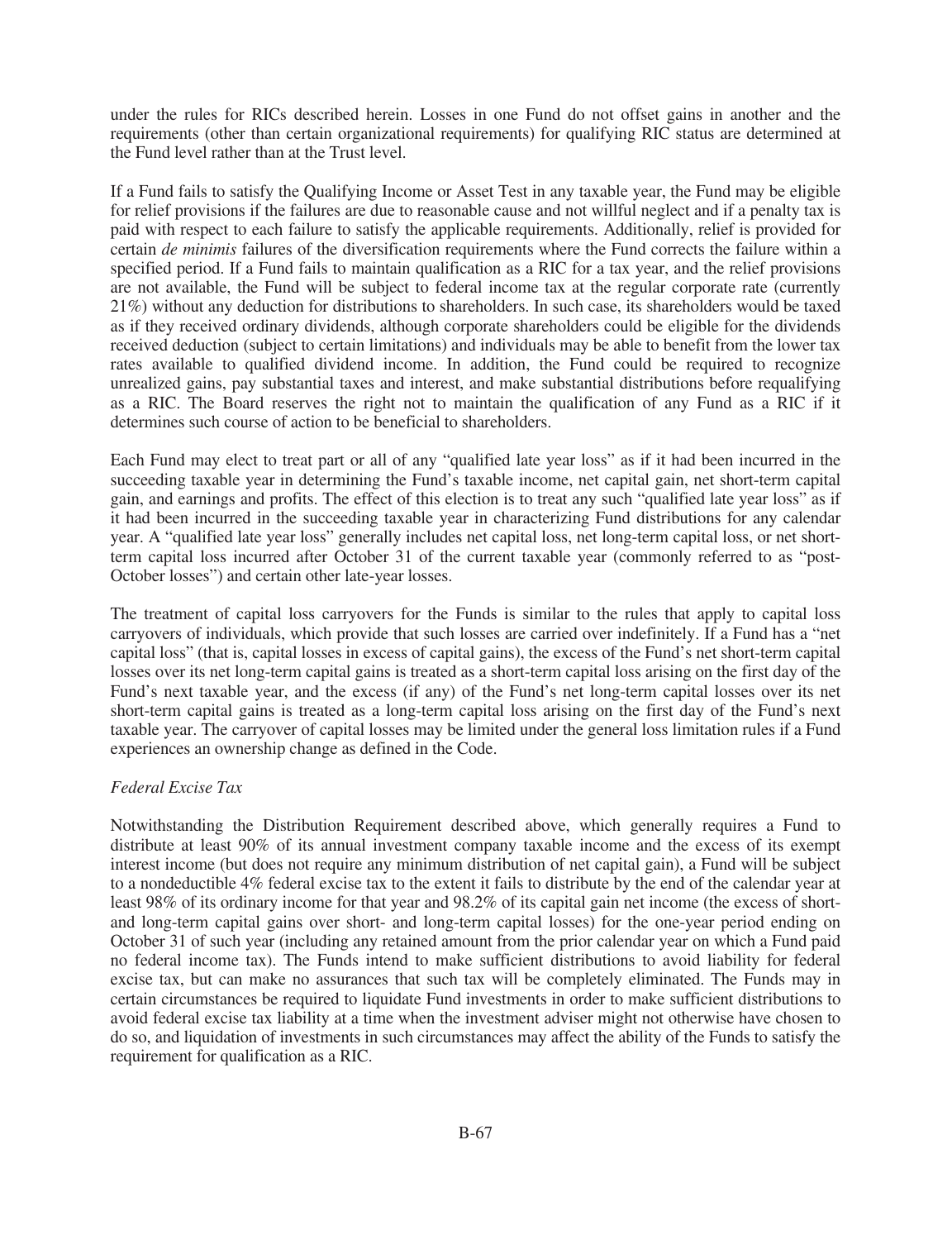### *Distributions to Shareholders*

Each Fund's ordinary income generally consists of interest on investments and dividend income. This income, plus net short-term capital gains, if any, less expenses incurred in the operation of a Fund, constitutes a Fund's net investment income from which dividends may be paid to you.

Distributions of net investment income (other than distributions of exempt-interest dividends) and net short-term capital gains are taxable to shareholders at ordinary income tax rates or at the lower capital gains rates that apply to individuals receiving qualified dividend income, whether you take them in cash or in additional shares. Distributions by the Funds are currently eligible for the reduced maximum tax rate to individuals of 20% (lower rates apply to individuals in lower tax brackets) to the extent that the Funds receive qualified dividend income on the securities they hold and the Funds report the distributions as qualified dividend income.

Qualified dividend income is, in general, dividend income from taxable domestic corporations and certain foreign corporations (e.g., foreign corporations incorporated in a possession of the United States or in certain countries with a comprehensive tax treaty with the United States, or the stock of which is readily tradable on an established securities market in the United States). A dividend will not be treated as qualified dividend income to the extent that: (i) the shareholder has not held the shares on which the dividend was paid for more than 60 days during the 121-day period that begins on the date that is 60 days before the date on which the shares become "ex-dividend" (which is the day on which declared distributions (dividends or capital gains) are deducted from the Fund's assets before it calculates the net asset value) with respect to such dividend, (ii) the Fund has not satisfied similar holding period requirements with respect to the securities it holds that paid the dividends distributed to the shareholder, (iii) the shareholder is under an obligation (whether pursuant to a short sale or otherwise) to make related payments with respect to substantially similar or related property, or (iv) the shareholder elects to treat such dividend as investment income under section  $163(d)(4)(B)$  of the Code. Therefore, if you lend your shares in the Funds, such as pursuant to securities lending arrangement, you may lose the ability to treat dividends (paid while the shares are held by the borrower) as qualified dividend income. Distributions that a Fund receives from an ETF, an underlying fund taxable as a RIC or a REIT will be treated as qualified dividend income only to the extent so reported by such ETF, underlying fund or REIT. Certain of the Funds' investment strategies may limit their ability to make distributions eligible for the reduced rates applicable to qualified dividend income.

Distributions by the Funds of their net short-term capital gains will be taxable as ordinary income. Capital gain distributions consisting of a Fund's net capital gains will be taxable as long-term capital gains for individual shareholders, currently set at a maximum rate of 20%, regardless of the length of time they have held their shares. Distributions from capital gains are generally made after applying any available capital loss carryforwards.

In the case of corporate shareholders of some Funds, a Fund's distributions (other than capital gain distributions) generally qualify for the dividends received deduction to the extent such distributions are so reported and do not exceed the gross amount of qualifying dividends received by such Fund for the year. Generally, and subject to certain limitations (including certain holding period limitations), a dividend will be treated as a qualifying dividend if it has been received from a domestic corporation. In view of the investment policy of the Tax Managed International Equity Fund, it is generally not expected that dividends from domestic corporations will be part of the gross income of the Fund and, accordingly, the distributions by the Fund are unlikely to be eligible for the dividends received deduction for corporate shareholders. In addition, certain of the other Funds' investment strategies may limit their ability to make distributions eligible for the dividends received deduction.

To the extent that a Fund makes a distribution of income received by the Fund in lieu of dividends (a "substitute payment") with respect to securities on loan pursuant to a securities lending transaction, such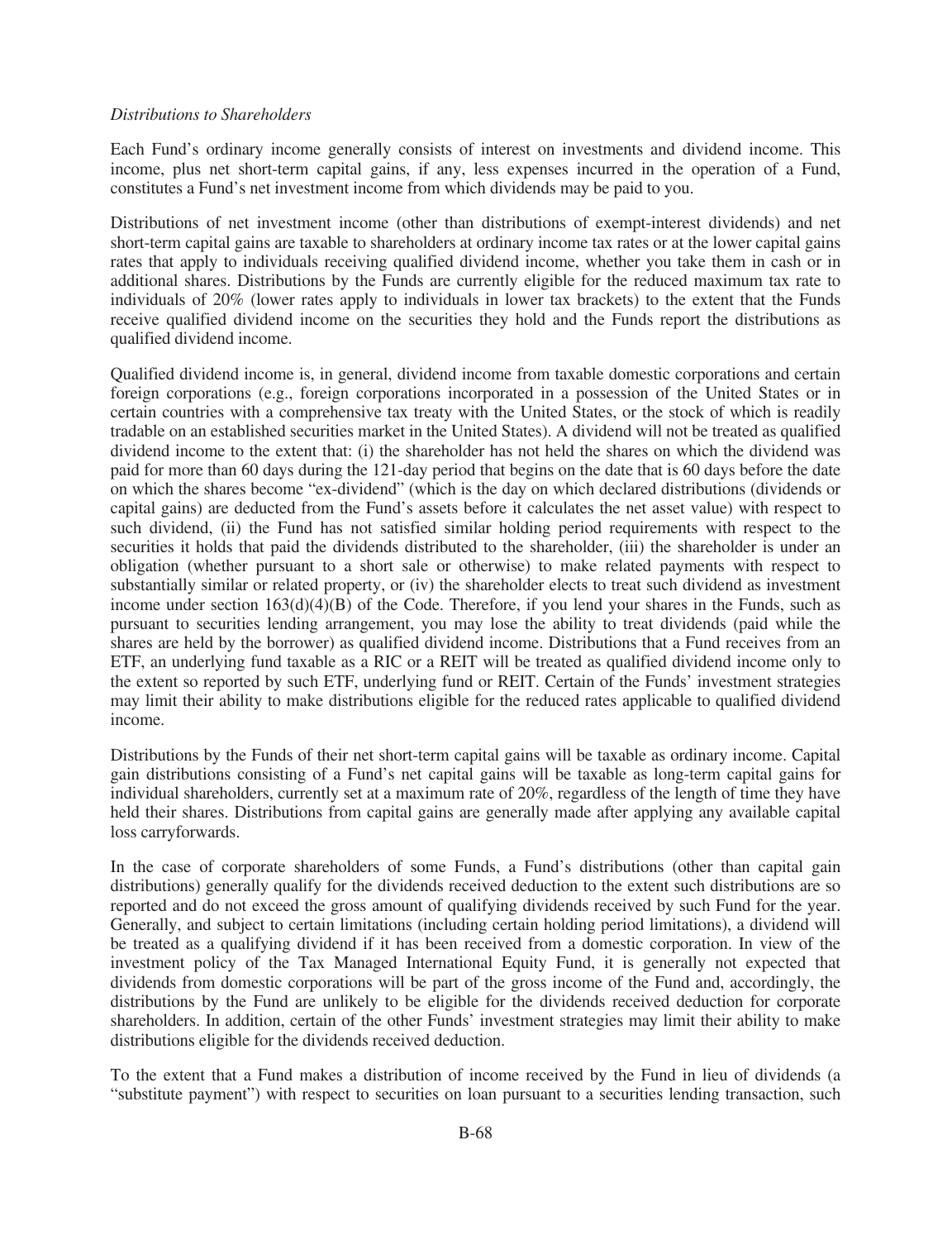income will not constitute qualified dividend income to individual shareholders and will not be eligible for the dividends received deduction for corporate shareholders.

If a Fund's distributions exceed its taxable income and capital gains realized during a taxable year, all or a portion of the distributions made in the same taxable year may be re-characterized as a return of capital to the shareholders. A return of capital distribution will generally not be taxable, but will reduce each shareholder's cost basis in the Fund and result in a higher reported capital gain or lower reported capital loss when those shares on which the distribution was received are sold.

Capital gains distributions are not eligible for the dividends received deduction for corporate shareholders. There is no requirement that a Fund take into consideration any tax implications when implementing its investment strategy. Distributions of any ordinary income and net realized capital gains will be taxable as described above, whether received in shares or in cash. Shareholders who choose to receive distributions in the form of additional shares will have a cost basis for federal income tax purposes in each share so received equal to the NAV of a share on the reinvestment date.

Distributions of capital gain and distributions of net investment income received shortly after the purchase of shares reduce the NAV of a Fund's shares by the amount of the distribution. If you purchase shares just prior to a distribution, the purchase price would reflect the amount of the upcoming distribution. In this case, you are taxed on the distribution even though, as an economic matter, the distribution represents a return of your investment. This is known as "buying a dividend" and should be avoided by taxable investors.

Distributions are generally taxable when received. However, distributions declared in October, November or December to shareholders of record on a date in such a month and paid the following January are taxable as if received on December 31 of the calendar year in which declared. Under this rule, therefore, a shareholder may be taxed in one year on dividends or distributions actually received in January of the following year.

A Fund (or its administrative agent) will inform you of the amount of your ordinary income dividends, qualified dividend income, exempt-interest dividends, and capital gain distributions, if any, and will advise you of their tax status for federal income tax purposes shortly after the close of each calendar year. If you have not held Fund shares for a full year, a Fund may report and distribute to you, as ordinary income, qualified dividend income or capital gain, a percentage of income that is not equal to the actual amount of such income earned during the period of your investment in the Fund.

### *Sales, Exchanges or Redemptions*

Any gain or loss recognized on a sale, exchange, or redemption of shares of a Fund by a shareholder who is not a dealer in securities will generally, for individual shareholders, be treated as a long-term capital gain or loss if the shares have been held for more than twelve months and otherwise will be treated as a short-term capital gain or loss. However, if shares on which a shareholder has received a net capital gain or a tax-exempt interest dividend distribution are subsequently sold, exchanged, or redeemed and such shares have been held for six months or less, any loss recognized will be treated as a long-term capital loss to the extent of the net capital gain distribution or disallowed to the extent of tax-exempt interest dividend distributions. In addition, the loss realized on a sale or other disposition of shares will be disallowed to the extent a shareholder repurchases (or enters into a contract to or option to repurchase) shares within a period of 61 days (beginning 30 days before and ending 30 days after the disposition of the shares). This loss disallowance rule will apply to shares received through the reinvestment of dividends during the 61-day period. For tax purposes, an exchange of Fund shares for shares of a different fund is the same as a sale.

Each Fund (or its administrative agent) must report to the Internal Revenue Service ("IRS") and furnish to its shareholders cost basis information for purchases of Fund shares. Each Fund is also required to report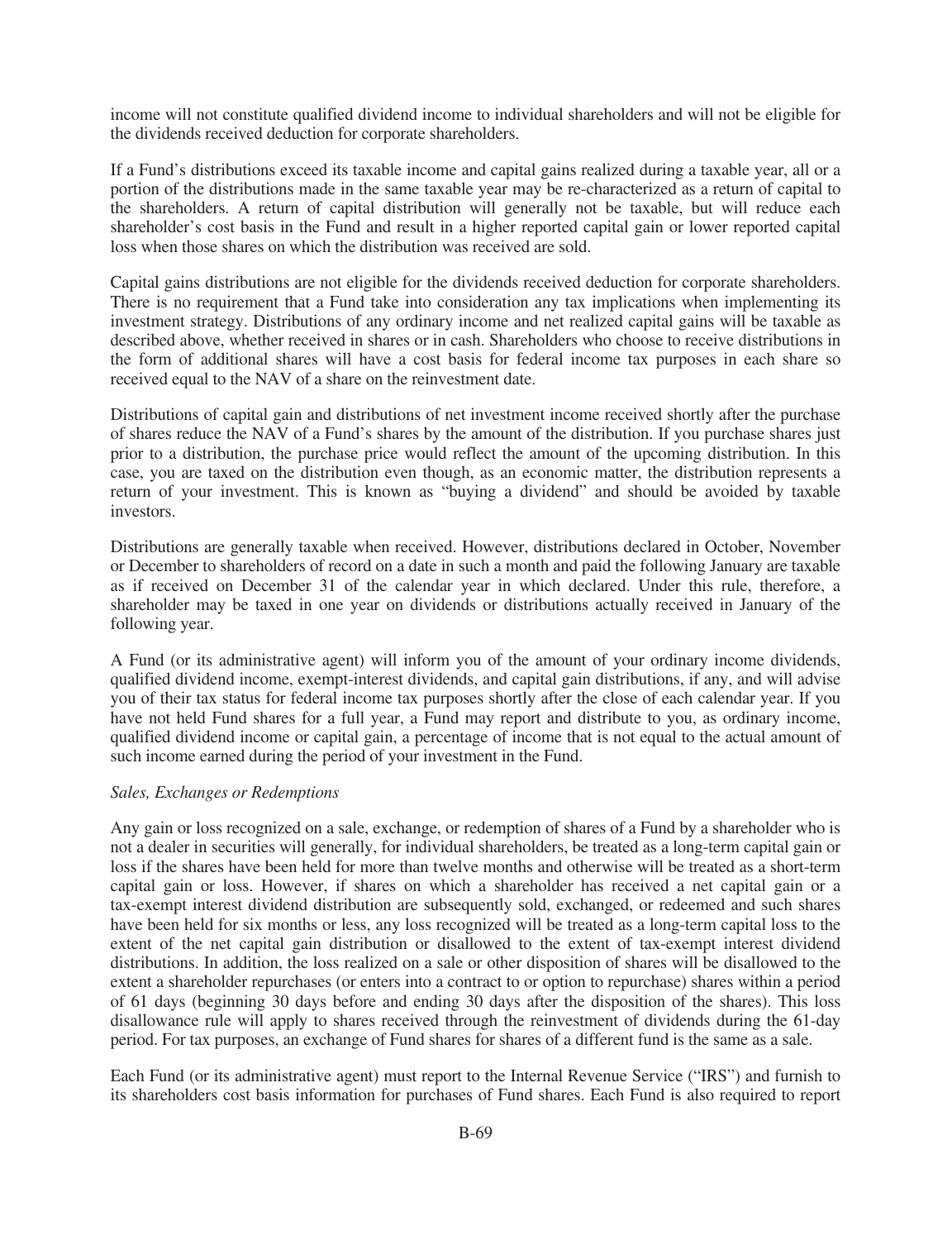whether these shares had a short-term or long-term holding period. For each sale of Fund shares, a Fund will permit shareholders to elect from among several IRS-accepted cost basis methods, including the average cost basis method. In the absence of an election, a Fund will use the default cost basis method which, if applicable, will be provided to you by your financial adviser in a separate communication. The cost basis method elected by the Fund shareholder (or the cost basis method applied by default) for each sale of Fund shares may not be changed after the settlement date of each such sale of Fund shares. Fund shareholders should consult with their tax advisors to determine the best IRS-accepted cost basis method for their tax situation and to obtain more information about how the cost basis reporting law applies to them. Shareholders also should carefully review the cost basis information provided to them by the Funds and make any additional basis, holding period or other adjustments that are required when reporting these amounts on their federal income tax returns.

U.S. individuals with income exceeding \$200,000 (\$250,000 if married and filing jointly) are subject to a 3.8% tax on their "net investment income," including interest, dividends, and capital gains (including capital gains realized on the sale or exchange of shares of the Fund).

### *Backup Withholding*

Pursuant to the backup withholding provisions of the Code, distributions of any taxable income and capital gains and proceeds from the redemption of Fund shares may be subject to withholding of federal income tax at the rate of 24% in the case of a non-exempt shareholder who: (1) has failed to provide a correct taxpayer identification number (usually the shareholder's social security number); (2) is subject to back-up withholding by the IRS for failure to properly report payments of interest or dividends; (3) has failed to provide the Fund with the certifications required by the IRS to document that the shareholder is not subject to back-up withholding; or (4) has failed to certify that he or she is a U.S. person (including a U.S. resident alien). If the withholding provisions are applicable, any such distributions and proceeds, whether taken in cash or reinvested in additional shares, will be reduced by the amounts required to be withheld. Corporate and other exempt shareholders should provide the Funds with their taxpayer identification numbers or certify their exempt status in order to avoid possible erroneous application of backup withholding. Backup withholding is not an additional tax and any amounts withheld may be credited against a shareholder's ultimate federal tax liability if proper documentation is provided. The Funds reserve the right to refuse to open an account for any person failing to provide a certified taxpayer identification number.

### *Foreign Taxes*

Each Fund may invest in foreign securities and therefore may be subject to foreign withholding taxes on dividends and interest earned with respect to securities of foreign corporations. Tax conventions between certain countries and the U.S. may reduce or eliminate these taxes. Foreign countries generally do not impose taxes on capital gains with respect to investments by foreign investors.

If more than 50% in value of the total assets of a Fund at the end of its fiscal year is invested in stock or securities of foreign corporations, the Fund may elect to pass through to its shareholders the pro rata share of all foreign income taxes paid by the Fund, subject to certain exceptions. If this election is made, shareholders will be (i) required to include in their gross income their pro rata share of the Fund's foreign source income (including any foreign income taxes paid by the Fund) and must treat the amounts so included as if the shareholder had paid the foreign tax directly. The shareholder is then entitled either to deduct their share of such foreign taxes in computing their taxable income or to claim a credit for such taxes against their U.S. income tax, subject to certain limitations under the Code, including certain holding period requirements. In this case, shareholders will be informed in writing by the Fund at the end of each calendar year regarding the availability of any credits on and the amount of foreign source income (including or excluding foreign income taxes paid by the Fund) to be included in their income tax returns. If not more than 50% in value of the Fund's total assets at the end of its fiscal year is invested in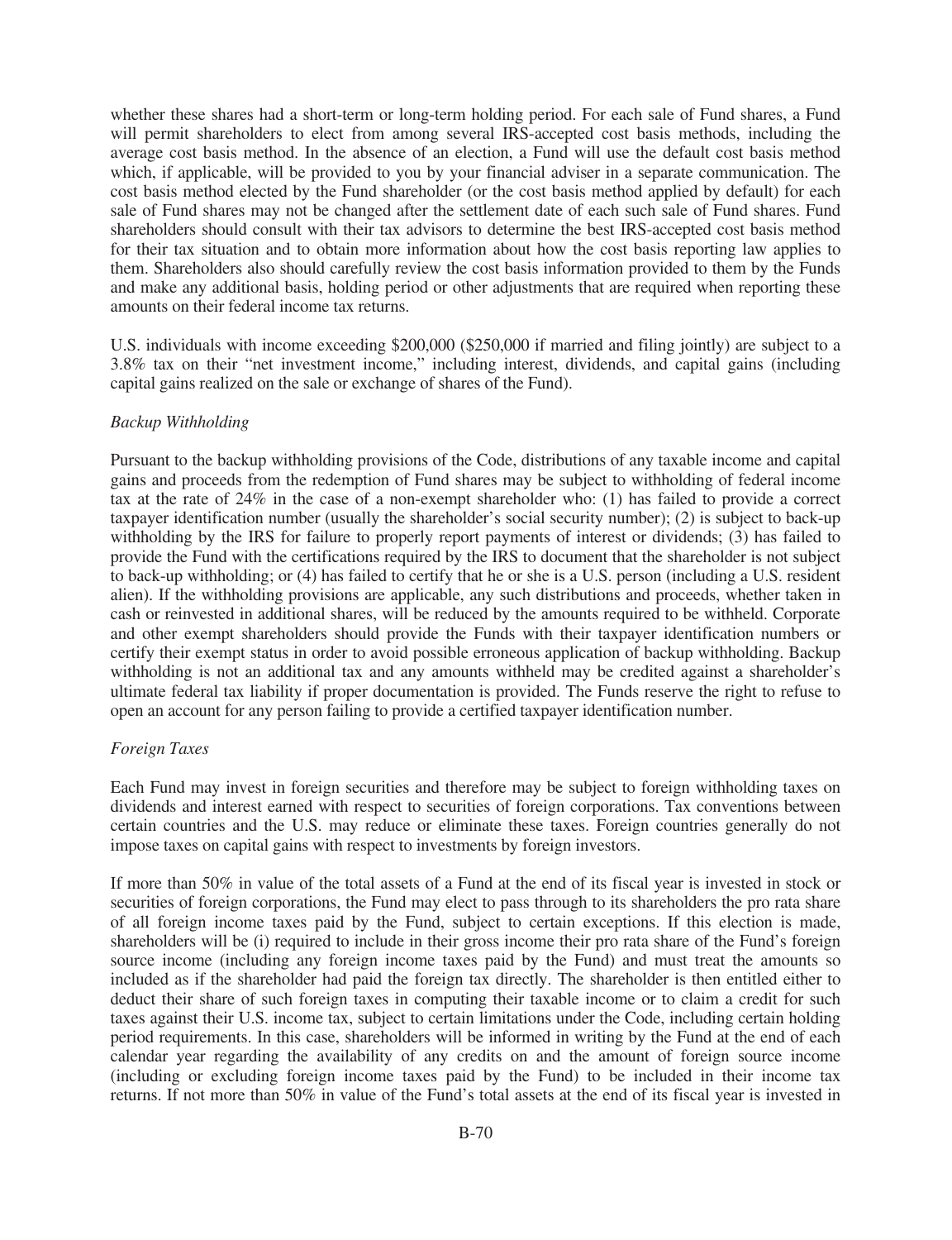stock or securities of foreign corporations, the Fund will not be entitled under the Code to pass through to its shareholders their pro rata share of the foreign taxes paid by the Fund, subject to certain exceptions. In this case, these taxes will be taken as a deduction by the Fund.

A shareholder's ability to claim a foreign tax credit or deduction in respect of foreign taxes paid by a Fund may be subject to certain limitations imposed by the Code, which may result in a shareholder not receiving a full credit or deduction (if any) for the amount of such taxes. In particular, shareholders must hold their Fund shares (without protection from risk of loss) on the ex-dividend date and for at least 15 additional days during the 30-day period surrounding the ex-dividend date to be eligible to claim a foreign tax credit with respect to a given dividend. Shareholders who do not itemize on their federal income tax returns may claim a credit (but no deduction) for such foreign taxes. Even if a Fund were eligible to make such an election for a given year, it may determine not to do so. Shareholders that are not subject to U.S. federal income tax, and those who invest in a Fund through tax-advantaged accounts (including those who invest through individual retirement accounts or other tax-advantaged retirement plans), generally will receive no benefit from any tax credit or deduction passed through by a Fund.

Under certain circumstances, if a Fund receives a refund of foreign taxes paid in respect of a prior year, the value of Fund shares could be affected or any foreign tax credits or deductions passed through to shareholders in respect of the Fund's foreign taxes for the current year could be reduced.

## *Tax Treatment of Complex Securities*

The Funds may invest in complex securities and these investments may be subject to numerous special and complex rules that will determine the character and timing of recognition of the income received in connection therewith by the Fund. These rules could affect a Fund's ability to qualify as a RIC, affect whether gains and losses recognized by the Fund are treated as ordinary income or capital gain, accelerate the recognition of income to the Fund and/or defer the Fund's ability to recognize losses, and, in limited cases, subject the Fund to federal income tax on income from certain of its foreign securities. In turn, these rules may affect the amount, timing or character of the income distributed to you by the Fund. To the extent a Fund invests in an underlying fund that is taxable as a RIC, the following discussion regarding the tax treatment of complex securities will also apply to the underlying funds that also invest in such complex securities and investments.

Any security or other position entered into or held by a Fund that substantially diminishes the Fund's risk of loss from any other position held by the Fund may constitute a "straddle" for federal income tax purposes. In general, straddles are subject to certain rules that may affect the amount, character and timing of a Fund's gains and losses with respect to straddle positions by requiring, among other things, that the loss realized on disposition of one position of a straddle be deferred until gain is realized on disposition of the offsetting position; that the Fund's holding period in certain straddle positions not begin until the straddle is terminated (possibly resulting in the gain being treated as short–term capital gain rather than long–term capital gain); and that losses recognized with respect to certain straddle positions, which would otherwise constitute short–term capital losses, be treated as long–term capital losses. Different elections are available to the Fund that may mitigate the effects of the straddle rules.

If a Fund enters into a "constructive sale" of any appreciated financial position in its portfolio, the Fund will be treated as if it had sold and immediately repurchased the property and must recognize gain (but not loss) with respect to that position. A constructive sale of an appreciated financial position occurs when a Fund enters into certain offsetting transactions with respect to the same or substantially identical property, including, but not limited to: (i) a short sale; (ii) an offsetting notional principal contract; (iii) a futures or forward contract; or (iv) other transactions identified in future Treasury Regulations. The character of the gain from constructive sales will depend upon the Fund's holding period in the appreciated financial position. Losses realized from a sale of a position that was previously the subject of a constructive sale will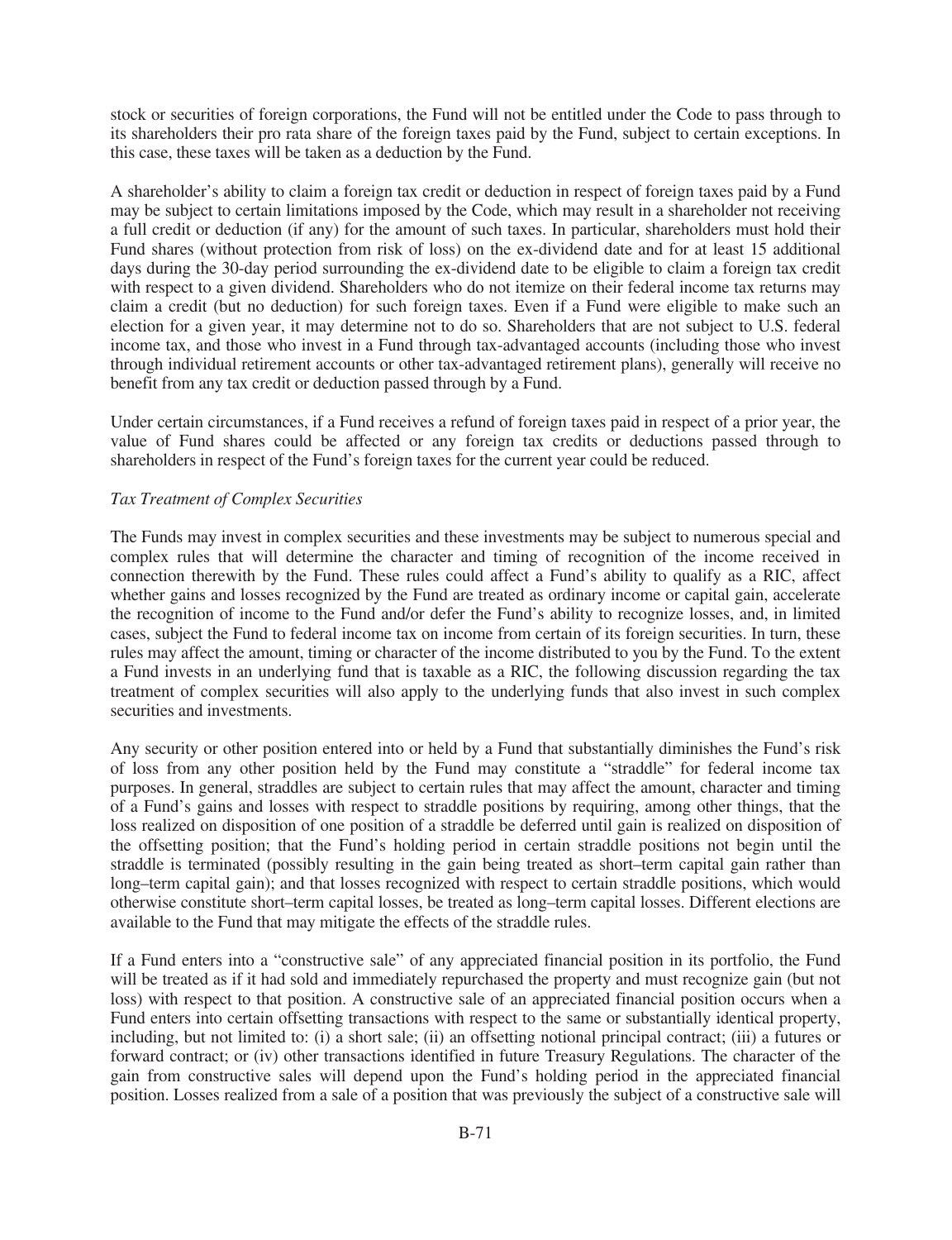be recognized when the position is subsequently disposed of. The character of such losses will depend upon a Fund's holding period in the position beginning with the date the constructive sale was deemed to have occurred and the application of various loss deferral provisions in the Code. Constructive sale treatment does not apply to certain closed transactions, including if such a transaction is closed on or before the 30th day after the close of a Fund's taxable year and the Fund holds the appreciated financial position unhedged throughout the 60-day period beginning with the day such transaction was closed.

All or a portion of any loss realized upon a taxable disposition of securities held by the Fund will be disallowed under the Code's "wash sale" rule if other substantially identical securities are purchased, including by means of dividend reinvestment, within 30 days before or after the disposition. In such a case, the basis of the newly purchased securities will be adjusted to reflect the disallowed loss.

Section 988 of the Code contains special tax rules applicable to certain foreign currency transactions that may affect the amount, timing and character of income, gain or loss recognized by each Fund. Under these rules, foreign exchange gain or loss realized with respect to debt securities and certain foreign currency forward contracts is treated as ordinary income or loss. Some part of a Fund's gain or loss on the sale or other disposition of shares of a foreign corporation may, because of changes in foreign currency exchange rates, be treated as ordinary income or loss under Section 988 of the Code rather than as capital gain or loss. These provisions also may require a Fund to mark-to-market certain types of positions in its portfolio (i.e., treat them as if they were closed out) which may cause the Fund to recognize income without receiving cash with which to make distributions in amounts necessary to satisfy the distribution requirements and for avoiding the excise tax described above. The Funds intend to monitor their transactions, intend to make the appropriate tax elections, and intend to make the appropriate entries in their books and records when they acquire any foreign currency or forward any foreign currency contract in order to mitigate the effect of these rules so as to prevent disqualification of a Fund as a RIC and minimize the imposition of income and excise taxes.

If a Fund owns shares in certain foreign investment entities, referred to as "passive foreign investment companies" or "PFICs," the Fund will generally be subject to one of the following special tax regimes: (i) the Fund may be liable for U.S. federal income tax, and an additional interest charge, on a portion of any "excess distribution" from such foreign entity or any gain from the disposition of such shares, even if the entire distribution or gain is paid out by the Fund as a dividend to its shareholders; (ii) if the Fund were able and elected to treat a PFIC as a "qualified electing fund" or "QEF," the Fund would be required each year to include in income, and distribute to shareholders in accordance with the distribution requirements set forth above, the Fund's pro rata share of the ordinary earnings and net capital gains of the PFIC, whether or not such earnings or gains are distributed to the Fund; or (iii) the Fund may be entitled to mark-to-market annually shares of the PFIC, and in such event would be required to distribute to shareholders any such mark-to-market gains in accordance with the distribution requirements set forth above. A Fund may have to distribute to its shareholders certain "phantom" income and gain the Fund accrues with respect to its investment in a PFIC in order to satisfy the Fund's distribution requirement and to avoid imposition of the 4% excise tax described above. A Fund will make the appropriate tax elections, if possible, and take any additional steps that are necessary to mitigate the effect of these rules. Amounts included in income each year by a Fund arising from a QEF election, will be "qualifying income" under the Qualifying Income Test (as described above) even if not distributed to the Fund, if the Fund derives such income from its business of investing in stock, securities or currencies.

A Fund may invest in REITs. Investments in REIT equity securities may require the Fund to accrue and distribute income not yet received. To generate sufficient cash to make the requisite distributions, the Fund may be required to sell securities in its portfolio (including when it is not advantageous to do so) that it otherwise would have continued to hold. A Fund's investments in REIT equity securities may at other times result in the Fund's receipt of cash in excess of the REIT's earnings; if the Fund distributes these amounts, these distributions could constitute a return of capital to the Fund's shareholders for federal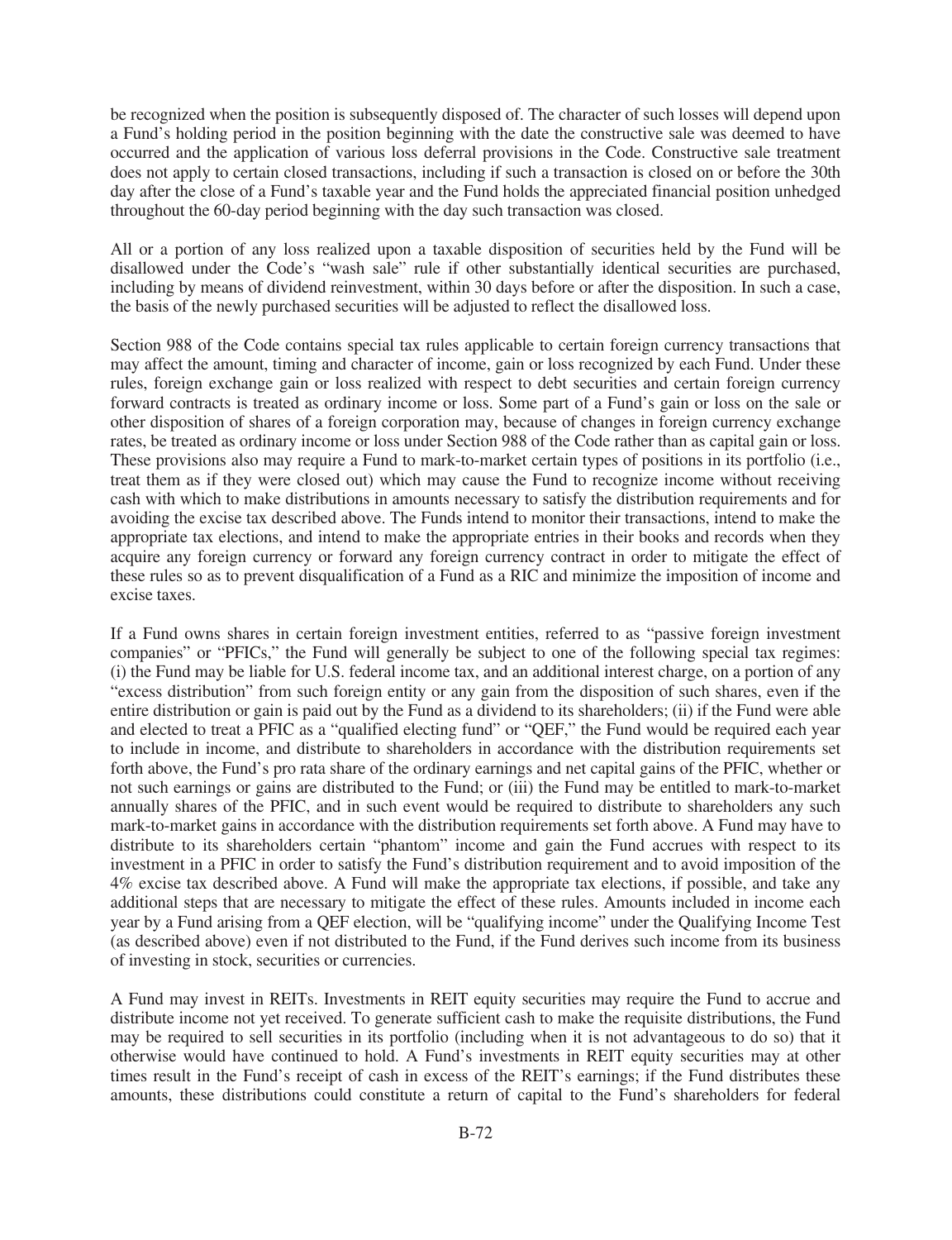income tax purposes. Dividends paid by a REIT, other than capital gain distributions, will be taxable as ordinary income up to the amount of the REIT's current and accumulated earnings and profits. Capital gain dividends paid by a REIT to a Fund will be treated as long-term capital gains by the Fund and, in turn, may be distributed by the Fund to its shareholders as a capital gain distribution. Dividends received by a Fund from a REIT generally will not constitute qualified dividend income and will not qualify for the dividends received deduction. If a REIT is operated in a manner such that it fails to qualify as a REIT, an investment in the REIT would become subject to double taxation, meaning the taxable income of the REIT would be subject to federal income tax at the regular corporate rate without any deduction for dividends paid to shareholders and the dividends would be taxable to shareholders as ordinary income (or possibly as qualified dividend income) to the extent of the REIT's current and accumulated earnings and profits.

"Qualified REIT dividends" (i.e., ordinary REIT dividends other than capital gain dividends and portions of REIT dividends designated as qualified dividend income eligible for capital gain tax rates) are eligible for a 20% deduction by non-corporate taxpayers. This deduction, if allowed in full, equates to a maximum effective tax rate of 29.6% (37% top rate applied to income after 20% deduction). Distributions by a Fund to its shareholders that are attributable to qualified REIT dividends received by the Fund and which the Fund properly reports as "section 199A dividends," are treated as "qualified REIT dividends" in the hands of non-corporate shareholders. A section 199A dividend is treated as a qualified REIT dividend only if the shareholder receiving such dividend holds the dividend-paying RIC shares for at least 46 days of the 91-day period beginning 45 days before the shares become ex-dividend, and is not under an obligation to make related payments with respect to a position in substantially similar or related property. A Fund is permitted to report such part of its dividends as section 199A dividends as are eligible, but is not required to do so.

REITs in which a Fund invests often do not provide complete and final tax information to the Funds until after the time that the Funds issue a tax reporting statement. As a result, a Fund may at times find it necessary to reclassify the amount and character of its distributions to you after it issues your tax reporting statement. When such reclassification is necessary, a Fund (or its administrative agent) will send you a corrected, final Form 1099-DIV to reflect the reclassified information. If you receive a corrected Form 1099-DIV, use the information on this corrected form, and not the information on the previously issued tax reporting statement, in completing your tax returns.

#### *Non-U.S. Investors*

Any non-U.S. investors in the Funds may be subject to U.S. withholding and estate tax and are encouraged to consult their tax advisors prior to investing in the Funds. Foreign shareholders (i.e., nonresident alien individuals and foreign corporations, partnerships, trusts and estates) are generally subject to U.S. withholding tax at a 30% rate (or a lower treaty rate) on distributions derived from taxable ordinary income. A Fund may, under certain circumstances, report all or a portion of a dividend as an "interest-related dividend" or a "short-term capital gain dividend," which would generally be exempt from this 30% U.S. withholding tax, provided certain other requirements are met. Short-term capital gain dividends received by a nonresident alien individual who is present in the U.S. for a period or periods aggregating 183 days or more during the taxable year are not exempt from this 30% withholding tax. Gains realized by foreign shareholders from the sale or other disposition of shares of a Fund generally are not subject to U.S. taxation, unless the recipient is an individual who is physically present in the U.S. for 183 days or more per year. Foreign shareholders who fail to provide an applicable IRS form may be subject to backup withholding on certain payments from a Fund. Backup withholding will not be applied to payments that are subject to the 30% (or lower applicable treaty rate) withholding tax described in this paragraph. Different tax consequences may result if the foreign shareholder is engaged in a trade or business within the United States. In addition, the tax consequences to a foreign shareholder entitled to claim the benefits of a tax treaty may be different than those described above.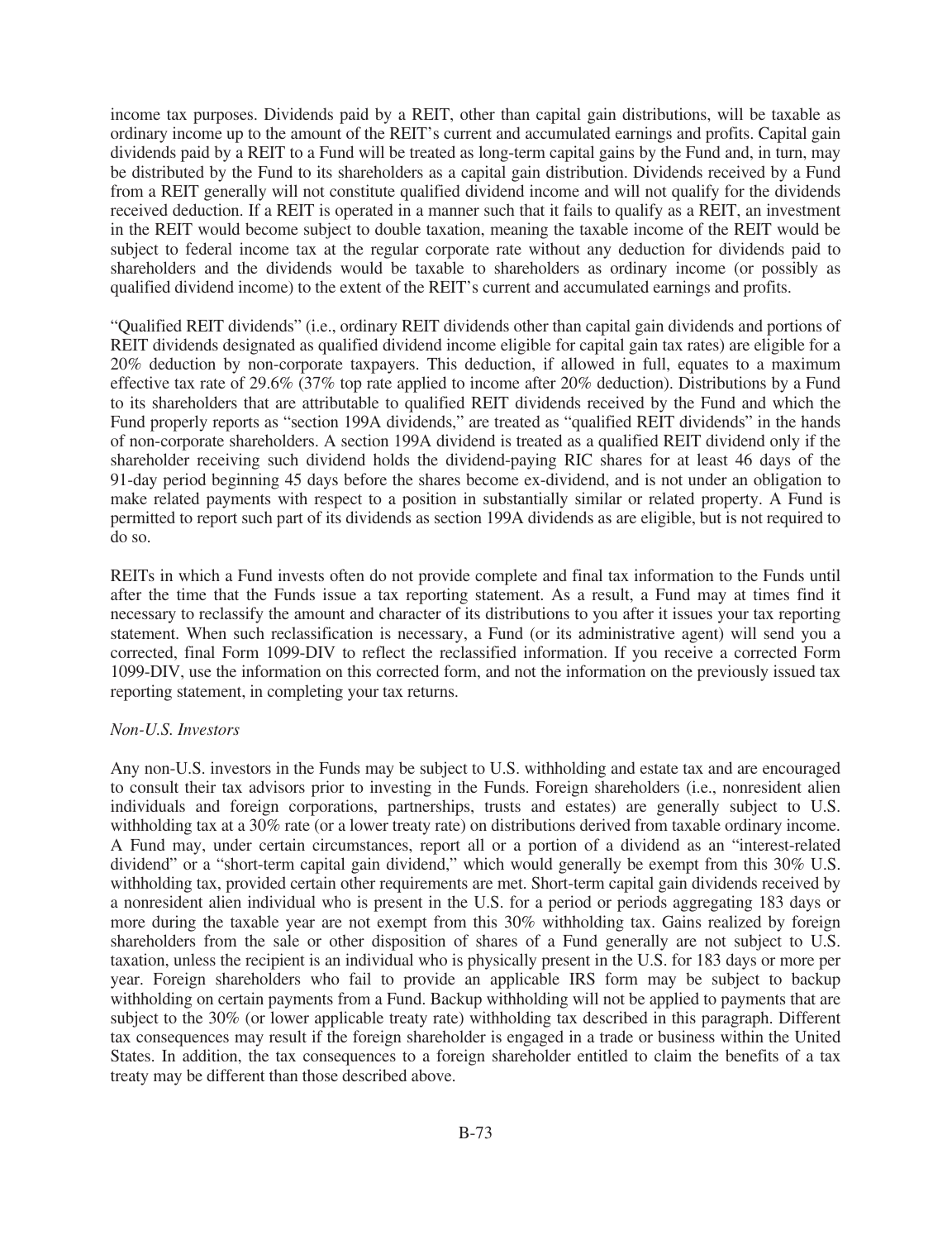Under legislation generally known as "FATCA" (the Foreign Account Tax Compliance Act), the Funds are required to withhold 30% of certain ordinary dividends they pay to shareholders that fail to meet prescribed information reporting or certification requirements. In general, no such withholding will be required with respect to a U.S. person or non-U.S. person that timely provides the certifications required by a Fund or its agent on a valid IRS Form W-9 or applicable series of IRS Form W-8, respectively. Shareholders potentially subject to withholding include foreign financial institutions ("FFIs"), such as non-U.S. investment funds, and non-financial foreign entities ("NFFEs"). To avoid withholding under FATCA, an FFI generally must enter into an information sharing agreement with the IRS in which it agrees to report certain identifying information (including name, address, and taxpayer identification number) with respect to its U.S. account holders (which, in the case of an entity shareholder, may include its direct and indirect U.S. owners), and an NFFE generally must identify and provide other required information to the fund or other withholding agent regarding its U.S. owners, if any. Such non-U.S. shareholders also may fall into certain exempt, excepted or deemed compliant categories as established by regulations and other guidance. A non-U.S. shareholder resident or doing business in a country that has entered into an intergovernmental agreement with the U.S. to implement FATCA will be exempt from FATCA withholding provided that the shareholder and the applicable foreign government comply with the terms of the agreement.

A non-U.S. entity that invests in a Fund will need to provide such Fund with documentation properly certifying the entity's status under FATCA in order to avoid FATCA withholding. Non-U.S. investors in the Funds should consult their tax advisors in this regard.

#### *Tax Shelter Reporting Obligations*

Under U.S. Treasury regulations, generally, if a shareholder recognizes a loss of \$2 million or more for an individual shareholder or \$10 million or more for a corporate shareholder, the shareholder must file with the IRS a disclosure statement on Form 8886. Direct shareholders of portfolio securities are in many cases excepted from this reporting requirement, but under current guidance, shareholders of RICs are not excepted. Future guidance may extend the current exception from this reporting requirement to shareholders of most or all RICs. The fact that a loss is reportable under these regulations does not affect the legal determination of whether the taxpayer's treatment of the loss is proper. Shareholders should consult their tax advisors to determine the applicability of these regulations in light of their individual circumstances.

#### *Tax-Exempt Shareholders*

Certain tax-exempt shareholders, including qualified pension plans, individual retirement accounts, salary deferral arrangements, 401(k)s, and other tax-exempt entities, generally are exempt from federal income taxation except with respect to their unrelated business taxable income ("UBTI"). Tax-exempt entities are not permitted to offset losses from one trade or business against the income or gain of another trade or business. Certain net losses incurred prior to January 1, 2018 are permitted to offset gain and income created by an unrelated trade or business, if otherwise available. Under current law, the Funds generally serve to block UBTI from being realized by their tax-exempt shareholders. However, notwithstanding the foregoing, the tax-exempt shareholder could realize UBTI by virtue of an investment in a Fund where, for example: (i) the Fund invests in residual interests of Real Estate Mortgage Investment Conduits ("REMICs"), (ii) the Fund invests in a REIT that is a taxable mortgage pool ("TMP") or that has a subsidiary that is a TMP or that invests in the residual interest of a REMIC, or (iii) shares in the Fund constitute debt-financed property in the hands of the tax-exempt shareholder within the meaning of section 514(b) of the Code. Charitable remainder trusts are subject to special rules and should consult their tax advisor. The IRS has issued guidance with respect to these issues and prospective shareholders, especially charitable remainder trusts, are strongly encouraged to consult their tax advisors regarding these issues.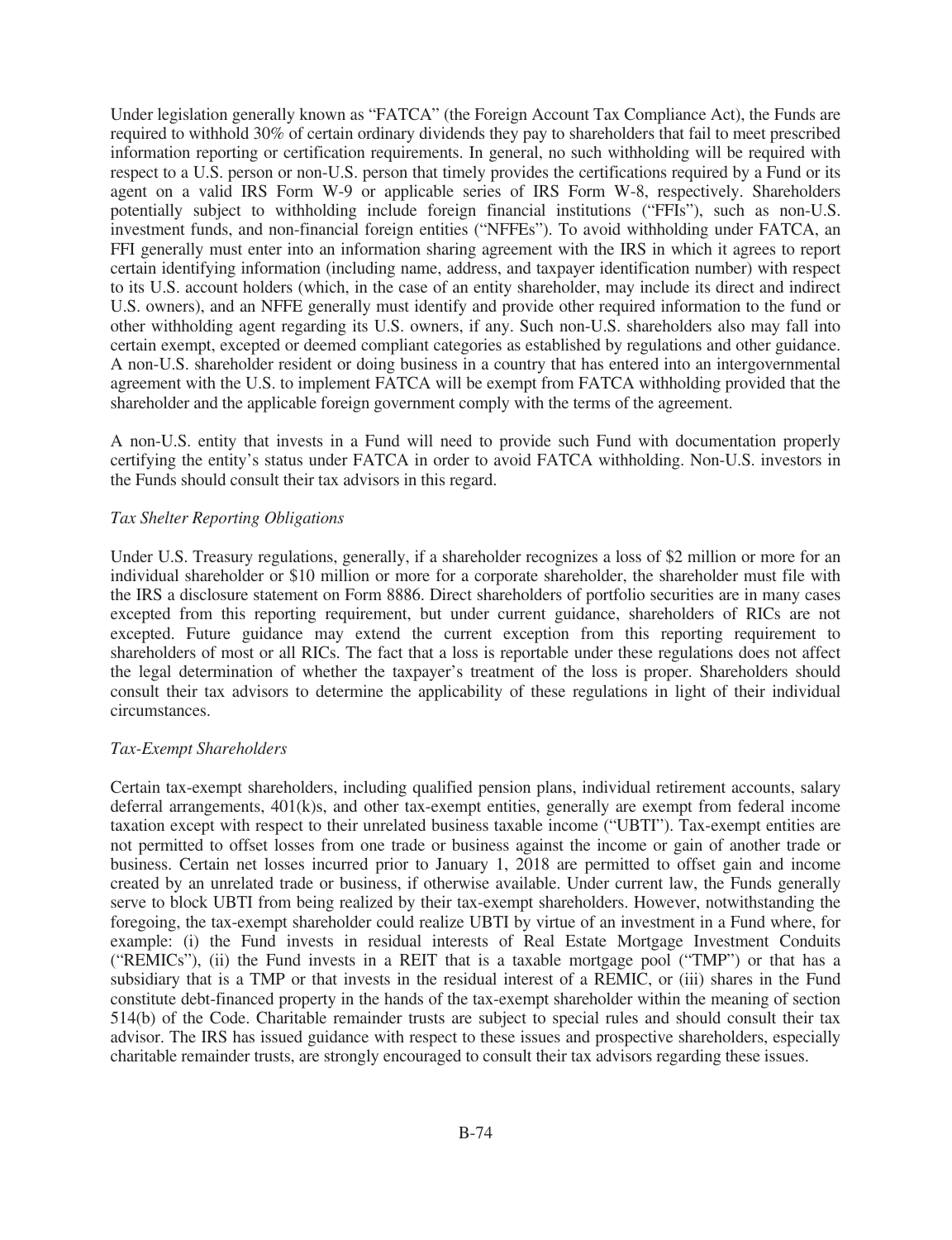The Funds' shares held in a tax-qualified retirement account will generally not be subject to federal taxation on income and capital gains distributions from a Fund until a shareholder begins receiving payments from their retirement account.

#### *State Taxes*

Depending upon state and local law, distributions by a Fund to its shareholders and the ownership of such shares may be subject to state and local taxes. Rules of state and local taxation of dividend and capital gains distributions from RICs often differ from the rules for federal income taxation described above. It is expected that a Fund will not be liable for any corporate excise, income or franchise tax in Delaware if it qualifies as a RIC for federal income tax purposes.

The foregoing discussion regarding federal and state income taxation is for general information only. It is based on tax laws and regulations as in effect on the date of this SAI and is subject to change by legislative or administrative action. Shareholders should consult their tax advisor concerning the federal, state, local, and foreign tax consequences of an investment in a Fund.

## **DISTRIBUTOR**

ALPS Distributors, Inc. ("ALPS Distributors"), 1290 Broadway, Suite 1100, Denver Colorado 80203, acts as principal underwriter in a continuous public offering of the Funds' shares. Pursuant to a distribution agreement (the "Distribution Agreement") between ALPS Distributors and the Trust, on behalf of the Funds, ALPS Distributors acts as the Trust's principal underwriter and distributor (the "Distributor") and provides certain administration services and promotes and arranges for the sale of the Funds' shares. ALPS Distributors is a registered broker-dealer under the Securities Exchange Act of 1934 and is a member of the Financial Industry Regulatory Authority.

After its two year initial term, the Distribution Agreement between the Trust and ALPS Distributors continues in effect only if such continuance is specifically approved at least annually by the Board or the vote of a majority of each Fund's outstanding voting securities and, in either case, by a majority of the Independent Trustees. The Distribution Agreement is terminable without penalty by the Trust on behalf of the Funds on a 60-day written notice when authorized by a majority vote of the Fund's shareholders or by a vote of a majority of the Board, including a majority of the Independent Trustees, or by ALPS Distributors on a 180-day written notice, and will automatically terminate in the event of its "assignment" (as defined in the 1940 Act).

## **FINANCIAL STATEMENTS**

Investors in the Funds will be informed of each Fund's progress through periodic reports. Financial statements certified by an independent registered public accounting firm will be submitted to shareholders at least annually.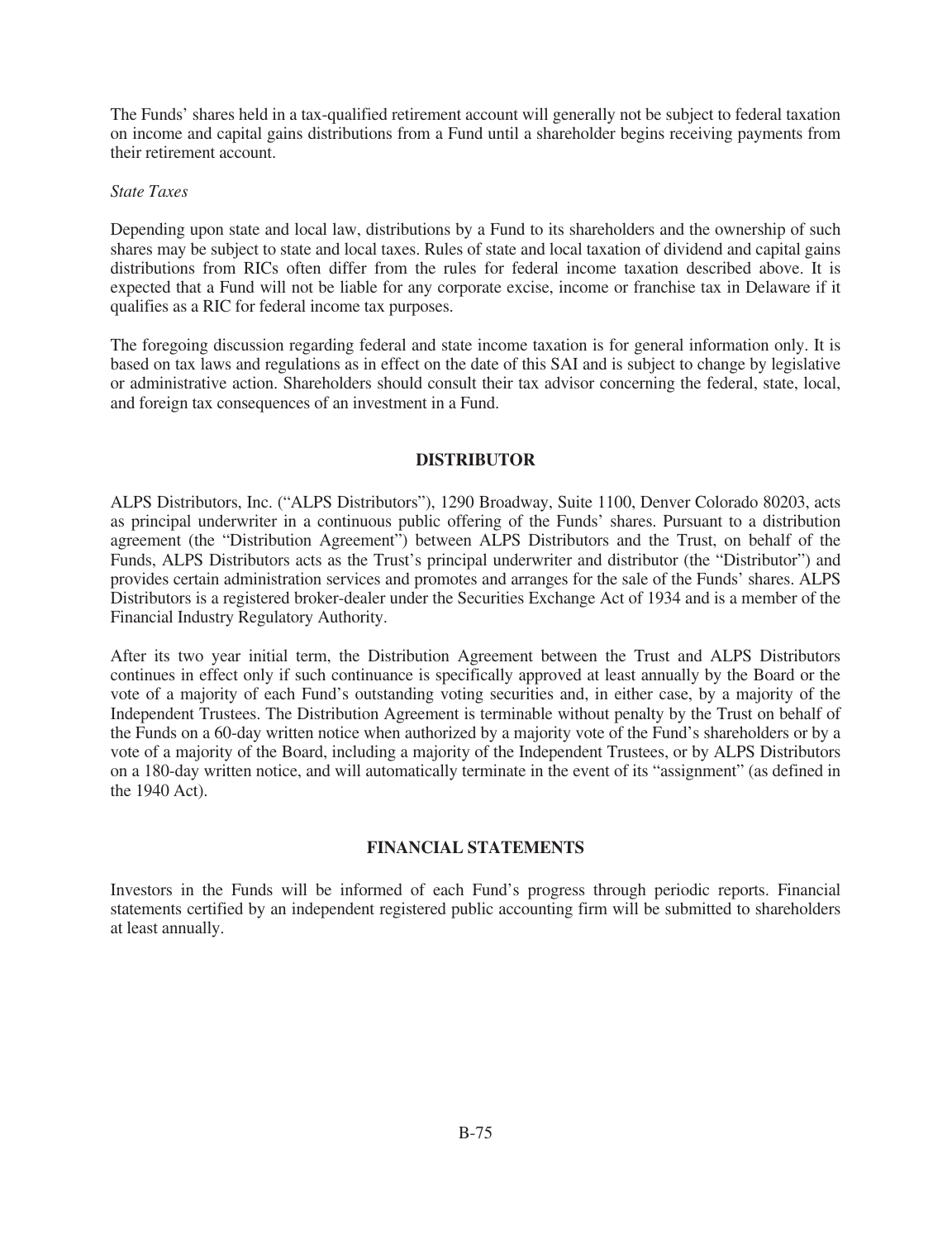## **APPENDIX A**

# **PROXY VOTING POLICIES**

The following information is a summary of the proxy voting guidelines for the Adviser and Parametric.

**OLIVE STREET INVESTMENT ADVISERS, LLC (the "Adviser")**

**PARAMETRIC PORTFOLIO ASSOCIATES LLC ("Parametric")**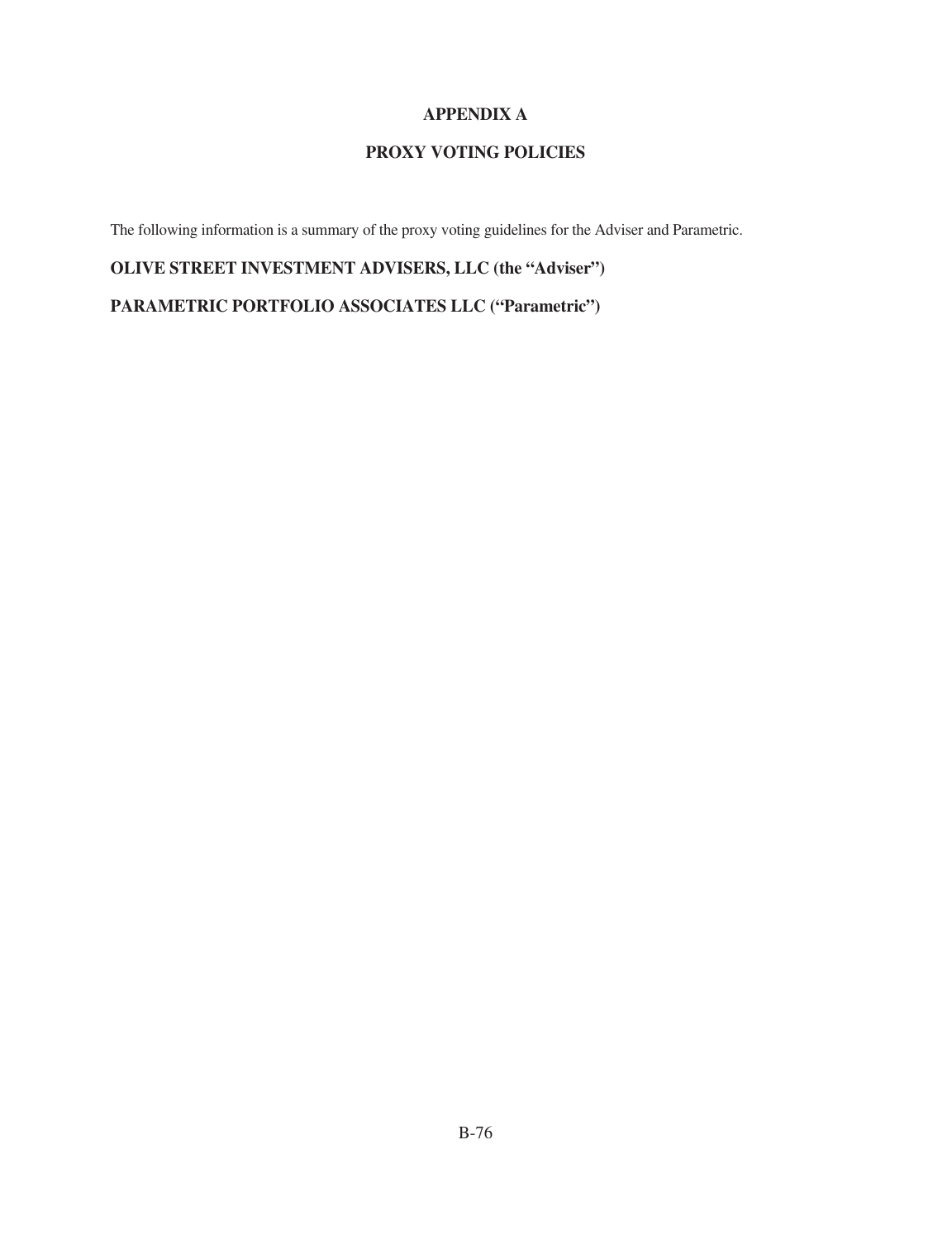# **I. BACKGROUND**

In accordance with Rule 206(4)-6 under the Investment Advisers Act of 1940 (the "Advisers Act"), each registered investment adviser should adopt and implement written policies and procedures reasonably designed to ensure that it is voting proxies in the best interest of its clients, describe how material conflicts that arise between the investment adviser and clients are resolved, disclose how clients may obtain information on how the investment adviser voted proxies, and describe its proxy voting procedures and furnish a copy of such upon request. Furthermore, Rule 204-2 requires certain books and records related to proxy voting to be maintained by the investment adviser.

# **II. POLICY**

The Adviser has contractually delegated the Funds' proxy voting authority to Parametric Portfolio Associates LLC ("Parametric"). The Adviser's Chief Compliance Officer, or his or her designee, monitors proxy voting guidelines and performs an annual review of each Fund's proxy voting program to confirm that review, monitoring, and filing processes are satisfied. The Adviser will review Parametric's proxy voting guidelines to ensure that they meet the standards set forth from time to time by the SEC. The Adviser will report to the Board as necessary regarding the compliance of the Adviser's proxy voting guidelines and Parametric's proxy voting guidelines with such SEC standards, including the procedures that the Adviser and Parametric use when a vote presents a conflict between the interest of Fund shareholders and those of the Adviser or Parametric, respectively. Parametric shall report to the Adviser on a regular basis, but not less than annually, any conflicts of interest that arose from proxy votes and how such conflicts were resolved. The Adviser shall provide such reports to the Board and will report to the Board at least annually on any conflicts of interest that arose from its own proxy votes and how such conflicts were resolved.

Though unanticipated, the Adviser, in certain instances, may be required to vote proxies of Funds' portfolio holdings instead of Parametric. For such instances, the Adviser has delegated to Edward Jones the function of ensuring proxies for which the Adviser is responsible are voted in the best interest of the Funds' shareholders and in accordance with the guidelines and procedures adopted by Edward Jones. Edward Jones utilizes the services of an independent, unaffiliated third-party proxy voting service in the administration of this function.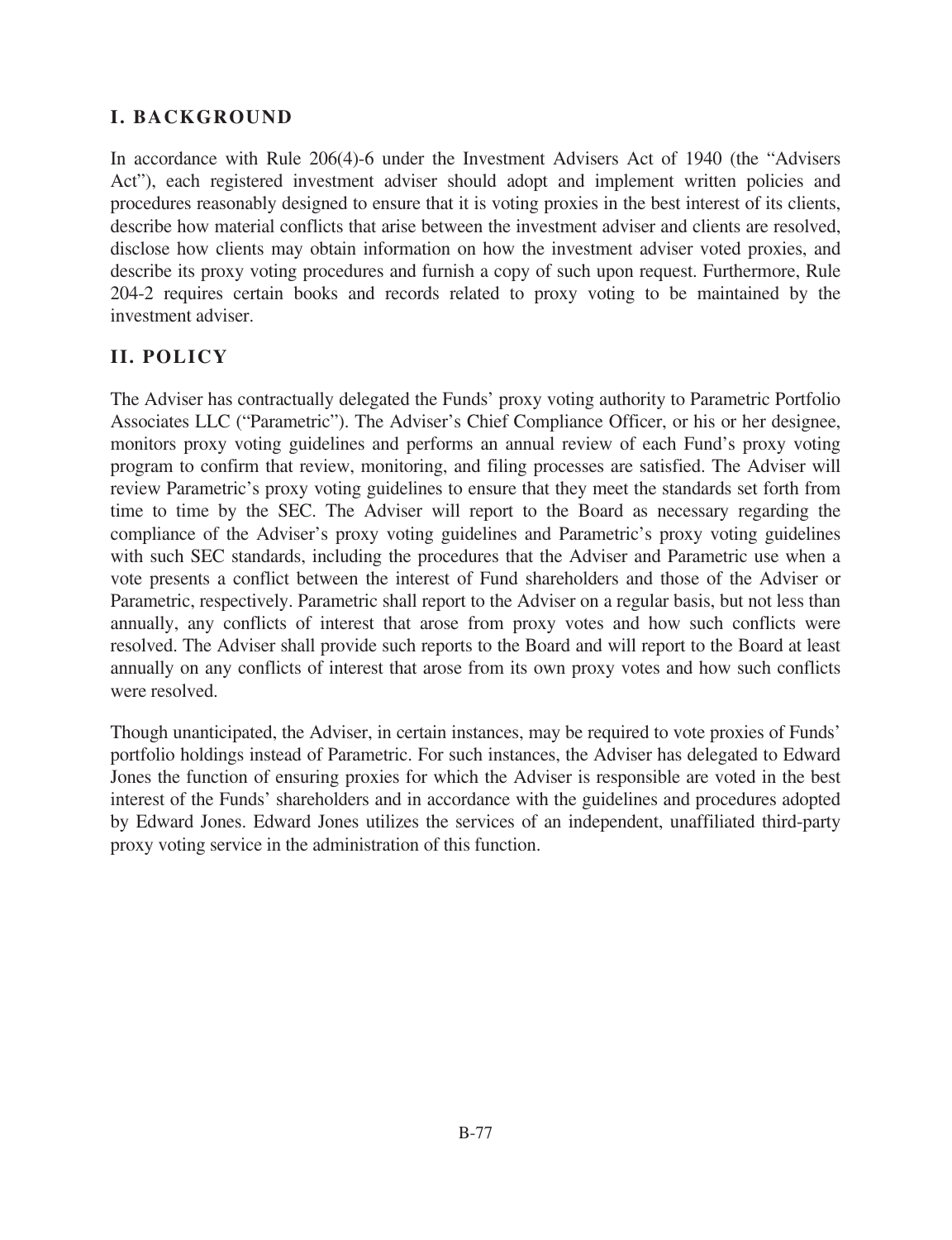## **PARAMETRIC PORTFOLIO ASSOCIATES LLC**

#### **PROXY VOTING POLICIES AND PROCEDURES**

#### **Policy**

Parametric Portfolio Associates LLC ("Parametric") has adopted and implemented these policies and procedures which it believes are reasonably designed to ensure that proxies are voted in the best interests of clients, in accordance with its fiduciary obligations and applicable regulatory requirements. When it has been delegated the responsibility to vote proxies on behalf of a client, Parametric will generally vote them in accordance with its Proxy Voting Guidelines, attached hereto as **Exhibit A**. The Proxy Voting Guidelines are set and annually reviewed by the firm's Proxy Voting Committee (the "Committee"). Parametric will consider potential conflicts of interest when voting proxies and disclose material conflicts to clients. Parametric will promptly provide these policies and procedures, as well as proxy voting records, to its clients upon request. As required, Parametric will retain appropriate proxy voting books and records. In the event that Parametric engages a third party proxy adviser to administer and vote proxies, it will evaluate its conflicts of interest procedures and confirm its abilities to vote proxies in the client's best interest.

#### **Regulatory Requirements**

Rule 206(4)-6 under the Investment Advisers Act requires that an investment adviser that exercises voting authority over client proxies to adopt and implement policies and procedures that are reasonably designed to ensure that the adviser votes proxies in the best interest of the client. The rule specifically requires that the policies and procedures describe how the adviser addresses material conflicts of interest with respect to proxy voting. The rule also requires an adviser to disclose to its clients information about those policies and procedures, and how the client may obtain information on how the adviser has voted the client's proxies. In addition, Rule 204-2 under the Act requires an adviser to retain certain records related to proxy voting.

### **Responsibility**

The Associate Investment Strategist (the "Coordinator") is responsible for the day-to-day administration of the firm's proxy voting practices. One or more Investment Strategy personnel are responsible for ensuring proxy ballots are received and voted in accordance with the firm's Proxy Voting Guidelines (the "Guidelines"). The Director of Responsible Investing (the "Director") is responsible for providing guidance with regard to the Proxy Voting Guidelines. The Committee is responsible for monitoring Parametric's proxy voting practices and evaluating proxy advisers engaged to vote proxies on behalf of clients. The Committee is responsible for setting and annually reviewing the firm's Proxy Voting Policies and Procedures and Proxy Voting Guidelines. The Compliance Department is responsible for annually reviewing these policies and procedures to verify that they are adequate, appropriate and effective.

#### **Procedures**

Parametric has adopted and implemented procedures to ensure the firm's proxy voting policies are observed, executed properly and amended or updated, as appropriate. The procedures are summarized as follows:

#### **New Accounts**

• Parametric is generally delegated the responsibility to vote proxies on behalf of clients. (This responsibility is typically established in the investment advisory agreement between the client and Parametric. If not set forth in the advisory agreement, Parametric will assume the responsibility to vote proxies on the client's behalf unless it has received written instruction from the client not to.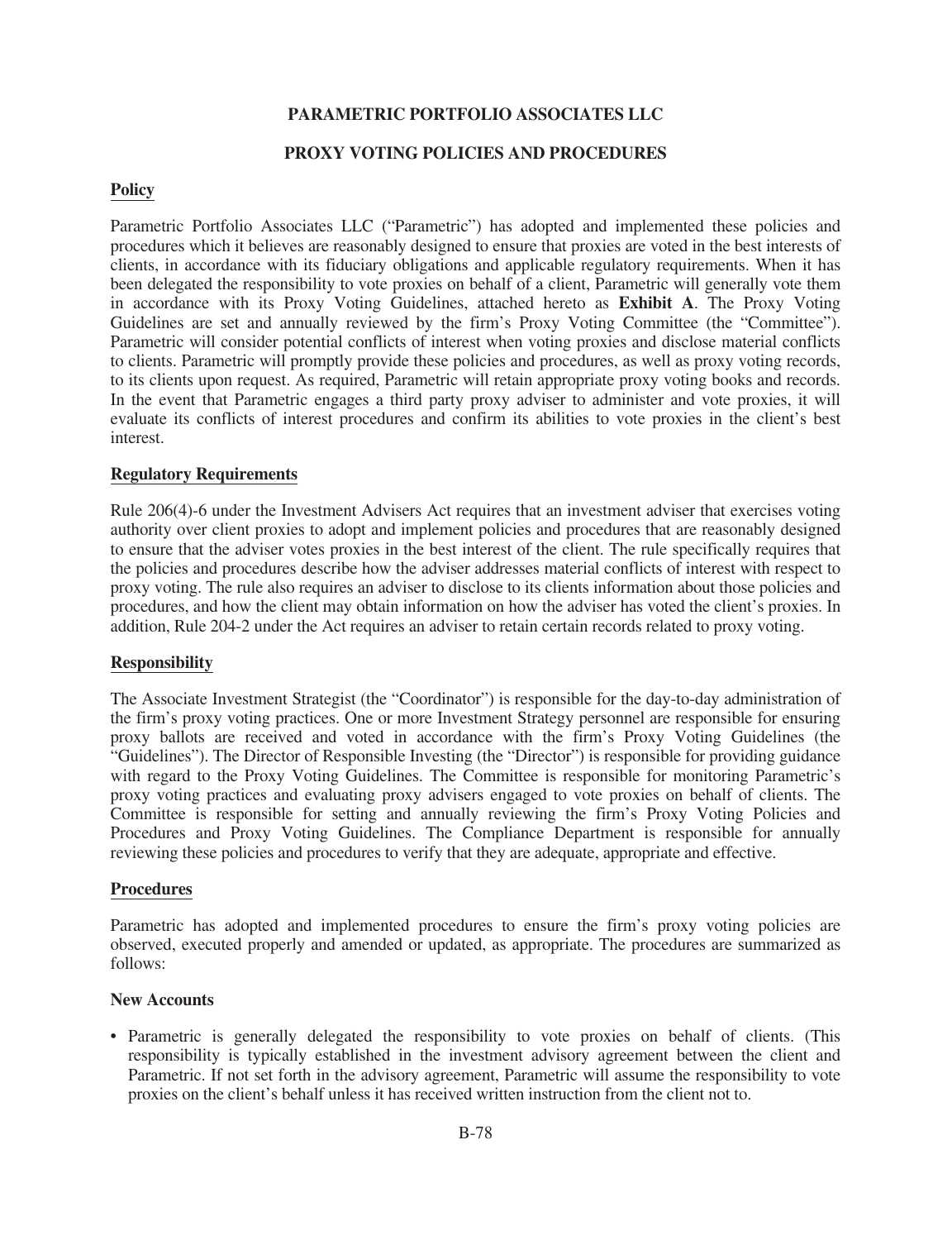- When a new client account is established, Parametric will instruct the client's custodian to forward all proxy materials to Institutional Shareholder Services (ISS).
- On a weekly basis, the Coordinator performs a reconciliation of all new accounts to ensure that ISS is receiving the proxy ballots for all client accounts over which Parametric has voting authority. The Coordinator will work with a designated person in CRG with any discrepancies to Parametric's proxy voting responsibilities are carried out.

## **Proxy Voting Administration**

- Parametric's proxy voting is oversighted on a daily basis by the Coordinator, who is a member of Parametric's Investment Strategy. The Coordinator is responsible for ensuring proxies are voted in accordance with Parametric's Proxy Voting Guidelines.
- The Director will review research and guidance issued by third party proxy voting analysts regarding proxy voting issues relevant to Parametric's clients and monitor upcoming shareholder meetings and votes. The Director will provide guidance to the Coordinator with regard to the Proxy Voting Guidelines and how they apply to proxy ballots. The Director will ensure that rationale for votes cast is properly documented and reviewed by other Committee members, as warranted.
- Parametric utilizes the ISS ProxyExchange platform to manage, track, reconcile and report proxy voting. Parametric relies on this application to ensure that all proxies are received and voted in timely manner.
- In the unlikely event that a ballot proposal is not addressed by the Guidelines, the Coordinator will consult with the Director to confirm that the Proxy Voting Guidelines do not address the proxy issue. If confirmed, the Director may escalate the issue to the Committee for their consideration. The Committee can review research and guidance issued by third party proxy adviser when making a vote determination. A vote determination must be approved in writing by not less than two Committee members. The rationale for making the determination will be documented.
- The Coordinator may abstain from voting a proxy on behalf of a client account if the economic effect on shareholders' interests or the value of the holding is indeterminable or insignificant (e.g., the security is no longer held in the client portfolio) or if the cost of voting the proxy outweighs the potential benefit (e.g., international proxies which share blocking practices may impose trading restrictions).
- In the rare occasions that accounts that do not hold public equities receive ballots, the Operations Team is responsible for monitoring those ballots. The Operations Team may work with the Coordinator or the Portfolio Management team to vote the ballots in the best interest of their holders.
- The Coordinator also conducts periodic reviews for all active accounts of proxies that are not voted or that are voted inconsistent with firm policy to ensure that appropriate action was taken and documented. As needed the Coordinator will work with a designated person in CRG that handles proxy voting to reconcile any discrepancies in client accounts.

## **Proxy Voting Committee**

- Parametric has established a Committee which shall meet on a quarterly basis to oversee and monitor the firm's proxy voting practices.
- On an annual basis, the Committee will approve the firm's Proxy Voting Policies and Procedures and Proxy Voting Guidelines to ensure they are current, appropriate and designed to serve the best interests of clients and fund shareholders.

## **Proxy Adviser Due Diligence**

• In the event that Parametric deems it to be in a client's best interest to engage a third party proxy adviser, Parametric will exercise due diligence to ensure that it can provide objective research and recommendations. This evaluation will consider the proxy adviser's business and conflict of interest procedures, and confirm that the procedures address the firm's conflicts.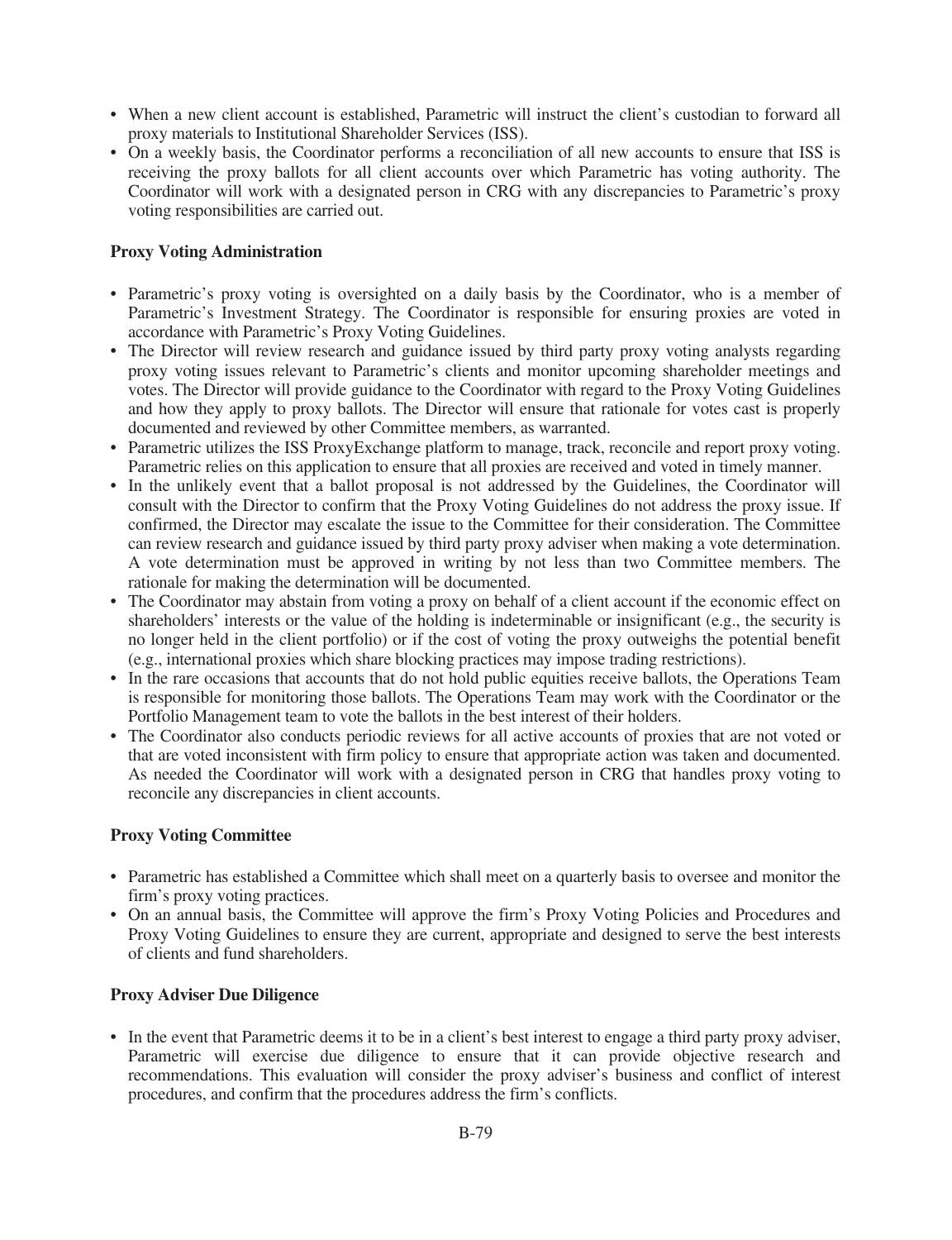• On an annual basis, Parametric will monitor the performance of the proxy adviser and assess if changes have impacted their conflict of interest procedures. Initial and ongoing due diligence evaluations shall be documented in writing.

## **Conflicts of interest**

- The Compliance Department will identify and actively monitor potential conflicts of interest which may compromise the firm's ability to vote a proxy ballot in the best interest of clients. Compliance will maintain a List of Potentially Conflicted Companies and provide it to Investment Strategy whenever it is updated. The list shall identify potential conflicts resulting from business relationships with clients, potential clients, service providers, and the firm's affiliates.
- All proxies are voted by Parametric in accordance with the firm's Proxy Voting Guidelines. If a proxy ballot is received from an issuer on the List of Conflicted Companies and a proposal is not addressed by the Guidelines, the Coordinator will forward the issue to the Director to confirm that the Guidelines do not address the proposal. If confirmed, the Director will escalate the proposal to the Committee.
- If the Committee determines a material conflict exists and a proposal is not addressed by the Guidelines, it will make a good faith determination as how to vote the proxy (which may include voting abstain on the proposal not covered by the Proxy Voting Guidelines). The Committee will provide appropriate instructions to the Coordinator.

## **Proxy Voting Disclosure Responsibilities**

- As a sub-adviser to various mutual funds registered under the Investment Company Act of 1940, Parametric will, upon each fund's request, compile and transmit in a timely manner all data required to be filed on Form N-PX to the appropriate fund's administrator or third party service provider designated by the fund's administrator.
- Parametric will promptly report any material changes to these policies and procedures to its mutual fund clients to ensure that the revised policies and procedures may be properly reviewed by the funds' Boards of Trustees and included in the funds' annual registration statements.

## **Solicitations and Information Requests**

- Parametric's proxy voting policies and procedures are summarized and described to clients in Item 17 of the firm's Form ADV Brochure (Form ADV Part 2A). Parametric will promptly provide a copy of these proxy voting policies and procedures, which may be updated from time to time, to a client upon their request.
- Parametric's Form ADV Brochure discloses to clients how they may obtain information from Parametric about how it voted proxies on their behalf. Parametric will provide proxy voting information free of charge upon written request.
- Parametric will not reveal or disclose to any third-party how it may have voted or intends to vote a proxy until its vote has been counted at the respective shareholder's meeting. Parametric may in any event disclose its general voting guidelines. No employee of Parametric may accept any benefit in the solicitation of proxies.

## **Compliance Review**

On an annual basis, the Compliance Department will review the firm's proxy voting policies and procedures, as required per Rule 206(4)-7, to confirm that they are adequate, effective, and designed to ensure that proxies are voted in clients' best interests.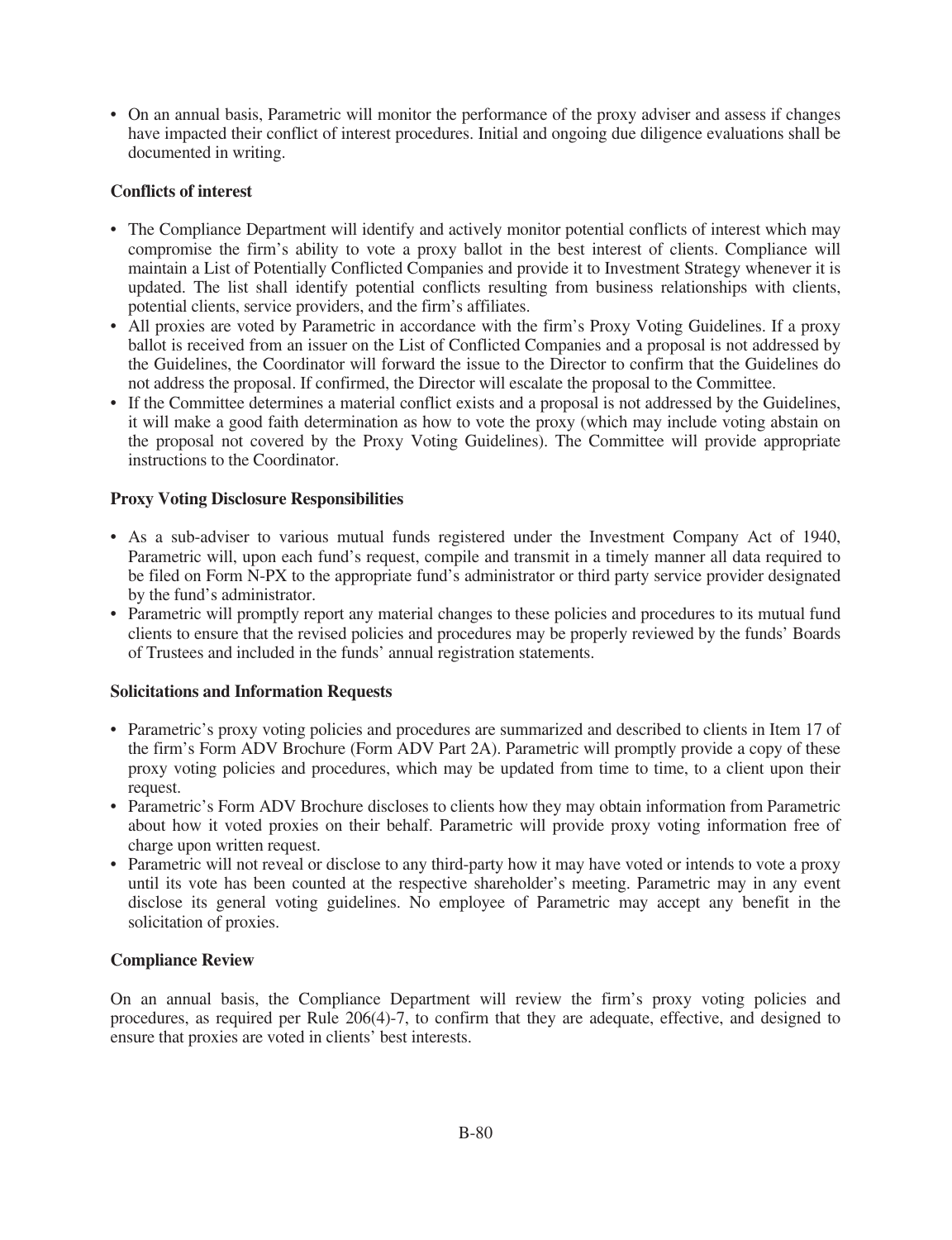## **Recordkeeping**

Parametric will maintain, in an easily accessible place for a period of seven years, all requisite proxy voting books and records, including but not limited to: (1) proxy voting policies and procedures, (2) proxy statements received on behalf of client accounts, (3) proxies voted, (4) copies of any documents that were material to making a decision how to vote proxies, and (5) client requests for proxy voting records and Parametric's written response to any client request.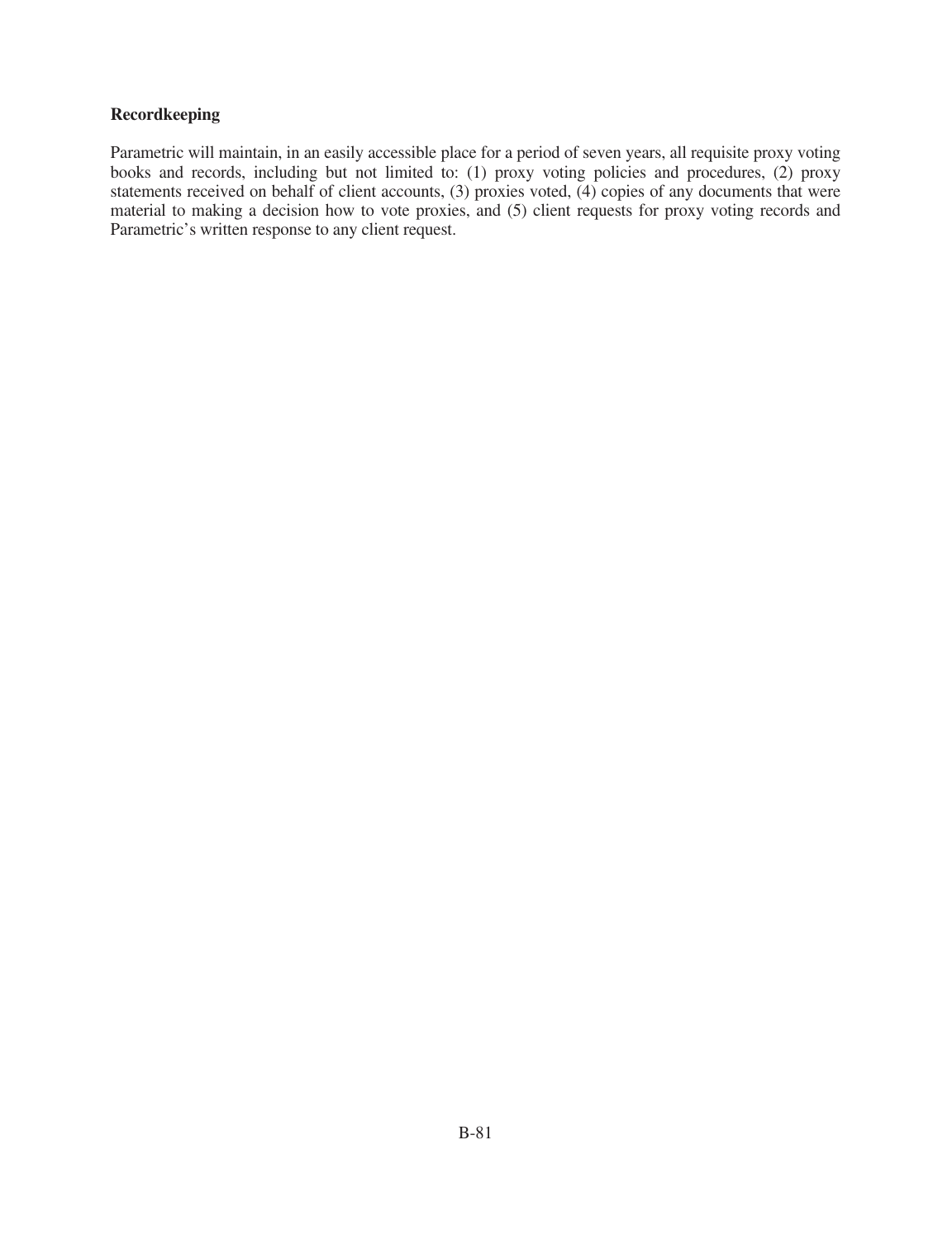## **PARAMETRIC PORTFOLIO ASSOCIATES LLC**

### **PROXY VOTING GUIDELINES**

Stock ownership represents an opportunity to participate in the economic rewards of a long-lived asset and shareholder rights represent an important path to maximizing these benefits. Given this, Parametric expects the companies in which we invest to adhere to effective governance practices and consider their impact on the environment and the communities in which they operate. Our Proxy Voting Guidelines (the Guidelines) are designed to safeguard investor capital over the long-run by supporting qualified, independent boards that show accountability and responsiveness to shareholders and shareholder proposals that are prudent and relevant. In this effort, we consider the work of recognized corporate governance experts and outside research providers, as well as collaborative investor groups.

The Guidelines are reviewed annually and updated as needed. Below we summarize our guiding principles and key considerations for certain types of proposals. In addition to the guiding principles set forth below, Parametric will review research and guidance issued by third party proxy voting service providers in making voting determinations. Proposals that are not addressed by the Guidelines will be reviewed by the Proxy Committee and voted in the manner that best meets our guiding principles.

#### **Board of Directors**

Investors rely on the board of directors to oversee management and address reasonable shareholder concerns. Therefore, the independence, competence, and responsiveness of directors is paramount and assessing nominees is a major area of focus in our voting. We expect the board be free of conflicts of interest that would impair their ability to fairly represent the interests of shareholders and to have appropriate expertise. We believe that competent board members can be found throughout the wider population and a high degree of homogeneity on a board may signal the need for systematic improvement in the nomination process. Responsiveness includes a willingness to consider labor, human rights, and environmental issues pertinent to the business, in addition to more routine corporate governance issues. Parametric will vote for nominees who demonstrate these qualities and against individual directors, or the entire board, in their absence. We will generally support shareholder proposals for independent chairman/ CEO roles and proxy access, with reasonable requirements.

Conditions that could trigger an against or withhold vote for individual directors or the entire board include:

- Majority non-independent board, or lack of independence on key committees
- Lack of gender diversity on the board (generally less than  $30\%$ )
- Lack of any racial or ethnic diversity on the board
- Insufficient attendance at meetings (generally less than 75%), or excessive number of outside boards
- Failure to act on shareholder proposals that have received majority support
- Poor governance practices such as actions to classify the board, or adopt a poison pill or amend bylaws or charter without shareholder approval

We believe that chairman of the board and CEO are different jobs that are best fulfilled by separate individuals, particularly for larger, more complex companies. We expect companies with combined roles to provide a clear rationale for the benefits and to put governance structures in place to protect against compromised oversight, such as a lead or presiding director.

In the case of contested elections, nominees will be subjected to similar analysis and expectations. In particular, dissident directors should present a more compelling strategy for improving company returns than the incumbent board.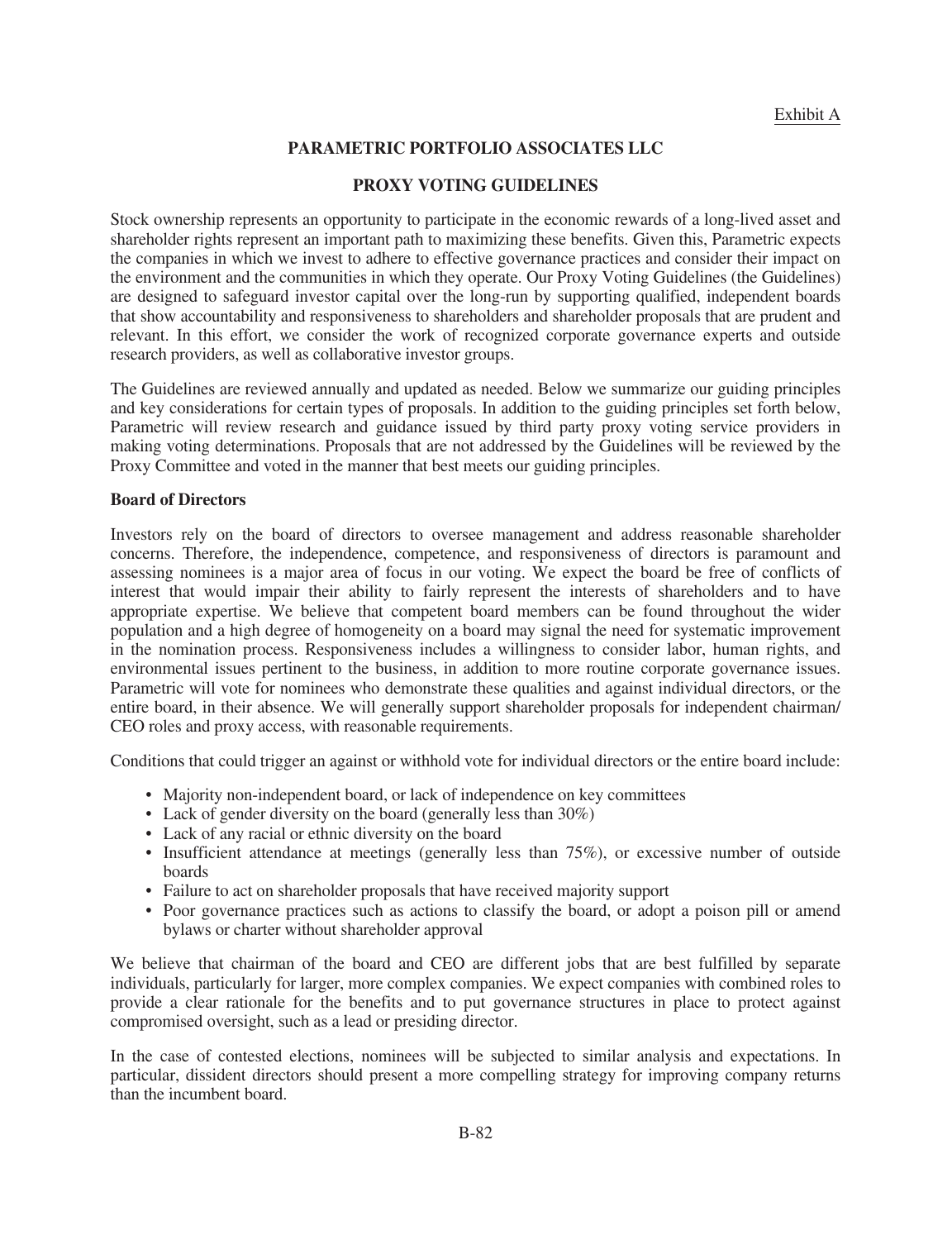### **Auditors**

Investors rely on auditors to attest to the integrity of a company's financial statements, without which the business could not be properly evaluated. It is essential that auditors be independent, accurate, fair in the fees charged, and not subject to conflicts of interest. Non-audit fees are expected to generally be no more than a quarter of all fees paid. Parametric will generally vote for ratification of auditors that meet this criteria and vote case-by-case on shareholder proposals for mandatory rotation.

#### **Executive Compensation**

Executive compensation is an especially complex issue. Properly structured compensation is essential to attracting and retaining effective corporate management. Poorly structured compensation can create perverse incentives and contribute to the erosion of public trust. Achieving an ideal compensation package is complicated by questions around how to measure performance and the extent to which management should be penalized or rewarded by factors outside of their control. In light of this, our primary concern is to be attuned to packages that are outside of generally accepted practices, in either magnitude or structure, and may incentivize perverse behavior or result in paying for failure. We believe that total shareholder return as well as other financial metrics can be an appropriate basis for measurement. We generally support compensation that is well-disclosed, reasonably in line with peers and total shareholder returns, and reflects longer-term strategic company goals. We support annual frequency for say on pay votes. In the case of equity based pay, we may oppose plans with the potential dilution of greater than 15%. In the case of severance agreements, we prefer arrangements that are triggered by both a change in control and termination, and are limited to no more than three times recent annual compensation.

#### **Mergers & Acquisitions**

Business combinations can be valuable strategic tool but many fail to live up to expectations. Each must be evaluated on a case by case basis. In addition to considering valuation, strategic rationale, any conflicts of interest and potential changes to the governance profile, we may also consider the impact on community stakeholders. We will generally support combinations that appear to have a high chance of improving shareholder value over the long-run.

#### **Capital Structure**

Obtaining additional capital may be necessary to finance vital projects and take advantage of opportunities for growth but this potential value must be weighed against any potentially negative impact on existing shareholders. Considerations for authorization of certain types of capital are as follows:

- **Common Stock** Voted case-by-case. The rationale for the increase and opportunity cost of not approving the request must overcome the dilutive impact. Prior use of authorized shares will also be considered. Requests for increases more than 100% of the existing authorization will generally be opposed, in the absence of a clear need. In the case of dual-class structure, increases in the class of stock with superior voting rights will be opposed.
- **Preferred Stock** Requests for preferred stock with clearly specified and reasonable terms will be supported. Requests for stock with unspecified terms (blank check) will be opposed.
- **Debt Restructuring** supported if bankruptcy is expected without restructuring, considered on a case by case otherwise.

#### **Shareholder Rights**

Without certain shareholder rights, investors' votes can become useless. Broadly, we support proposals that enhance voting rights and vote against those that seek to undermine them. Furthermore, we will vote